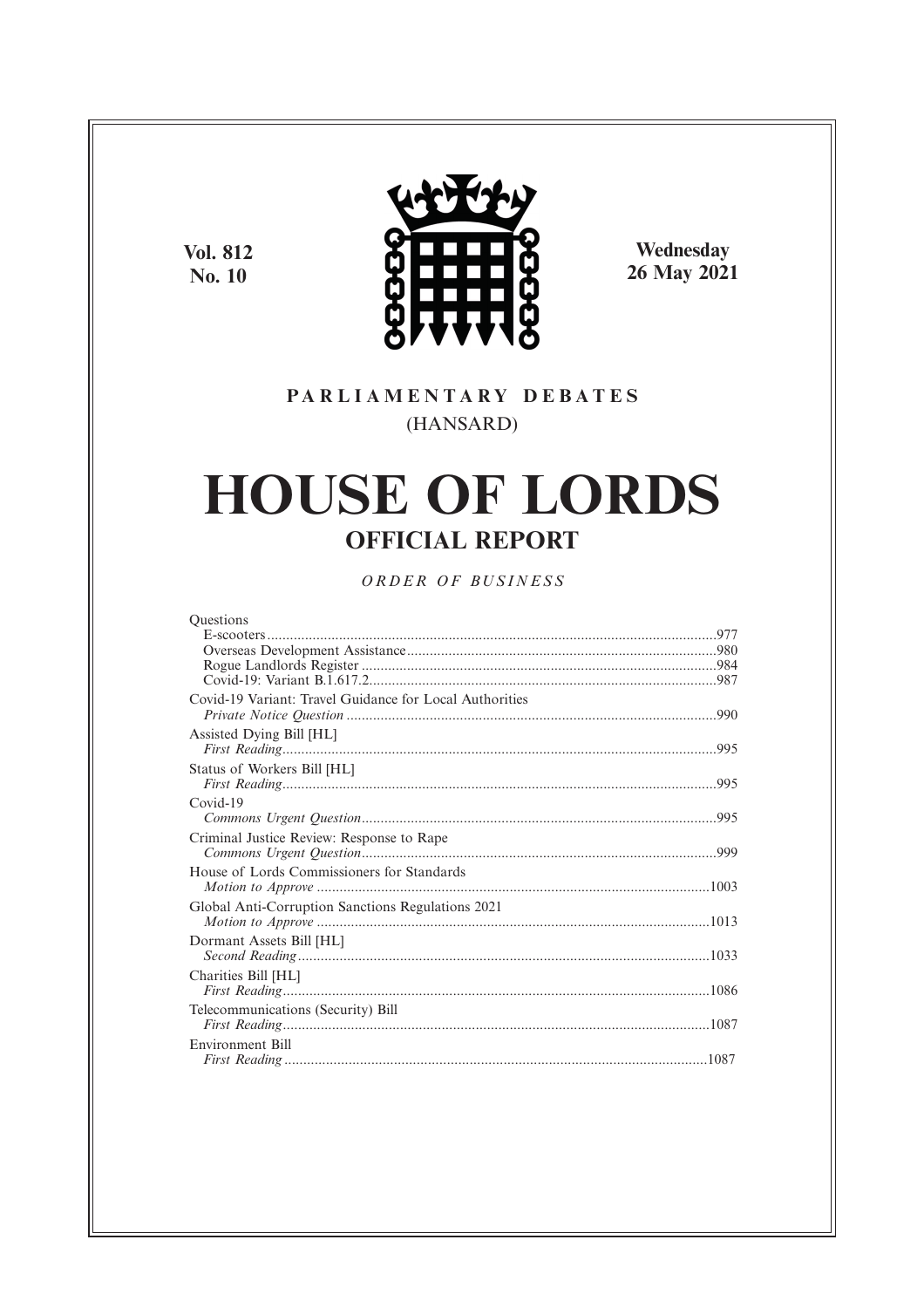Lords wishing to be supplied with these Daily Reports should give notice to this effect to the Printed Paper Office.

No proofs of Daily Reports are provided. Corrections for the bound volume which Lords wish to suggest to the report of their speeches should be clearly indicated in a copy of the Daily Report, which, with the column numbers concerned shown on the front cover, should be sent to the Editor of Debates, House of Lords, within 14 days of the date of the Daily Report.

> *This issue of the Official Report is also available on the Internet at* https://hansard.parliament.uk/lords/2021-05-26

In Hybrid sittings, [V] after a Member's name indicates that they contributed by video call.

The following abbreviations are used to show a Member's party affiliation:

| <b>Abbreviation</b> | <b>Party/Group</b>                 |
|---------------------|------------------------------------|
| CВ                  | Cross Bench                        |
| Con                 | Conservative                       |
| <b>DUP</b>          | Democratic Unionist Party          |
| GP                  | Green Party                        |
| Ind Lab             | Independent Labour                 |
| Ind SD              | <b>Independent Social Democrat</b> |
| Ind UU              | Independent Ulster Unionist        |
| Lab                 | Labour                             |
| Lab Co-op           | Labour and Co-operative Party      |
| LD                  | Liberal Democrat                   |
| LD Ind              | Liberal Democrat Independent       |
| Non-afl             | Non-affiliated                     |
| PC                  | Plaid Cymru                        |
| <b>UKIP</b>         | UK Independence Party              |
| UUP                 | <b>Ulster Unionist Party</b>       |

No party affiliation is given for Members serving the House in a formal capacity, the Lords spiritual, Members on leave of absence or Members who are otherwise disqualified from sitting in the House.

© Parliamentary Copyright House of Lords 2021,

*this publication may be reproduced under the terms of the Open Parliament licence, which is published at www.parliament.uk/site-information/copyright/.*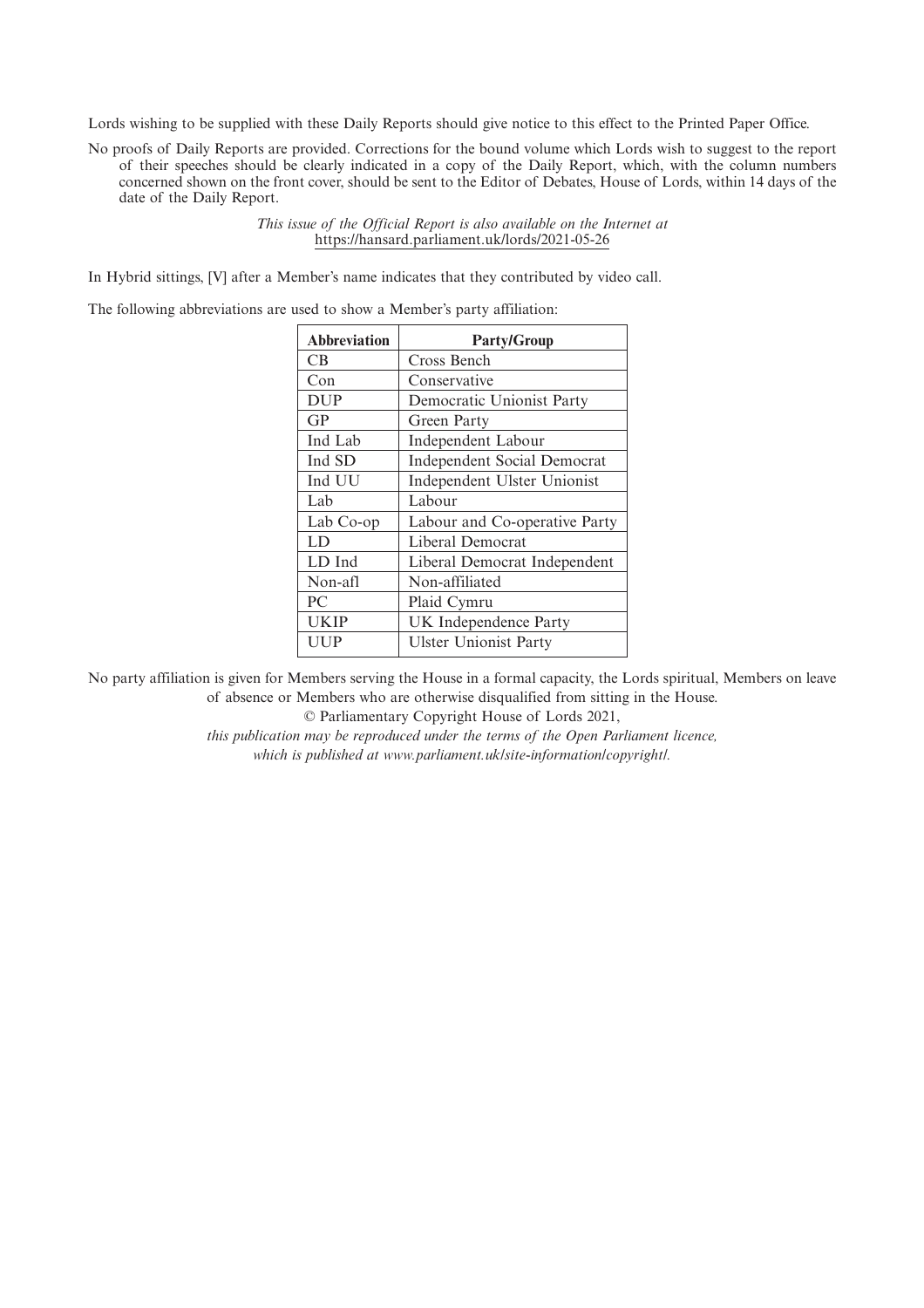## House of Lords

*Wednesday 26 May 2021*

## *The House met in a hybrid proceeding.*

*Noon*

*Prayers—read by the Lord Bishop of Blackburn.*

## **Arrangement of Business**

*Announcement*

#### *12.07 pm*

**The Lord Speaker (Lord McFall of Alcluith):** My Lords, the Hybrid Sitting of the House will now begin. Some Members are here in the Chamber and others participating remotely, but all Members will be treated equally. I ask all Members to respect social distancing and wear face coverings while in the Chamber, except when speaking. If the capacity of the Chamber is exceeded, I will immediately adjourn the House.

Oral Questions will now commence. Please can those asking supplementary questions keep them to no longer than 30 seconds and confined to two points? I ask that Ministers' answers are also brief.

#### **E-scooters**

*Question*

*12.08 pm*

#### *Asked by Baroness McIntosh of Pickering*

To ask Her Majesty's Government what assessment they have made of the number of e-scooters currently being used illegally in London; and what steps they intend to take to address such use.

**The Minister of State, Home Office (Baroness Williams of Trafford) (Con):** My Lords, enforcement of road traffic law in London is an operational matter for the Metropolitan Police, according to local policing plans. The Government will continue to support the police by ensuring that they have the tools needed to enforce road traffic legislation, including relating to electric scooters.

**Baroness McIntosh of Pickering (Con):** Does my noble friend accept that it is totally illegal to use e-scooters in public areas in London at this time, yet they are widely used on pavements, in parks and on roads, risking casualties and deaths? The law is simply not being enforced. Will she use her good offices to ensure that before the pilots start in June for rental scooters in London, the use of e-scooters—which are illegal when owned and used in public places—is properly regulated and policed as a priority, and that the law is enforced? Is she aware that as they are not currently regulated and insured, dealing with any casualties will be a drain on the resources of the Motor Insurers' Bureau?

**Baroness Williams of Trafford (Con):** I totally share my noble friend's concerns. Of course, there are two categories of scooter: the rental scooter, which can be insured, and the privately owned scooter. It is perfectly legal to purchase them, but they cannot be insured. Trials have been going on all over the country, but I hope the trials going on in London will clarify the situation once and for all and prevent the problems my noble friend outlines.

**Lord Lexden (Con):** My Lords, how can we be confident that the illegal riding of e-scooters on pavements will be prevented when the illegal riding of bicycles on pavements flourishes almost unchecked? How about introducing compulsory training in courtesy and respect for others before anybody is let loose on an e-scooter, or indeed a bicycle?

**Baroness Williams of Trafford (Con):** My noble friend outlines an important problem. As a humble pedal biker of a Brompton—other brands are available—I know how frightening it is to be approached by one of these e-scooters on the road. Riding on the pavement can result in a fixed penalty notice of £50, but to my noble friend's point I recommend that everybody who rides a cycle, wherever they ride it, gets the proper training they need.

**The Earl of Clancarty (CB):** My Lords, I first became aware of the extensive use of e-scooters a couple of years ago, when I saw smartly dressed young men and women whizzing around the centre of Vienna, clearly on the way to the office. There, e-scooters have been legalised and integrated into the bicycling infrastructure. E-scooters are here to stay, at least for a while, so does the Minister not agree that the quicker we legalise them across the whole UK, the better—not least so that we can regulate specifications and ensure roadworthiness?

**Baroness Williams of Trafford (Con):** I think the trials will help towards this end. They are here to stay—nobody is denying that—but it is a question of not in any way endangering the safety of others and being ridden in a way that is safe to other motorists and cyclists on the road.

**Lord Winston (Lab):** My Lords, the Minister is to be congratulated on riding a Brompton bike and not contributing to climate change, but I am afraid her answers are rather disappointing. Some three and a half years ago in this House, I broached the issue of accidents with bicycles on pavements, as she may remember, and there was a huge amount of press coverage about it afterwards. Can she not say why the Government do not ensure that people driving any kind of powered vehicle, be it a scooter or a bike with a battery, are not identified and capable of being identified, with proper identification, that regulations are enforced—because there is no point in having them otherwise—and that insurance is insisted on? At the moment, accidents are happening.

**Baroness Williams of Trafford (Con):** This comes back to the privately owned scooter versus the rental scooter. Rental scooters have identity tags on them and are insured. The thing is that it is not legal to drive the privately owned ones on roads or pavements. I fully take the noble Lord's point and hope that the trials will go some way to addressing this.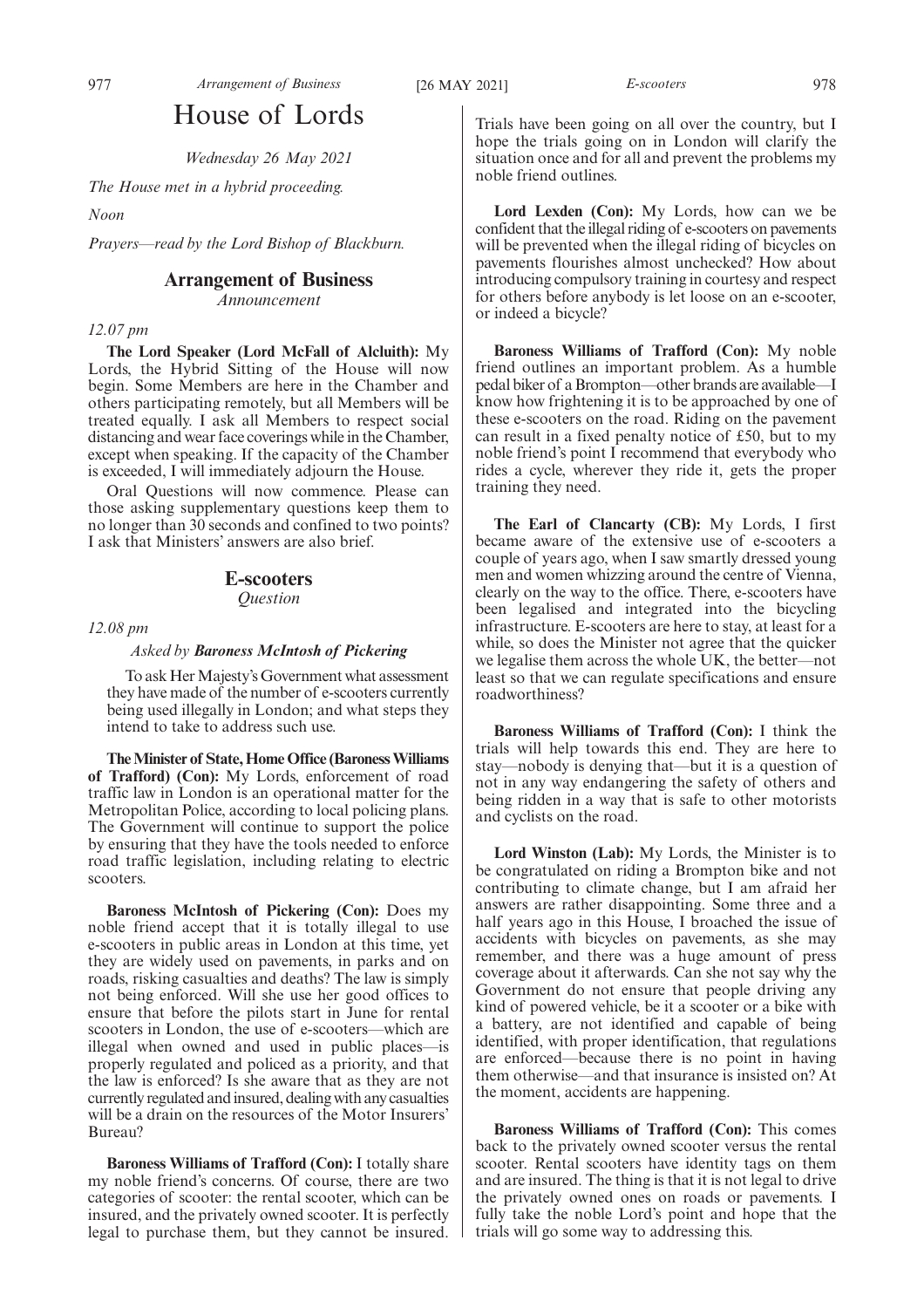**Baroness Randerson (LD):** There are 50 trial areas and only 7,608 e-scooters legally in use on our roads across the UK, but local authorities have reported over 800 incidents, including serious injuries to a three year-old child walking on the pavement. Does the Minister agree that this is an unacceptable level of risk and will she and her colleagues urgently look again at the trials taking place with the intention of speeding up the introduction of proper regulation and penalties across the whole UK?

**Baroness Williams of Trafford (Con):** I do think that 300 injuries is too many—one injury is too many and, to that end, I know that the Metropolitan Police have impounded nearly 1,000 e-scooters in the two years to April this year.

**Lord Rosser (Lab) [V]:** Reference has been made to the e-scooter trials taking place around the country. What will be the Home Office objectives in respect of the content of any new laws and regulations on the use of e-scooters following those trials? Secondly, will the Home Office give a commitment today that, whatever laws and regulations on the future use of e-scooters are agreed and passed, they will be properly enforced by the police, who will have the staffing resources to enable them to do that?

**Baroness Williams of Trafford (Con):** On the noble Lord's latter point, the Government are making good headway with recruiting 20,000 more police officers, who are operationally independent of the Government. As for the number one objective, of course it will be safety. The elements that rental scooters have that privately owned scooters do not have are unique IDs, rear lights and signalling ability, and I am sure that those factors will be taken into consideration.

**Lord Shinkwin (Con):** Will my noble friend undertake to ensure that disability organisations, particularly the Guide Dogs for the Blind Association, are consulted by the police about enforcement of the law concerning e-scooters?

**Baroness Williams of Trafford (Con):** I cannot say whether there is an intention to do that, but I acknowledge my noble friend's point and will take it back. Not only are these things fast, they are also incredibly quiet and therefore difficult to detect.

**Lord Jones of Cheltenham (LD) [V]:** The Science and Technology Select Committee in another place, on which I used to serve, once visited Boston, Massachusetts, and met entrepreneurs developing e-scooters. We had test drives, which were—let us say—challenging for some of us. Will the Minister and other government members undergo prolonged tests on e-scooters, as well as Segways and Solowheels, with the media present, to make sure that any new regulations are fit for purpose?

**Baroness Williams of Trafford (Con):** I think doing that with the media present would be a recipe for disaster, particularly for some Members of either your Lordships' House or the other place. But I agree with the noble Lord's point that these things have to be well tested. He makes the point about Segways and those mono-wheels, which I think are incredibly dangerous. I agree with him.

**Lord Berkeley (Lab):** I fear that the Government have lost the race now. I am told by cycling groups that there will be 1 million illegal e-scooters on the roads by the end of this year. Would it not be best to make them the same as e-bicycles in the concept and concentrate enforcement on their not going on pavements and on road traffic not speeding?

**Baroness Williams of Trafford (Con):** All of what the noble Lord says is true. E-scooters are different from e-bikes in that you actually have to make some effort to propel the e-bike, whereas the e-scooter is self-propelling. I think they are here to stay, but at the heart of this is the safety of other people riding bikes or, indeed, driving cars, as well the as safety of pedestrians, particularly disabled ones, as my noble friend mentioned.

**Lord Rogan (UUP):** E-scooters are currently banned in Northern Ireland, but just last week the *Belfast Telegraph* reported that the PSNI had stepped up enforcement actions against these vehicles and their riders after noticing their increased popularity. Figures provided by local councils show that 210 people have been injured in e-scooter incidents since they were legalised in England last summer. I urge the Minister to share these statistics and any related background information she holds with the devolved Administrations, including Northern Ireland, in case they may be minded to follow Her Majesty's Government's misguided and dangerous policy on e-scooters.

**Baroness Williams of Trafford (Con):** My Lords, we regularly engage with the devolved Administrations, and I shall certainly take that back.

**The Lord Speaker (Lord McFall of Alcluith):** My Lords, the time allowed for this Question has elapsed.

## **Overseas Development Assistance** *Question*

*12.20 pm*

#### *Asked by Baroness Sugg*

To ask Her Majesty's Government what progress they have made towards legislation to reduce Overseas Development Assistance funding.

**The Minister of State, Department for the Environment, Food and Rural Affairs and Foreign, Commonwealth and Development Office (Lord Goldsmith of Richmond** Park) (Con) [V]: My Lords, the Foreign Secretary is looking very carefully at this issue. We will act in line with the International Development (Official Development Assistance Target) Act 2015, which explicitly envisages that there may be circumstances in which the 0.7% target is not met and provides for reporting to Parliament in that event. We have been clear that we intend to return to spending 0.7% of our national income on international development when the fiscal situation allows.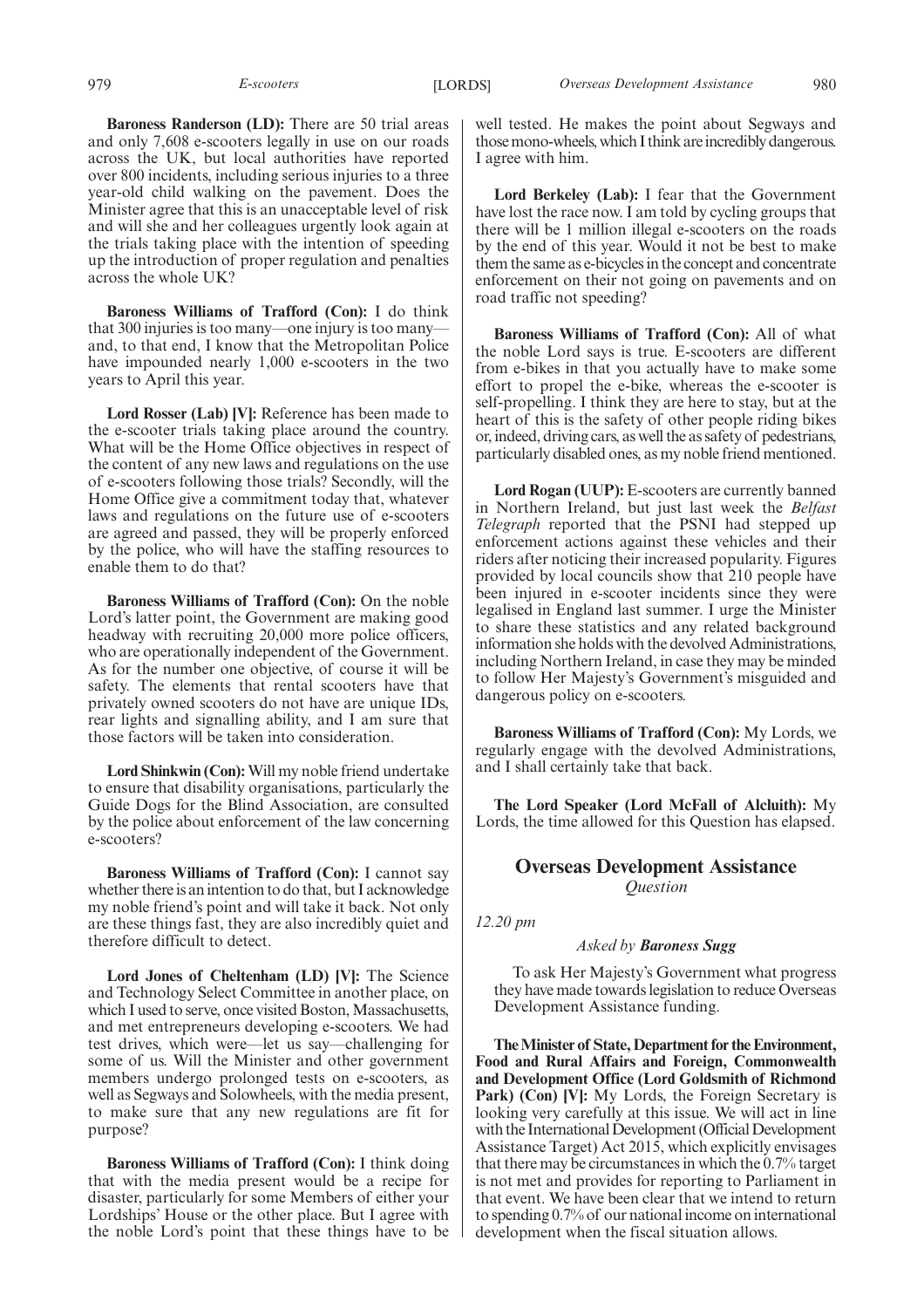**Baroness Sugg (Con) [V]:** My Lords, the UK aid cuts are not only having devastating consequences for millions of people around the world but are also severely damaging our international reputation. This is all ahead of the Prime Minister hosting the G7 in just a few weeks' time. Of all the countries attending that meeting, we are the only one cutting our spending on aid in the midst of the global pandemic. The self-imposed ceiling of 0.5% is stopping us contributing our fair share on global vaccines. Given that the most recent Bank of England forecast is that the economy will return to pre-pandemic levels by the end of the year, does my noble friend agree that now, ahead of the G7, would be the ideal time for the Prime Minister to confirm that the UK will return to 0.7% next year?

**Lord Goldsmith of Richmond Park (Con) [V]:** My Lords, the UK economy has undergone the worst shock for 300 years, and it is against that backdrop that we were forced to prioritise public spending, including the temporary cut of ODA to 0.5%. We will return to spending 0.7% as soon as the fiscal situation allows, as confirmed in the integrated review. I hope that that is as soon as it possibly can be, but the UK remains a development superpower and will spend £10 billion on ODA. We are among the most generous countries in the world.

**Lord Walney (Non-Afl):** Setting aside the long-term benefit of development spending, does the Minister recognise that these cuts are having an immediate impact on vital research projects that the Medical Research Council is having to cut back on in-year, in areas such as genomic research involving UK institutions? Will he undertake to work urgently with his colleagues in the health department to ensure that these areas of funding do not suffer long-term detriment?

**Lord Goldsmith of Richmond Park (Con) [V]:** My Lords, the UK is, and remains, one of the most generous funders in the health sector, in terms of delivery of urgent care—particularly in the context of Covid—and of research and development. My colleagues and I are determined that that should remain the case and that any fallout in that area as a consequence of the cut is mitigated to the largest possible extent.

**Baroness Helic (Con) [V]:** My Lords, I declare my interests as set out in the register. The Government position themselves as global leaders in combating gender-based violence but have repeatedly cut funding in this area and neglected proactive programmes such as the Preventing Sexual Violence in Conflict Initiative. What funding allocation has been made to that initiative, and to the What Works to Prevent Violence programme? Can my noble friend assure the House that, having been cut to the bone already before this year, funding for these programmes will not be reduced even further?

**Lord Goldsmith of Richmond Park (Con) [V]:** My Lords, the Prime Minister has always put quality education for girls alongside climate change and the environment as top priorities, and that remains the case. This year, the FCDO will invest £400 million on girls' education in over 25 countries, advancing our leadership position on the global target to get 40 million more girls into education by 2025. I am afraid that I am not in a position to make comments on specific programmes, but the department will be in a position to do so soon.

**Lord Fowler (CB):** My Lords, I declare an interest as an ambassador for UNAIDS, which has had its grant cut by over 80%. Is the point not this: few noble Lords who spoke on, and voted for, the original legislation had any concept that it could be reversed by the decision of Ministers alone? If the Government want to pursue this policy, surely they should have the political courage to put it to Parliament in the proper way.

**Lord Goldsmith of Richmond Park (Con) [V]:** My Lords, even with the reduction in funding, the UK remains a major donor to the UN. The UK is currently the fifth biggest contributor towards the UN's regular and peacekeeping budgets. We will be maintaining all our assessed contributions to Vienna, including upholding our share of the UN regular budget. It may be the case that noble Lords did not foresee such a situation, but I suggest that, equally, most did not foresee the economic fallout that we have seen over the last 18 months as a consequence of the completely unexpected pandemic.

**Lord McConnell of Glenscorrodale (Lab):** My Lords, please note my entry in the Lords register and the interests noted there. The speed and scale of these cutbacks is having a catastrophic impact on the reputation of the United Kingdom. The cutbacks and closure of programmes in health, education and other areas are dangerous and costing lives. We learned just yesterday that a programme initiated by War Child—an organisation that helps children in war—to which the United Kingdom Government promised £0.5 million of match funding, has now been delayed for a further year in Afghanistan. That leaves older children there with probably no option but to head in this direction, over the English Channel, and to try and migrate to the United Kingdom and western Europe. Will the Government reconsider this decision and ensure that these programmes, which have been cut with such speed, are allowed to continue for the next year or two until 0.7% returns?

**Lord Goldsmith of Richmond Park (Con) [V]:** My Lords, we are continuing to support Afghanistan, with £145 million of investment next year. Since 2001, we have provided £3 billion in development and government assistance to Afghanistan. Our aid has helped significant improvements in that country. Life expectancy has increased from 50 in 1990 to 64 just two years ago. Some 8.2 million more children have been to school; 39% of them are girls. We have insulated our programmes in Afghanistan as much as we possibly can, in most part, from the effect of the reduction to 0.5%. Covid has obviously changed the balance of calculations and forced us to focus on tackling this additional threat to Afghans' health and livelihoods, but the programmes have, by and large, been protected.

**Lord Purvis of Tweed (LD):** Before the Minister and his colleagues halved aid to the world's poorest and most vulnerable women and children in malaria-plagued and war-scarred Yemen, which the UN Secretary-General described as "a death sentence", why was no humanitarian impact assessment carried out?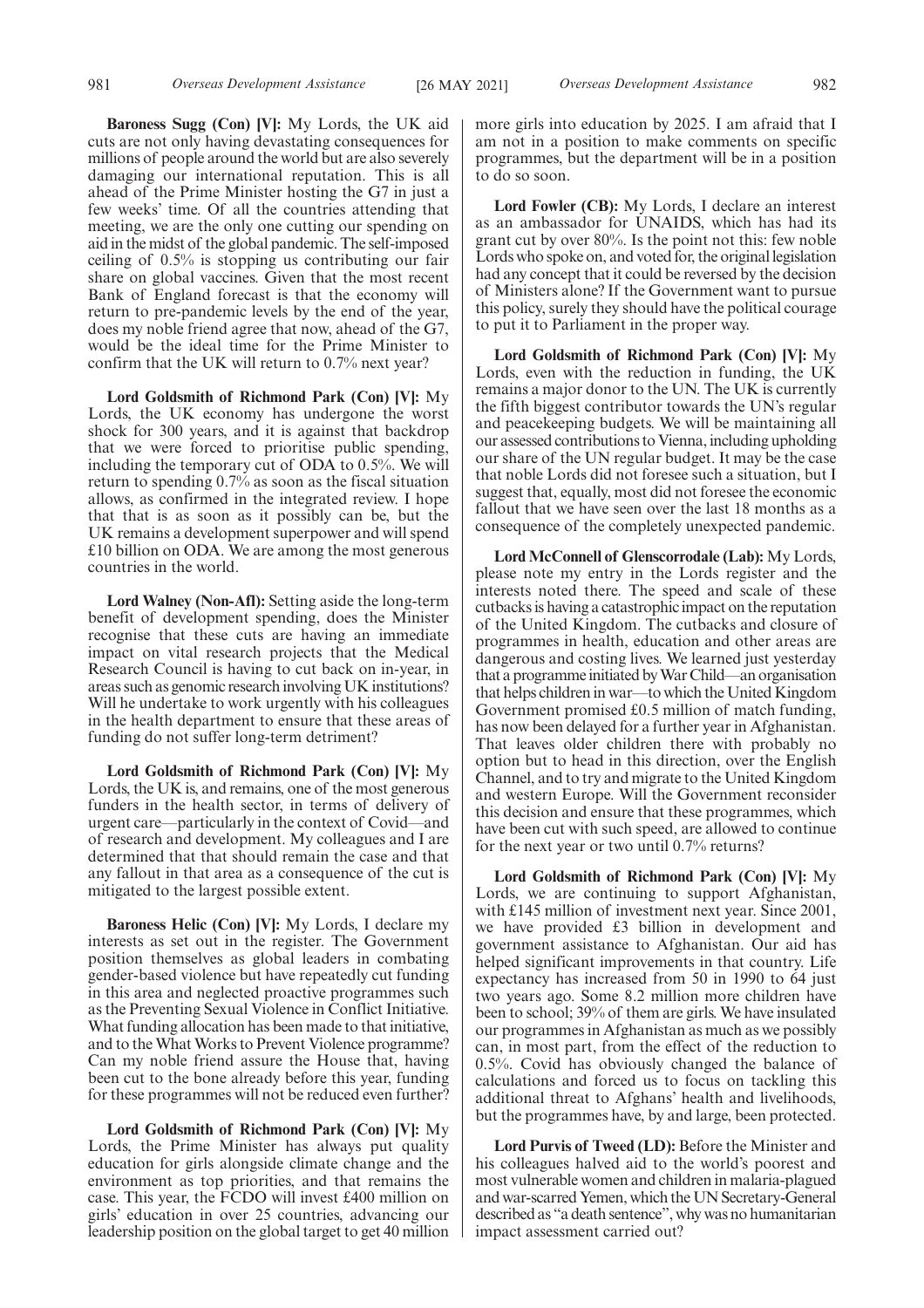**Lord Goldsmith of Richmond Park [V]:** My Lords, the UK remains one of the largest humanitarian donors to Yemen as well, providing over £1 billion in aid since the conflict began, supporting millions of vulnerable Yemenis with food, clean water and healthcare. We are pushing for a lasting political resolution to the conflict. The new UK aid pledge of £87 million will, we believe, feed 240,000 of the most vulnerable Yemenis every month, support 400 healthcare clinics and provide clean water for 1.6 million people. Our support for Yemen has been at the top level, in terms of other countries, and will remain so.

**Baroness Hodgson of Abinger (Con) [V]:** My Lords, these cuts are resulting in many small organisations doing life-changing work at grass roots being badly hit. Can my noble friend reassure the House that, where possible, the cuts will fall on big, multilateral programmes that are not solely dependent on UK aid?

**Lord Goldsmith of Richmond Park (Con) [V]:** My Lords, I am sorry, but I did not hear the main part of that question. I heard the comment on multilateral commitments and, if it helps, I can say that we are honouring those. We are maintaining our major pledges to IDA, the Multilateral Debt Relief Initiative, the International Bank for Reconstruction and Development and more besides. The cross-cutting budget is made up of our contributions to over 30 multilateral institutions and we are protecting them.

**Lord Collins of Highbury (Lab):** My Lords, let us get one thing straight. Maintaining 0.7% would have resulted in substantial cuts to ODA. It is the speed and additional cuts that are having such a damaging effect on Britain's reputation. Is the Minister aware that nutrition projects, which help maintain the efficacy of vaccines and help in the fight against the pandemic, have been cut by 80%? How can he justify that?

**Lord Goldsmith of Richmond Park (Con) [V]:** My Lords, as I and colleagues have said, cutting aid from 0.7% to 0.5% is not a choice that was made easily and was not what any of us wanted to do. However, the Prime Minister, the Foreign Secretary and the Chancellor are all in agreement that they want the UK to return to 0.7% as soon as the fiscal situation allows, as confirmed in the integrated review. We do, of course, hope that that happens as soon as possible.

**Lord Alton of Liverpool (CB):** My Lords, how does the Minister respond to this week's *Sunday Times* report that hundreds of millions of doses of medicines for treating neglected tropical diseases, donated by pharmaceutical companies, will go to waste as funding cuts will leave these life-saving medicines in warehouses, undelivered? What is his assessment of the impact of the ODA cuts on the Government's ability to meet the 2019 manifesto commitment to "lead the way" in eradicating malaria?

**Lord Goldsmith of Richmond Park (Con) [V]:** My Lords, I am afraid that I am not aware of that report, but I will ensure that whichever colleague in the department in whose portfolio this sits will respond to the noble Lord. On global health more broadly, we have,

for instance, pledged up to £1.65 billion to Gavi to support routine immunisations. We have also made new public commitments of up to £1.3 billion of ODA to counter the wider health, socioeconomic and humanitarian impacts of the pandemic. Of course, we have had to prioritise our Covid response because Covid is the dominant health issue today, but it not the only health issue, of course. We remain one of the world's biggest funders of health globally.

**The Lord Speaker (Lord McFall of Alcluith):** My Lords, the time allowed for this Question has elapsed.

## **Rogue Landlords Register** *Question*

*12.31 pm*

#### *Asked by Baroness Grender*

To ask Her Majesty's Government what progress they have made towards introducing a register of rogue landlords; and how many such landlords they have registered.

**The Minister of State, Home Office and Ministry of Housing, Communities and Local Government (Lord Greenhalgh) (Con):** My Lords, I declare my residential and commercial property interests as set out in the register. The Housing and Planning Act 2016 introduced a database of rogue landlords and property agents as part of a package of measures to tackle poor standards within the private rented sector. This included banning orders, civil penalties of up to £30,000 and rent repayment orders. The database went live on 6 April 2018 and currently contains 43 entries.

**Baroness Grender (LD):** Given the Government's original estimate that there are well over 10,000 rogue landlords and that there would be 600 banning orders a year—not seven, as is currently the case—and given that every one of these criminal and rogue landlords getting away with it means untold misery for thousands of tenants, what was the Minister's response when he found out it was such a small number? As a Minister, what did he then do to put this right?

**Lord Greenhalgh (Con):** My Lords, this database is not meant to be a metric of local authority enforcement work. In its current form, it is targeted at only the very worst and most persistent offenders who have been convicted of a narrow range of offences or have received two civil penalty notices within a 12-month period. I have satisfied myself that the Government have provided a lot of support regarding improving enforcement against the most egregious and rogue landlords.

**Lord Whitty (Lab) [V]:** My Lords, due to inadequate levels of social housing and prohibitively expensive house prices, the proportion of households living in private rented accommodation is almost certain to go on increasing. There are many problems with this sector, as the noble Baroness, Lady Grender, has said. We are talking here about rogue landlords; there are of course also good ones, but we really do not have a clue about how many landlords there are and how well they all operate. Would it not be sensible to legislate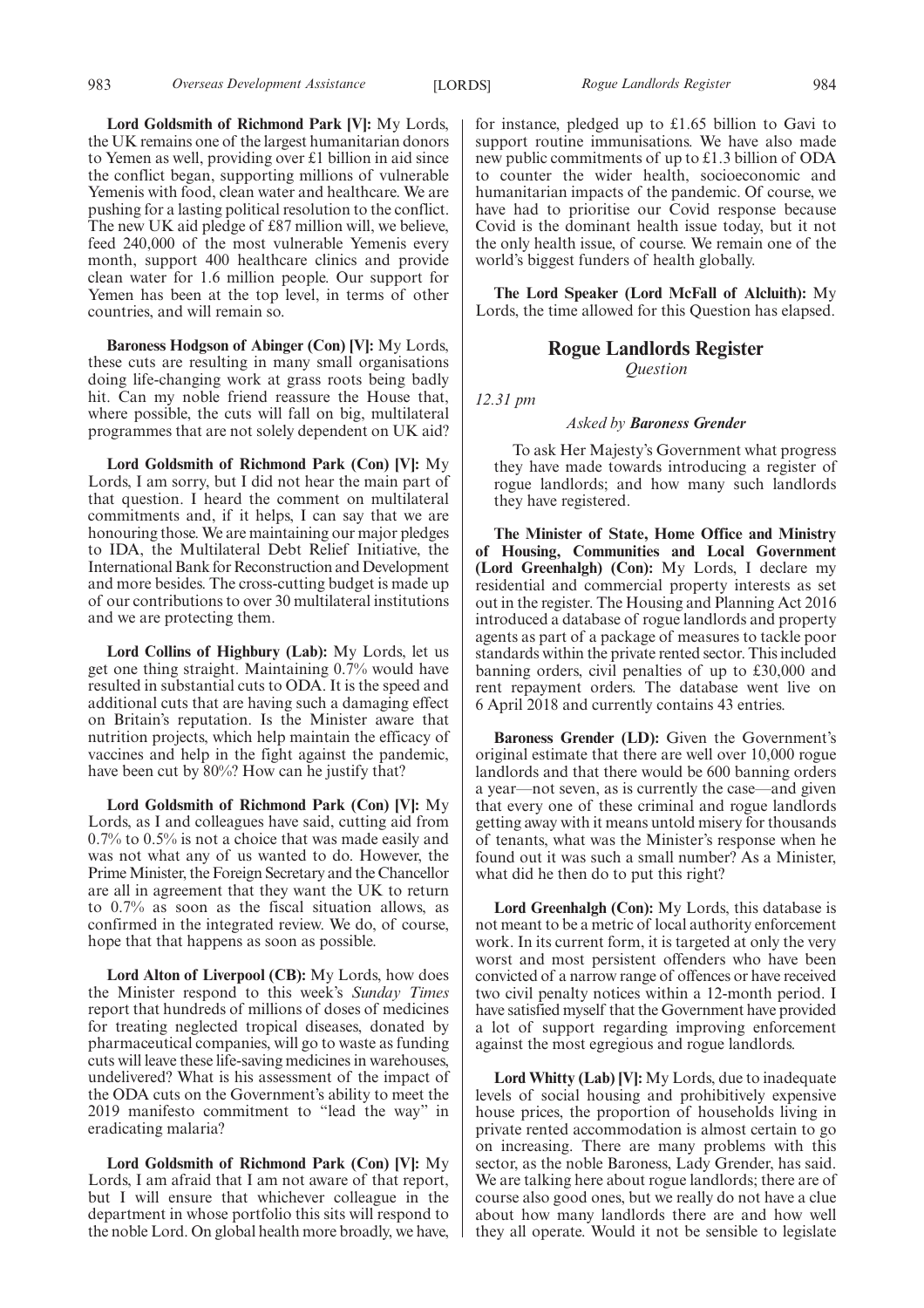for a comprehensive register, local authority by local authority, of all landlords and for registration to be subject to a requirement of minimum standards of safety and security and minimum terms for rental agreements?

**Lord Greenhalgh (Con):** My Lords, the majority of private rented sector landlords provide decent and well-maintained homes; in fact, the proportion of non-decent homes has declined dramatically from 41% in 2009 to 23% in 2019. We have committed to exploring the merits of introducing a national landlord register and we will engage with a range of stakeholders across the sector to understand the benefits of different options for introducing one.

**Baroness Jones of Moulsecoomb (GP):** That was a complacent answer from the Minister because this has been going on for a long time, and a national register would be an excellent thing. After hearing this debate, how much urgency will the Minister put into speeding up the introduction of that register?

**Lord Greenhalgh (Con):** There is no complacency; I am merely outlining that we are considering the introduction of the register as part of our commitment to introduce a White Paper in the autumn. That will contain a number of measures designed to redress the balance between landlord and tenant.

**Lord Young of Cookham (Con):**My Lords, I commend the excellent report *Journeys in the Shadow Private Rented Sector* by Cambridge House, which reveals the extent of organised crime in the murkier parts of this market: criminals who are wholly undeterred by local authority sanctions; the obliging of tenants who feel defenceless to pay their rent in cash; and police who are ill equipped to deal with this criminality, not just roguery. Will the Government respond to the report's recommendations, such as the better detection of unlicensed HMOs and better monitoring of online platforms advertising private rentals?

**Lord Greenhalgh (Con):** The report that my noble friend refers to provides valuable insights, highlighting illegal evictions and behaviours by the most criminal and irresponsible landlords and agents. Such reports will be very helpful in developing our proposed reforms. We will be publishing the White Paper in the autumn and continuing to work with these stakeholders, who have valuable knowledge in these matters.

**Baroness Walmsley (LD) [V]:** My Lords, I declare that I have recently let one property. Generation Rent, in its report published today, recommends a national regulator for standards in the private rented sector that has responsibility for overseeing the sector and ensuring that enforcement measures work effectively. This would include a national register of landlords. Will the Government please consider this proposal, which is also supported by Shelter and other bodies?

**Lord Greenhalgh (Con):** My Lords, the Government are committed to ensuring that we build back fairer and to improving the relationship between landlords and tenants. We will certainly consider the policy ideas put forward by Generation Rent as part of our commitment to that reform.

**Lord Flight (Con):** My Lords, I am advised that, in the two years since its launch, the Government's database to keep track of rogue landlords contains only 21 names so far, submitted by 15 local authorities, despite the Government's estimate that there are as many as 10,500. What reforms are the Government therefore proposing for a more realistic approach to identifying rogue landlords? Further, do they have any plans for a national rogue tenant database?

**Lord Greenhalgh (Con):** I thank my noble friend but the latest data shows that the figure is slightly higher than that: there are 43 entries by 26 local authorities. However, we will consider what we can do to improve access to the database. We currently have no plans to introduce a national tenants database. There are a number of measures we can put in place, such as the referencing scheme, which we think are sufficient.

Lord Bird (CB): Does the Minister agree with me that the reason why people fall into the hands of rogue landlords is that they are in need? They are often the most desperate people, and do not have a choice. Can we not support the decent landlords by getting them back to profitability as soon as possible—but not by Covid-inspired mass evictions?

**Lord Greenhalgh (Con):** We have taken a balanced approach whereby we have tried to ensure that we do not see the mass evictions the noble Lord refers to. Equally, it is important that we crack down on rogue landlords. We have invested close to £7 million to improve the enforcement powers of local authorities, because those who do overstep the mark need to feel the full force of the law, whether that is the criminal law or housing legislation.

**Lord Kennedy of Southwark (Lab Co-op):** My Lords, I refer the House to my relevant interests as set out in the register. Does the noble Lord think that the whole concept of the rogue landlords database has so far been a failure? Notwithstanding his answer to that, what is he planning to do to make the intent behind the concept a reality? Can we have a bit more detail on the White Paper and future measures?

**Lord Greenhalgh (Con):** I do not accept that it has been a failure, partly because of the time taken going through the process of charging and convicting individuals. As I pointed out in the previous answer, it is one of a number of measures that we introduced to tackle the issue of rogue landlords. Obviously, we are consulting on a number of wider measures, including increasing the scope and accessibility of this database as part of that White Paper. More will be announced later in the year.

**Baroness Gardner of Parkes (Con) [V]:** My Lords, I refer to my entry in the register of interests. Can the Minister comment on the position on creating a register of short-term lets, whether by council area or more generally? These now represent a significant part of the rental market; most are unknown to councils and, consequently, avoid safety checks.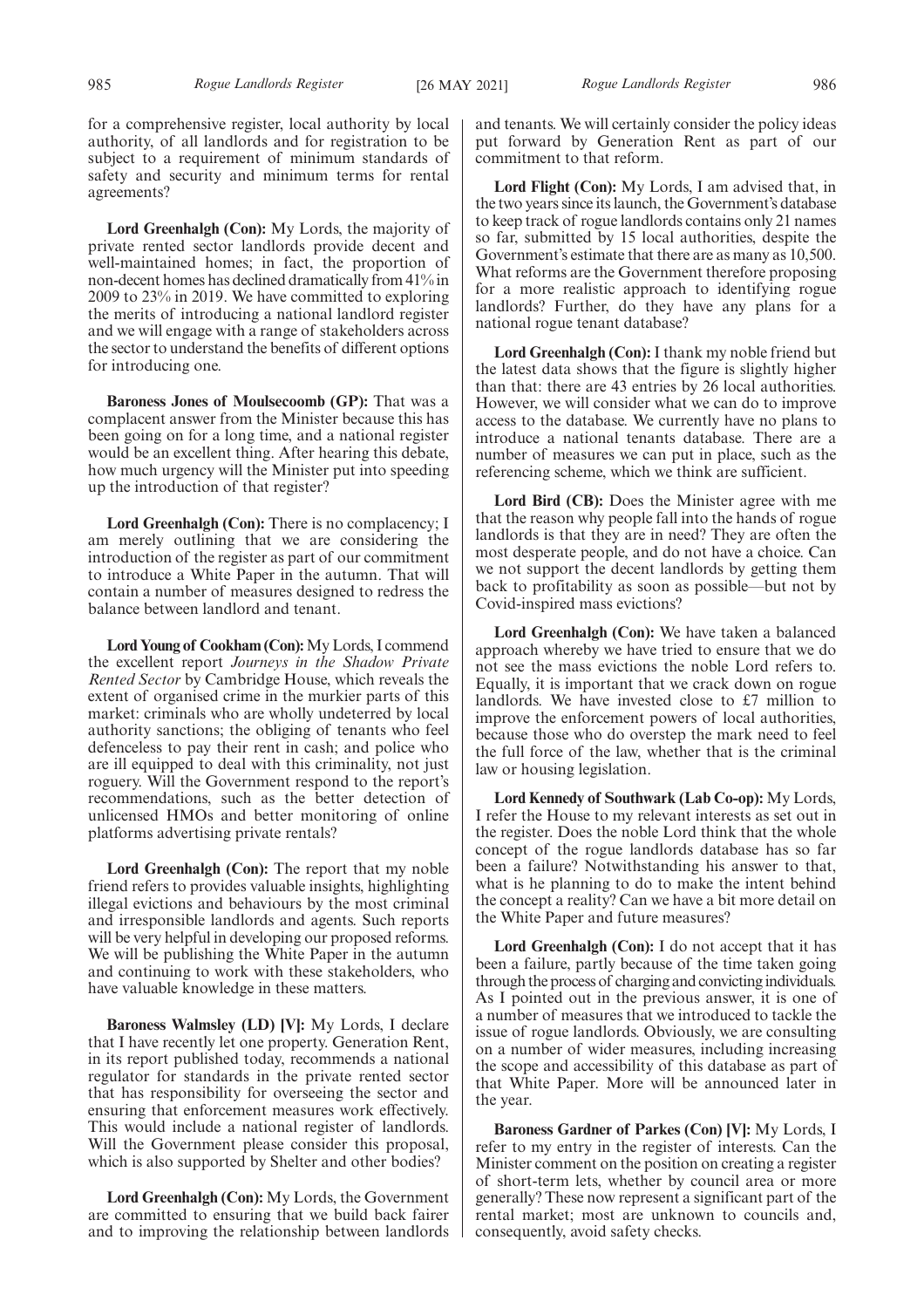**Lord Greenhalgh (Con):** My Lords, I believe that this is being considered by the Tourism Minister, who will be publishing a tourism recovery plan in spring. Landlords who let out accommodation on a short-term basis must do so responsibly and in accordance with the law.

**Baroness Uddin (Non-Afl):** My Lords, for decades, we have been all too aware of the detrimental effect on those most vulnerable of substandard, privately rented family accommodation, operated by so-called rogue landlords. Many of those who suffer the most will know nothing about the list or how to complain. There has been a raft of new housing and planning policy announcements and national adverts over the past few months, including www.ownyourhome.gov.uk. Will the Minister and his department consider widening access to this and other public information and make it available in small satellite channels, which target numerous community languages?

**Lord Greenhalgh (Con):**My Lords, one of the measures in our wider reform of the relationship between landlords and tenants is to make sure that landlords are all members of a redress scheme. I will look at some of the other points the noble Baroness has raised as part of that reform agenda.

**The Lord Speaker (Lord McFall of Alcluith):** My Lords, the time allowed for this Question has elapsed, and we now come to the fourth Oral Question.

## **Covid-19: Variant B.1.617.2** *Question*

*12.42 pm*

#### *Asked by Lord Watson of Invergowrie*

To ask Her Majesty's Government when they will publish data on the spread of the Covid-19 variant B.1.617.2, first identified in India, in schools in this country.

**TheParliamentaryUnder-Secretaryof State,Department of Health and Social Care (Lord Bethell) (Con):** My Lords, I pay tribute to the contribution of teachers, pupils and parents in the battle against infections in schools. By the application of hygienic measures, distancing and asymptomatic testing, the spread of the virus has to date been limited. We are very vigilant—we are looking at recent upticks in infection, we react swiftly to outbreaks and we have published variant data twice a week. But we continue to work on ways of having more detailed, setting-specific analysis.

**Lord Watson of Invergowrie (Lab):** My Lords, the DfE has just published the latest school attendance figures, which showed that the number of pupils in schools in England who had been shown to have Covid-19 had soared by some 33% in the space of a week. Those are national figures, so the increase would have been even greater in the eight hotspot areas. That surely shows the need for the Government to publish the latest data on a local government area basis to ensure that schools have the proper mitigation measures in place for their locality. The second wave of Covid caused immense disruption to children's education. To ensure there is no repeat of that, will the Government enable secondary schools to carry out lateral flow tests on all pupils in the week following half-term in the hotspot areas?

**Lord Bethell (Con):** My Lords, there is an enormous amount of data published. I draw the noble Lord's attention to table 6 in the table test conducted on 28 May 2020, which has an enormous amount of weekly collection data for schools. In that week, 1,967,904 LFTs were taken by schools, and they yielded 1,806 positive results. Those were all examples of where we have cut the chains of transmission. Tests are delivered through a variety of channels, including the community testing channel. Reports on infections in schools are analysed by the tracing programme, and they are then taken through to PHE and JCB. We are looking at ways in which we can aggregate all that schools data into more specific tables. But until we do that, there is already a very large amount of data.

**Baroness Warwick of Undercliffe (Lab) [V]:** My Lords, my noble friend has pointed out that cases are substantially concentrated in school-aged children and young adults, who of course have not yet been vaccinated. Does the Minister agree that it was premature to announce last week that face coverings will no longer be required in secondary school classrooms and communal areas? Does he accept that this policy could drive an increase in infections in our unvaccinated children and young people, as well as in school staff, families and wider communities?

**Lord Bethell (Con):** I share the noble Baroness's concern, but I can reassure her on a couple of things. It is, I think, a real tribute to the hard work of parents, teachers and the pupils themselves that the infection rates in schools have been relatively contained, and certainly have not shown the same kinds of behaviours that they did in September of last year. But we remain extremely vigilant, for exactly the reasons the noble Baroness explained. On the question of face coverings, it is a very difficult balance to strike—they are intrusive and disruptive but, on the other hand, they are an effective way of minimising infection. It is an area that we keep a very close watch on.

**Baroness Brinton (LD) [V]:** My Lords, the delayed publication of official Public Health England Covid variant data, which was slipped out during the Eurovision Song Contest results, is bad enough, but can the Minister say whether the Secretary of State for Education has the power to remove official PHE data on cases in schools? If so, what were his grounds for that removal?

**Lord Bethell (Con):** I really bridle at the suggestion that we run our data publication programme on the basis of the Eurovision Song Contest schedule. That really is not a credible suggestion. There is an issue with positivity rates for some of this data because not every test is registered, and, as a result, it is difficult to draw conclusions about exactly what proportion of tests have become positive. It is for that reason that we are careful about how we present some of the data, and that is behind some of the decisions that have been made about which tables to publish.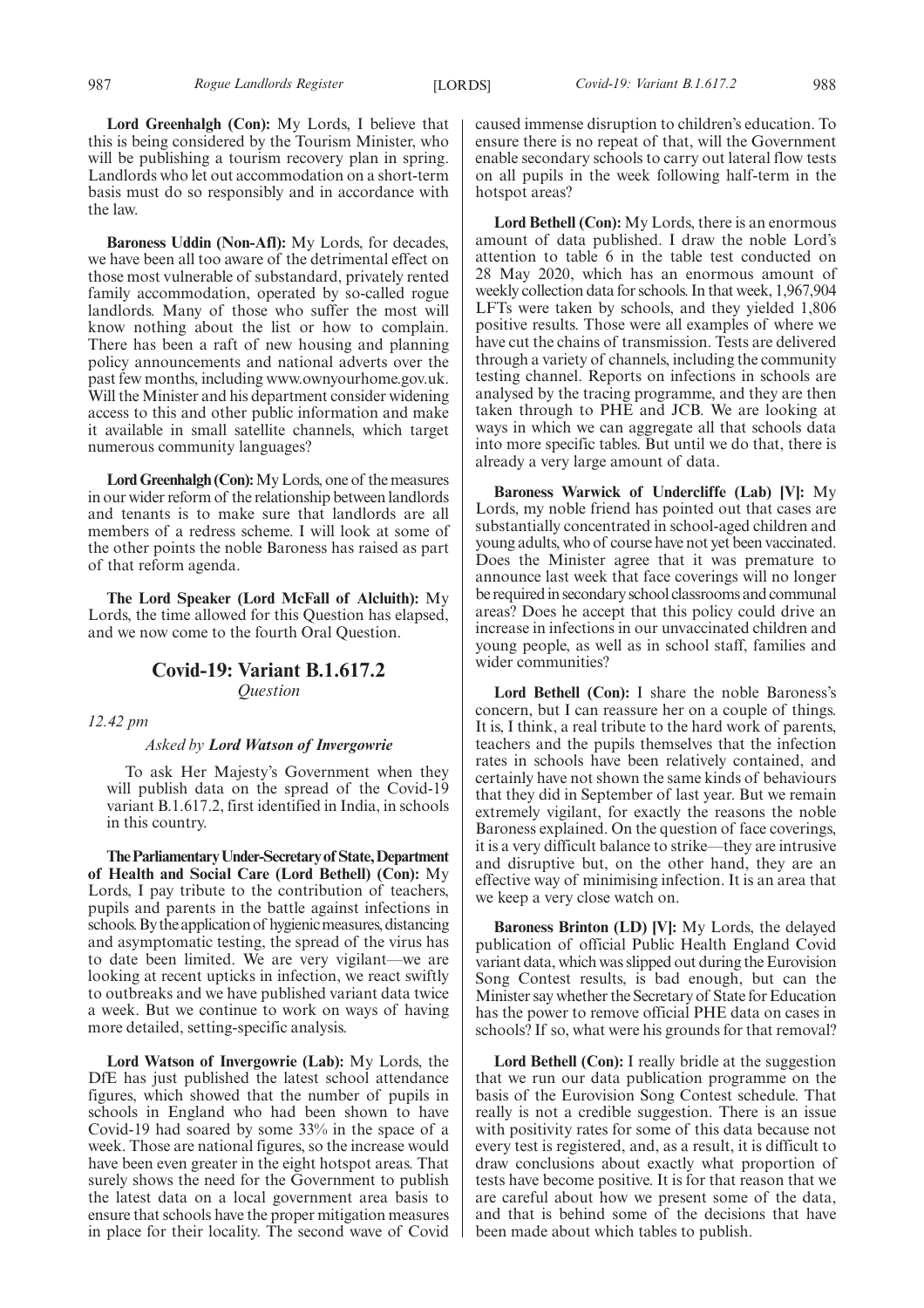**Baroness Blower (Lab):** My Lords, Deepti Gurdasani, of Queen Mary University, is quoted as saying:

"We know from media reports there are many outbreaks of the so-called 'India variant' in schools but there's no systematic data. In Bolton … it looks like schools are contributing to the rapid spread of the virus".

She concludes that, in a public health emergency, it is crucial that Public Health England has the public's trust. Can the Minister say how appearing to censor scientific reports and removing mitigations, such as the wearing of masks in schools, can create and sustain that trust?

**Lord Bethell (Con):**My Lords, I do not quite recognise the world the noble Baroness describes. In fact, I would say that the work between Public Health England, schools, local authorities and local infection teams has never been stronger, and it has proved to be extremely effective. The noble Baroness is right that schools are often a source of infection, and we remember well what happened in September. In areas such as Bolton, we are very careful to ensure that infection measures are put in place. I do not accept that there is an issue of trust.

**Baroness Masham of Ilton (CB) [V]:** My Lords, are people who have not been vaccinated and who are diabetic being warned about the dangers of the deadly mucormycosis, the black fungus, which is associated with the Indian variant—and now there is a white fungus also? Is the Minister aware that antifungal medication for the treatment of these conditions has run out in India? Can the UK help? There are many children who are diabetic.

**Lord Bethell (Con):** I have read reports about the fungus the noble Baroness describes, and they are absolutely chilling and a source of grave concern. I am not aware of that being a threat to British public health; I feel sure that Public Health England is watching it extremely carefully. I take note of the noble Baroness's point about medicine being in short supply. I will be glad to look into it more closely and write to her with more details.

**Lord Campbell-Savours (Lab) [V]:** Do Ministers accept that more patient choice would help in dealing with problems over spread due to vaccine hesitancy? Having in mind data on vaccine hesitancy in the case of the AstraZeneca vaccine, when will we have a decision on the authorisation of vaccines of a different brand to deal with vaccine brand hesitancy?

**Lord Bethell (Con):** That has not been the feedback from the public in the round. There are significant issues around the supply of vaccine, and we very much take an approach of getting the vaccine out of the warehouse and into the arms of the public in as speedy a manner as we possibly can. We are not aware of a huge amount of brand prejudice among the public, and that is entirely right, because all the vaccines are effective: that is the view of the MHRA, the JCVI and the British public.

**Lord Hussain (LD):**My Lords, the latest data published by the Government show that the Indian variant was detected in 151 local authorities in the week ending 15 May, an 18% weekly increase, with 37 areas reporting the variant for the first time. What urgent action are the Government taking in all 151 areas and their neighbours to get on top of this surge in cases?

**Lord Bethell (Con):** The noble Lord is entirely right, and I am grateful that he has looked at the dashboard as carefully as he clearly has done and drunk deeply from the rich array of data that we have available there. On a more serious point, there are some significant outbreaks—they are listed very clearly on the PHE dashboard—where we have put in place significant outbreak management procedures, including surge vaccination, surge testing and additional communication with the community. But the noble Lord is right that the Indian variant is proving to be extremely competitive with the Kent variant, and we should expect that to start to spread around the country.

**Lord Hunt of Kings Heath (Lab) [V]:** My Lords, can the noble Lord update the House on the potential vaccination of secondary school children?

**Lord Bethell (Con):** I am afraid I do not have a specific update for the noble Lord. It is an area that we will be extremely interested in looking at, but there are regulatory processes to be gone through at the MHRA and vaccine policy procedures to be gone through at the JCVI. They will both be looking at that. At the moment, our focus is on getting the vaccine into as many arms as we possibly can, particularly among the high priority groups, but we will turn to that at some point in the future.

**The Lord Speaker (Lord McFall of Alcluith):** My Lords, the time allowed for this Question has elapsed.

*12.53 pm*

*Sitting suspended.*

## **COVID-19 Variant: Travel Guidance for Local Authorities**

*Private Notice Question*

## *1.01 pm*

#### *Asked by Baroness Thornton*

To ask Her Majesty's Government what plans they have to ensure local authorities are informed of new travel guidance on areas where the COVID-19 variant B.1.617.2, first identified in India, is spreading.

**TheParliamentaryUnder-Secretaryof State,Department of Health and Social Care (Lord Bethell) (Con):** My Lords, we are always looking to see how we can communicate more effectively with local authorities. We will have discussions with local authority colleagues this week to make sure that everyone is clear what the expectations are and how we can improve communications going forward.

**Baroness Thornton (Lab):** My Lords, to paraphrase Matt Lucas as the Prime Minister: "Don't go to work—go to work. If you can stay indoors, go outside. Don't go outside—go on public transport. Don't go to work and then—something or other will happen." It would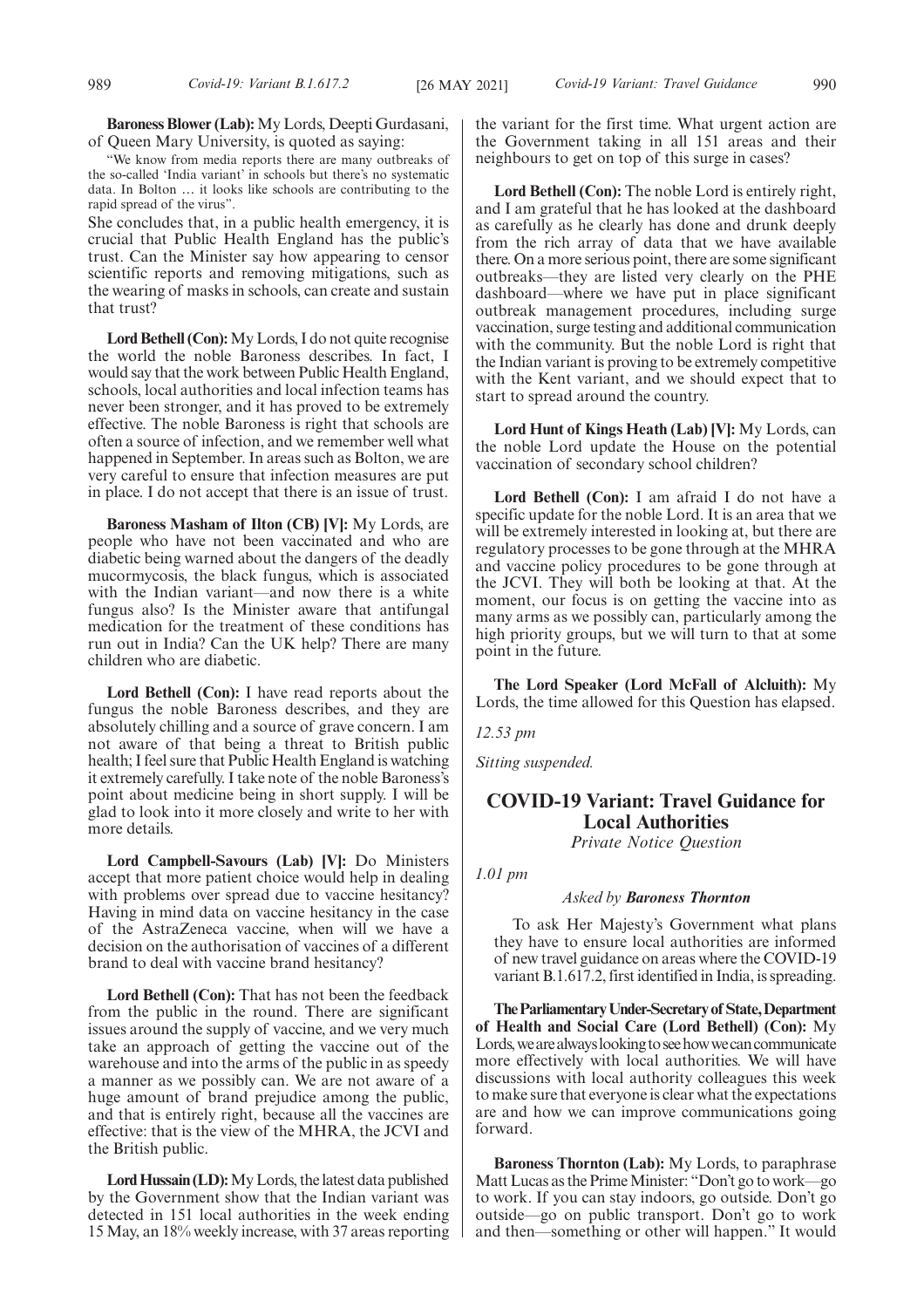#### [BARONESS THORNTON]

be laughable if it were not so serious. I have two questions for the Minister. The amended guidance asks people to minimise travel into and out of the eight hotspot areas. The previous version asked them to avoid all non-essential travel. What is the difference between those two things or is it like the amber countries—you can go there but you should not? If the Government want people to heed their advice, guidance or instructions, why were the notices posted on a website during the night without consultation or accompanying dissemination to people and organisations such as public health, councils and mayors? That does not seem the most effective way to communicate with people.

**Lord Bethell (Con):** My Lords, the characterisation presented by the noble Baroness is unfair. We are trusting people to be responsible and to act with caution and common sense, as they have done throughout this pandemic, and to make decisions on how best to protect themselves and their loved ones. We are seeking to avoid bringing these measures into law and instead are using guidance. The communication of that guidance could have been done better but we are working extremely hard with regional partnership teams, Public Health England, local authorities, JBC colleagues and the incident management teams to ensure that these communications are done in the most effective way possible.

**Baroness Brinton (LD) [V]:** I declare my interest as a vice-president of the Local Government Association. Earlier, on the "Today" programme, Grant Shapps said that it was down to local authorities to disseminate the new travel guidance to their citizens, but local authorities reported that they had not been told about it. Do the Government expect them to develop telepathic skills? What does that say for the way government truly operates as a partner with our councils, directors of public health and local resilience forums, which are dealing brilliantly with this new, rapidly transmissible Covid variant? Are they getting extra resources to cope with the extra burdens on them?

**Lord Bethell (Con):** No, the noble Baroness will be relieved to know that we are not relying on telepathy. Instead we have regional partnership teams, which include Public Health England regional directors, and Contain and JBC colleagues, working together with local authorities, and these meet on a three-times-a-week basis at the regional team updates. Attendees can include government departments, including the MHCLG, the DfE, particularly REACT, and the No. 10 Cabinet Office task force. It is through this kind of extremely regular and intense collaboration between all the different parties working on this extremely complex pandemic response that we share data, provide guidance and ensure that the communications are done to the best of our ability.

**Baroness Young of Old Scone (Lab) [V]:** I declare an interest as a resident of Bedford borough. Bedford has repeatedly been let down by the failure of government to share information. It did not get information on test results on cases that tested positive with the Indian variant returning through airports, and now there is this communication failure, which it found out about only when the Manchester press phoned it up to tell it that it was on the website. It has been starved of the Pfizer vaccine and now denied the additional boots on the ground that it needs to deal with the crisis, which apparently have all been sent to the red-wall authorities. What ill will do the Government have for Bedford and what is the Minister doing to sort out the important relationship with key local authorities without imposing top-down lockdowns, either clandestinely or publicly?

**Lord Bethell (Con):** My Lords, I am conscious of having been asked questions about the vaccine, testing and lockdowns in Bedford before. However, I absolutely reassure the noble Baroness that we approach all areas on an absolutely equitable basis, and in fact I pay tribute to the people of Bedford and the local authorities there for their energetic response to this pandemic. We are working extremely hard with all local authorities to give them the effective powers and resources to deal with the pandemic on a local basis. That means that national co-ordination comes second to local implementation and that these communications are sometimes extremely complex. We should not be surprised if sometimes there are differences between how different areas implement those communications.

**Lord Balfe (Con):** My Lords, is it not time for the department to stop formulating rules that are neither enforced nor obeyed? Instead, if it wants to publish lists, could it not consider publishing a list of the growing waiting lists for treatments for cancer, heart problems and the many other things which are growing out of all proportion to the amount of effort put into constantly talking about Covid?

**Lord Bethell (Con):** My Lords, my noble friend makes an extremely pertinent point but the two things are inextricably linked. We can get back and address the backlog of operations to which he quite rightly alludes only if we are not fighting the pandemic and if our wards are not full of Covid victims. Only through the right kind of guidance, testing, the vaccine and the behaviours of the public can we contain this virulent virus, a new strain of which has arrived on our shores, and if we do not, our hospitals will be overwhelmed and we will not be able to address the backlog.

**The Lord Bishop of Blackburn:** My Lords, I declare an interest as resident in the area of Blackburn. After the advice last Friday, I was unsure whether I would be entitled to travel to London for duty this week and allowed to return if I did. There might have been people in both places who would have been equally delighted. There is real uncertainty, disquiet and disappointment at the unclear and mixed messages that have been received, especially among communities that are struggling with very high rates of infection. The point is not so much about information being given but about consultation. What will the Minister do to make sure that this debacle does not happen again and that, to hear the local voice, there will be proper consultation with directors of public health, not just information?

**Lord Bethell (Con):** My Lords, as I sought to explain to the noble Baroness, Lady Brinton, there is a huge amount of consultation with directors of public health.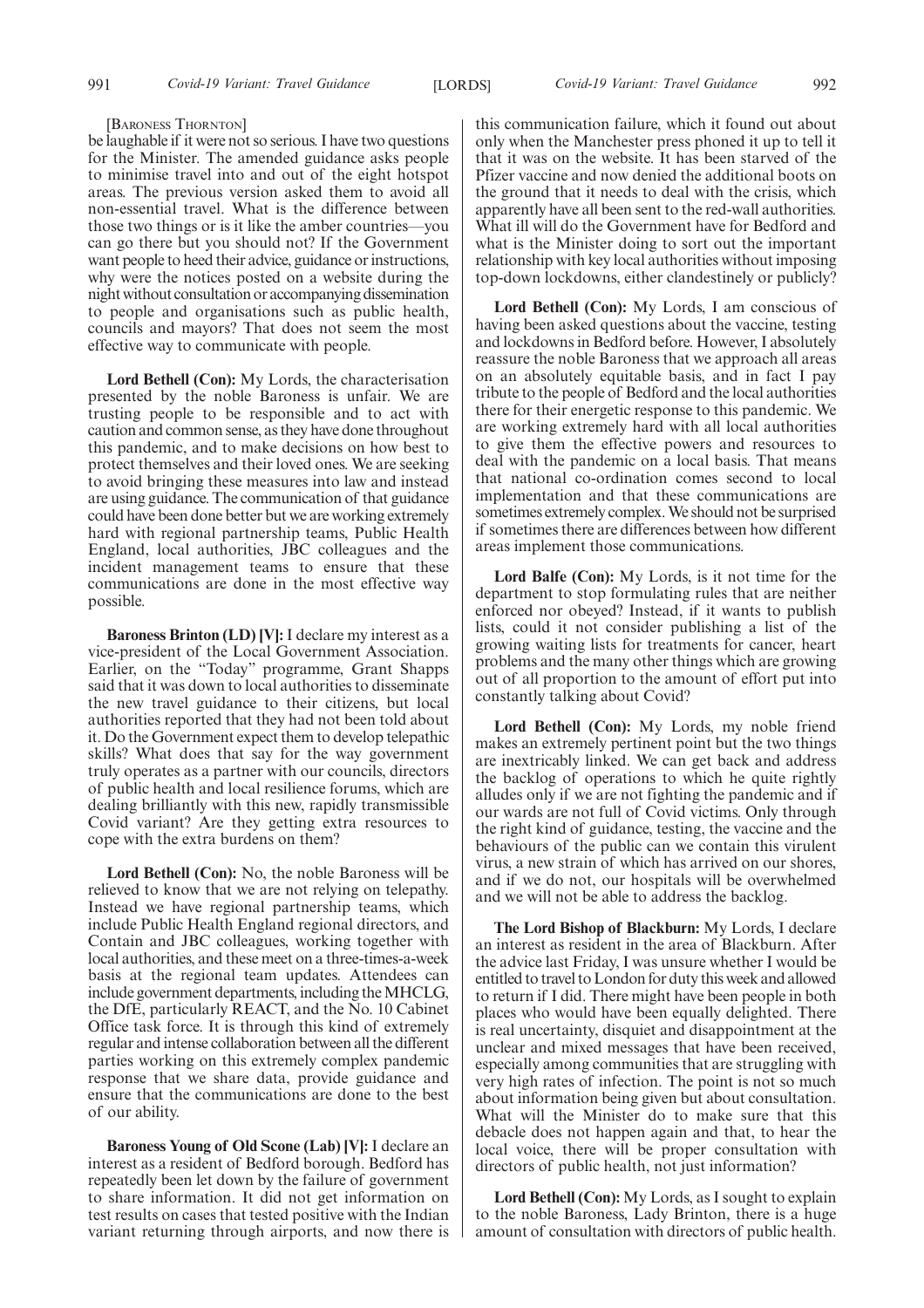There are meetings on these matters on a daily basis through the chief medical officer, the silver/gold process and the local outbreak teams. However, the right reverend Prelate refers to a serious issue. We are seeking to avoid the kind of legal lockdowns that the public are quite understandably exhausted by and naturally quite resistant to. Therefore our message to the public is that we are asking them to behave in a responsible fashion, to act with caution and to use their common sense, as he had to in his decision about whether to come to London. We are not seeking to legislate on that, and we are asking people to make those decisions for themselves. I completely sympathise with those who find that challenging and who in some cases would prefer to have some certainty. However, that is what people have asked for and it is the right approach to keep the British public on side during this difficult period.

**Baroness Pinnock (LD) [V]:** My Lords, I refer the House to my relevant interests. I live in Kirklees, one of the affected areas. Yesterday, the new guidance on the Government's website said, "Avoid meeting inside". Today, the amended site says, "Meet outside where possible". Perhaps the Minister can help me. Does it mean that, in Kirklees and elsewhere, pubs, cafés and restaurants must turn customers away from service inside? The Minister has just said, "We must use common sense". Does that mean that council meetings must be held virtually, not face-to-face, which is what the other part of the Government now demand?

**Lord Bethell (Con):** My Lords, the noble Baroness has given some very good examples of exactly where we are asking the public, and legislatures, to use their common sense. We are saying, "Avoid meeting inside", but we are not closing the pubs. We also say, "Avoid smoking", but we do not ban smoking.

#### **Noble Lords:** Oh!

**Lord Bethell (Con):** We have not banned smoking; lots of smoking is going on among the British public.

This is where the public have a role to play. They have agency, they are able to make their own decisions and they can make the sensible distinction between meeting inside when they could be meeting outside and making unavoidable decisions of the kind the noble Baroness alluded to.

**Lord Foulkes of Cumnock (Lab Co-op):** I will have a go now. The latest advice to people in these areas is to minimise travel and use their common sense. If a family have booked a trip away for the weekend, how would the Minister advise them?

**Lord Bethell (Con):** My Lords, I would ask them to use their common sense. I am a parliamentarian; I am not telling them or legislating for them on that particular decision. They can see the rising infection rates around them, they know for themselves how this disease spreads and we are asking them to make a sensible, reasonable, common-sense decision about whether that journey is necessary. That is not something we are legislating for, it is what we are putting in guidelines, and I think that that, at this stage of the pandemic, is a reasonable response.

**Baroness Bennett of Manor Castle (GP):** My Lords, given the long, arduous months of confinement suffered by the city of Leicester, compounded by the confusion caused by the apparent secret lockdown, and then the recognition that the city of Leicester should not have been included on the list, according to the figures—that arose as a result of a faulty calculation—can the Minister explain how the error came to be made in the case of the city of Leicester and how it will be avoided in future?

**Lord Bethell (Con):** My Lords, guidance for people in Bolton and Blackburn with Darwen was published on Friday 14 May. It was then extended on 21 May to Bedford, Burnley, Hounslow, Leicester and North Tyneside. That guidance has now been fine-tuned, in response to feedback from the local directors of public health and, as the noble Baroness will know, the website has been updated. The chronology of that is relatively straightforward. It could have been done better—that I have made plain to the noble Baroness, Lady Thornton—and we are with working directors of public health, local authorities and others to ensure that we get smoother systems for that kind of thing.

**Baroness Merron (Lab):** My Lords, I share a lot of the concern in the House about the confusion that has been sown. I am somewhat shocked that the Government did not work closely with those who are dealing with Covid in the affected areas, who are at the sharp end: the mayors, public health officials and councils. They are the local experts, and I implore the Minister to work closely with them. Does he accept that what is really needed in the affected areas now is isolation support, enhanced contact tracing and the rollout of vaccine for everybody?

**Lord Bethell (Con):** My Lords, I completely object to the false premise of the question. I cannot tell you how hard we are working in collaboration with local authorities, directors of public health and the incredible rhythm of regional partnership teams, regional team updates and the huge amount of data and interaction between all parts of government. It is absolutely phenomenal, and the characterisation by the noble Baroness is just not right. Where I completely agree with her is that we are working as hard as we humanly can to get the vaccine out to everyone, we are doing absolutely all we can to spread testing to all areas where there are outbreaks and we are working extremely hard to improve all those systems.

**Baroness Fox of Buckley (Non-Afl):** Does the noble Lord agree that in one regard, government communication has been brilliantly successful? In Laura Dodsworth's new book, *A State of Fear*, she exposes how the nudge unit, behavioural scientists and SPI-B weaponise fear. She quotes the statement:

"The perceived level of personal threat needs to be increased among those who are complacent, using hard-hitting emotional messaging."

I genuinely want to know: can the Minister explain why the Government are so adept at deploying huge resources to communicate scary messages but seem so inept in communicating the trust and common-sense messaging he has just explained here but did not manage to explain to local people, which is why they are so confused?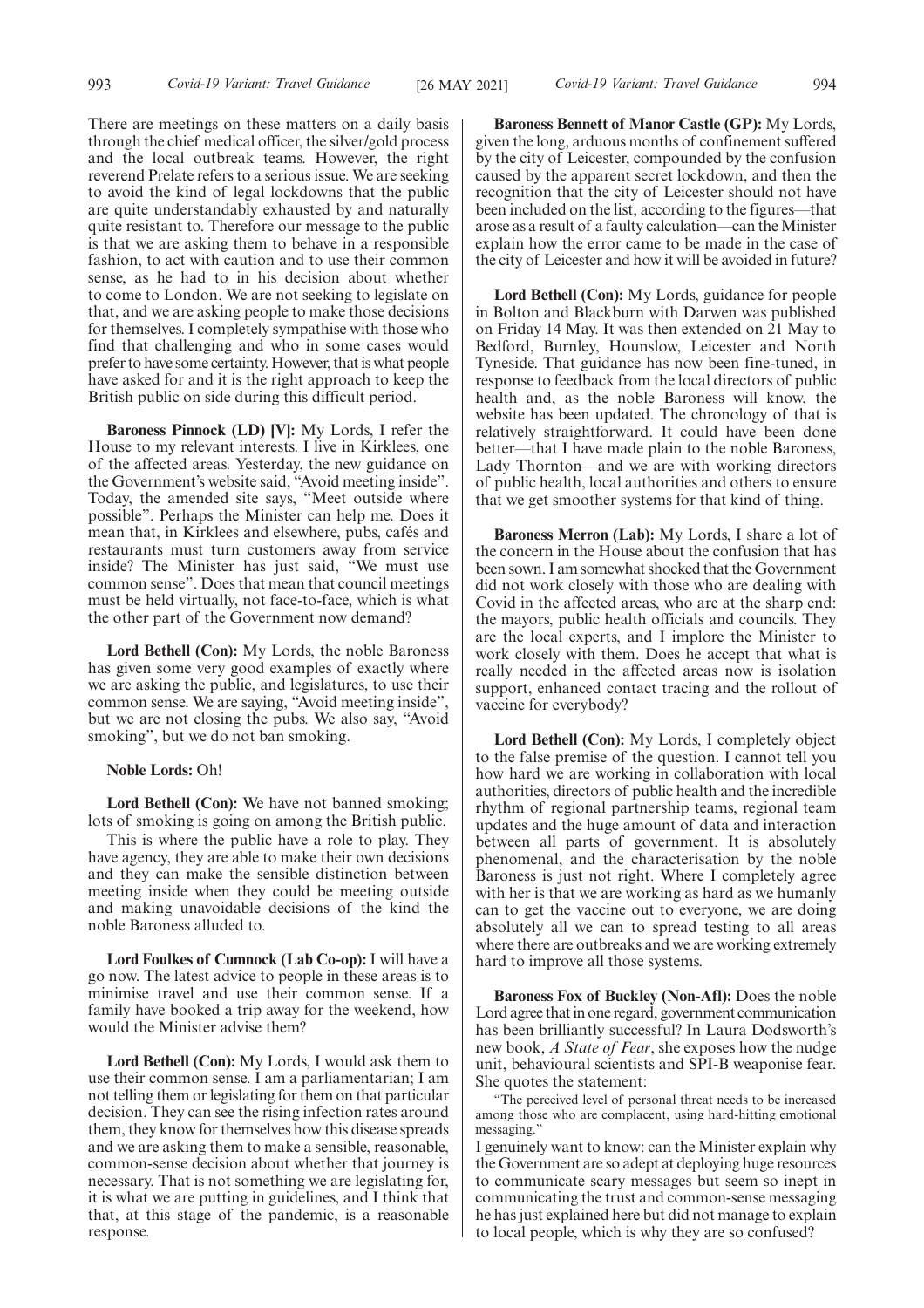**Lord Bethell (Con):** My Lords, I did read that book, and it was based on the premise that the public cannot be trusted and the public cannot make decisions for themselves. That is not the Government's view.

**The Deputy Speaker (Lord Russell of Liverpool) (CB):** My Lords, all supplementary questions have been asked.

## **Assisted Dying Bill [HL]**

*First Reading*

*1.16 pm*

*A Bill to enable adults who are terminally ill to be provided, at their request, with specified assistance to end their own life, and for connected purposes.*

*The Bill was introduced by Baroness Meacher, read a first time and ordered to be printed.*

## **Status of Workers Bill [HL]**

*First Reading*

*1.17 pm*

*A Bill to make provision for the creation of a single status for workers by amending the meaning of "employee", "worker", "employer" and related expressions in the Trade Union and Labour Relations (Consolidation) Act 1992, the Employment Rights Act 1996 and cognate legislation, and for connected purposes.*

*The Bill was introduced by Lord Hendy, read a first time and ordered to be printed.*

#### **Covid-19**

#### *Commons Urgent Question*

*The following Answer to an Urgent Question was given in the House of Commons on Tuesday 25 May.*

"Our race between the vaccine and the virus continues. As a nation, we have taken some huge strides forward: there are now 908 people in hospital with coronavirus, a fall of 9% in the past week, and the average number of daily deaths is now six, the lowest number since the middle of March. On top of this positive news, our vaccination programme is accelerating at pace. Over 72% of all adults have now been given their first dose, and 43% of all adults have the protection of two doses.

This weekend, we reached the milestone of 60 million vaccines administered across the United Kingdom, and Public Health England also published new research showing that the effectiveness of vaccination against symptomatic disease from the variant first discovered in India is similar after two doses when compared to the B117 variant dominant in our country. As with other variants, even higher levels of effectiveness are expected against hospitalisation and death. This is encouraging data, and it reinforces once again the importance of our vaccination programme in giving us a path out of this pandemic, as well as showing just how important it is that everyone comes forward for both jabs when the call comes through. It is the progress made by the British people in following the rules, and in taking up the protection offered through our vaccination programme, that means we were able to take step 3 in our road map last week.

However, we take these steps with vigilance and caution, staying alert to new variants that can jeopardise the advances we have made. We have come down really hard on the variant first identified in India wherever we have found it, surging in testing capacity and vaccines for those who are eligible. Over the past few days, we have extended this rapid approach to even more areas:

as well as Bolton and Blackburn with Darwen, which the Prime Minister spoke about at his press conference on the 14th of this month, we are taking rapid action in Bedford, Hounslow, Burnley, Leicester, Kirklees and North Tyneside. As the Prime Minister set out two weeks ago, we are urging people in these areas to take extra caution when meeting anyone outside their household or support bubble, including meeting outside rather than inside where possible; keeping 2 metres apart from people they do not live with; and trying to avoid travelling in and out of the affected areas unless it is essential, for example for work—if a person cannot work from home—or for education.

As the Prime Minister said, we want the whole country to move out of these restrictions together. We are trusting people to be responsible and to act with caution and common sense, as they have done throughout this pandemic, and to make decisions about how best to protect themselves and their loved ones that are informed by the risks. That is exactly what we should be doing. We are always looking to see how we can communicate more effectively with local authorities, and we will of course take on board the views expressed by the House over the course of this debate. By acting quickly whenever the virus flares up and protecting people through our vaccination programme, we can guard the incredible gains we have all made, and get ourselves on the road to recovery."

#### *1.18 pm*

**Baroness Thornton (Lab):** My Lords, we can probably all agree that the Minister has drawn the short straw today—and not for the first time, I think.

The issue I want to raise on this Question is that the Government took powers in the road map legislation to impose local lockdowns, so I ask the Minister: are any discussions taking place about whether those powers will be activated in those areas? Secondly, we know that a single dose of the vaccine is less effective against this particular variant, so I repeat the question asked earlier: what plans are there to increase vaccination in the areas most affected by the spread of the Covid variant B16172? Will the Government produce a plan with the local directors of public health to roll out the vaccines to everybody in those areas, and consider including bringing forward a second dose for a larger cohort of people?

**TheParliamentaryUnder-Secretaryof State,Department of Health and Social Care (Lord Bethell) (Con):** My Lords, the noble Baroness asks two very pertinent questions which slightly answer themselves, in a way—but let me try to update the House on our plans in that area. She is right that we have powers on local lockdowns, but that is not the focus of our thinking at the moment. Local lockdowns are an important tool, but not one that we think is a priority right at this moment. We are focused on the vaccines. It is beyond doubt that this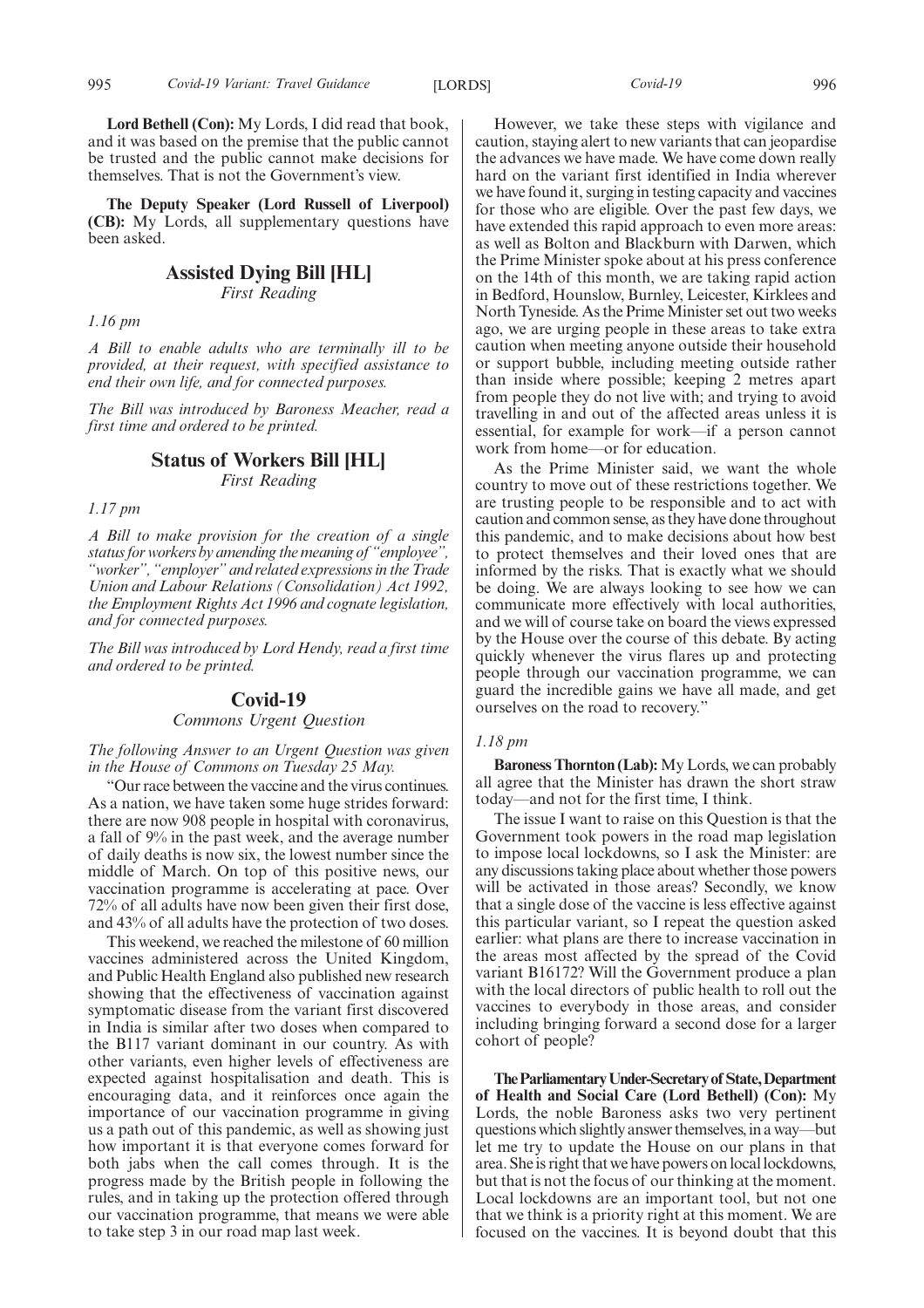Indian 2 variant particularly hits those who are not properly vaccinated—and by "properly" I mean "have had two doses and two weeks". Those who have forgone either their first or second dose are particularly vulnerable, and you have only to look at the infection data and, particularly, the hospitalisation data to understand that.

That is why we have rolled out surge vaccination in those areas. What that means is a huge amount of communication, a huge amount of engagement with the communities and the presence of various mobile vaccination units sent directly into the heart of the communities to provide different channels and mediums by which people can step up for their vaccine. The response has been extremely strong and I am touched, as I have said, by the videos of people in some of those communities, particularly in Bolton, where people have queued up for their vaccines. I pay tribute to the DPHs and local authorities that have facilitated that programme.

**Baroness Brinton (LD) [V]:** I echo the gratitude of the noble Baroness, Lady Thornton, to the Minister for his stamina this morning. Can he say whether each of the 121 local authority areas reporting cases of Covid variant B16172 are being given specific extra resources for mass surge test, trace and isolate and arrangements for surge vaccination on top of their planned allocation for this financial year? Can he say when the pilots for extra help with self-isolation will conclude? When would any likely rollout of a proper approach to supporting those who have to self-isolate, including paying their wages, start?

**Lord Bethell (Con):** My Lords, the noble Baroness alludes to a dilemma that we face. It is not possible to organise surge testing and have pinpoint outbreak management in 120 different areas. That is just too many and our resources do not stretch to that. Many of the outbreaks are substantial clusters. Sorry—let me phrase that better. There is a small number of very substantial clusters in the towns and cities of which noble Lords will be aware. That is where we are focusing the surge testing and surge vaccination. In the other areas, we are working with DPHs to ensure that they know the best way to target the particular behaviours of the India 2. That means that it has very high transmissibility, which requires an extremely quick reaction to school and workplace outbreaks, and within specific communities. That kind of briefing and guidance has been channelled through the Chief Medical Officer's department and the kinds of infrastructure that I described in my answers to previous questions. The response has been extremely strong and I hope we are making some impact on the spread of the India virus, but we remain extremely vigilant.

**Baroness Hollins (CB):** My Lords, my question is about the implementation of quarantine regulations. How many travellers have been required to repeat the 10 days required in a designated quarantine hotel for a second 10-day period, with or without a positive Covid test? What appeal arrangements are in place because public guidance does not mention any? Is there any risk of exploitation?

**Lord Bethell (Con):** My Lords, I must admit that I am not aware of a large number of people having to repeat their 10-day isolation, so let me look into that and I should be glad to write to the noble Baroness.

**Lord Forsyth of Drumlean (Con) [V]:** My Lords, in the light of the extraordinary personal vendetta that Dominic Cummings is pursuing against the Health Secretary and the Prime Minister, is it not obvious that the Government must now bring forward the official inquiry into the handling of the pandemic promised by the Government so that the public do not have to rely on a partial, self-serving account, fortified by hindsight?

**Lord Bethell (Con):** I am extremely grateful for my noble friend's remarks. The inquiry will, as he says, provide an important moment to look at the lessons that we can learn from the response to the pandemic. The Prime Minister has given extremely clear reasons why the timetable is as he described and we should stick to the timetable that he has suggested.

**Baroness Donaghy (Lab) [V]:** My Lords, I understand the Minister saying that he is focusing on the vaccines and surge testing. I even understand his reply to the noble Baroness, Lady Brinton, that one cannot have surge testing in 120 areas. However, I want to go back to the Bedford issue. Despite the director of health, the mayor and the local MP spending nearly a fortnight saying that the Indian variant was just as bad in Bedford as it was in Bolton, the surge testing took place days later. What weight is given to the advice from the local directors of health? There seems to be an imbalance here because it is the Government's decision rather than that of the local directors. Can the Minister assure us that there is not a change in policy on this? He stated:

"We are … looking to see how we can communicate more effectively with local authorities".

Actually, the local authorities are communicating effectively with the Minister. Has there been a change of emphasis on this?

**Lord Bethell (Con):** Let me assure the noble Baroness that there has absolutely not been a change of policy at all. There are clear channels of communication from DPHs and local authorities to the contain secretariat at NHS Test and Trace, which can mobilise the community testing resources. I am not aware of there being a large glitch in the provision of resources to Bedford but I should be happy to look into it, given that it has been mentioned by two noble Lords. I should be glad to write to her to see whether there is anything that we should be improving specifically for the city of Bedford.

**Lord Loomba (CB) [V]:** My Lords, is the Minister aware of the desperate need for second vaccine doses in Nepal? While the majority of the most vulnerable old people have had their first doses, the suspension of exports from India means that they now cannot get second doses and time is running out. Will the UK offer doses to rectify that situation?

**Lord Bethell (Con):** My Lords, the noble Lord points out an extremely challenging situation, particularly in Nepal, but, frankly, all around the world there is a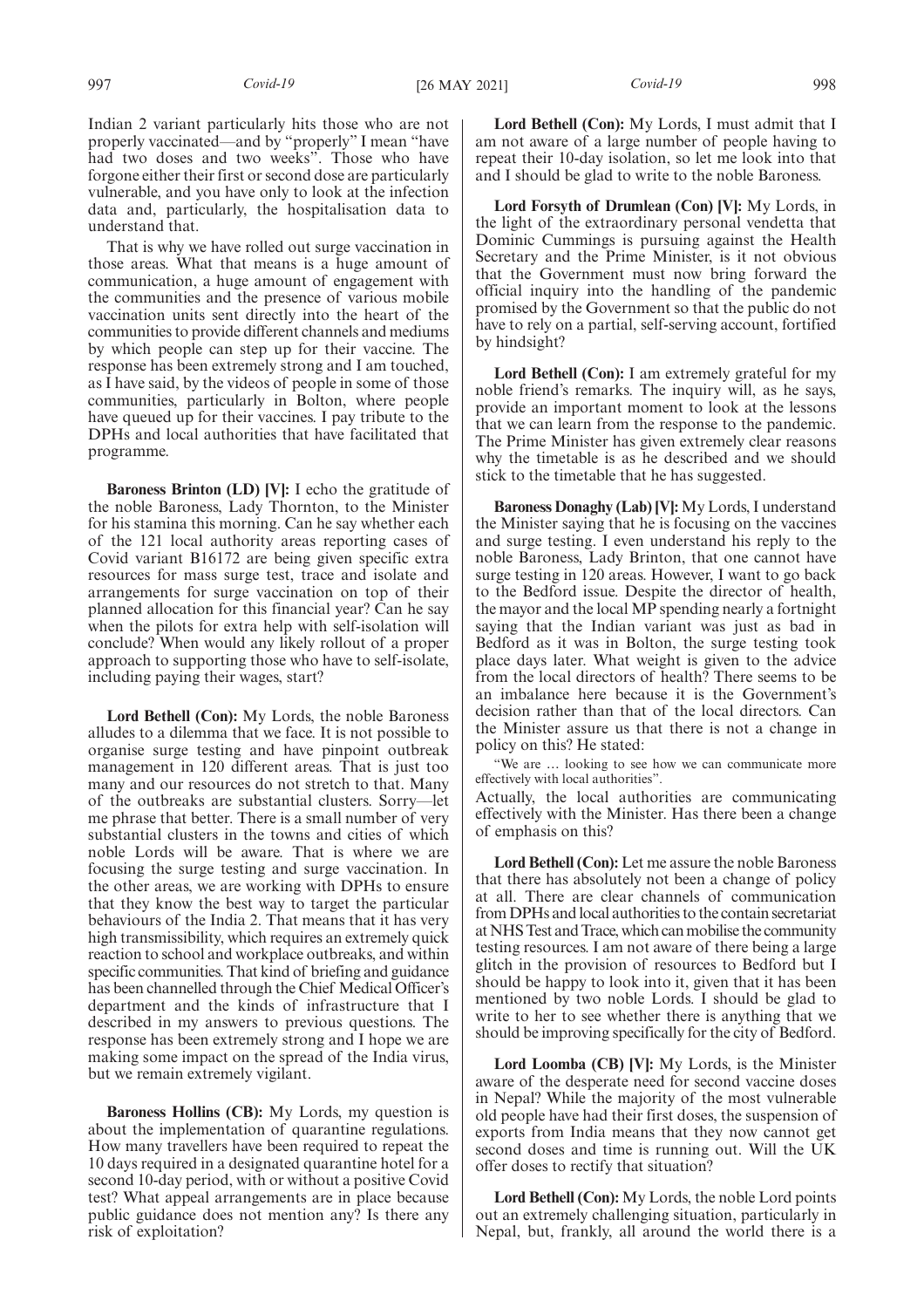#### [LORD BETHELL]

global pressure on the supply of the vaccine. Britain has contributed enormously to that through COVAX, our financial support and the AstraZeneca vaccine, whereby nearly half a billion vaccines worldwide have been run through the profit-free AstraZeneca process. However, we are aware of the situation in Nepal. My noble friend Lord Lancaster spoke movingly in his debate on the matter in this Chamber and we take note of the particular needs of that country.

**The Deputy Speaker (Lord Russell of Liverpool) (CB):** My Lords, the time allowed for this Question has elapsed.

## **Criminal Justice Review: Response to Rape** *Statement*

#### *The following Answer to an Urgent Question was given in the House of Commons on Tuesday 25 May.*

"I am grateful to the honourable Member for Pontypridd (Alex Davies-Jones) for her continued interest in the Government's work in this area. Rape and sexual violence are devastating crimes that impact on victims for the rest of their life. When victims take the brave step of reporting the crime, they expose their deep personal trauma in the interests of justice. The criminal justice system needs to support those victims, believe them and ensure that their needs are met at the heart of the criminal investigation.

The Government have long recognised that the decline in the number of effective trials for rape and serious sexual offences in England and Wales is a cause of significant concern. As a result, we commissioned the end-to-end rape review in March 2019 to look at evidence across the system, from reporting to the police to outcomes in court, in order to understand what is happening in cases of adult rape and serious sexual offences being charged, prosecuted and convicted in England and Wales.

Our review represents a serious commitment to change by the Government and our partners. At its heart will be a set of actions that will drive system and culture change to ensure that the victims feel supported and able to stay engaged with their case. That, combined with updated and stronger case preparation methods, as well as increased communication between all those involved in the prosecution and new charge mechanisms, should lead to more cases reaching court and, we hope, defendants pleading guilty.

To ensure that that happens, I have been tasked by the Prime Minister to take personal leadership of the actions from the review, working with colleagues across Government to ensure accountability of operational partners for delivery. I will of course regularly update the House on our progress.

On the substantive question, I was keen to publish the rape review last year. However, following extensive feedback from the Victims'Commissioner and the victim sector that we needed to take account of the End Violence Against Women Coalition's *The Decriminalisation of Rape* report and the pending judicial review judgment, we took the decision to delay publication. We have used the time since that delay to carry out further

research and engage with stakeholders in order to formulate an ambitious and wide-reaching action plan, which we will be publishing shortly after recess. When we publish the report, I will present it to Parliament and write to colleagues across the House to outline our approach. I look forward to working with the honourable Member and, indeed, all Members across the House to ensure that this action plan drives the substantial change we need to see."

#### *1.28 pm*

**Lord Ponsonby of Shulbrede (Lab):** My Lords, there is a lamentable state of prosecutions for rape in England and Wales. Equally, there is a shared desire between all parties to see better, fairer outcomes and support for victims as they travel through the criminal justice system. The Minister in the other place spoke yesterday about a new structural and cultural change to increase the number of rape prosecutions that we see in our court system. I have a couple of questions for the Minister. First, will the rape review, which we expect to be published relatively soon, commit to indicators of progress, similar to those that we see in the violence against women and girls Act in Wales? Secondly, will the review commit to a support plan for rape survivors, as recommended in the Labour Party's recently published green paper? If the Minister can give positive responses to those questions, it will go some way towards sharing a way forward to improve this lamentable position.

**The Parliamentary Under-Secretary of State, Ministry of Justice (Lord Wolfson of Tredegar) (Con):** My Lords, as the Minister in the other place made clear yesterday, the underlying statistics in this area are indeed regrettable. He made it clear that he is taking personal leadership on this matter because rape is a cross-agency issue. We have the police and the CPS, both of which are rightly independent of government, and we have the Courts Service and the judiciary. Everybody must come together to improve the current performance.

The rape review will be published shortly after the Recess. I am afraid I cannot provide advance notice of its details today but I very much hope that, when they read it, the noble Lord and the whole House will welcome it because we intend it to be a transformational document that will lead to transformational change. Supporting victims of rape is an absolute priority for this Government; we have invested significant sums in that.

Let me give the House just one example of a change that can be made and which has real consequences. We have put in £27 million to create more than 700 new posts for independent sexual violence advisers. They stand with victims throughout the process. We have seen what is terribly called victim attrition. People opting out of the system goes down by 50% and more than 50% of people stay in if they have these advisers to help them. We will work, I hope with the noble Lord, to improve the statistics in this area.

**Lord Marks of Henley-on-Thames (LD):** My Lords, delaying the report to await the Court of Appeal judgment on CPS charging decisions is understandable, but one wonders why the report has taken two years. This is a dangerous crisis. Rape prosecutions were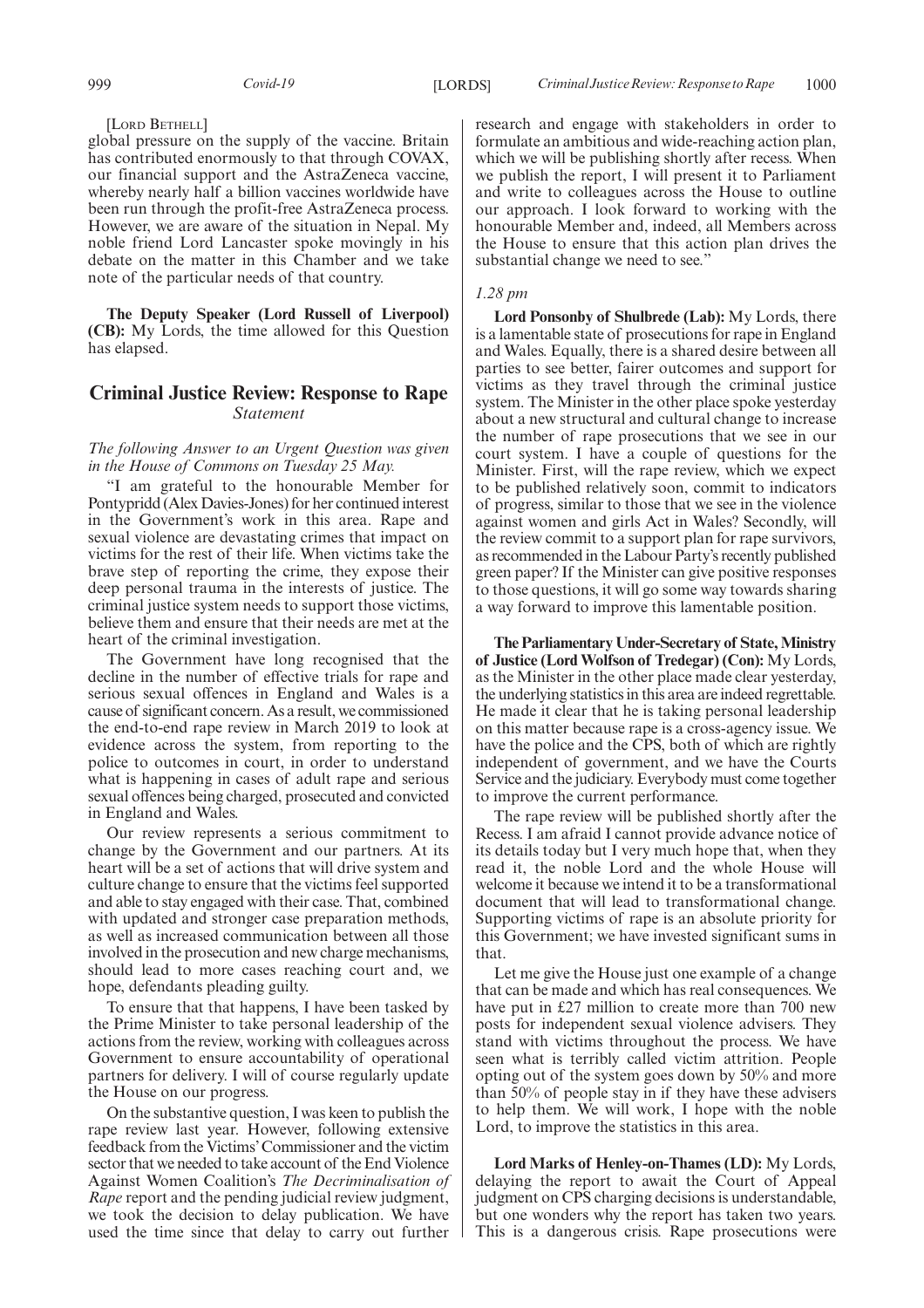down from more than 5,000 in 2016-17 to fewer than 1,500 in 2019-20, in spite of an increase in reported rapes. In 2020, more than 52,000 rapes were reported but there were only 843 convictions. Potential rapists become ever more confident of impunity, and the lives of women and girls become ever more threatened.

Without second-guessing the report, may I press the Minister on two points? The first concerns ending the culture among young men and boys that condones harassment, even rape, and expresses the arrogantly sexist view that "she was asking for it". We see it in schools, universities and colleges. Will he pledge substantial extra resources for citizenship education to turn this around and teach respect for women and girls?

The second point concerns that trauma of legal proceedings and probing the sexual history of rape victims. In his report from Northern Ireland, Sir John Gillen recommended that victims have legal representation to oppose the disclosure of their personal data, including mobile phone records, and to oppose them being crossexamined on their sexual history in cases where such issues arise. Will the Government agree to provide that?

**Lord Wolfson of Tredegar (Con):** My Lords, it is not correct that the review was delayed solely because of the judicial review of the CPS policy. The noble Lord will be aware that the court concluded that there had not been a policy change, although, frankly, I accept that that does not mean that there were no important issues for the CPS to address. The delay was also in part because we wanted more engagement with victims' groups. We are delighted that Emily Hunt has joined us; she can give us, and has given us, invaluable insight from her position as a victim.

As far as the culture is concerned, the noble Lord is absolutely right. This is a cross-governmental issue. It is fair to say that, in schools and colleges, there is now more understanding of what consent means and, if I can put it this way, of what consent does not mean. If I may be personal for a moment, frankly, I see that in the education my own children get at their schools. They get an education that I do not think people in this House would have got when they were at school.

On legal proceedings, the noble Lord is absolutely right. There are careful rules now over when a claimant's sexual history is relevant to the case. Often, it is not. We have put in place a number of changes to ensure that complainants are better looked after by the courts system. For example, Section 28 is currently being rolled out. It will enable vulnerable victims and witnesses who are subject to intimidation to give evidence and be crossexamined online and on-screen in advance of the trial.

**Lord Harries of Pentregarth (CB) [V]:** Everyone is agreed that the present system is failing badly, with only 1.6% of rape allegations leading to a charge and so many victims left traumatised by the process. The Minister called this "regrettable". To a lay person in this sphere, to put it bluntly, it comes across as quite appalling.

I want to press the Minister, if I may, on the question asked by the noble Lord, Lord Ponsonby, which I am afraid he did not answer. Does he agree that, if we are serious about the recommendations when they are published, the Government will need from the outset to do what the Welsh Government have done: put forward a number of progress indicators, with a report published each year? If it is anything like the Northern Ireland report, there could be hundreds of recommendations in a wide range of spheres, and it would be so easy for them simply to drop through the sand unless there is a proper system of prioritisation and annual reports to Parliament on the progress on their implementation.

**Lord Wolfson of Tredegar (Con):** My Lords, I will not quibble over the adjectives we use. The present position is entirely unsatisfactory. We need dramatic improvement, and it is my hope and that of the whole Government—particularly my honourable friend Mr Malthouse—that we will see that improvement.

On the specific point about data, we recognise the need for all partners across the criminal justice system to be held accountable for their part in improving outcomes for victims of rape and sexual violence, as well as for delivering on the action plan in the review. We will look for ways to address this. As Mr Malthouse said in terms in the other place yesterday,

"transparency is one of the key themes that we have been looking at ... There will be an announcement, when the plan comes",-[*Official Report*, Commons, 25/5/21; col. 267.] as to how we will approach and publish the reporting

of data.

**Baroness Gale (Lab) [V]:** Is the Minister aware that an analysis of Home Office figures published this week by the *Guardian* revealed this:

While there were 52,210 rapes recorded by police in England and Wales in 2020, only 843 resulted in a charge or a summons—a rate of 1.6%."?

Does the Minister agree that this figure indicates that there is very little sign of justice for victims, with most perpetrators just getting away with it? Is the Minister confident that, when it is finally published, the review will encourage victims of rape to come forward, give them all the support they need and mean that they can have confidence in the justice system—that is, that the perpetrator will be brought to justice?

**Lord Wolfson of Tredegar (Con):** My Lords, I am absolutely aware of the figures referred to by the noble Baroness and recognise the need to do more to drive up the number of prosecutions and convictions. That is why this matter is a major focus for the Government and the CPS as we work to reverse what has been a negative trend over the past few years. It is fair to say that, if you look at the very recent history over the past quarter or two, the volume of prosecutions and the proportion of suspects charged have increased. However, progress is too slow and we need to do far more. I know that the CPS is working hard to continue the current trend.

We are putting in significant extra funds. I referred earlier to the independent sexual violence advisers. We have also put in an extra £51 million to increase support for rape and domestic abuse victims. However, more needs to be done, and the Government and I are determined that more will be done.

**The Deputy Speaker (Lord Russell of Liverpool) (CB):** My Lords, all supplementary questions have been asked.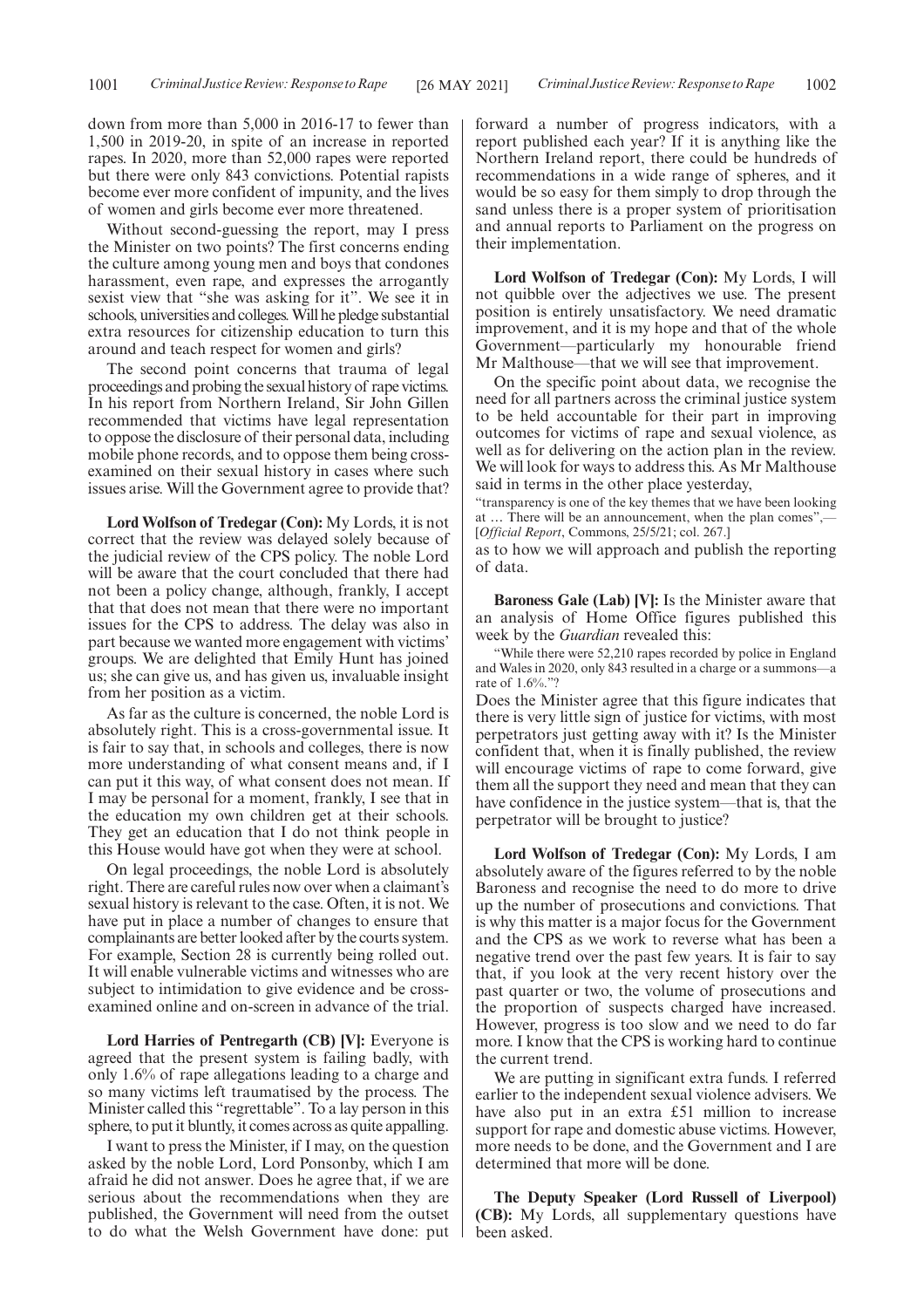## **House of Lords Commissioners for Standards**

*Motion to Approve*

*1.39 pm*

#### *Moved by Lord Mance*

That the House approves the appointment as House of Lords Commissioners for Standards of (1) Martin Jelley QPM for a period of five years beginning on 1 July 2021, and (2) Karimullah Hyat Akbar Khan for a period of four and a half years beginning on 1 June 2021.

**Lord Mance (CB):** My Lords, the Motion standing in my name invites the House to appoint two new Commissioners for Standards. It does not relate to membership of the Conduct Committee, a subject that was recently raised by several noble Lords. I have written to them separately to address those points. Today's Motion concerns only the appointment of two new Commissioners for Standards.

The office of an independent commissioner investigating breaches of the code and guide goes back to a decision of the House in 2009. The first commissioner served two three-year periods. The current commissioner, Lucy Scott-Moncrieff, has served a five-year period and was engaged to commit five days a month. Her term expires at the end of this month.

I take this opportunity to say a word of thanks to our current commissioner for her work during her term in office. In her time, the work of the commissioner has changed radically, in particular with the introduction, in 2009, of provisions relating to bullying, harassment and sexual misconduct which, sadly, have received quite a bit of attention in the commissioner's reports since then. The size, nature and complexity of her case load is therefore quite different from when she was appointed in 2016. She has dealt with several challenging investigations, some of which have come to the Conduct Committee on appeal, which could not have been foreseen by her, or by anyone, when she took up the post. It is the changing nature and volume of the work of the commissioner that leads us to recommend the appointment of two commissioners to replace Ms Scott-Moncrieff, each with a basic commitment to five days a month. By having two commissioners, we are building greater capacity and resilience into the enforcement of the code.

I chaired the recruitment panel, which was made up of three Members of this House in addition—the noble Baronesses, Lady Anelay of St Johns, Lady Donaghy and Lady Hussein-Ece—and two external members of our committee, Cindy Butts and Vanessa Davies. After a detailed process, guided by recruitment experts and accompanied by a shortlist, and consideration of the dozen shortlisted and interviews of five, we concluded that Mr Martin Jelley and Mr Akbar Khan should be appointed.

Martin Jelley is a distinguished police officer and currently chief constable of the Warwickshire Police, with huge experience in professional standards and in Parliament, having successfully introduced new police misconduct regulations for England and Wales, which have fundamentally changed their position. He also

chaired a police conduct exercise. Akbar Khan has had a diverse career, as a qualified barrister and as a qualified attorney in New York state. He is a workplace investigator for the Foreign Office and secretary-general to the Commonwealth Parliamentary Association, as well as the legal director of the Commonwealth Secretariat. Short biographies of Mr Jelley and Mr Khan are available in the Printed Paper Office and on the parliamentary web pages, setting out their career backgrounds.

This Motion asks the House to approve their appointments for single non-renewable terms. The present commissioner's term is also non-renewable. To account for slightly different circumstances—in particular when Mr Martin Jelley retires, which is only on 1 July—their terms are slightly staggered. That will also allow an overlap at the end, which is good from the point of view of continuity. I beg to move.

**The Deputy Speaker (Lord Russell of Liverpool) (CB):** I will now call the following Members to speak: the noble Lords, Lord Cormack, Lord Balfe and Lord Hamilton of Epsom.

#### *1.45 pm*

**Lord Cormack (Con):** My Lords, I am grateful to you and apologise for speaking on a similar topic three times in as many weeks, but I am profoundly concerned by the manner in which the retiring commissioner handled the issue of noble Lords who had failed to complete their compulsory training within a certain time. On both occasions when I spoke before, I raised the insensitive way in which the case of the noble Baroness, Lady Boothroyd, in particular, has been handled. It seemed to be a mixture of gracelessness, insensitivity and ineptitude. If we are to continue to have a commissioner—I accept that we are—I would like to address one or two questions to the noble and learned Lord, Lord Mance. I am delighted that he is with us in the Chamber on this occasion, so that we can talk to him directly.

I am not entirely persuaded that we need two commissioners. I wonder why we cannot have one doing 10 days a month, rather than two doing five. In that way, the person concerned would surely get to know your Lordships' House rather better. The basic problem, until now, has been an inability fully to understand the nature of your Lordships' House and how it works. I regret that we have to have outside commissioners, but I accept that what has happened will continue to happen. Within its membership, this House has an enormous range of wisdom and experience. It is unlike any other institution in the country in its size, complexity and the variegated wisdom of its Members. It is very important that, whether one commissioner or two, he or they—they are both men in this case—should get to know what we are all about.

It is a very small thing, but I am somewhat put off by the biographical notes. The noble and learned Lord, Lord Mance, rightly referred to Mr Khan and Mr Jelley, but they are referred to by their first names throughout the biographical details that we have been given. It is a small point, but there has to be a degree of formality and it is not here.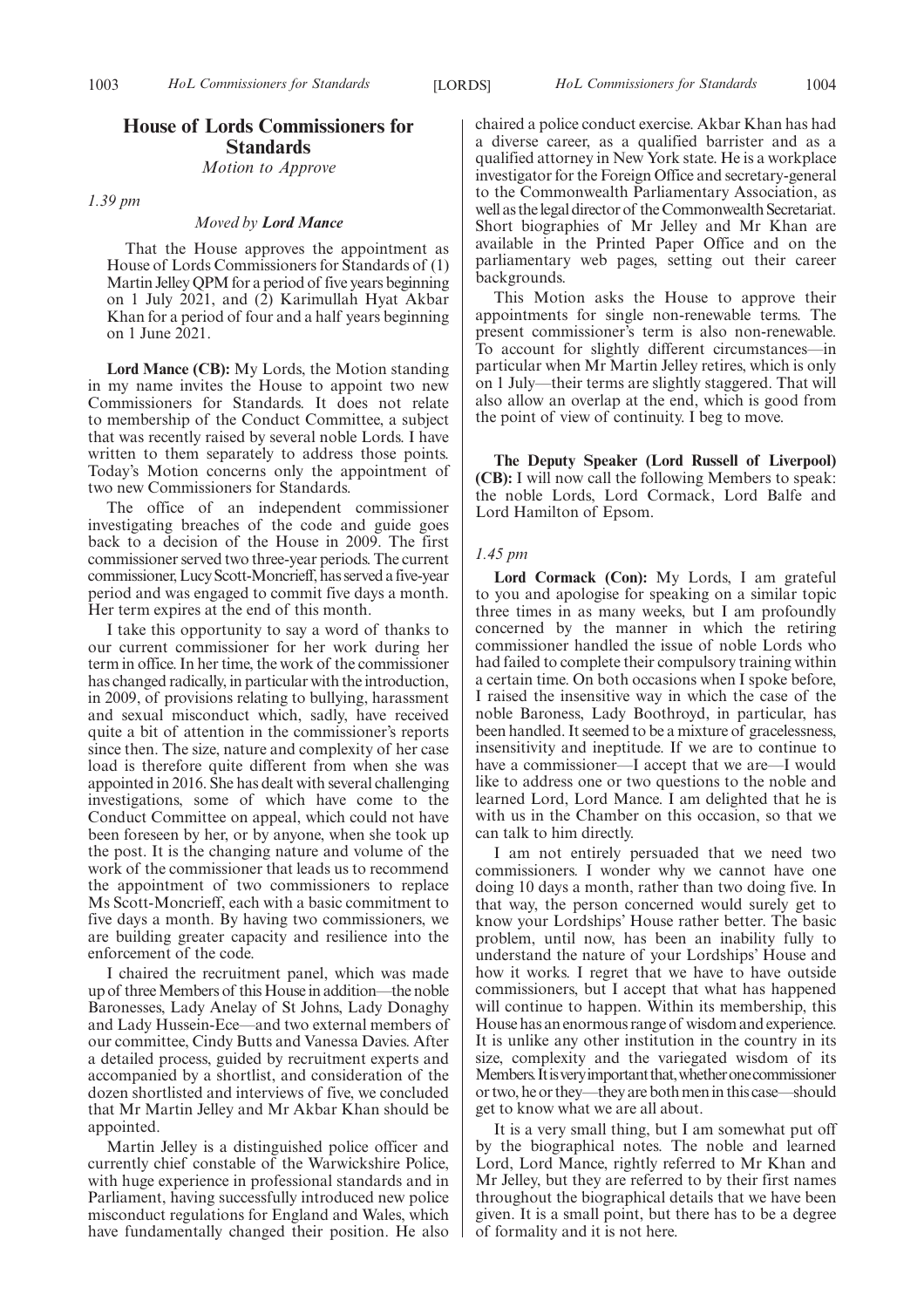I have talked about the necessity for these commissioners to understand the nature of your Lordships' House. I hope that there will be a compulsory training course for them both to attend and that they have a proper opportunity to be introduced to the nature of your Lordships' House. I would very much like to hear what the noble and learned Lord, Lord Mance, has to say on that point.

It is also important that the five days a month include at least a couple of days of what I call acclimatisation and getting to know exactly how this House works. The noble and learned Lord, Lord Mance, referred to Mr Jelley's parliamentary experience. It was experience of putting into practice what Parliament had decreed, not of how Parliament actually works. I think it is important that he has that experience.

On paper, both these gentlemen are eminently well qualified, and I say nothing specific against their appointments, but it is crucial that they know their way around, in every sense. We should all do our bit to help them. That is very important and I hope that there is a structured opportunity for them to meet groups of Members, so that we can get to know them and can talk to them, formally but properly.

I will not oppose the Motion, as I said at the very beginning, but I go back to where I began. We have had some unhappy experiences recently and there has been widespread concern across your Lordships' House; I know that from the number of colleagues who came to me after the very brief debates we have had and said how much they shared the concern I sought to express. There must be sensitivity above all things: the issues with which the commissioners will be confronted, which will not all be black and white cases, demand that they can understand and have a sensitive regard for the Peer or Peers concerned. I would be exceptionally grateful to the noble and learned Lord, Lord Mance, if he could address some of these points; then perhaps, together with colleagues, we could meet him to discuss these things.

**Lord Balfe (Con):** My Lords, I will not repeat what my noble friend Lord Cormack said, except to say that I did not disagree with anything he said. I also echo that it is a pleasure to see the noble and learned Lord, Lord Mance, in the Chamber.

My first question is why we need the commissioners to spend 10 days a month looking at the standards in the Lords. Have they slipped so far? Secondly, why do we need two commissioners? Will they each have a caseload? I would have thought that it would be better if we had one commissioner, who would get to know the House better by doing 10 days a month. I would rather that he was doing the days necessary to do the job, up to 10 days a month, because I am aware, from a long life of bureaucracy, that it tends to expand to fill the gap available—he would then say that it should be 11 days, because 10 days is not quite enough. I am always concerned at the length of time set aside.

My noble friend Lord Cormack referred to the former Speaker of the Commons and the difficulties there. One of the first things that should be done is to publish, for the general public to see, this course that we have all taken, because I found it patently ridiculous, frankly. It taught me absolutely nothing, apart from the fact that there is some very easy money to be made out there by designing courses that are pretty irrelevant.

I came into contact with the commission over a much more minor, but fundamental, case; that of the noble Lord, Lord Maginnis. I always felt happy defending the noble Lord, because there was absolutely nothing I agreed with him on in politics. I did not agree with his attitudes to divorce, abortion, Northern Ireland or anything at all, so I always felt that I could look at his case as a straightforward one of whether or not he should have been suspended. To me, the way in which the procedure worked, with no opportunities for any input and no appeal, was unsatisfactory. Maybe we need some sort of private hearing—maybe we do not want it on the Floor of the House—but we cannot have a system that is quite as closed as that one.

My second point is that there does not appear to be any sort of decent trade union representation in this outfit. I know that the noble Lord can defend himself, but when I looked through his case, I saw that there were dozens of points that I would have picked up had I been a TU official. The noble and learned Lord, Lord Mance, should make some provision for people to be accompanied by, effectively, a representative to put their case.

My final two points are these. The punishments being given by this body—and they are punishments—are way out of line with those of the House of Commons. I am not saying that the House of Commons is right, but in the case of the noble Lord, Lord Maginnis, his political career was effectively ended by this body. That was also the case with Lord Lester. Their careers were ended. In the House of Commons, people tend to be suspended for a time and then they come back. In my view, the punishments here are far too harsh.

The second and final point I would like the noble and learned Lord to look at is that part of the finding against the noble Lord, Lord Maginnis, banned him from the Palace of Westminster. I have raised this before, but can the noble and learned Lord and his legal colleagues assure me that we have the right to ban a citizen of this country from entering his Parliament? We did not take his badge away; we banned him from Parliament. I do not believe that we have the power to ban a citizen of this country from approaching his elected Members, but if we do, please let us know in writing.

That concludes my observations. I look forward to meeting the noble and learned Lord. I am in receipt of one of his letters offering to meet me. I would be happy to do so, but I felt that one or two things needed putting on the public record.

**The Deputy Speaker (Lord Russell of Liverpool) (CB):** Before I call the noble Lord, Lord Hamilton, I will let the House know that the list has been growing exponentially. After him, I will call the noble Lord, Lord Stoneham of Droxford, then the noble Lord, Lord Kennedy of Southwark, then the noble Baroness, Lady Hussein-Ece, and then the noble Baroness, Lady Uddin.

**Lord Hamilton of Epsom (Con):** My Lords, I also welcome the noble and learned Lord, Lord Mance, being in the House today. I have two questions for him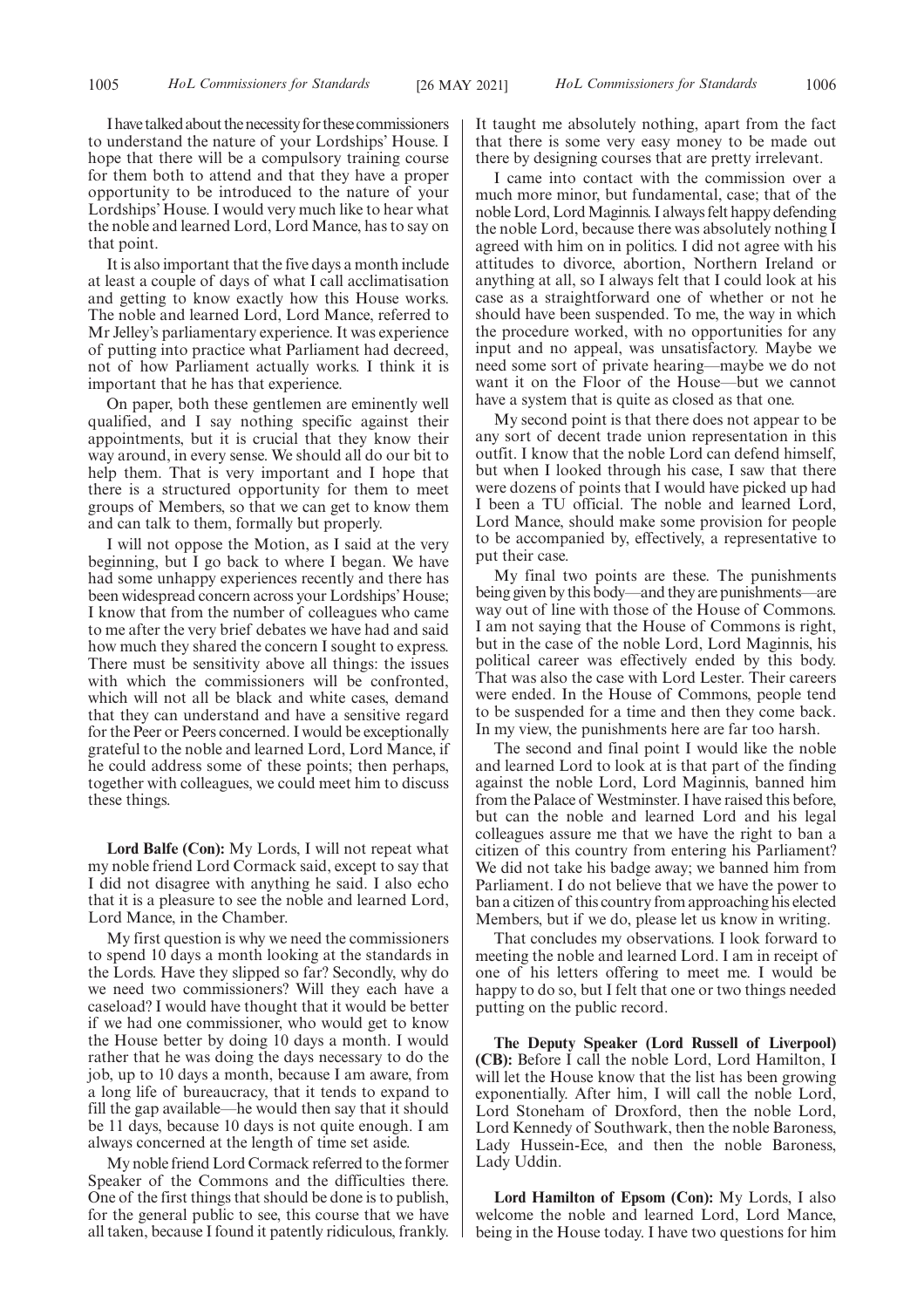#### [LORD HAMILTON OF EPSOM]

to do with Valuing Everyone. I apologise, because I know that the Motion he moved has nothing to do with that, but there are very rare occasions when we can question him and his committee on what they are doing.

When I last spoke on this issue, the Valuing Everyone course was costing the taxpayer £750,000. That now seems to have gone up, and is little short of £900,000. That seems an awful lot of taxpayers' money to spend on a course of extremely dubious value. When the noble and learned Lord's committee were spending this amount of taxpayers' money, why did it not get the people it was commissioning to come and give the course to it before it signed the contract to spend all this money, so that the committee at least knew what course it was inflicting on everybody in your Lordships' House and in the other House?

The other question is this: is this really the right reaction to a handful of people behaving in a very bad way? It seems an incredibly broad-brush approach to send everybody on a rather questionable course, when most people in your Lordships' House behave, I would have thought, pretty immaculately. We are talking about a very small minority of people, yet we subject everybody in your Lordships' House to going on this course and to facing certain restrictions if they do not attend. This is where I might fall out with my noble friend Lord Balfe, but I wonder whether exemplary punishments of the few people who do misbehave would be a much better use of resources and save the taxpayer enormous sums of money.

**The Deputy Speaker (Lord Duncan of Springbank) (Con):** My Lords, before I call the next speaker I will rehearse the order in which noble Lords will be called. It will be the noble Baroness, Lady Hussein-Ece, next, then the noble Baroness, Lady Uddin, then the noble Lord, Lord Stoneham of Droxford, and finally the noble Lord, Lord Kennedy of Southwark.

**Baroness Hussein-Ece (LD):** My Lords, I declare that I am a member of the Conduct Committee and have been for the past year. I was on the appointments sub-committee which appointed the two commissioners that the Motion before the House seeks to recognise.

I want to respond to a couple of points. The appointments were made in line with the Nolan principles of public life. In addition, I want noble Lords to note that we followed the principles of the *Governance Code for Public Appointments*, which set out another layer of principles based on merit that should underpin all public appointments. I ask noble Lords to have confidence in these appointments. I understand that there is some disquiet, but I give that reassurance. I was involved very vigorously, right the way through the process, and the appointments were based purely on merit. I have no hesitation in supporting the Motion.

#### *2 pm*

Turning to "Valuing People", which was questioned by the noble Lord, Lord Hamilton, and others, there were certainly questions about it and its cost during the debate on 13 May. According to the report that we received and the House approved, the cost is for the entire Palace of Westminster, not just the House of Lords. If that has not been made clear, I am sorry, but I ask noble Lords to note that it is the cost for the House of Commons and the House of Lords. All Peers who are members of the Conduct Committee had the training at the beginning. I found it helpful, as others have said they did. The feedback from the vast majority of Peers who went on that course has been extremely positive.

Of course, there have been comments on how we could improve and update things, and we have taken them on board. I have my own comments on how we could make it more relevant to noble Lords who do not employ staff. That is something that we must look at, but every other publicly funded institution—local authorities, the police, the NHS—are all training people in these matters: how we value our staff, how we value each other and how we respond to each other. There is no suggestion that the vast majority in your Lordships' House are disrespectful to staff or to one another, but the staff are also consulted. They are part of the process, and the feedback that we get from staff is that they want Peers to go on this training. They want to be valued.

These things do not all take place in plain sight. Some cases that have come before us have been unfortunate. Staff have been mistreated and we must respect how they feel. To suggest that we should not have training, and should somehow not be in tune with what the staff are asking us to do, would be remiss. We must be sensitive, not only to each other, here in your Lordships'House—we are all very privileged to be here—but to the staff who keep this place working and functioning, if they are telling us that they want training and for Peers to be more respectful and to understand the sometimes difficult circumstances that they work in, and the power imbalance.

We must also respect that some staff have found it very difficult to report misdemeanours. I ask that we are mindful that we are not only talking about and among ourselves, but to our staff and to the general public. We all know that we are not much loved in the media or by the general public, and we must enhance our reputation in how we do business. Therefore, I ask noble Lords to support the Motion and to bear in mind that we are being scrutinised more than ever and must uphold these very high standards.

**Baroness Uddin (Non-Afl):** My Lords, I echo almost everything said by the noble Baroness, Lady Hussein-Ece. Given the number of questions raised so far, may I draw the House's attention to the formal training in equality matters, which has been embedded in the mainstream practice of most institutions and their governance? I welcome its inclusion for all Members and found it most informative. Given our desire for a more diverse management team in this House, I particularly welcome the appointment of Mr Akbar Khan, who will bring significant experience of managing very diverse heads of Commonwealth Governments. I hope we will give him all our support to ensure that his work is effective.

**Lord Stoneham of Droxford (LD):** My Lords, this group thought it important for the noble and learned Lord, Lord Mance, to be given support for this Motion,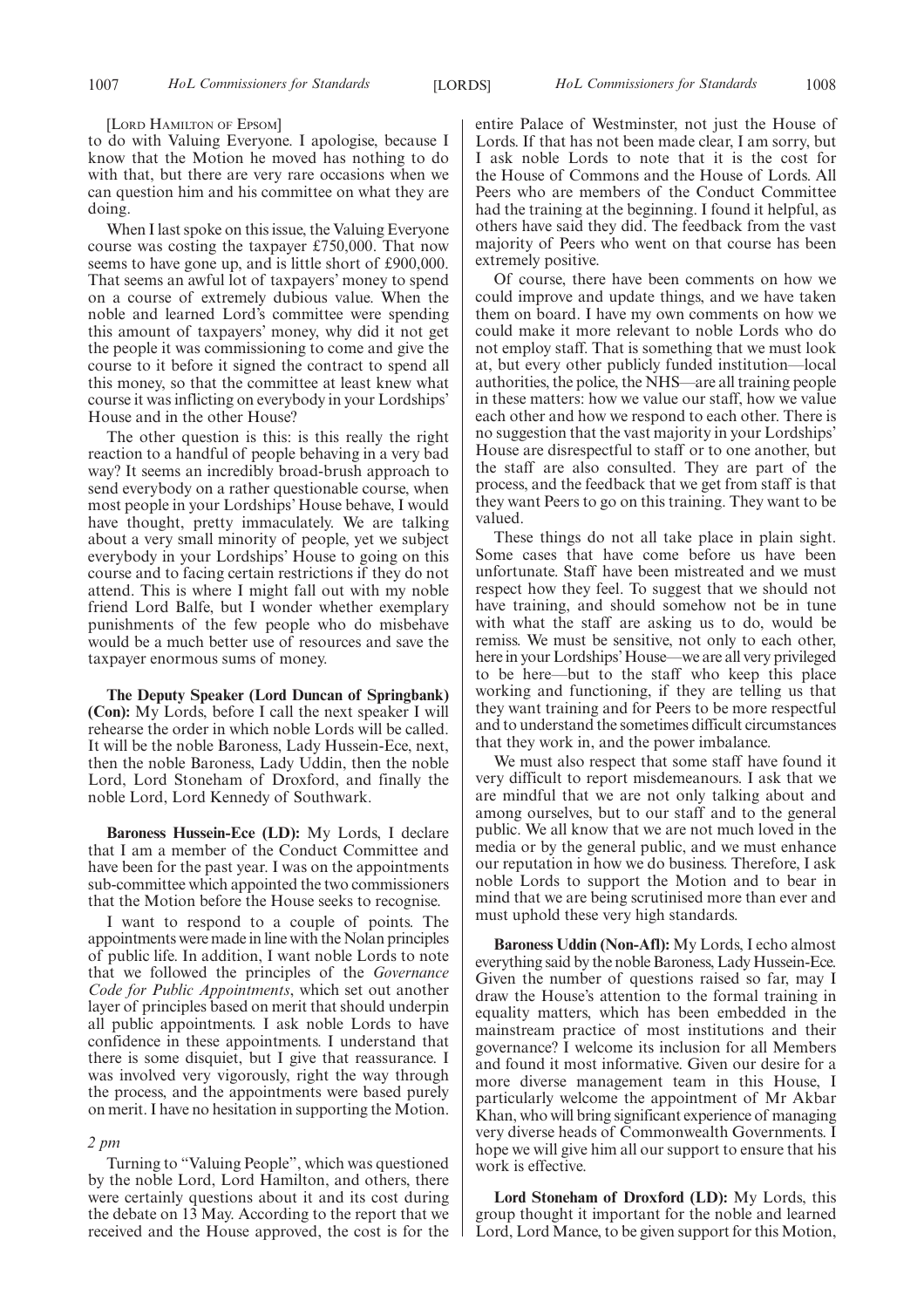and that we should express our thanks for the work that the Conduct Committee is doing. We fully support the independent commissioners and accept that the demand for them is increasing, as is their work. Therefore, we need extra capacity to deal with it. Every public organisation these days must have some form of independent system for reviewing grievances and complaints, and we, as unelected appointments to this House, should be particularly sensitive to this and fully support the work of the standards commissioners. This is very important.

Some aspects are not totally relevant to the Motion before us, but we have had comments on the training. I went to terrific lengths to ensure that all members of my group attended that training, because it is important to the reputation of the House and respectful of the views of staff, who particularly supported this initiative. Voices in this House are not necessarily critical of the training. The overwhelming body of this House is fully supportive of the work being done by the Conduct Committee, the training that has been initiated and these two appointments to continue the independent supervision of our code of practice.

**Lord Kennedy of Southwark (Lab Co-op):** My Lords, my noble friend Lord McAvoy was hoping to speak, but he has been detained elsewhere. I assume the role of Opposition Chief Whip from 1 June, so your Lordships have me a few days early.

I thank the noble and learned Lord, Lord Mance, for his report. I thank the Conduct Committee for its work and the appointments panel. The Conduct Committee is making clear recommendations to the House to appoint two Commissioners for Standards. I have read the papers setting out the eminently qualified Mr Akbar Khan and Mr Jelley QPM. I accept the points raised by the noble and learned Lord, Lord Mance: he needs greater capacity and for the code to be enforced. The Conduct Committee does important work on our behalf and the House should accept the recommendation before us today.

I listened carefully to the comments of the noble Lord, Lord Cormack, who rightly raised concerns shared across the whole House about the treatment of the noble Baroness, Lady Boothroyd, one of our most distinguished parliamentarians. We all accept his very fair point. I am sure that the noble and learned Lord, Lord Mance, will address that when he responds.

There is vast experience in the House; I accept that entirely. However, it is very important that we also have independence, which is why the appointment of these commissioners is before us today. As the commissioners take up their roles, I am sure the noble and learned Lord will report back to them the points made by the noble Lord, Lord Cormack, about ensuring that they get to know the House and how it works.

The noble Lord, Lord Balfe, asked why they have 10 days—a very fair question. I think it is about giving us capacity, but I am sure that the noble and learned Lord will respond on that. We must have confidence in what the Conduct Committee does and its recommendations, and we should support what it does today. The noble Lord also raised the "Valuing Everyone" training. We may well need to look at how it is perceived, how it works and how it is developed, but I absolutely endorse its importance and the need for every Member of this House to do it. That is not to say that it cannot be reviewed, updated, and developed as necessary, but it is very important.

The noble Lord, Lord Hamilton, raised the training. I disagree with his comments. It is disappointing that we heard words such as "dubious value" and "questionable" when discussing such matters. They do not belong in this House's discussion of the training. It is regrettable that we needed such training in the first place but, unfortunately, we do.

I endorse the comments of the noble Baroness, Lady Hussein-Ece. I agree with every word she said and support her position today, and that of the noble Lord, Lord Stoneham of Droxford. I very much hope that we will agree these recommendations without a Division. If there is a Division, however, I hope every noble Lord will back the noble and learned Lord, Lord Mance, and the Conduct Committee.

**The Deputy Speaker (Lord Duncan of Springbank) (Con):** My Lords, is there any other noble Lord present who wishes to speak in this debate? No. I call the noble and learned Lord, Lord Mance, to respond.

**Lord Mance (CB):** My Lords, I am grateful for the debate, which I listened to intently. The fundamental principle with which we are concerned is the Nolan principle of accountability, which carries with it considerations of independence and objectivity. The present system was carefully devised as a result of decisions of this House before I took over the Conduct Committee, and I will refer in a moment to the debate in April 2019.

Perhaps I should, for convenience, take the points in the order made, in order not to omit any. First, I hope I am second to none in recognising the need for sensitivity of treatment. I am not, of course, party to the individual actions or the conduct of a particular matter by the commissioner. None the less, if what has happened has caused distress, that is distressing to me and to your Lordships too, especially when individuals are named, whether they are of the distinction of the individual named, or not.

In the present case, since the noble Lord, Lord Cormack, first raised this matter in the House, we have a report from the commissioner, and I hope some of your Lordships have taken the opportunity to look at it. It is quite a short report, and not all these reports are. That is not a criticism; it is just recognition of their complexity in some cases. This is a straightforward report which communicates to the House what was always the position publicly: namely, that the commissioner would, in cases of extenuating circumstances, cease any investigation. That is what she did with the individual named by the noble Lord, Lord Cormack, and with the noble Baroness, Lady Boothroyd, and six other Members of the House. In relation to 47 Members of the House who had no extenuating circumstances, she agreed remedial action, which was effectively that they would rectify the position. In relation to only four, she concluded that it was not appropriate to think in terms of remedial action. They may have been entirely irredentist Peers—I know nothing about those cases; we will learn in due course from her final report. Since the outset of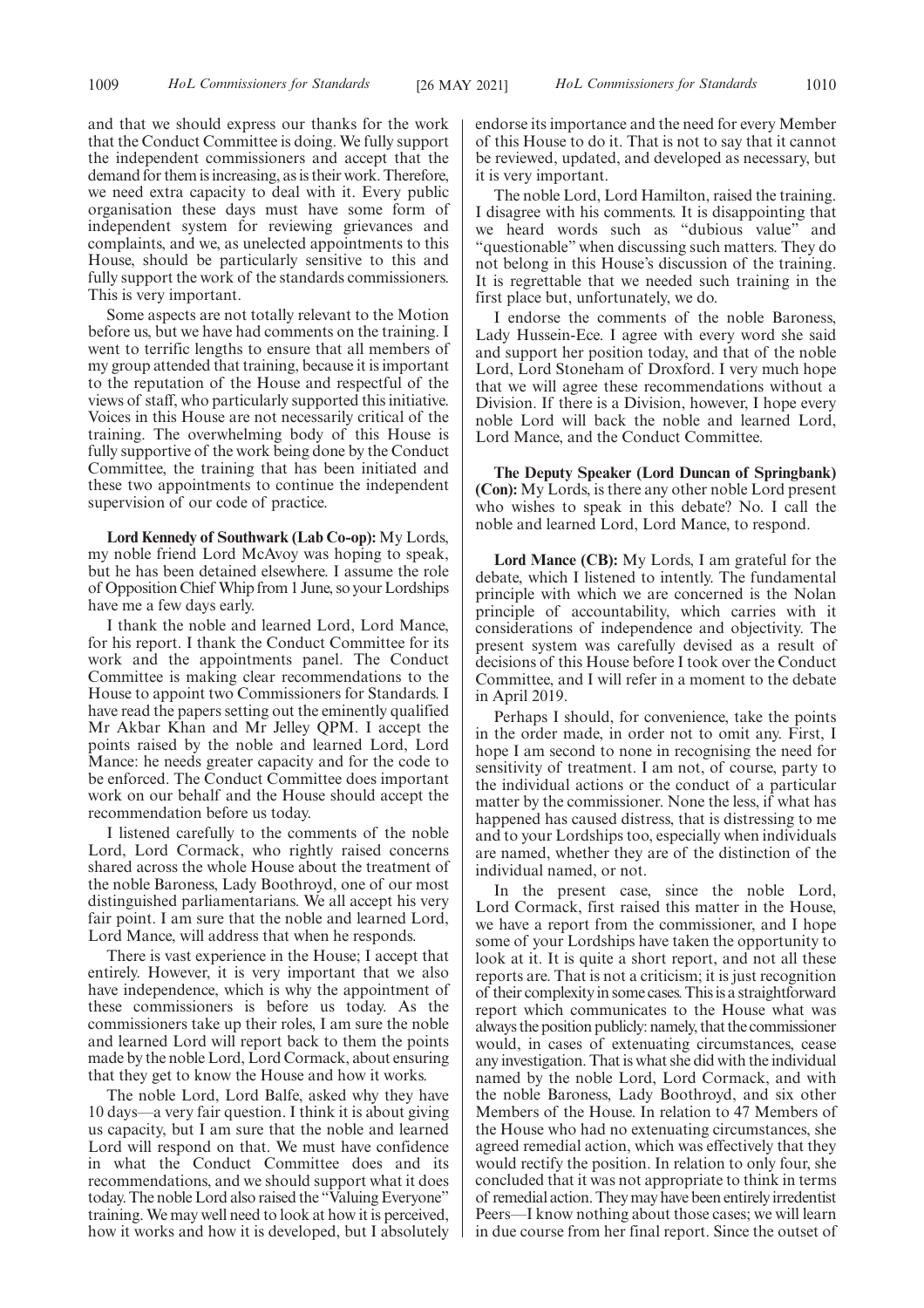#### [LORD MANCE]

the recommendation to the House regarding "Valuing Everyone" training, it has been the position that extenuating circumstances would be taken into account and would lead to the cessation of investigation. That was in the report that was accepted by the House on 3 November last year.

Going back a stage, the recommendation to make "Valuing Everyone" training compulsory has been made repeatedly. It has been made by the very distinguished human resources director, Alison Stanley CBE, by Naomi Ellenbogen QC, and in reports going back to 2019 and repeated this year in Alison Stanley's second report. That is general; she recommended it across the board. The Commons have not accepted it for MPs yet, but she has repeated the recommendation that it should be compulsory for them, so, although the Conduct Committee considered the matter for itself and made up its own mind, we were endorsing a very well-grounded recommendation.

Going back to 3 November, when the House agreed to that endorsement, the procedure set out in our report then was that monthly reminders would be sent, and I have no reason to believe they were not sent. So, some five monthly reminders will have followed before, on 15 April 2021, the commissioner opened an investigation into those Peers from whom she had not heard. Obviously, in some cases that may have been, sadly, due to extenuating circumstances which would explain the position. As soon as she did hear, she dealt with the matter and issued the report which I mentioned. Although, as I said, I am not party to every step or thinking which the commissioner follows, she did point out the position clearly when she wrote, and she acted on it when it was brought to her attention that there were extenuating circumstances.

#### *2.15 pm*

I shall move on to some of the points which are more the substance of what we are debating today. I was asked why there are two commissioners. First, this is not necessarily a full-time job. These commissioners, one of whom is about to retire after a distinguished police career, may not wish to work full time and may not be able to, in view of other activities. Certainly, Mr Khan has other activities which he wishes to continue, and Mr Jelley may wish to have a retired private life. There is a synergy, a complementarity, in having two commissioners. There is also a benefit in having an outside portfolio. I am persuaded that it is an onerous job better done by two people, who will be able to discuss difficult cases together. The present commissioner's job is quite a lonely one. Having practised as a judge at first instance and for many years on appeal, I have to say that there is enormous benefit in being able to discuss difficult points informally with colleagues. Some of the points that arise in these cases are very difficult, and the borderline between conduct which is inappropriate and bullying is a good example, which the Conduct Committee has had to wrestle with.

As to the suggestion by the noble Lord, Lord Cormack, that we do not need an outside commissioner at all, may I dismiss that entirely? It is true that we have a great range of skills in this House, but I very much doubt whether we can find a paragon volunteer to act as a commissioner. During more than one month, I have spent 45 hours as chair of the Conduct Committee, and that is certainly five days a week, if not more. I do not believe that someone within the House would be prepared to volunteer. If there was a volunteer—there might be one exceptional person, but we would not have had much of a body to select from.

I am not going to comment on the use of first names, except to say that the noble Lord, Lord Cormack, will probably be appalled to hear that members of Conduct Committee, lay and Peer, address each other by their first names.

I have dealt with compulsory training courses. As to acclimatisation, I wholly agree. First, I am very willing to meet Members of the House at any time or to discuss matters by Zoom or phone. Secondly, as to acclimatising the new commissioners, we have that well in mind. At our meeting last week, we discussed that sort of subject. We believe it to be extremely important, and we are going to follow it up.

I move on to the points made by the noble Lord, Lord Balfe, which, again, are not directly related to the present issue. The noble Lord said that there was no appeal in the case of the noble Lord, Lord Maginnis. There was an appeal. If the noble Lord cares to see me afterwards, I will show him the decision of the Conduct Committee on the appeal and the original document. The noble Lord, Lord Balfe, said that there is no trade union representation. The House has taken a decision. When I and others stand in this House, we occasionally hear muttered "Not a lawyer". The fact is that we have decided as a House that we will not allow legal representation before the Conduct Committee. That point is certainly debatable—different people have different views—but that is the present position. On the other hand, you can take legal advice and have someone help you as a "McKenzie friend", as it is called in court. That does happen. We have quite elaborate, legally drafted submissions put to us.

As to the suggestion that punishments are out of line with the House of Commons, they can never be the same because MPs represent constituents, which makes it rather difficult to suspend or exclude them.

As to the level of punishment, I am afraid I must ask your Lordships simply to consider the reports. I hope that we and the commissioner are not excessively severe. We take that aspect very seriously. I am afraid to say that in previous comments in this House the noble Lord, Lord Balfe, has in my view undervalued or underestimated the significance of the findings against the noble Lord, Lord Maginnis. I have written to him on that subject but I do not think this is the place to debate individual cases.

To go back to a point made by the noble Lord, Lord Hamilton, on the cost of the "Valuing Everyone" training, I understand that three-quarters of a million pounds or £900,000 is completely out of question. The House of Lords cost is, I am told, £100,000 and the cost of the actual training attributable to Peers is £45,000. As I say, the value of this training is questioned by some but the overwhelming majority of the reception to it has been favourable. We have passed on complaints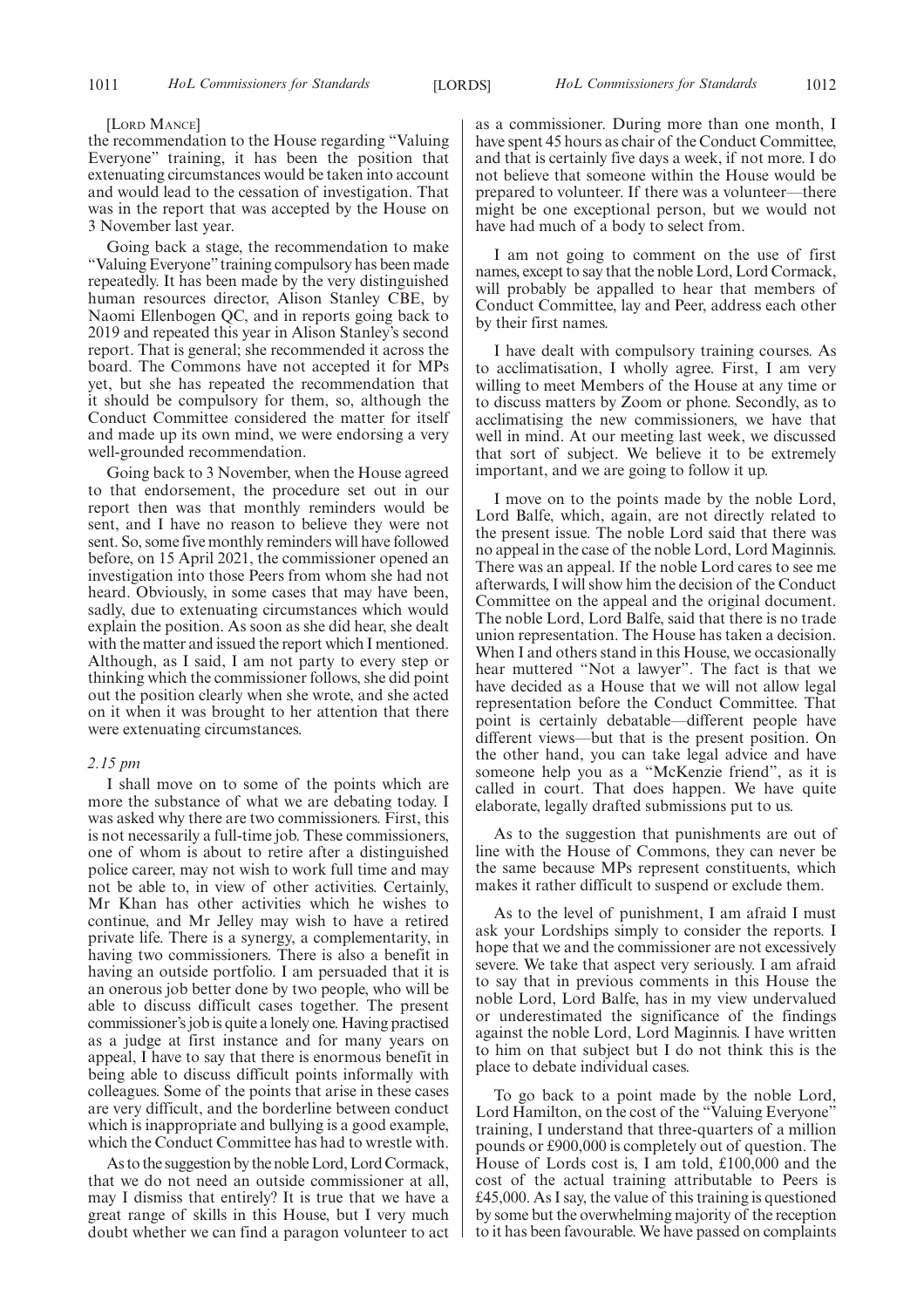where they have been made—we are not directly responsible for setting the course—and I understand that adjustments have been made.

It is important, if only in the interests of the House of Lords as a whole and its reputation, that even those who see little need or value in this training should co-operate in what is not a burdensome exercise. If they approach it with a degree of good will and perhaps in a spirit of intellectual or even emotional curiosity, they might be surprised and get something from it. There have been cases which suggest that it is, sadly, in some cases necessary.

I should express my gratitude to the noble Baroness, Lady Hussein-Ece, not only for the stalwart work that she does on the Conduct Committee but for her comments today. I also thank the noble Baroness, Lady Uddin, and the noble Lords, Lord Stoneham and Lord Kennedy. I assure your Lordships that we on the Conduct Committee are trying to be sensitive to the mood of the House and produce realistic changes where we think that changes are necessary. I hope this system will bed itself down so that there will not be continuous change. We have one big report with minor points to come to shortly but the present system has been carefully constructed, as I said, for very valuable reasons: to match the needs in the modern world for accountability.

I said that I would refer to the report which led to this. It was the then Senior Deputy Speaker, the noble Lord, Lord McFall, now our Lord Speaker, who said on the Motion accepted by the House:

"The independent … Commissioner for Standards should continue to investigate complaints … The role of proposing a sanction should be carried out by the commissioner, rather than the conduct committee. This is another step forward in making the process more independent of Members. Reports from the conduct committee relating to the behaviour of individual Members, including those imposing sanctions, should be decided by the House without debate. There are Members who wish us to go further and faster in delivering a system more or wholly independent of the House".—[*Official Report*, 30/4/19; col. 864.]

But, he said, this is not the time; nor am I suggesting that this is the time. At the moment the Conduct Committee works, I believe, harmoniously and sensibly with its composition of five Peers and four lay members. The fears expressed by some in the past that there might be a Peer/lay split have certainly not materialised.

*Motion agreed.*

## **Global Anti-Corruption Sanctions Regulations 2021**

*Motion to Approve*

*2.25 pm*

*Moved by Lord Parkinson of Whitley Bay*

That the draft Regulations laid before the House on 26 April be approved.

**Lord Parkinson of Whitley Bay (Con):** My Lords, as noble Lords will be aware, on 26 April Her Majesty's Government laid these regulations under the powers provided by the Sanctions and Anti-Money Laundering Act 2018. These regulations were made on 23 April.

As has been noted many times in your Lordships' House, corruption is one of the key drivers undermining human rights, democracy, development and the rule of law around the world. It undermines global trade and prosperity. The World Economic Forum estimates that corruption increases the cost of doing business for individual companies by as much as 10%, distorting markets and deterring trade and investment. Corruption also undermines our national security, by exacerbating conflict and facilitating serious and organised crime. This new sanctions regime is a significant step forward for the UK's global leadership in combating corruption around the world.

The instrument before the House will enable us to prevent and combat serious corruption around the world by imposing asset freezes and travel bans on individuals and organisations involved. The scope of the regime is deliberately targeted to combat corruption around the world, and to prevent corrupt actors and their enablers using the UK as a haven for dirty money. Its scope also draws on the corrupt practices that almost all countries in the world have agreed to combat through the UN Convention against Corruption.

As set out in the regulations, the activities which come into the scope of the regime are bribery and misappropriation. The regulations define bribery as both the giving of a financial or other advantage to a foreign public official and the receipt by a foreign public official of a financial or other advantage. They define misappropriation of property as improper diversion by foreign public officials of property entrusted to them in their official role, for their own benefit or that of a third person. Property can include anything of value, including contracts, licences or concessions.

The regulations also enable us to target those involved in corrupt acts in other ways, such as those who facilitate, profit from, conceal, transfer or launder the proceeds of serious corruption and those who obstruct justice relating to serious corruption. As my right honourable friend the Foreign Secretary noted in his April Statement:

"whatever the particular circumstances, at the heart of this lies the same debilitating cycle of behaviour: corrupt officials ripping off their own people".—[*Official Report*, Commons, 26/4/21; col. 58.]

These sanctions send a clear message to those involved in serious corruption around the world: that the UK will not tolerate them, or the proceeds of their corruption, coming into our country.

In the interests of clarity and transparency we have published a policy note which sets out how we will consider designations under these regulations, as well as an information note designed to help NGOs engage with the sanctions regime. As required by the sanctions Act, we have also published two statutory reports: one under Section 2 of that Act about the purposes of the regulations, and another under Section 18 setting out the criminal offences created by them. As with all UK sanctions, we adhere to rigorous due process and protections so that the rights of others are respected. This means that those designated under the sanctions regime will be able to request that a Minister reviews the decision and can subsequently apply to challenge that decision in UK courts.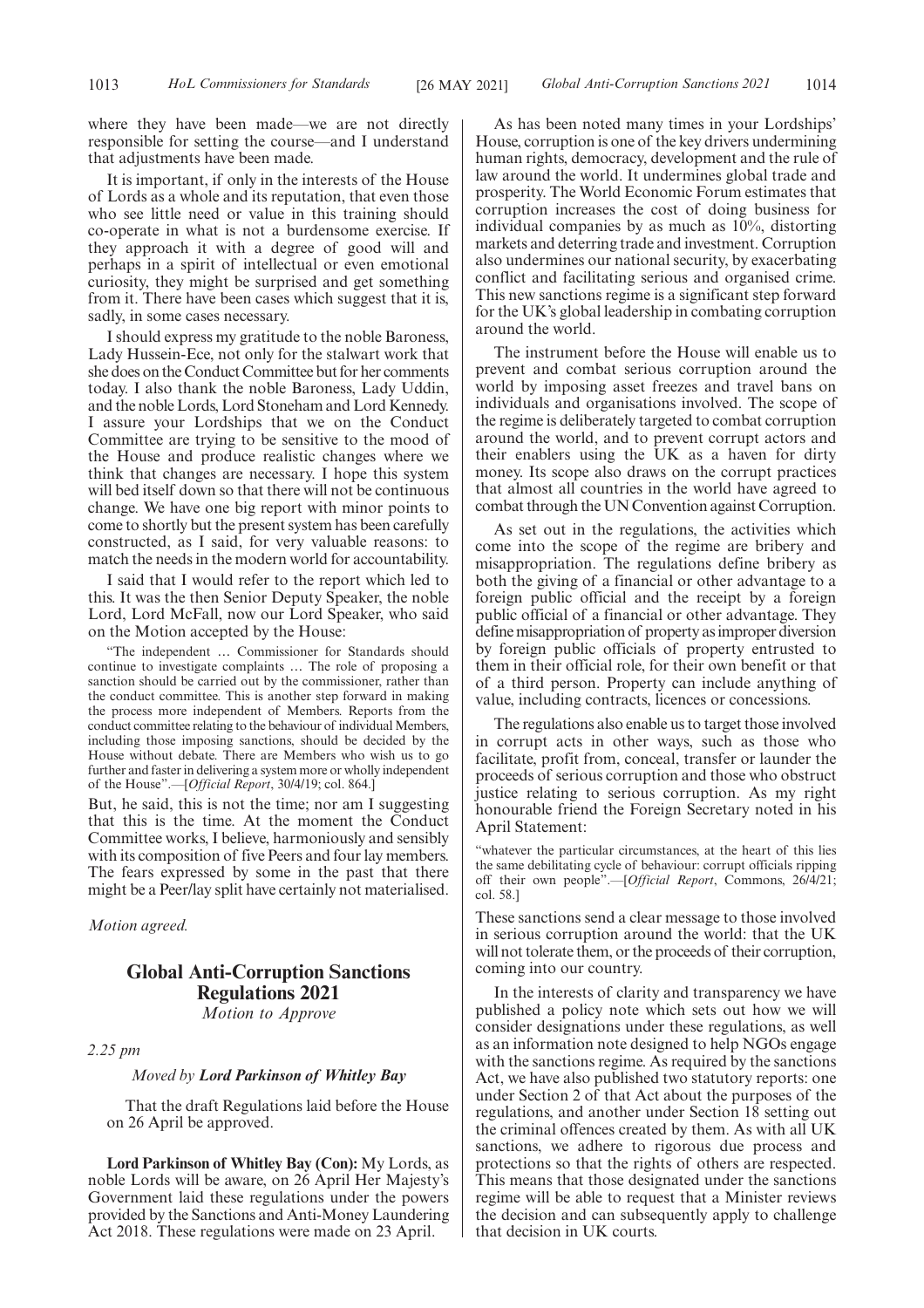[LORD PARKINSON OF WHITLEY BAY]

As noble Lords will be aware, the Government made immediate use of this new tool and announced sanctions last month on 22 individuals from six countries who have been involved in serious corruption. These names are published online on the UK's sanctions list for these regulations. Each designation is underpinned by evidence and meets the tests set out in the sanctions Act and the regulations.

The designations include 14 individuals involved in the diversion of \$230 million of Russian state property through a fraudulent tax refund scheme, uncovered by Sergei Magnitsky—one of the largest tax frauds in recent Russian history. We imposed sanctions on Ajay, Atul and Rajesh Gupta, and their associate Salim Essa, who were at the heart of a long-running process of corruption in South Africa which caused significant damage to the economy of that country. We also designated the Sudanese businessman Ashraf Said Ahmed Hussein Ali, widely known as al-Cardinal, for his involvement in the misappropriation of significant amounts of state assets in South Sudan, one of the poorest countries in the world. His actions, in collusion with South Sudanese elites, have contributed to ongoing instability and conflict. Finally, we announced sanctions on several individuals involved in serious corruption in Latin America, including people who had facilitated bribes to support a major drug-trafficking organisation and others who had misappropriated funds which led to citizens being deprived of vital resources for development. This is just the first tranche of designations. Given the sensitivities involved, however, I cannot speculate on whom we may target in future.

All targeted sanctions are most effective when backed by co-ordinated, collective action. The steps that we have taken to expand our sanctions framework, to cover corruption as well as human rights, give us similar powers to the Magnitsky frameworks of the United States of America and Canada. This will enable even closer co-operation and co-ordination with our likeminded friends and partners to combat and prevent corruption and its corrosive effects.

I welcome this opportunity to hear the views of noble Lords on these regulations. I beg to move.

#### *2.31 pm*

**Lord Anderson of Swansea (Lab):** My Lords, I thank the Minister for his very clear explanation of what is a highly complex matter. In the past, I criticised what appeared to be a long delay between the passing of the 2018 Act and the regulations in respect of human rights. When I saw those regulations and the extreme care and complexity, I fully understood the delay, and I congratulate the parliamentary draftsmen on their work on those regulations and on these ones.

The final page of the document accompanying the regulations boldly states:

"The Regulations will have strong cross-party support in principle"

and, I add, in practice. This was clear from the principal Act, the Sanctions and Anti-Money Laundering Act 2018 —SAMLA—and the Global Human Rights Sanctions Regulations 2020, which were debated in your Lordships' House on 29 July 2020.

This was pressed by a very much cross-party coalition in the other place: Andrew Mitchell and Margaret Hodge, who were joined by a then Back-Bencher called Dominic Raab, who has not lost his zeal in this respect—I congratulate him on this. In your Lordships' House, my noble friend Lord Collins has been extremely active in this respect, and the noble Baroness, Lady Northover, who regrets that she cannot be here on this occasion, has helped to lead the campaign.

The mischief is very clear: the poisoning of the well of good governance, and indeed corporate governance, by corruption. The report under the terms of the Act puts it this way:

"Corruption undermines democracy, human rights and the rule of law. It undermines good governance and the functioning of public institutions and international organisations, as well as trust in their integrity."

Of course, there is a nexus between these regulations and the human rights regulations that we debated in July last year. This is easily shown by looking at the history of Sergei Magnitsky: there were those who were responsible for his torture and murder in that Russian prison who had been dealt with by the human rights regulations, and there were the tax officials in Russia who were responsible for misappropriating the funds of the organisation that employed him.

I congratulate Bill Browder and his team on the work that they have done in this respect in honouring the memory of Sergei Magnitsky—and the number of countries that have adopted similar measures since. I had the privilege of watching the Browder team in action; tracing the trail of the corruption in that respect was an enormously complex matter.

Many of the questions that were raised in the debate in July apply, mutatis mutandis—perhaps we are not allowed to say that nowadays—or in similar measure, to today's debate. First, what is the definition of "serious corruption"? Will guidance be issued by the Government? For example, does it refer to the amount involved or the eminence of the individual who is responsible for them to be a designated person?

Obviously, the sanctions are more powerful in their effect if they are adopted by several countries: then, the regulations act as a protective shield for the one country that may be targeted by Russia or whoever in that way. The Minister has already said that there are similar regulations in the USA and Canada. I understand that there are not yet similar regulations in the European Union. Perhaps he can indicate what progress, if any, has been made in that respect.

I was disappointed that the newly appointed European prosecutor is supported by only 22 of the 27 EU members, when the  $\epsilon$ 800 billion recovery fund must give very much opportunity for corruption. What is the degree of international support for similar measures? Will we in the UK be spreading the word, seeking to proselytise other countries in this respect, giving advice and assistance?

There are also questions relating to evidence: there must be a problem of obtaining evidence sufficient to support a designation in these cases. Presumably, this will involve the criminal standard of proof. Which international organisations and NGOs will be relied upon for evidence? There are to be only two new employees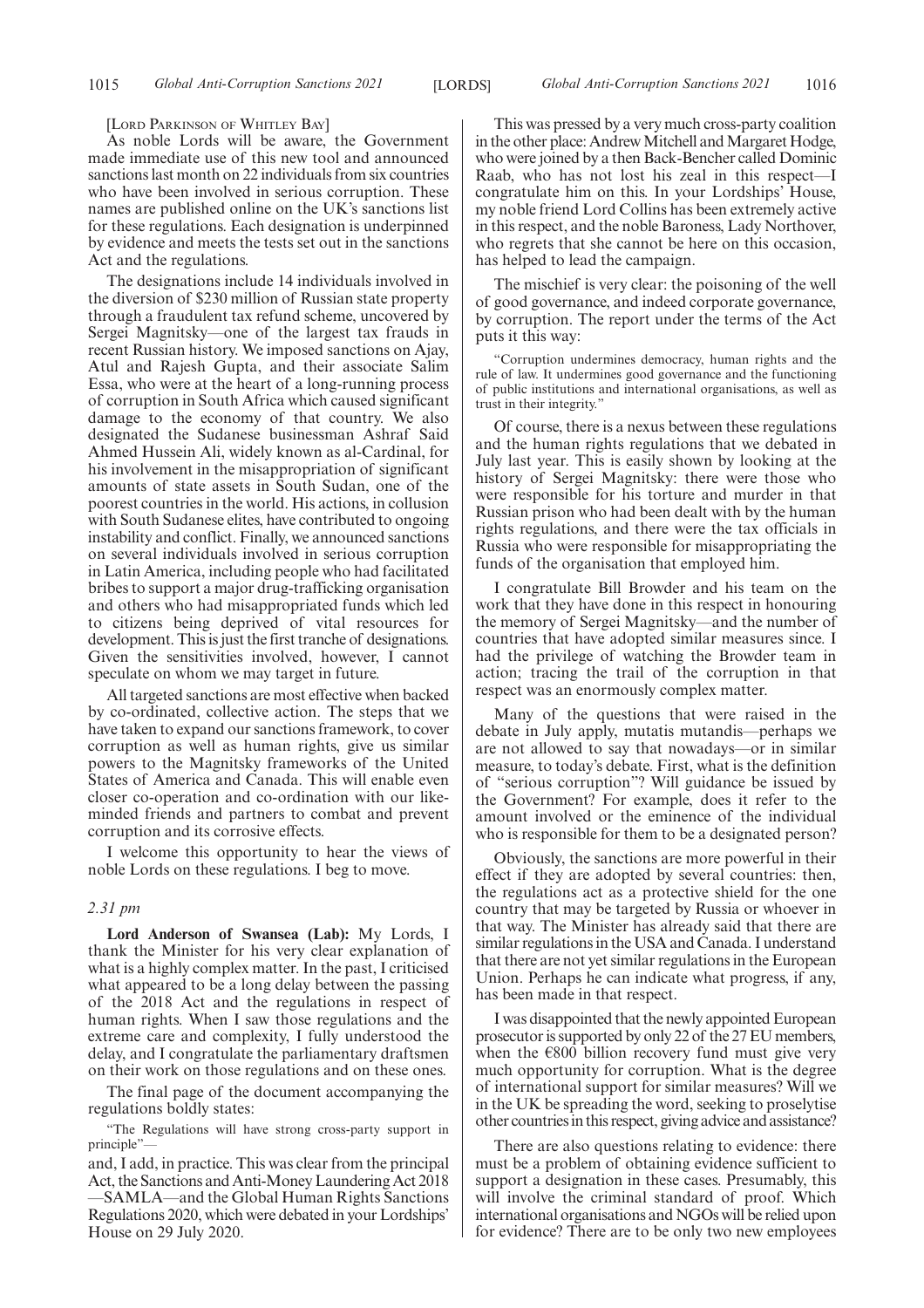in the FCDO; a very much wider information diaspora is needed to give the information. It is so easy to point the finger at someone, but it is less easy to provide sufficient and objective evidence.

Lastly, there is the question of due process, which was touched upon by the Minister—namely, how to safeguard the integrity of the process. Presumably, the safeguard provisions are included in SAMLA, the principal act of 2018.

This is a major scourge: the Panama papers, for example, illustrate the extent of the problem, as does Misha Glenny's work. Progress has been made—I can see it in the overseas territories. I noticed what was said about the British Virgin Islands, which did rather well out of their secrecy in the past; they have been leaned upon to act more responsibly.

To conclude, I welcome the Government's follow-up to SAMLA, the 2018 principal act. I hope that they will now go out and encourage other Governments to follow this precedent and provide, perhaps with the USA and Canada, advice and assistance to those Governments, where necessary.

#### *2.39 pm*

**Lord Garnier (Con):** My Lords, I begin by declaring an interest in that some of the casework I do in my private practice at the Bar involves acting for the Serious Fraud Office, which deals with cases involving complex financial crime, not least corruption. From time to time I have also advised others who may have thought about behaving corruptly or have been accused of it.

I have a small procedural point on these regulations, which, as my noble friend clearly and carefully explained at the outset of our debate, came into force just a month or so ago. Is there some magic in that they came into force before this House had an opportunity to discuss them? I fully accept that politically and in practical terms they are wholly uncontroversial, but I wonder whether there is some magic in our receiving them a month after the other place, or whether that is just one of those things.

These sanctions are designed to capture individuals or entities profiting from bribery or misappropriation of state funds from any country outside the United Kingdom, as well as colluding with terrorists and drug traffickers. Those who are caught by these sanctions will be prevented from entering the United Kingdom, opening bank accounts here or doing business with any United Kingdom businesses. Any assets they hold in this country are also frozen.

My noble friend mentioned the 22 designations that have already been made. They are very welcome in themselves but also because, as the noble Lord, Lord Anderson of Swansea, indicated—perhaps my noble friend the Minister did as well—they create a form of alignment and demonstrate that our sanctions regime, underpinned by the 2018 Act, is moving closer to those of the United States and Canadian, which, I think it is fair to say, are a great deal more effective than what we used to have in this country. This shift of approach is to be welcomed, and I hope that the European Union as an institution and its nation states will look carefully at what is being done in this country

and in the United States and Canada to see whether there is room for closer alignment between their regimes and what is now in force here.

One benefit is that, unlike most United Kingdom sanctions regulations, which target specific countries or individuals within specific countries, this set of regulations, along with the human rights sanctions that came into force in 2020, focuses on individuals and entities who impact the economy of a country through corrupt practices. As the noble Lord, Lord Anderson, said, this mirrors the approach taken by the American global Magnitsky programme. It is hardly surprising that most, if not all, of the 22 individuals caught by the new announcement on 23 April are already impacted by the American Magnitsky programme.

The noble Lord, Lord Anderson, also mentioned serious corruption. I hope it is not too tedious or lawyerly a point, but Regulation 4(1) says:

"The purposes of the regulations contained in this instrument are to prevent and combat serious corruption."

So far, so good. Regulation 4(2) then defines corruption as

"bribery; or … misappropriation of property",

but it does not seek to define "serious corruption" and how it differs, if at all, from any other sort of corruption. All sorts of rather silly jokes were made about serious organised crime and why it had to be "serious". What was wrong with simply talking about organised crime?

Corruption clearly has a terrible effect, particularly on third-world economies; my noble friend the Minister mentioned this in his opening remarks. It also impacts the cost of doing business for our own businesses within this economy, so I hope I am not making a facile or light point. I think that greater clarity needs to be provided by the Government in relation to the expression "serious corruption", which is used quite a lot throughout the regulations. Of course corruption is defined, but I wonder whether there is any particular magic, as far as the policy behind these regulations is concerned, in the use of the adjective "serious".

Finally, I will touch on the Office of Financial Sanctions Implementation. This body will be needed, and is needed, to reinforce or underpin the sanctions that these regulations describe. But in the last four years, the Office of Financial Sanctions Implementation has handed down civil penalties on just four occasions, only two of which exceeded £10,000 in value. I do not know the facts of those cases, but we want to be taken seriously, both in this country and internationally, and to create a regime that deters kleptocrats and international corruption, be it serious or otherwise, and certainly the sort of serious corruption that adversely affects particularly the economies of poor countries. South Sudan was one of the examples; I am not sure about the economies of the South American states that were covered by the examples. If these regulations are to have a deterrent effect on the leaders of Belarus or other kleptocracies, for example, we need to be sure that these new sanctions will be properly underpinned by action by the Office of Financial Sanctions Implementation and that this body is given the teeth, or uses the teeth it has, to enforce our anti-corruption policies. I hope my noble friend the Minister can reassure us of that today.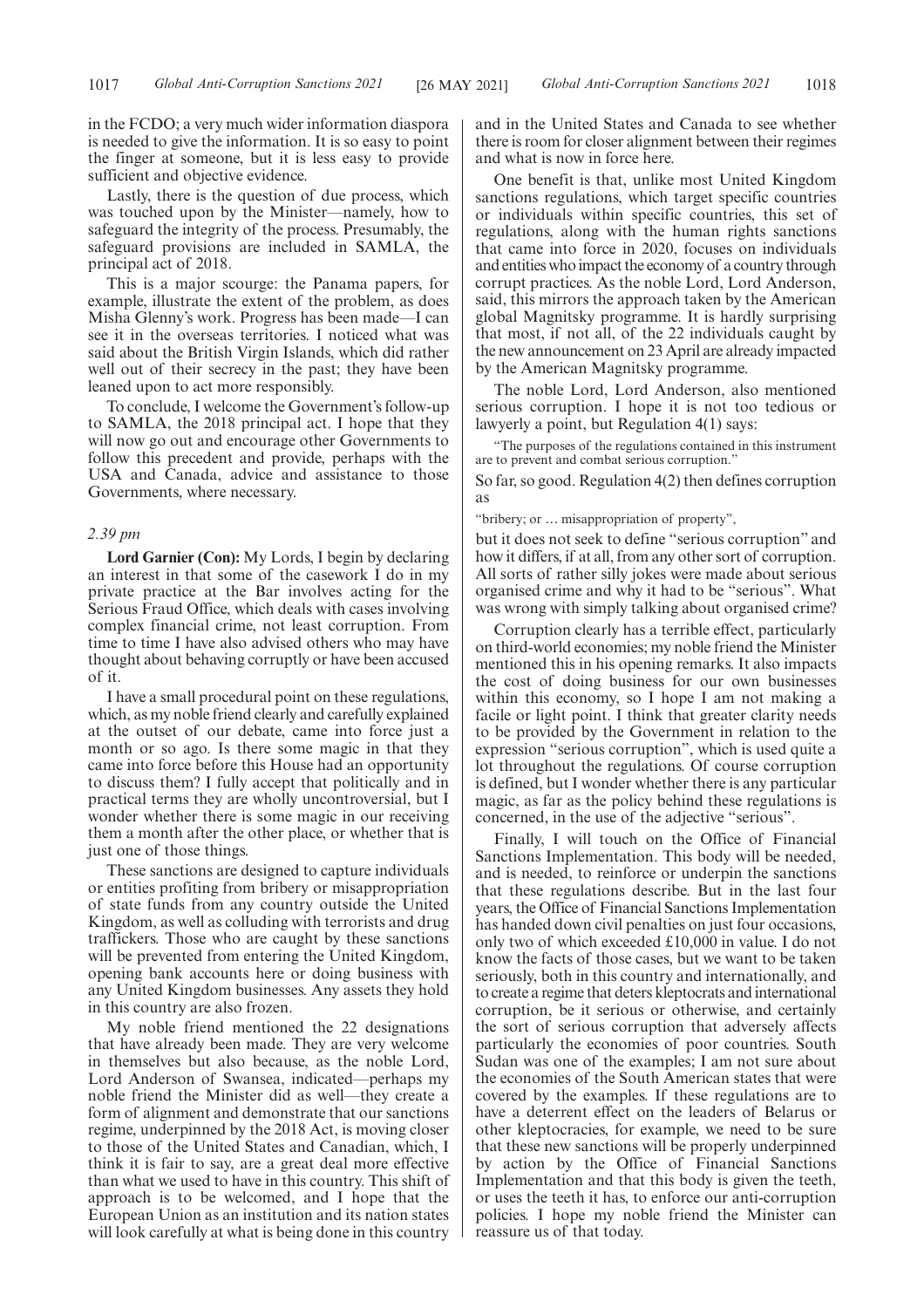#### [LORD GARNIER]

As I say, these are wholly uncontroversial regulations. I see that I have gone well over my allotted time, for which I apologise. With these few brief remarks, even if they were longer than they should have been, I hope that my noble friend will be encouraged by the support he has and is able to provide us with a few brief explanations at the end of the debate.

#### *2.47 pm*

**Baroness Wheatcroft (CB):** My Lords, it is a pleasure to follow the noble and learned Lord, Lord Garnier, who brings his lawyerly expertise to the issue. Like him, I welcome these regulations, which are already being put to use.

Outside the EU, the UK needs its own regime to deal with corruption on the global stage, and we are getting there. Being able to freeze the assets of guilty parties and prevent them travelling to the UK has the capacity to inflict real pain on those guilty of corruption. We know that those who amass fortunes from corrupt behaviour enjoy displaying their wealth via lavish London homes, expensive public school educations for their offspring and the best private health treatment when required. Preventing them having access to that will cause genuine pain.

The instrument covers people deemed to be involved in the most harmful types of corruption. I applaud the intention but have a couple of specific questions, apart from the one raised already about the definition of serious corruption. For instance, I wonder whether the Minister can help me with Regulation  $6(2)(d)$ , which says that those covered by the regulations include a person who is

"a member of, or associated with, a person who is or has been … involved'

in serious corruption. The term "associated with" is very loose. Is there a clearer definition that could be applied?

Similarly, in Regulation 6(3)(c), a person is deemed to be

"involved in serious corruption if … the person profits financially or obtains any other benefit from serious corruption".

I can envisage scenarios in which somebody benefits without being aware of the corruption involved in bringing that financial benefit to them. Can we not be a little more specific?

Otherwise, I welcome these regulations. There was an impassioned debate in this House following the death of Sergei Magnitsky in a Russian jail. As others have commented, he had been uncovering a massive financial fraud in his capacity as a lawyer for Bill Browder. After his death the US instituted the Magnitsky law, and I am delighted that the UK has moved to implement similar legislation. As the Minister pointed out, the anti-corruption regulations have already been used against 14 Russians implicated in the \$230 million fraud that Magnitsky uncovered.

Corruption and human rights abuses often go hand in hand. The UK's global human rights sanctions of last year are already being used against around 80 individuals and entities, including four Chinese officials and one Chinese state-run entity for the appalling abuse now taking place in Xinjiang province. These are the first sanctions that the UK has imposed on China since 1989; they should not be the last.

The regulations that we are debating today are designed to penalise those guilty of corruption. Of course, those people are well schooled in money laundering, but I wonder whether we are doing enough to combat money laundering in the UK. In 2018, the National Crime Agency estimated that more than £100 billion a year in illicit funds made its way through the UK every year. Are we doing enough to catch that or to penalise those involved in the process?

The noble and learned Lord, Lord Garnier, pointed out that the Office of Financial Sanctions Implementation was established in 2016, and yet, up to February last year, it had levied only four fines, three of which were miniscule. The fourth fine was a whopping £20 million-plus against Standard Chartered for violation of EU sanctions rules involving a Russian bank. That sum is enough to make even one of our big banks think hard about their practices and maybe examine them more closely. I do not believe that the crooks have stopped trying to launder their funds, so I wonder whether the Minister can tell the House whether the Office of Financial Sanctions Implementation has been a bit more active in the last year. The war against corruption has to be pursued with vigour. Could we do more to combat it?

#### *2.52 pm*

**Lord Rooker (Lab) [V]:** My Lords, I want to be crystal clear: Dominic Raab deserves considerable praise for his actions leading to this statutory instrument, and I have no problems with it at all. Unlike his two predecessor Foreign Secretaries, he actually understood the process and the need for the Magnitsky sanctions, having been a leading MP in the Commons campaigning to get Bill Browder's suggestions on to the statute book. Indeed, I was present when he received a reward for this work from my noble friend Lady Kennedy of The Shaws.

Bill Browder, a one-man human rights sanctions corporation, has now secured such sanctions around the world; hardly a month goes by without some new country adopting them. As he said earlier today, in an interview on the BBC's "Today" programme, the need is to go after the officials and oligarchs via their money; it is much more effective than sanctioning a country and its people. I am in total support of this view and this statutory instrument.

There was no problem in finding out about this instrument, by the way, if you googled it. The legal brief from the legal companies in London—experts in this area, on both sides, I regret to say—was majestic in its numbers.

I want to raise one issue that Nick Cohen raised in the *Observer* on 9 May, in his column. I will not go over it all—it is just one paragraph on the use of London courts by foreign perpetrators campaigning against investigative journalists. He wrote:

"One official, Pavel Karpov, sued Browder for libel in London. Browder won, but Karpov stayed in Moscow and refused to pay Browder's costs of £600,000. In other words, Russia, an actively hostile foreign power, appeared able to use the English legal system to impose the punishment of a huge fine on one of its most effective critics.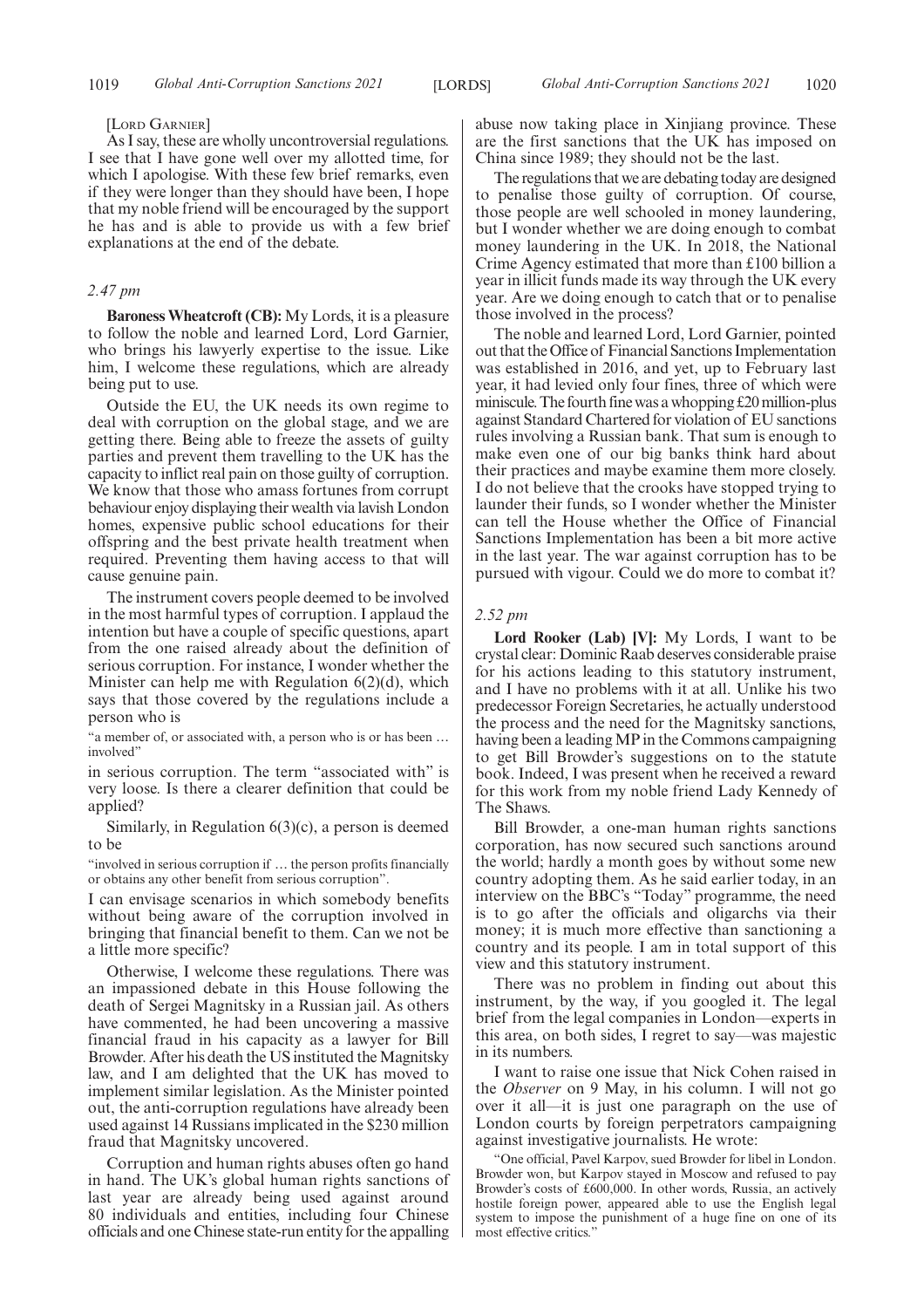Furthermore, at the end of his column, he makes the point that the Foreign Policy Centre has described the UK as

"the most frequent country of origin' for foreign legal threats against investigative journalists."

I give notice that I intend to raise this in an Oral Question on 14 June, so I will not go any further now.

I have a couple of detailed questions about the regulations. Can we be assured that the National Crime Agency has been given the necessary resources, at least in line with the paragraph in the de minimis form, which as I understand it was almost a doubling of the existing funds of almost £300,000 and 4.5 full-time staff up to nearly £500,000 and eight full-time staff? This is expensive, but it has to work, and without resources it will not.

Finally, can I ask for an assurance that the sanctions and regulations cover the UK as a whole? I would like to be certain that it is UK-wide and covers UK people involved in efforts that we would want to sanction in UK waters around the islands—and that the extent of it goes offshore slightly. I want an assurance that there is full co-operation with the Scottish Government, given the different legal arrangements in Scotland. As I say, these are UK-wide; it is a reserved matter, but clearly to be operationally successful they must have the support of the UK Government. Can I have an assurance that that is forthcoming?

#### *2.56 pm*

**Baroness Altmann (Con):** My Lords, it is a pleasure to follow the noble Lord, Lord Rooker, and I echo his support for these measures. I thank my noble friend for his clear explanation of this instrument, and congratulate the Government on this new sanctions regime, specifically targeting corruption. The way in which the measures will enhance the UK's standing in the community of global democracies is most welcome. They complement the UK's global human rights sanctions regime and our 2020 regulations, as has already been noted, and the UK will be able to take a targeted approach to combating serious corruption.

Will my noble friend join with me in echoing the words of so many other noble Lords in congratulating Bill Browder on his tireless and fearless determination to pursue justice for his lawyer and friend, Sergei Magnitsky, and to fight corruption around the world? This will result in 14 Russian individuals, allegedly involved in a major fraudulent tax scheme involving Russian state property, which was discovered by Mr Magnitsky, having sanctions imposed on them but giving them potentially the chance to defend themselves. Does my noble friend agree that Bill Browder deserves the highest national honour? His single-handed work has been an inspiration for many campaigning for an improvement in human rights and against global corruption.

I am delighted to see that the regulations are drawn widely to capture many types of corrupt behaviour, which is such a risk to individuals around the world—and, of course, in this country. The serious corruption that should be captured by this legislation includes bribery and misappropriation of assets where there are good grounds for suspicion. I would echo the questions asked of my noble friend as to whether any of this could be amplified somewhat, not least as my noble and learned friend Lord Garnier requested.

It is possible with this legislation to impose asset freezes on entities, but also travel bans and asset freezes on individuals, which can be so much more powerful in deterring this type of activity. This includes both direct and indirect involvement, which again I am delighted to see, because those who facilitate, support, conceal, disguise or fail to prosecute perpetrators, or who interfere with law enforcement, would appear to be covered. So, this covers not just those who profit or benefit from serious corruption. The harm caused by corruption, often to innocent citizens, deprives them of resources and, potentially, the right to a better life that could otherwise be enjoyed. This is profound.

I am also delighted that these measures follow the US Biden Government's use of Executive Order 13818 and the Global Magnitsky Human Rights Accountability Act, with its global sanctions programme. I congratulate the Government too on the fact that US Treasury Secretary Janet Yellen warmly welcomed our new regime, which complements the US regime and Canada's Justice for Victims of Corrupt Foreign Officials Act. This, again, should enhance our global standing.

I welcome these measures, but I have a couple of questions for my noble friend. Given that the April policy paper identifies some of the factors to be considered under these regulations, and that serious corruption will be assessed, perhaps, by the scale, nature and impact of the corruption, its sophistication and the risks of reprisals or harm to civil society, organisations, whistleblowers, human rights defenders and journalists, can my noble friend provide any further clarification, as requested by my noble and learned friend Lord Garnier and my noble friend Lady Wheatcroft? Is there a monetary amount or type of fraud, or does it depend on international co-operation? Are any more designations for serious corruption expected to follow soon, or plans for further sanctions in the near term? Finally, can my noble friend detail any further plans for widening collective international action and the UK co-operating globally on this matter?

#### *3.02 pm*

**Lord Sikka (Lab) [V]:** My Lords, it is a great pleasure to follow the noble Baroness, Lady Altmann. I have three broad questions for the Minister.

As previous speakers have pointed out, the SI does not define "serious corruption", although I suspect the term is likely to be interpreted by the seven categories specified in the Government's paper,*Global Anti-corruption Sanctions: Consideration of Designations*, published on 26 April 2021. One of these states that serious corruption is something that

"undermines a country's democratic governance, the rule of law and human rights".

I mention this because the Government have themselves colluded to protect organisations engaged in criminal conduct. During the passage of the Financial Services Act, I provided an example relating to HSBC which, by its own admission, was engaged in "criminal conduct" in the US. The Bank of England, the financial regulator and the then Chancellor secretly intervened and urged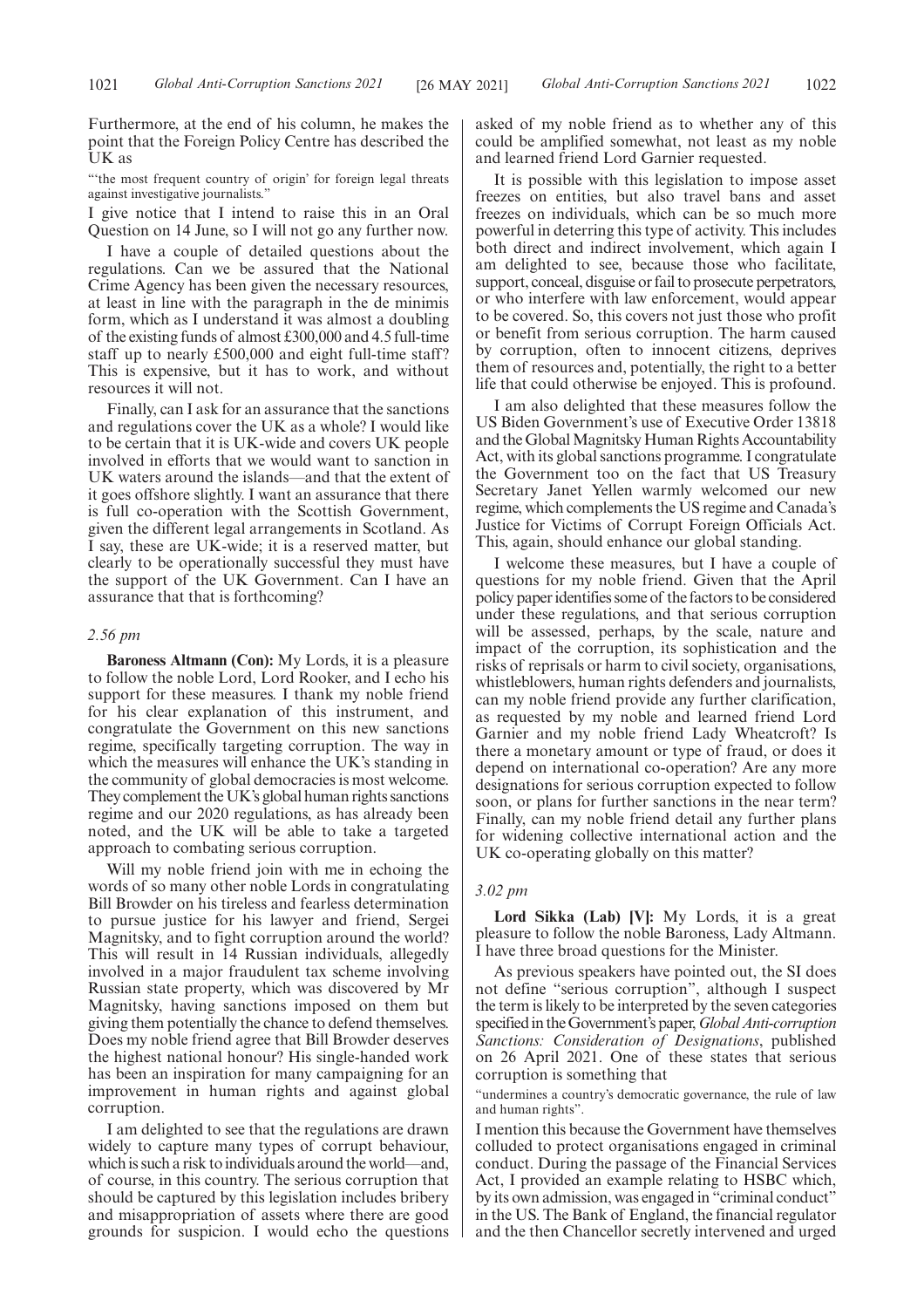#### [LORD SIKKA]

the US authorities to go easy on HSBC. This was done without any statement to Parliament, then or subsequently. I cannot see anything in the SI that will check this kind of corruption and its threat to democratic governance and the rule of law. Can the Minister say whether UK Ministers covering up corrupt practices are subject to this legislation?

Secondly, I am concerned about the poor enforcement already referred to by some previous speakers. The Financial Conduct Authority has yet to secure a criminal conviction. The SFO continues to flounder, and there have been no corporate prosecutions under the Criminal Finances Act 2017. Under the Bribery Act 2010, the Crown Prosecution Service secured one corporate conviction. The SFO has secured just one conviction under that Act and six deferred prosecution agreements. The future prospects of law enforcement in this area are also poor. The City of London Police has now received  $\bar{\pounds}1.5$  million from Lloyds Bank for combating economic crime. This does not inspire any confidence in the police's independence.

Numerous government and NGO reports have shown that accountants, lawyers, bankers and other professionals profit from corrupt practices, including money laundering, yet 22 of the 25 anti-money laundering regulators are accountancy, law and other trade associations. The director of the Office for Professional Body Anti Money Laundering Supervision, OPBAS, has publicly said that "the accountancy sector and many smaller professional bodies focus more on representing their members rather than robustly supervising standards. … they believe that their memberships will walk if they come under scrutiny."

This reliance on multiple regulators and trade associations is not helpful at all. I see no clarity in the SI on enforcement or independence of regulators. Who will be enforcing this SI and prosecuting: the FCA, the Serious Fraud Office, the Crown Prosecution Service, the National Crime Agency, the police, the Office of Financial Sanctions Implementation, the Foreign Commonwealth and Development Office, or somebody else? How will all these organisations, working to different standards and benchmarks, be co-ordinated and resourced? I hope the Minister can provide some answers.

The regulations are also being introduced without reform of company formation. Anyone from any part of the world can register a company in the UK without any authentication of their identity. Numerous UKregistered companies have fronted bribery, corruption, money laundering and other crimes, and the beneficiaries continue to escape retribution. No checks are made, even when the identity of the criminals is known. A well-known convicted Mafia criminal was once a director of a company called Magnolia Fundaction UK Ltd. Its filings at Companies House show that the name of one of its officers, when translated from Italian into English, was "The Chicken Thief". The occupation given was "fraudster", and the address given was "Street of the 40 Thieves in the town of Ali Baba". Companies House routinely accepted all such returns.

On 14 September 2017, in response to a Written Question from Kelvin Hopkins MP, the Business Secretary answered:

In May 2018, I discovered that the same criminal was also a director of Business Bank Italy Ltd, which had a website inviting people to invest. A quick scrutiny of the accounts showed that the whole thing was a sham and a fraud. The matter was raised in the House of Commons by Anneliese Dodds MP. The company was dissolved only in August 2019. The Government's consultation paper, *Corporate Transparency and Register Reform: Powers of the Registrar*, does not tackle any of these problems. I very much hope that the Minister will make a statement on this deficiency and how it may obstruct the fight against global corruption.

#### *3.09 pm*

**Baroness Jones of Moulsecoomb (GP):** My Lords, I was going to stand up and say I was going to take a slightly different tack from the presentations other noble Lords had given, but in fact the noble Lord, Lord Sikka, has completely upstaged what I was going to say and I very much look forward to the Government's response to what he said; I am sure it will take quite a few letters to clear all that up.

I am particularly concerned that we as a nation are pontificating about global corruption when it is clear we have inherent local corruption. When I say "local", I mean "national". In a sense, it is brilliant timing, with the evidence Dominic Cummings has been giving today. I have not heard all of it, and it does seem that he is talking more about incompetence than corruption but we can look at that after this debate. So this does seem a strange piece of legislation to be coming through this House while details are still being released about the Government's VIP-lane contracts to friends of Ministers and the dubious funding of the Prime Minister's living arrangements.

These are global anti-corruption sanctions, which the Explanatory Memorandum says are to

"prevent and combat serious corruption."

I have got the same queries as the noble Lord, Lord Anderson of Swansea, and the noble and learned Lord, Lord Garnier—and I think the noble Baroness, Lady Wheatcroft, mentioned it as well—on the definition of "serious". That is going to be something I hope the Minister can be helpful on. The Memorandum helpfully defines corruption as

"bribery and misappropriation of property."

That is very useful, but it is something we see a constant stream of in our media about our Government, so perhaps we should be thinking about how to sort that out as well.

Those were the right words to be using—not the desensitised word "sleaze", which we see more associated with corrupt behaviour from the British elite. The word "sleaze" is to "corruption" what the word "expat" is to "immigrant". The words "sleaze" and "expat" are slightly acceptable and not terribly worrying, whereas "corruption" and "immigrant" are things Brits do not do, and therefore we can all take the moral high ground—which of course is complete nonsense. It is what allows the Government to claim, as they do in the Explanatory Memorandum:

"HMG is committed to tackling serious corruption, upholding good governance and the rule of law and promoting open societies."

<sup>&</sup>quot;No action has been taken at this time against the promoters and officers of Magnolia Fundaction UK Ltd for filing inappropriate information in Italian at Companies House."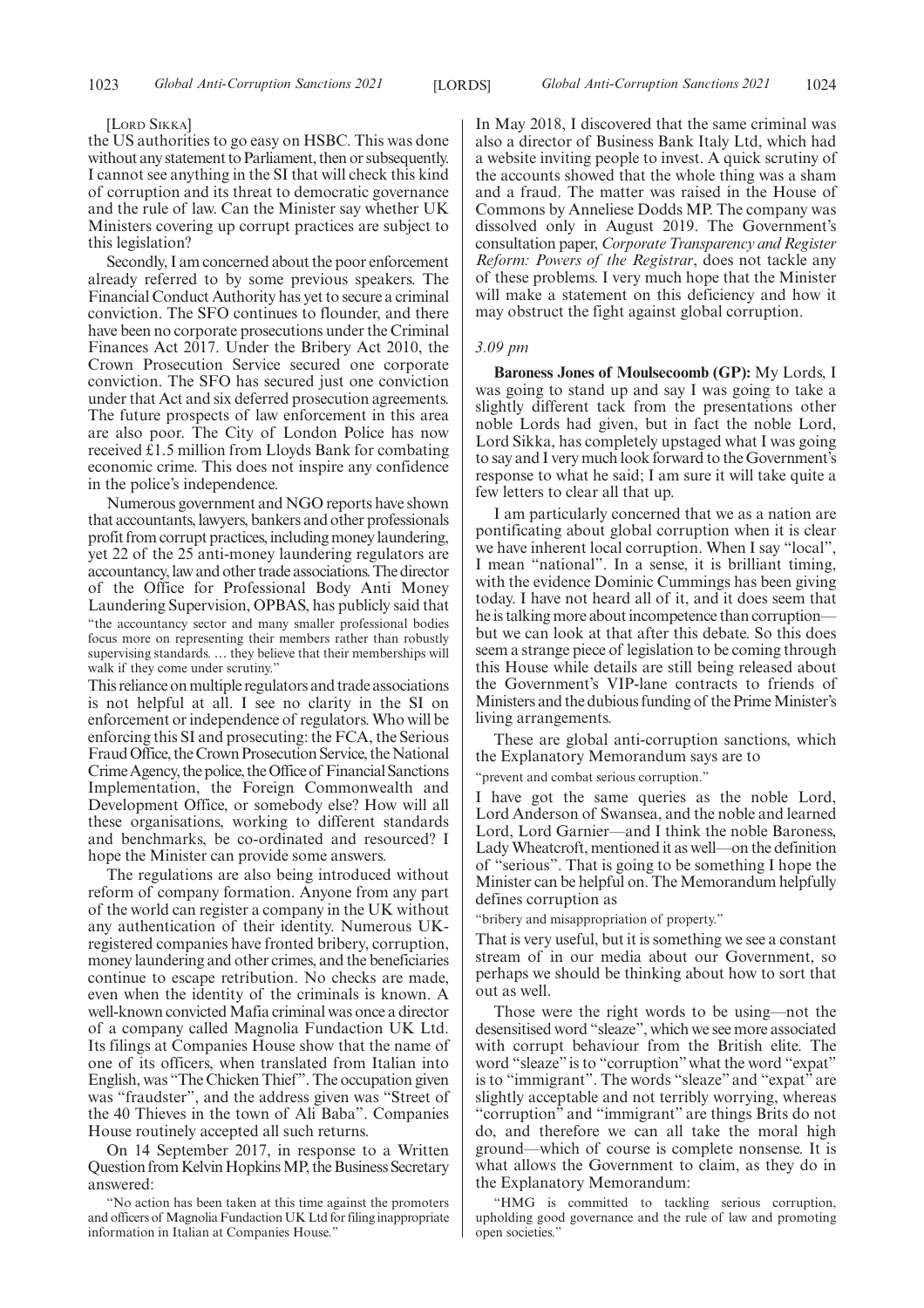This is clearly not true when you look at what they are doing in Britain at the moment. The Explanatory Memorandum also recognises that "serious corruption" "has a range of corrosive effects on states, markets and societies and wherever it occurs"—

and it is occurring in Britain, and it will have a corrosive effect.

This sort of doublespeak actually leads to doublethink. The same Ministers who have been behind VIP contracts to their donors and friends—sleazy behaviour, at best—can see themselves as anti-corruption heroes taking on all the other countries doing exactly the same thing, only we label it "corruption" for them. Domestic law ought to be dealing with this here and clearly it is not. Perhaps the Minister could tell us why. Sleaze becomes just a public reputational thing—public relations, to be dealt with by press officers and spin doctors, with a couple of Ministers perhaps going on the Sunday news shows repeating buzzwords.

Corruption is a serious issue and we ought to be serious about it. The double standard—the way we think about ourselves as being free of corruption, with just a bit of sleaze, yet see other nations as indulging in corruption—is unacceptable. Corruption is corruption, whether it is here in the UK, via Ministers, or anywhere else by some sort of awful regime. So, personally, I look forward to all corrupt politicians facing justice for their misappropriation of public resources and their "corrosive effects" on public life and our respect for democracy.

#### *3.14 pm*

**Lord Jones (Lab) [V]:** My Lords, it is instructive to follow the committed, spirited and very relevant remarks of the noble Baroness, Lady Jones—Wales and the Joneses indeed. I thank the Minister for his informed introductory remarks, including on human rights, and one is glad to note the experience and safe hands on our Front Bench of my noble friend Lord Collins.

The FCO has prepared a helpful, detailed Explanatory Memorandum, and surely we can all support the Government's anti-corruption policy. There are moral hazards, and the Government are facing them; we are all against sin. The Secondary Legislation Scrutiny Committee and the Joint Committee on Statutory Instruments have given these regulations a fair wind, too.

In paragraph 7.1 of the Explanatory Memorandum, references are made to

"terrorism, serious and organised crime,"

as well as "national security", "the rule of law"and "trade and investment."Can the Minister confirm that GCHQ, MI5, MI6 and Defence Intelligence, for example, were involved in the making of the regulations? At what level? Is it not the case that these highly professional, highly important agencies play their part in tackling serious corruption, and in upholding good governance and the rule of law? In another place, for the best part of the decade, one served on the Prime Minister's Intelligence and Security Committee, where the economic well-being of the nation was certainly one of the priorities of the Joint Intelligence Committee. Surely, our agencies help our industries to win contracts abroad. Surely, our shrunken industrial base needs protective help. Serious corruption has a corrosive effect on both nation and markets. These regulations are, surely, welcome.

The Minister will know that the erstwhile committee of the noble and learned Lord, Lord Woolf, published an ethical business conduct report, *Business Ethics, Global Companies and the Defence Industry*. There had been a whiff of alleged corruption with a British company, the Middle East and the defence industry. The noble and learned Lord's exceptional, wise and thorough report deployed phrases such as "moral hazards" and "moral justification", and the word "secrets". So, to what extent did this report inform the making of these regulations? Surely, it is a template, a sound reference point and an important compass for an ever-growing national and global problem.

In paragraph 4.1 of the Explanatory Memorandum we are told:

"The territorial extent of this instrument is the whole of the UK.

I ask: were the Scottish Parliament, the Welsh Senedd and the Northern Ireland Assembly approached formally for discussions on anti-corruption sanctions? In what way were they consulted? Were there joint ministerial meetings, or was the business done at official level? In these national, devolved Parliaments, there are, for example, significant industries relating to defence that depend heavily on exports and are part of the defence market environment. Were the consultations conducted appropriately to the high status of, say, the Senedd?

In paragraph 3.1 of the Explanatory Memorandum, there are references to sanctions and money laundering very topical in our newspapers and media. Is the Minister confident that money laundering is in decline, if not halted? Who is committing these subtle and collaborative crimes? Can he give any instances of success and of his Government's suspicions? What extra efforts by law enforcement agencies are under way, by, for example, deploying more person power?

I conclude: do the Government not emphasise the seriousness of these issues with reference to Russia, Iran and North Korea? In this respect, Her Majesty's Government should gain credit for the publication of their policy paper, *Consideration of Designations*. In this, they consider the status, connections and activities of the involved person. Can the Minister furnish an example? In these matters, he might write.

#### *3.19 pm*

**Baroness McIntosh of Pickering (Con):** My Lords, I am delighted to follow the noble Lord, Lord Jones, and I thank and congratulate my noble friend the Minister on bringing forward these much-needed regulations today.

The noble Lord, Lord Anderson, referred to the guidance; it has indeed been published but, as he might imagine, it is not incredibly clear because, I understand, it has to be read together with a number of other guidance documents from other departments issued at the same time in April.

I entirely support the point made by my noble and learned friend Lord Garnier on how "serious corruption" should be defined. It is interesting to note that the guidance—where you might expect a broader definition of "serious corruption"—says in the first line:

"The Regulations enable Ministers to designate persons involved in serious corruption",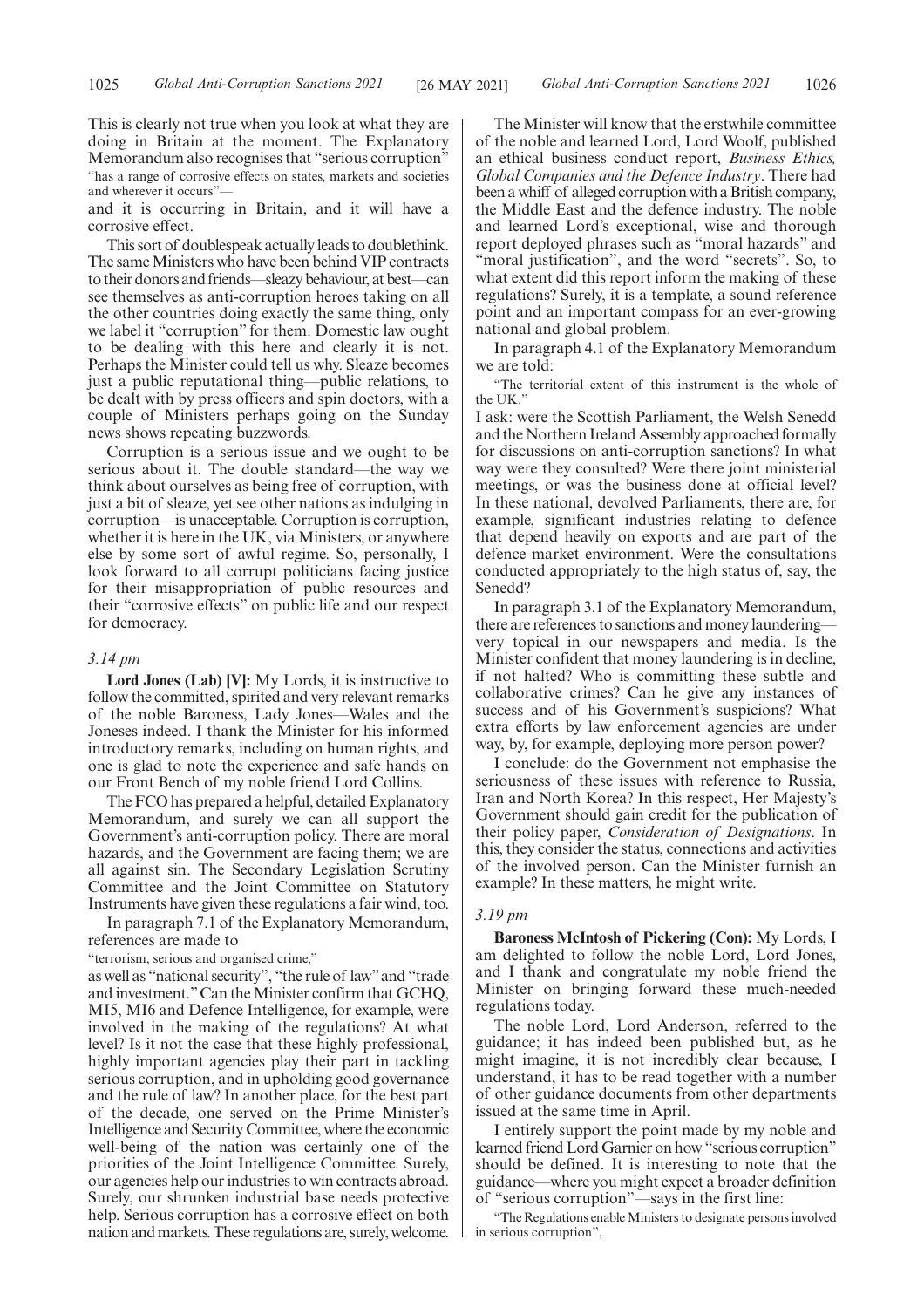[BARONESS MCINTOSH OF PICKERING] but then goes on simply to say that,

"For the purposes of the Regulations, corruption means: ... bribery; … or misappropriation of property".

I am sure that it will come as a disappointment to the noble Baroness, Lady Jones, that her wish list does not appear there. But it is slightly disappointing, as we could have taken the opportunity to have a broader definition of serious corruption there, as I imagine that practitioners will be relying on the guidance.

I looked at the sanctions list, which is available from the most recent guidance, and it makes for very interesting reading. I notice that there are two references—I think it is on page 106, if that helps—one in particular to The Republic of Belarus (Sanctions) (EU Exit) Regulations 2019 and one relating to The Russia (Sanctions) (EU Exit) Regulations 2019. I take the opportunity to ask the Minister, in summing up, to say whether these regulations to which those two entries refer have now been replaced by the regulations before us this afternoon? It appears that these were regulations that already applied following our departure from the European Union which permit sanctions to be imposed on citizens of Belarus.

Obviously, I would be particularly interested to know, given the appalling incident of the hijacking of the Ryanair flight from Athens to Vilnius, whether there is a legal basis under these regulations. I welcome the report in the*Financial Times*today that the Chancellor of the Exchequer is minded to consider that sanctions be imposed pretty urgently on Belarus, in light of the fact that two private citizens were escorted off a plane—it was a civilian aircraft taken under duress, so effectively an international hijacking incident—and taken to the capital, Minsk. Do these regulations provide that legal basis, or would the Government have to look elsewhere?

I join with others in congratulating the Foreign Secretary and the Government on bringing forward the regulations before us today and the guidance that was issued at the same time. I hope that my noble friend will undertake to make sure that the guidance is updated regularly and perhaps made a little more user-friendly. With those few remarks and questions, I support the regulations before us in the strongest terms.

#### *3.23 pm*

**Baroness Smith of Newnham (LD):** My Lords, last week in the debate on the hybrid Parliament, the noble Baroness, Lady McIntosh of Hudnall, explained to the House that she was, in effect, understudying for the leader of the Labour group, the other noble Baroness, Lady Smith. This afternoon, I feel as if I am understudying for my noble friend Lady Northover. As the noble Lord, Lord Anderson of Swansea, pointed out, my noble friend has worked very hard pushing the Government on Magnitsky sanctions over the years and she is very sorry not to be here this afternoon.

I am leading on the Liberal Democrat Front Bench, but my normal forays into probing the Government's views on sanctions have been limited to sanctions associated with human rights abuses and, in particular, genocide. So I come to wind up from the Liberal Democrat Benches with similar questions to many other noble Lords. I welcome the statutory instrument but, like the noble and learned Lord, Lord Garnier, I wonder why we have to debate a statutory instrument under the affirmative procedure when it has already come into effect. It was laid on 23 April and came into effect on 26 April; we are meant to debate it within 28 days of its being laid. I realise that there was Prorogation, but there seems to be a practice of Members of your Lordships' House being required to scrutinise statutory instruments after they have come into effect. I realise that it might not be the noble Lord the Minister's job to give an answer on this today, but can he take back to the usual channels the question of whether the Government can look again at tabling statutory instruments in a timely fashion?

This statutory instrument has been broadly welcomed and it is clearly appropriate that the United Kingdom is able to impose sanctions for corruption, precisely for the reasons outlined by the Minister and the noble Lord, Lord Anderson of Swansea, at the outset: corruption undermines democracy, human rights and the rule of law. I am minded to ask the Minister whether he is able to opine on some of the comments raised by the noble Baroness, Lady Jones of Moulsecoomb, because we are looking at a statutory instrument that clearly has a territorial extent of the United Kingdom, but we are talking about global sanctions understood to be for third countries—that is how I have read the statutory instrument. Am I correct in that reading and, if I am, what thought have the Government given to similar legislation on corruption within the United Kingdom? Are we looking at double standards between what we say we want to support and advocate globally and what we have on the statute book domestically?

Overall, the statutory instrument is welcome. There are very few points that I want to raise specifically, but I do have one question about Regulation 9, "Confidential information in certain cases where designation power used". This relates back to Regulation 8, which talks about a designation being made and, essentially, a restriction on anybody knowing that a person is a designated person. Given that a lot of the statutory instrument requires people who are not the designated person and businesses to act in particular ways if they believe that somebody is a designated person, is it not somewhat strange to have a provision that somebody is a designated person and it not be known to other people? How can they then act appropriately?

These provisions are welcome. There are some questions, as the noble Baroness, Lady McIntosh of Pickering, raised, about the extent to which we might also be looking at other sanctions. I had assumed that the statutory instruments on sanctions that came in in 2019 would be extant and that the statutory instrument brought forward today is an additional one. Are we expecting a suite of documents to be coming forward? Can the Minister explain to the House whether the Government envisage not just bringing forward sanctions for corruption but looking at how we deal with a country like Belarus?

Finally, apart from joining everybody else in asking what counts as "serious" in the context of corruption, there has been a lot of comment about the fact that this statutory instrument will bring the United Kingdom in line with the USA and Canada. What action have the Government taken to work with our neighbours in the EU 27 to ensure that, where possible, sanctions are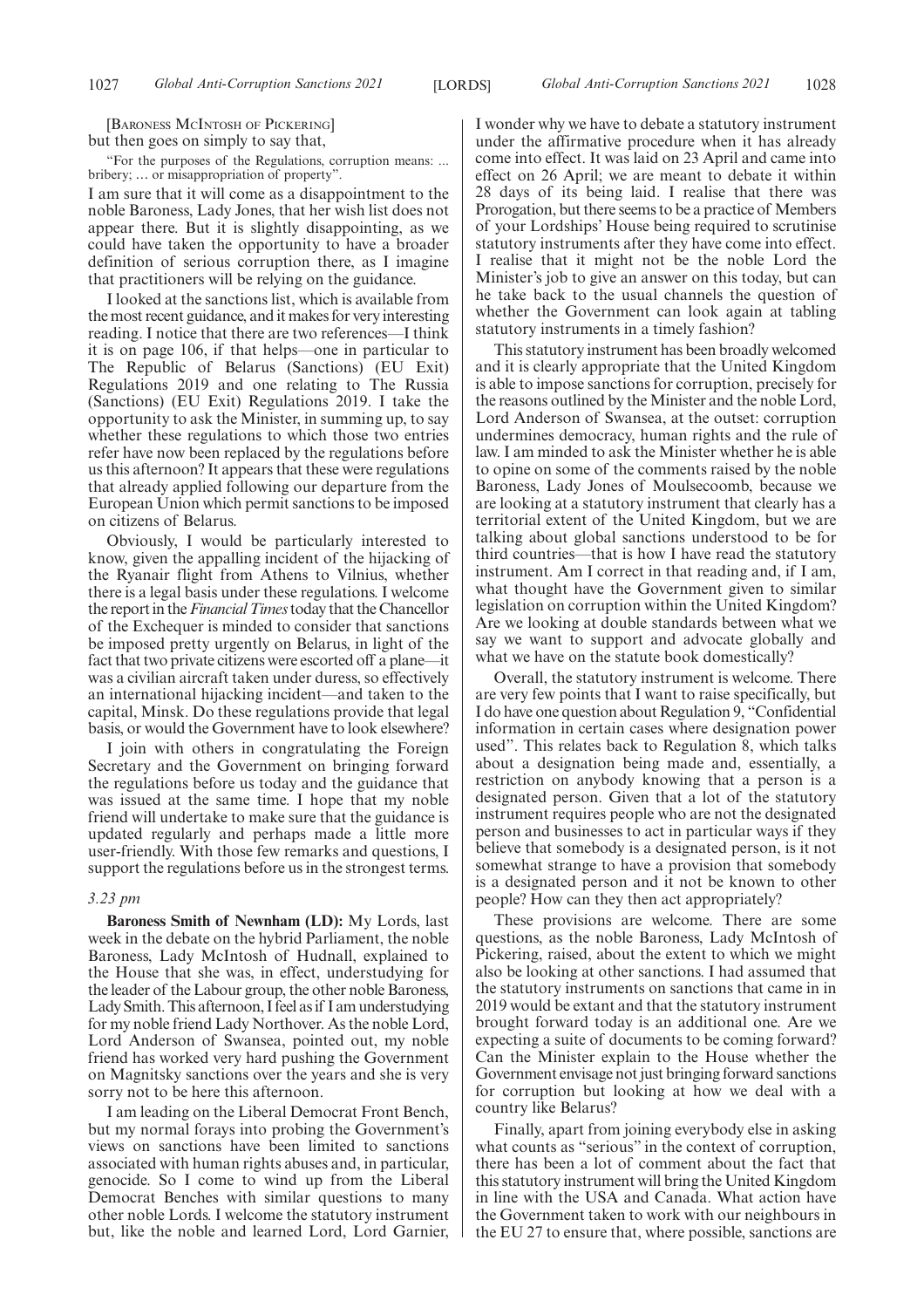done in co-ordination with the EU? Inevitably, the more countries that impose sanctions simultaneously, the more effective such sanctions are likely to be.

#### *3.29 pm*

**Lord Collins of Highbury (Lab):** My Lords, I too join other noble Lords in welcoming these regulations. During the passage of the 2018 Bill we argued very strongly for these measures. Sadly, we got defeated in this House on Magnitsky sanctions, which we had pushed to a vote. Fortunately, colleagues down the other end, in a bit of a reversal of roles, stood firm and pushed for and agreed these sanctions. This was no doubt due in part not only to my friends down there but to the fact that it was done on a cross-party basis, and I certainly acknowledge that these regulations have full support across this House.

The Minister referred to the 22 persons who were initially mentioned in these sanctions. During the passage of the Bill and the subsequent Brexit regulations, my noble friend Lord Hain pushed hard for sanctions on the Gupta brothers in South Africa. He made numerous speeches—perhaps even against the rules of the House —on that subject. But at least he has now been rewarded with these sanctions, which is very welcome.

The noble Baroness, Lady Smith, raised the point that these regulations also revoke the Misappropriation (Sanctions) (EU Exit) Regulations 2020. Those Brexit regulations included sanctions in relation to Tunisia, Egypt and Ukraine. The Minister himself mentioned that working with others is vital: can he confirm that the Government will work closely with our allies in the European Union on future sanctions, to ensure that our targets are absolutely covered and that the sanctions are effective?

I know that the Minister will not be drawn on future designations but, during questions in this House on the Oral Statement announcing these sanctions, I encouraged the Government to work closely with Parliament on future designations and to be open to suggestions from Members of both Houses. In his response at the time, the Minister told me that they were

"open to receiving information and evidence in relation to future designations".—[*Official Report*, 27/4/21; col. 2200.]

Do the Government intend to open a formal channel for Parliament to put forward information, and how will they encourage NGOs and others involved in the fight against corruption to put forward information?

During the passage of the original Bill, we also put forward amendments on the need for greater transparency on designations. It is not actually that easy to find out who is subject to sanctions; certainly there is an annual report. When I met NGOs a week ago, they were very keen to ensure greater transparency and reporting to Parliament on whom we designate and how the designations will continue. So I hope that the Minister will respond on that.

That the regulations allow designations in relation to corruption is, of course, extremely welcome, but the Government's sanctions regime is still not as expansive as those of some of our closest allies. Unlike the US Magnitsky powers, our equivalent regime still allows only the sanctioning of officials involved in some—not all—human rights violations. Is the Minister able to confirm whether the Government intend to bring forward further legislation on these powers?

As I said earlier, and as my noble friends Lord Anderson and Lord Rooker highlighted, for sanctions to be effective we must—as the Minister said —work in co-operation with others. Unfortunately, not all of our closest allies have provisions for Magnitskystyle sanctions. Here I join with others in congratulating Bill Browder on his commitment and hard work in achieving so much progress on the implementation of these sanctions. Like my noble friends, I would like the Minister to update us on how the Government are encouraging other nations to introduce such a regime.

I will make one final point. The fight against corruption has to go beyond sanctions. Sanctions are not the only tool. Good governance, the involvement of civil society and how we support civil society in the fight are vital. One element of course is the United Nations Convention against Corruption, which came into force in 2005. Despite being ratified by almost every member state, most Governments are still not yet participating in the implementation review mechanism. So what steps are the Government taking to promote the convention and encourage all UN member states to support its implementation?

#### *3.35 pm*

**Lord Parkinson of Whitley Bay (Con):** My Lords, I am very grateful to all noble Lords who have taken part in the debate on these regulations. Like the noble Baroness, Lady Smith of Newnham, I feel rather like the understudy here. I hope I will be able to rise to the occasion, as she did.

It would be appropriate to start, as my noble friend Lady Altmann did, by paying tribute to Sergei Magnitsky, who was, I believe, the same age as me when he died at the end of the ordeal he went through. Like many noble Lords, I also pay tribute to the long campaigning work of Bill Browder, which has brought about regulations such as these. The honours process is, of course, separate from government, but my noble friend's point about it will have been well heard.

The noble Lord, Lord Anderson of Swansea, started off with a generous understanding of why we have taken the time we have to get these regulations right. This is a complex and important matter and I am grateful to the noble Lord for his understanding of that and for his congratulations to the parliamentary draftsmen who were involved in it. I am sure that they will have heard that with gratitude. I am also grateful for his tribute to the zeal and work of my right honourable friend the Foreign Secretary, who has taken a long-standing interest in this from the Back Benches through to the Cabinet table.

A number of noble Lords asked about the definition of "serious corruption". It is not, as my noble and learned friend Lord Garnier said, a tedious or lawyerly point; it is an important one. These regulations focus on serious corruption in order to target the worst offenders and the most harmful cases of corruption. As is the case with the Global Human Rights Sanctions Regulations, the term "serious" is not defined in these regulations, but we have published a policy note which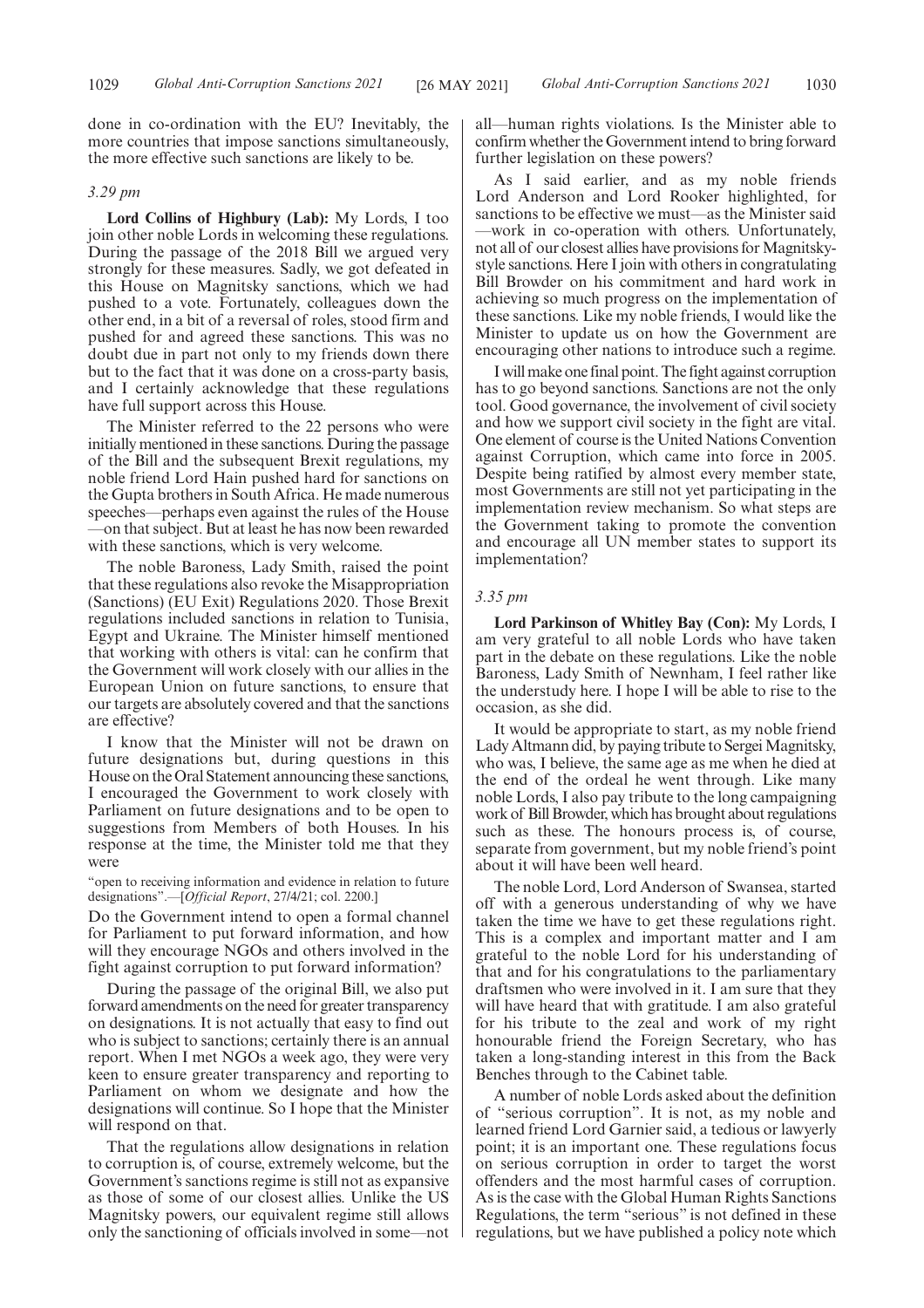[LORD PARKINSON OF WHITLEY BAY]

sets out factors that are likely to be relevant to the consideration of designations. I will not cite them all, but they include

"whether the conduct is systemic, for example involving senior officials or political figures with broad powers and responsibilities;"

whether, in response to the point made by my noble friend Lady Altmann about financial value,

"the financial value of the bribe(s) or assets diverted or the benefit derived are significant relative to the local context"

and also whether

"the conduct is sophisticated and/or systematic, requiring a degree of planning".

So I hope noble Lords will feel that the policy document fleshes that out in the way they were seeking.

A number of noble Lords also asked about our engagement with the European Union. Although the EU does not currently have the powers to impose sanctions for corruption, we would welcome any co-ordination if it gained such powers in the future. The UK will, of course, continue to seek opportunities for international co-operation on sanctions, including with the EU, as well as with our close allies such as the US, Canada and Australia. As a number of noble Lords have said, sanctions are most effective when multiple countries act together to constrain or coerce a target's ability to carry out unacceptable behaviour. In relation to the sanctions that I mentioned at the outset, 20 of the 22 individuals have also been sanctioned by the United States, which we welcome.

My noble and learned friend Lord Garnier and the noble Baroness, Lady Smith, asked about reasons for the delay in scrutinising these regulations under the affirmative procedure compared with another place. As the noble Baroness, Lady Smith, pointed out, we did have Prorogation before the start of the new Session—but I will take her point back to the usual channels.

My noble and learned friend Lord Garnier, the noble Baroness, Lady Wheatcroft, and others asked about resources for the OFSI. There is no target level for resources as such; rather, it is based on operational requirements and is continuously evaluated to make sure that they are being met.

The noble Baroness, Lady Wheatcroft, asked about Regulation 6(2)(d) and the term "associated with". The use of that term is mandated by Section 11 of the sanctions Act; it is required to be included in all regulations, and has its usual legal meaning.

The noble Lords, Lord Rooker and Lord Sikka, among others, asked about resources for law enforcement agencies and those following up the sanctions. The Government are investing in their economic crime capabilities. Last year's spending review allocated an additional £63 million to the Home Office to fund the continuing expansion of the National Economic Crime Centre and other initiatives; £20 million was also allocated to Companies House to support register reform transformation work. The Government have further announced proposals for an economic crime levy on firms regulated for money-laundering purposes, to raise up to £100 million a year for money laundering prevention and law enforcement efforts. So we have robust mechanisms in place to ensure that sanctions are adhered to.

The noble Lord, Lord Rooker, and others asked about co-operation with the devolved Administrations. This is a reserved matter for the UK Government but the regulations have force in the whole of the UK, including in Northern Ireland. We have no concerns about the co-operation of the devolved Administrations in implementing the regulations and tackling the corruption that they are aimed at.

The noble Lord, Lord Sikka, asked who in government has responsibility for this. The Foreign, Commonwealth and Development Office holds policy responsibility for sanctions, asset freezes are enforced by Her Majesty's Treasury through the OFSI, and travel bans are enforced by the Home Office, but there are of course roles for the National Crime Agency, HMRC and others in enforcement.

In her rather wide-ranging speech, the noble Baroness, Lady Jones of Moulsecoomb, asked what the UK is doing more broadly to tackle corruption. The UK was the first G20 country to establish a public register of the beneficial owners of firms, so that secretive shell companies could not be used to hide the real owners of assets and companies. Now, 109 countries around the world have made commitments on beneficial ownership disclosure. We have some of the strongest anti-corruption law enforcement powers, including a gold standard Bribery Act and new powers such as account freezing orders, which enable investigators to freeze money quickly during complex financial investigations. London is home to the first ever International Anti-Corruption Coordination Centre, which was set up in 2017 to boost collaboration between our national law enforcement agencies to pursue the corrupt people who launder money across jurisdictions. We are taking serious action.

The noble Lord, Lord Jones, asked about engagement with the security and intelligence agencies and others. As noble Lords would expect, these regulations were developed in consultation with a range of departments and agencies with a stake in anti-corruption work, and we work across government to implement them.

My noble friend Lady McIntosh of Pickering asked about the situation in Belarus. As the Foreign Secretary said yesterday, the scenario as reported is a shocking assault on civil aviation and international law. The regime in Minsk must provide a full explanation for what appears to be a serious violation of international law. We have already a separate UK sanctions regime for Belarus and, as the Foreign Secretary said yesterday, we will not speculate on specific action in advance. We are, however, consulting our allies and seeing what evidence we have, which is of course needed for targeted sanctions. But we have done this before: we imposed 99 sanctions after the rigged elections in Belarus. The UK led the way on that occasion and we stand ready to do so again.

The noble Baroness, Lady Smith of Newnham, asked whether people or companies in the UK can be designated under these regulations. Yes, they can; they can be designated for involvement in serious corruption if the criteria are met, but involvement in corruption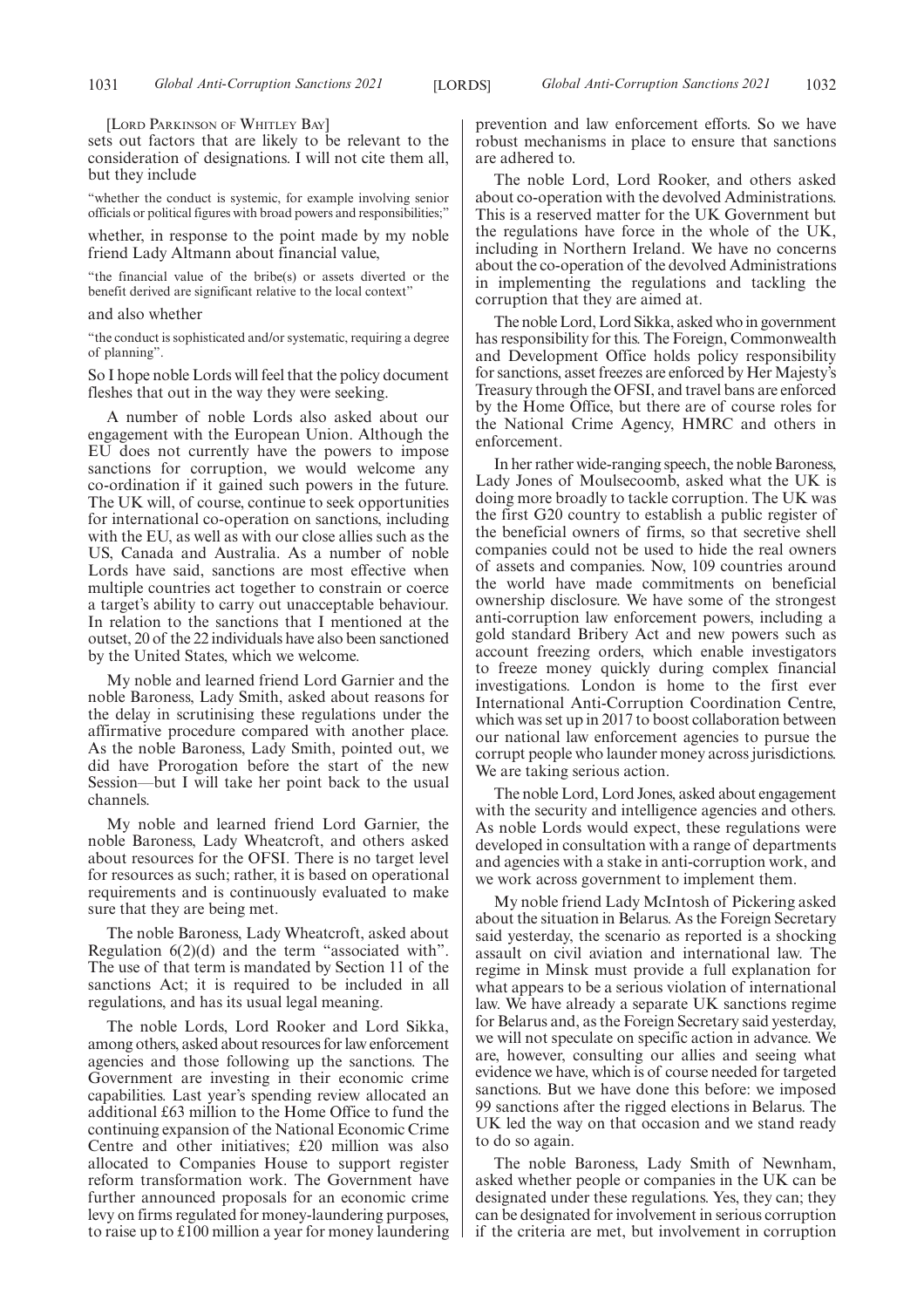falling within the UK's jurisdiction would of course be covered through our domestic law and law enforcement measures.

The noble Baroness and others asked what further steps we might take—what next? As my noble friend Lord Ahmad said in a Statement repeat on 27 April,

"we are going through an evolutionary process on the whole concept of sanctions. Two years ago, we did not have anything in this space on the specifics of the framework of sanctions. We now have two distinct sanctions regimes".—[*Official Report*, 27/4/21; col. 2204.]

Of course, in implementing those regimes, we keep our minds open to what more can be done.

The noble Lord, Lord Collins of Highbury, paid tribute to his noble friend Lord Hain, as I do, in particular for his work on the Guptas. I hope that he will welcome the action that is being taken now. The noble Lord also asked about parliamentary engagement. I repeat what my noble friend Lord Ahmad said about our willingness to listen to Parliament. I hope that he and other noble Lords will also see that some of the sanctions we have brought in have responded to concerns raised in your Lordships' House and in another place. Noble Lords and Members in another place can of course write if they wish to raise matters in further and more formal detail.

I am running close to my time limit. I hope that I have covered a number of the points made by noble Lords. I will of course consult the *Official Report* and make sure that I pick up any other questions and follow up with further details. With those answers, I thank noble Lords for their contributions.

*Motion agreed.*

## **Dormant Assets Bill [HL]** *Second Reading*

*3.47 pm*

#### *Moved by Baroness Barran*

That the Bill be read a second time.

**TheParliamentaryUnder-Secretaryof State,Department for Digital, Culture, Media and Sport (Baroness Barran) (Con):** My Lords, this Bill delivers on the Government's commitment to expand the dormant assets scheme. Not only does the scheme provide a great opportunity to support industry's work to reunite more people with their assets but it also has the potential to unlock hundreds of millions of pounds for good causes.

The dormant assets scheme takes a pragmatic approach to forgotten money. Rather than leaving funds to languish in dormant accounts, money can instead be channelled into long-term initiatives that address some of the UK's greatest challenges. Since the scheme was established a decade ago, more than £1.4 billion has been transferred voluntarily into the system by banks and building societies. Of the total transferred, £106 million has been reunited with owners. The scheme responds to the imperative to put any money that is not reclaimed or reserved to good use. So far, £800 million has been released, including £150 million for coronavirus response and recovery.

I hope noble Lords will indulge me for a few minutes as I reflect on the impact of the original scheme. In England, funding is distributed via expert organisations. The first, Big Society Capital, was established in 2012. It received £425 million of dormant assets funding with the explicit aim of growing the social investment market. Since then, with partners, it has been able to invest more than £2 billion in social impact organisations. This includes around £200 million directly targeted at place-based investments, supporting left-behind communities to develop vibrant, local, social economies that reduce poverty and inequality.

The second, Access—The Foundation for Social Investment, seeks to support the development of enterprise activity and improve access to social investment. It has developed a £21 million programme of flexible recovery finance for the social sector and has made £7 million available for emergency Covid support through social lenders. Together, these organisations have grown the social impact investment market from £830 million in 2011 to more than £5 billion today.

More recently in 2019, the scheme supported the establishment of Fair4All Finance and the Youth Futures Foundation. By 2025, Fair4All Finance will have supported community finance providers to increase their lending capacity from £300 million a year to over £900 million, enabling more than 800,000 people to access affordable loans and escape high-cost credit. It is also working to grow the financial services market to support 14 million people in vulnerable financial circumstances. The Youth Futures Foundation is targeting support to young people from marginalised backgrounds facing barriers to work. By the end of this year, it will have directed £40 million towards funding and evaluating the largest range of youth employment interventions ever initiated in England.

Scotland and Wales use dormant assets funding for projects focusing on young people, climate change and sustainability, while Northern Ireland has worked with the National Lottery Community Fund to establish a £20.5 million Dormant Accounts Fund NI for the voluntary, community and social enterprise sector.

I thank in particular all those involved in the development, passage and implementation of the 2008 Act, several of whom are in the Chamber today; without their vision of what could be achieved, this would not have been possible. I am proud of what the current scheme has achieved to date and I hope that the Bill will continue to build on its notable successes.

With 34 banks and building societies now participating in the scheme, including all major high street banks, the current scheme is reaching a mature state, with significantly fewer funds flowing into the system each year. Over £300 million was transferred in 2011, but this will decrease to around £42 million per year in future. Expansion means that the flow of funds is not only maintained but will be increased substantially.

Consumer protection remains at the heart of the expanded scheme, with the continued priority being to locate and reunite people with their financial assets. Where that is not possible, expansion will enable more responsible businesses to redirect money to some of the nation's priority issues. Full restitution will also continue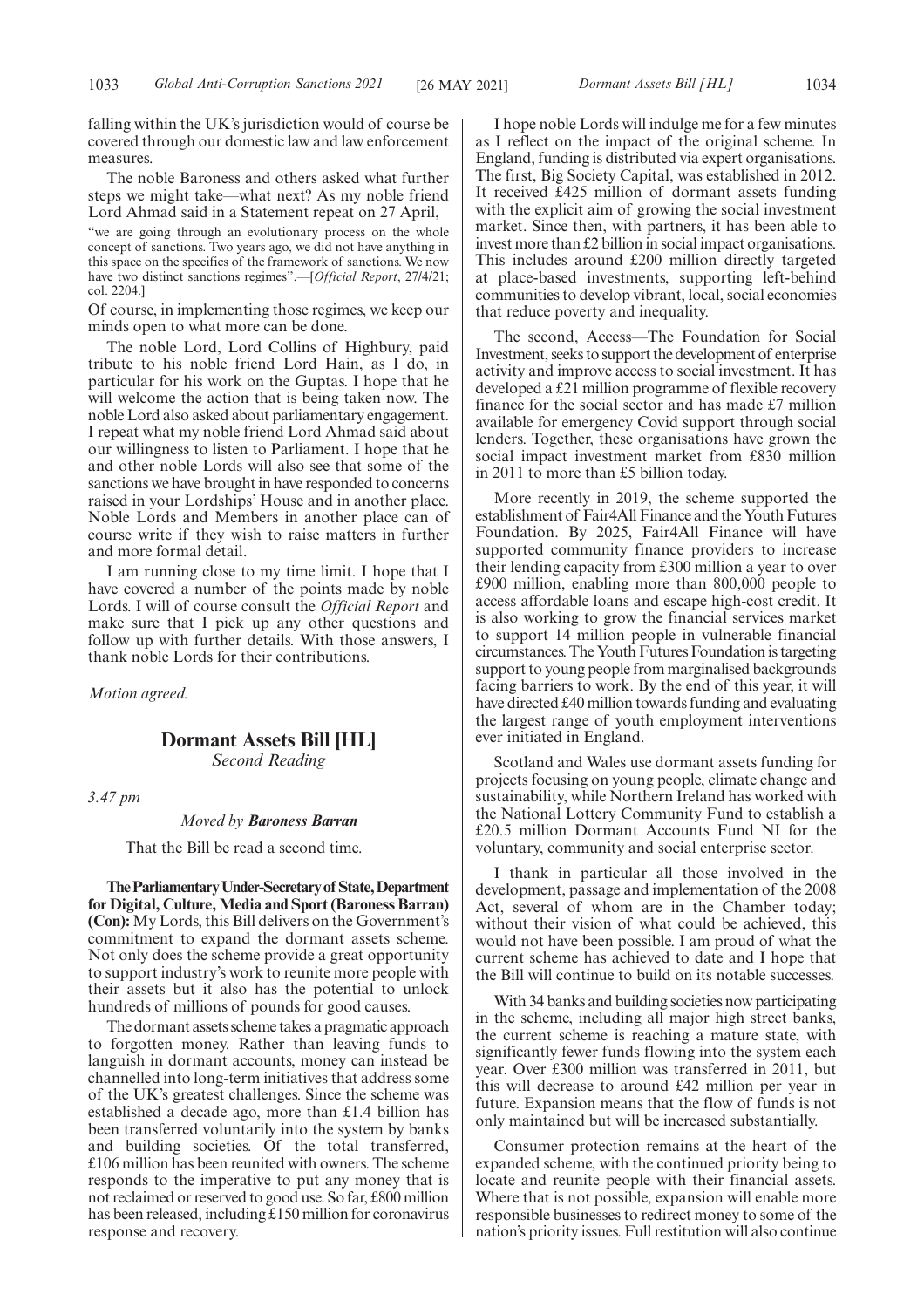[BARONESS BARRAN]

to be a core principle. Asset owners will always be entitled to reclaim what they would have been owed, had their assets never been transferred into the scheme.

Industry expects that around £1.7 billion-worth of dormant assets could be eligible for transfer after expansion. Once transferred, a proportion is held back to satisfy any future reclaims and around £880 million could then be released. Money must fulfil the additionality principle, so it cannot be used as a substitute for central government funding. We have worked closely with industry leaders on how best to design expansion. I record my warm thanks for the support we have received throughout this process. I also thank everyone who responded to the public consultation, whose contributions have informed the shape of the Bill.

I shall now outline the main contents of the Bill. Currently, the dormant assets scheme accepts transfers only from dormant bank or building society accounts. The Bill expands the scope of eligible assets, so certain assets from the insurance and pensions, investment and wealth management, and securities sectors will be eligible for transfer. Our consultation response committed to considering how legislation could best provide the flexibility to expand the scheme further in the future. In reply, the Bill introduces a new power to broaden further the pool of eligible assets through future regulations.

The Bill also enables the specific focus of the English portion of funds to be set through secondary legislation, subject to statutory consultation. This harmonises the mechanism in England with the devolved Administrations and will allow the scheme to respond more flexibly to changing needs over time.

After 10 years of operation, we are at a critical juncture in considering the scheme's overall operation, and now is the right time to think about how the scheme can deliver the greatest impact once it has been expanded. Therefore, subject to the Bill passing, we will launch a public consultation on the use of funds in England. The current restrictions of youth, financial inclusion and social investment will continue until any new arrangements come into force.

The Bill also includes provisions to improve the operation of the scheme: for example, by making owner reunification efforts a requirement before funds are transferred, with the exception of situations where efforts are considered disproportionate or unnecessary.

The Bill also reflects Reclaim Fund Ltd's recent establishment as a Treasury non-departmental public body. It names Reclaim Fund Ltd as the scheme's only authorised reclaim fund, and as a result the Government are seeking a power to enable the Treasury to add, substitute or remove an authorised reclaim fund in future through secondary legislation. The Bill also enables the Government to cover the liability for reclaims should any authorised reclaim fund face insolvency, in the form of a loan. Such a liability will be established following the usual parliamentary process.

In closing, I emphasise our mission to support industry efforts to reunite owners with lost money and to provide a practical way for unclaimed and unwanted funds to be put to good use. I hope that the Bill receives strong support from your Lordships so that we can proceed swiftly with its passage and continue to build on the scheme's success. I look forward to all noble Lords' contributions to this debate but in particular to the maiden speech of my noble friend Lady Fleet. I beg to move.

#### *3.57 pm*

**Lord Blunkett (Lab):** My Lords, I very much look forward to the maiden speech of the noble Baroness, Lady Fleet. I already welcomed it last week, thinking that she was going to speak, so forgive me if I ensure that I do not miss it on this occasion.

I welcome strongly this small but important part of the legislative process, which expands availability of and access to these funds, as the Minister has explained so clearly. I pay tribute to all those who have played a part over the last 13 years in making this a successful venture, and to those who have worked with organisations such as the Youth Futures Foundation, as the Minister described, using the money to find ways to improve people's lives.

First, I will say a word about the important contribution that the noble Lord, Lord Field of Birkenhead, made in originating this programme. As noble Lords will know, he has been seriously ill but I understand and hope that he is now well on the mend. If he is not watching this afternoon, perhaps he will read in *Hansard* that we send our very best wishes to him. He pressed very hard for this under the Blair and Brown Governments, and he will be very pleased indeed with the work being done on reclaimed assets and putting them to proper use. He will be disappointed, as am I, that we have not been able to raise greater funding to undertake this valuable work and to put to use money that, as described in the legislation, lies dormant.

When we talked about this in 2004-05, we anticipated that as much as £8 billion to £10 billion and beyond would be accessible. That has not proved to be the case, but this legislation enables us to raise additional funds up to  $\tilde{z}$  billion, as the Minister described. However, as the Association of British Insurers points out in its briefing, in excess of £2 billion could be available. That obviously depends on the successful outreach to those who have not claimed funds to which they are entitled. While I understand that the dashboard being developed in the insurance and pensions industry will take up that important task of reuniting people with their resources, it would still be a very significant and, I hope, a beneficial outcome if we can raise substantially more than the anticipated figures given this afternoon.

It is almost as if we are facing two ways. We want to ensure that we reunite people with their legitimate funds, particularly in the pensions and insurance industry, where the number of people who do not notify their change of address when they move is staggering. If the figures are correct, 4% of people have not given notice of the change after a number of years. No wonder difficulties arise in reaching out and finding them, although I hope that the Minister will briefly indicate that it will be possible, even with data protection, to encourage the use of other data platforms, including local government, to ascertain where people have moved to and therefore reunite them with their funds. That apart, the critical element here is being able to put to work the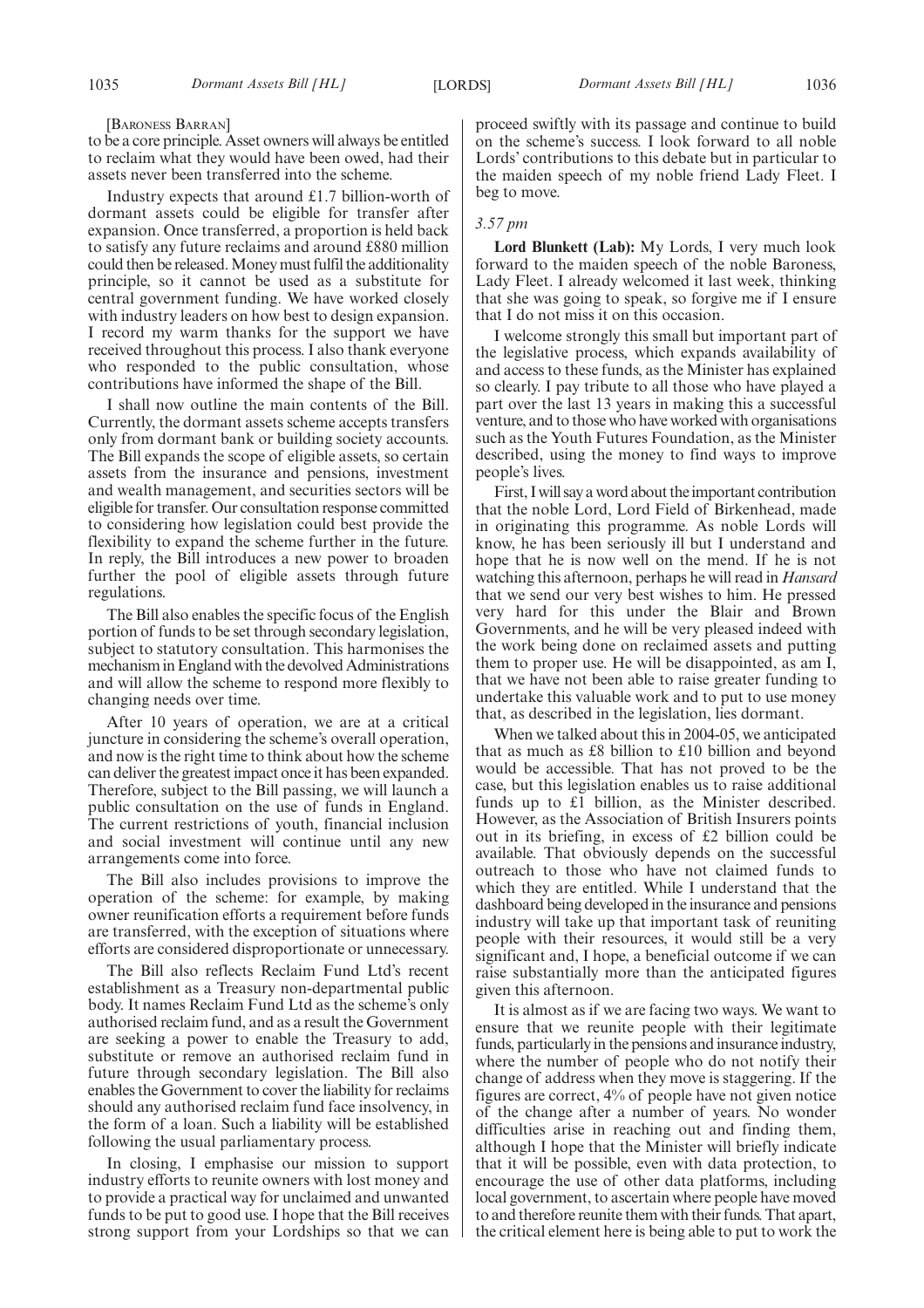massive dormant resource that still exists. I still believe that it is much greater than the amounts that the ABI has talked about.

The Minister mentioned Big Society Capital. Its predecessor, which the right honourable Hazel Blears and I were involved in establishing with the then Chancellor, was designed, as has happened since, to ensure we use that capital literally to kick-start the development of social capital, and the ability of communities to develop their capacity not only to fend for themselves but to create new initiatives that build from the bottom rather than the top.

The National Council for Voluntary Organisations has suggested that there might be the development of a community wealth fund. I hope that we might look at the existing community foundations. For instance, South Yorkshire's Community Foundation does an enormous amount of good in my area. Making resources available to it for grant giving and establishing social capital funding that would enable community organisations to develop, flourish and become selfsustainable would be an extremely good move. I would be very grateful for the Minister's confirmation that her department would be prepared to look at that as part of the development and use of the NDPB.

We have made good progress with the lottery over the years. It is much more likely to reach out to the parts that the Government now describe as requiring levelling up. It has certainly been true that it was, as so much of our nation is, southern and London-centric for understandable reasons to do with capacity to put in bids. In the past—not so much currently—the complexity of the bidding process provided a barrier to those who were not familiar with it. I hope it will be possible to make that much easier, perhaps through community foundations.

This is something that we all agree with and support. Clause 29 offers the opportunity of consultation, which the Minister mentioned. Perhaps she will confirm that it will be built into, and be a critical part of, the process. It is important to establish that that is the case, because Ministers move on and departments get reconfigured.

If, from this afternoon, we can have even greater optimism about being able to put this money to use while reassuring people that, if they reappear, their investment and contribution will still be available to them, that would be very good. I also hope that, although we are widening the criteria for access, it will be possible to continue with the existing programming criteria, because so much has been done, particularly on financial inclusion. Many of us have been engaged over the years in promoting social inclusion, and in avoiding exploitation and the way that misuse of domestic credit—and worse—has exploited people in greatest need. The answer to that has to be education on financial matters in school. KickStart Money and the APPG have been doing a really good job, and so have those working in teaching citizenship, which covers financial inclusion and the economy, as well as personal, social and health education.

This afternoon we give a very warm welcome to this legislation,buildingonwhatalreadyexistsandempowering and freeing people to be part of the solution to the challenges they face in their lives by providing the resources, funding and capital to turn themselves and their communities around through self-help and building from the bottom. It is by civil action that we ensure that, whoever the Government of the day, people remain in a position to fend for themselves, to build for themselves and to be creative in building safe, clean, green and functioning communities.

#### *4.07 pm*

**Baroness Barker (LD):** My Lords, I draw attention to the fact that I am an officer of the All-Party Group on Social Enterprise. I thank the Minister for the helpful way in which she introduced the Bill and for the briefings that she and her officials gave to noble Lords recently.

It is good that this Bill is starting its passage through Parliament in this House, because on one level it is impossible to object to it. The use of dormant assets—long forgotten, probably not missed and therefore not urgently needed—being redistributed to places where they are needed and can be used is something with which it is impossible to disagree. Moreover, the Bill builds on approximately a decade of experience of financial institutions transferring dormant cash assets to the Reclaim Fund Ltd for disbursal by four funds appointed in each of the nations of the United Kingdom. It is estimated by them and the Government that if we go ahead with the Bill, a further £2 billion-worth of other assets could be released.

However, there are some assumptions behind the Bill that the House should look at before we give the Government the freedom to go ahead. Some elements of how the scheme is currently working are not thoroughly explained. It is our duty, before we give Ministers the Henry VIII powers that they are asking for in this Bill, to ensure that we are satisfied that each of the Bill's component parts is working to maximum effect and cannot be more efficiently and effectively undertaken by other people.

It is right to bear in mind that this is a limited source of money set out for a limited purpose. Throughout the debate, we will hear lots of suggestions of ways in which it should be extended, but this will never be a source of long-term sustainable funding for voluntary organisations or social enterprises. It is a one-off and therefore it has to be targeted. I like the focus on financial inclusion and the idea of transferring assets between generations in a targeted way, but we need to ask ourselves, and particularly to ask the Government, exactly how well the scheme has worked in the past.

Although the headline figures in the briefings that we have been given are compelling, we do not, for example, know the costs to industry, to the relief fund or to the distributors, nor do we know important things such as the quantum of the assets put into the recovery fund or the frequency with which they are put into it, only for them then to be rightly reclaimed by somebody who turns up and having to be returned to the institution. We should have that kind of information at our disposal before we move on to more complex assets. I leave it to other noble Lords, including those on these Benches, to talk about the much more complex difficulty of bringing in assets that cannot easily be crystallised because they are not in cash.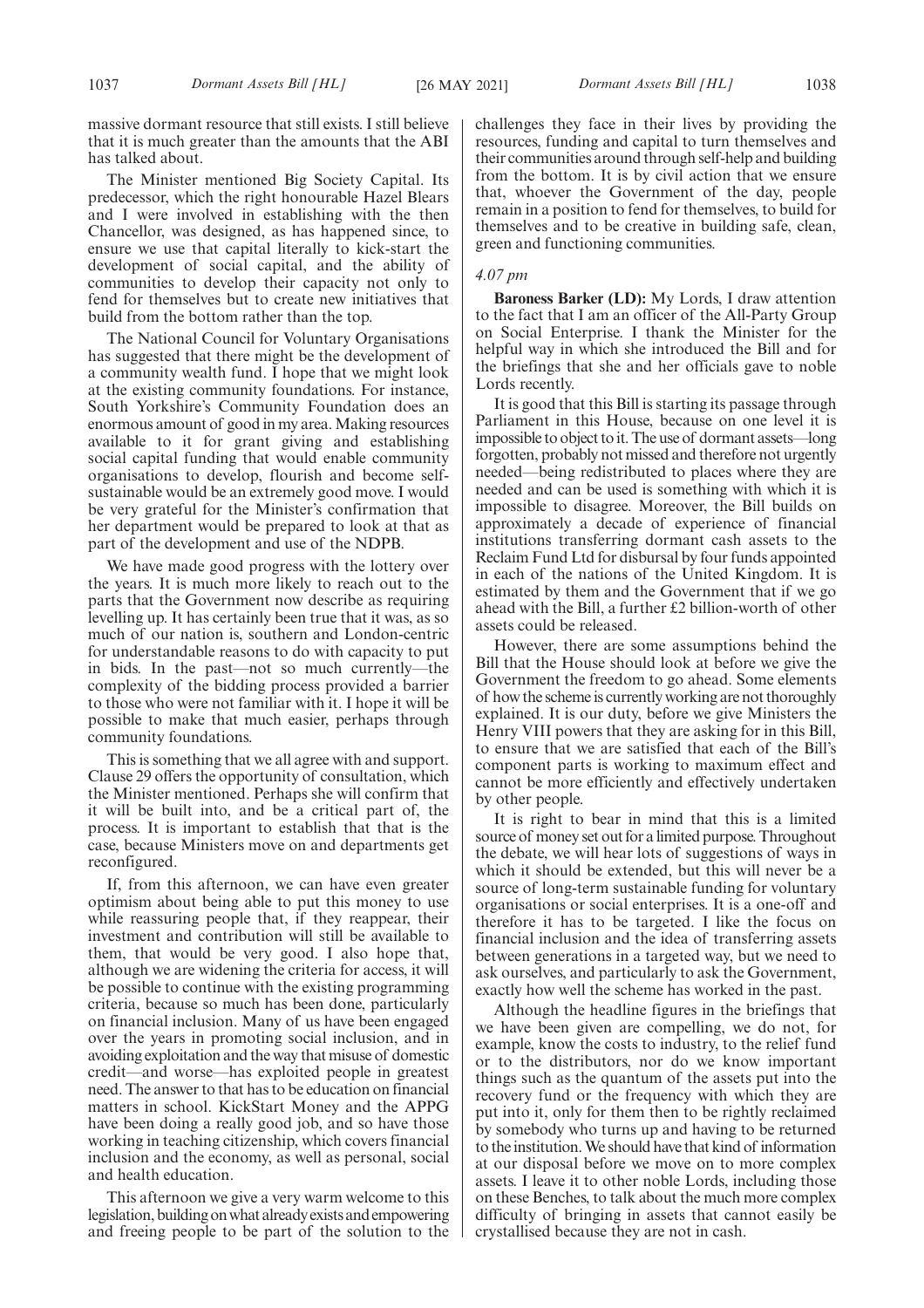[BARONESS BARKER]

The Government have an obligation to bring this sort of detail to Parliament, so that we can avoid the temptation to use this as a fallback or piggyback fund for government when times are tough. The Government did themselves no favours last year when, in the first lockdown, the sector said that it could see that it would lose £4 billion of funding. The Government responded with £750 million of funding, £150 million of which was taken from these sources and thrown into a pot. They really need to think about that.

We are now 10 years on. We know now that one of the most pressing needs of poor communities is access to resources. There is no indication in the Bill of a responsibility to make sure that the voluntary sector bodies carrying out this work on financial inclusion will themselves be sufficiently viable for a number of years. That is missing. One of the problems is that we have relied, yet again, on the National Lottery as the distributing body in England, but this has never been part of what it does. I want to see us looking into how to get greater flow from this source into social enterprises. I agree with the noble Lord, Lord Blunkett, that, right now, there is a desperate need in communities for a source of capital to get viable social enterprises off the ground so that they can create employment. I therefore ask the Minister to make sure in her consultation that those bodies are included as a matter of right.

Finally, I am never a fan of Henry VIII powers in principle, and certainly not when there is not much obligation on Ministers to come back and report to Parliament. If we are going to let this Bill go through—and inevitably we will—I think that Members of your Lordships' House should ask for a greater degree of reporting than the five-year post-legislative scrutiny given to the 2008 Bill that is responsible for this. We should ask them to come back with much greater detail about the costs and operations of the scheme and its benefits.

We are talking of billions of pounds, but the one thing missing in all that I have read on this is any estimate of the impact that this funding has had in communities, against the objectives set for it. It would be remiss of us to go ahead with this scheme if we do not even ask the question that would be asked of any little charity that applied for any funding: how is it going to demonstrate that it is making the difference that it says it will? With those caveats, I look forward to some detailed work on the Bill, which I am sure deserves to pass, but perhaps not in the form that is before us today.

**TheDeputyChairmanof Committees(BaronessWatkins** of Tavistock)(CB): The noble and learned Lord, Lord Mackay of Clashfern, has withdrawn, so I call the noble Baroness, Lady Wheatcroft.

#### *4.15 pm*

**Baroness Wheatcroft (CB):** My Lords, I thank the Minister for introducing the Bill so clearly and enthusiastically. Its purpose, in extending the scope of the dormant assets regime to other sectors, is perfectly sensible. I look forward to hearing the comments of the noble Baroness, Lady Fleet, which I am sure will add significantly to the debate. Her dedication to the arts over the years makes her a very good addition to the House.

If assets have lain unattended and forgotten for 15 years, they should be put to better use, but I was intrigued to learn that the extension of the regime could affect an additional £3.7 billion of dormant assets and that the enhanced tracing of assets required under the regime could mean that, of the £3.7 billion, perhaps only £2 billion might be returned to the owners. If £2 billion could be returned to the owners under the new regime, can we be comfortable that financial institutions are doing what they can to trace the owners of assets? It seems to me that if such a significant portion could be traced under the new regime then what has gone before, over the past 15 years, has been somewhat slack.

What does this imply for the financial institutions and the need to do something before the 15-year threshold? Could the Minister say whether she believes that financial institutions should be prevailed upon more to return that money? However, if efforts to trace owners have genuinely failed, putting the assets to good use makes sense, and it would appear that, since the scheme was established, it has made good use of the funds. The operation of Reclaim Fund has been paid for through income on its investments, rather than depleting the assets being reclaimed, and there seems no reason why this should change because of RFL's change of status to become a non-departmental public body.

Under the asset scheme, smaller institutions are allowed to deploy unclaimed assets to work directly with local charities. This seems to me to be wholly admirable, but, so far, only two institutions have opted to do so. I would be enthused to hear that others are interested in joining the Newcastle Building Society and the Cambridge Building Society in using unclaimed assets to benefit their local communities. Financial institutions that are close to the communities they serve can be very useful in building society and can play a part in the community.

Most of the money, however, is designated for social or environmental purposes—a very broad category. For England, which receives more than 80% of the cash, in line with the Barnett formula, the demands have been more clearly spelled out. It is specified that the money should be used for youth projects, financial inclusion or social investment. The Bill repeals this, and it is reassuring to know that there will be public consultation on how the increasing funds should be spent before the Government change the stipulations.

It is fair to say that those whose assets are being reclaimed would espouse a variety of good causes, varying from international aid agencies to those charities dedicated to looking after donkeys. But it is perhaps appropriate that these funds, which are available only because of the failure of individuals, either through carelessness or circumstances, to manage their money effectively, should be directed, at least in part, to financial education.

In particular, some of the money could fund vital schemes to make sure that all children in primary schools learned about how to manage money. KickStart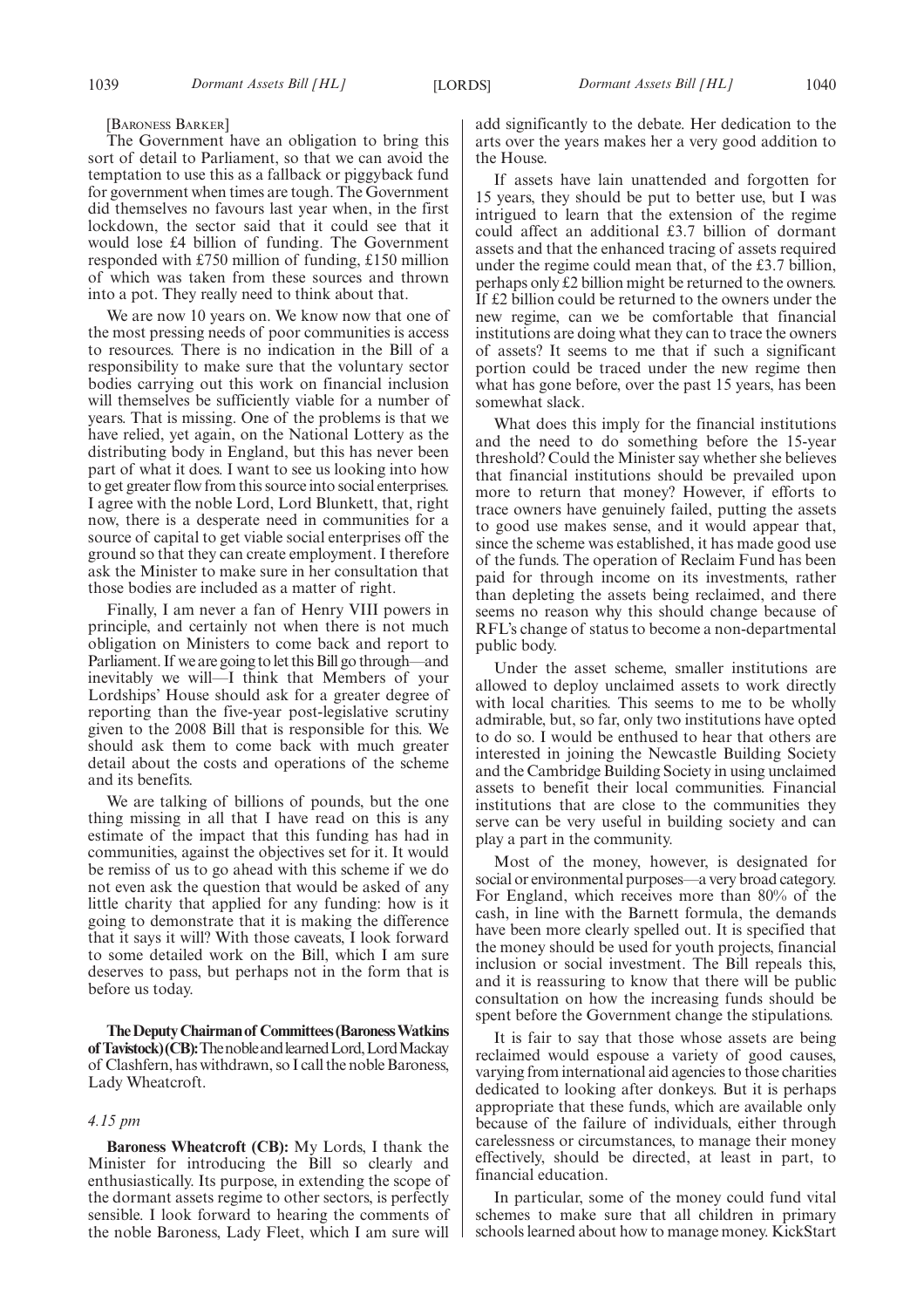Money, which backs this plan, claims that money habits are formed by the age of seven—when so much of a childhood is formed. A lack of financial education in the early years may in part be responsible for the fact that, prior to the pandemic, 11.5 million people in the UK had less than £100 in savings. That will not see them through a rainy day—or, worse still, through the sort of weather that we are experiencing now.

The situation has worsened. The Rowntree Foundation reported that 2.4 million people in the UK experienced destitution in 2019—a 54% increase since 2017. One in seven of those experiencing destitution was in paid work. In many cases, they have little idea of how to manage the money they have. They take on loans at onerous rates of interest. They use hire purchase schemes. A nationwide scheme to teach children about finance would have real benefits and might result eventually in there being fewer dormant assets to be employed in the way in which we are discussing—but that would be no bad thing.

#### *4.21 pm*

**Lord Adonis (Lab):** My Lords, we are much looking forward to the speech of the noble Baroness, Lady Fleet, and to the great contribution that she will make to the House on the basis of her long experience of the cultural and media sectors. She is extremely welcome here.

We strongly welcome the Bill. Indeed, I cannot think of any good reason why anyone would oppose it unless they think that it is a great idea for dormant assets to sit untouched. Short of them being in some Swiss vault, having been improperly gained in the first place, why would anyone welcome that? This is a thoroughly welcome Bill and, as my noble friend Lord Blunkett said, it builds on a cross-party initiative that was taken nearly 15 years ago seeking to deploy dormant assets. The then Government sought to unlock assets that were in bank and building society accounts, and this legislation expands the range of assets that can be brought forward. I strongly welcome it and I hope that it has a speedy passage.

However, the noble Baroness who opened the debate invited us to look at the wider voluntary sector and the work that is being supported by these good causes. I should like to enlarge the scope of the debate in that direction. This is the principal measure in respect of the voluntary sector that the Government are bringing forward in this Session. It is one of the first measures that they have introduced after the Queen's Speech, and the first measures introduced after a Queen's Speech are a good guide to the priorities of a Government. I am at one with Iain Martin, who was quite insightful in his column in the *Times* last week. He said that the problem with the Queen's Speech is that it lacked big themes and reform directions. He quoted a Conservative MP who said to him that the Speech was like reading from the *Yellow Pages* the first five or six items on the list. He compared that unfavourably with the Thatcher Government, who had a big and bold programme of reform of the public and private sectors in the 1980s, and the Blair Government, who had a similar level of reform after 1997.

What struck me as I was reading that and thinking about the Bill is that it is true of the voluntary sector, too. The Thatcher and Major Governments had a bold approach to that sector. Indeed, the National Lottery was one of the biggest and boldest reforms of the voluntary and third sectors—and the injection of funds into them—that we have seen in the history of this country. In the 27 years—or whatever it is—since the lottery has been in operation, an estimated £42 billion has been raised for good causes, and that of course has had a dynamic effect. The lottery has massively energised the voluntary life and good causes of this country and it dwarfs the resources that can be made available under the Bill.

The Blair Government sought to be as bold in their vision. The two particular bold things that we sought to push forward included the engagement of voluntary, private and religious-based organisations in the delivery, as appropriate, of public services. When I was Education Minister, we put a huge effort into developing publicprivate partnerships in respect of schools—particularly independently managed state schools, or academies, which I am glad to say have now spread far and wide. With the enormous partnership of my noble friend Lord Blunkett, we established more than 400 academies and raised more than half a billion pounds in charitable contributions, with huge energy from the sponsors, including notable Members of this House—the noble Lord, Lord Harris of Peckham, is a formidable academy sponsor—and I was very proud of the work that we did there.

The Charities Act 2006 sought to enlarge the scope of charitable endeavour. The single biggest form of charitable endeavour in this country is in education. That Act sought, in particular, to introduce the public benefit test into the definition of the charitable activities of private schools to enlarge their work. I want to come back to that in a moment, because it is a significant piece of unfinished business.

The Cameron Government started well. The idea of the big society is one that I should have thought everyone in the House would embrace as a direction of travel. It built on the National Lottery, on the engagement of the voluntary sector in the delivery of public services and on the Charities Act to enlarge the scope of what could be done by voluntary effort in meeting big, national objectives. I was a strong supporter of the National Citizen Service; indeed, I am a patron, and wish for it to be extended much more boldly than it has been, so that all young people get an opportunity to make an organised contribution to society which will set them on a track that, I hope, will live with them for the rest of their lives, bring our communities together in the way in which we need to—they are so divided, and have become more divided, in this country over recent years—and, in the jargon of today, engage them in levelling up. The tragedy of the big society is that it was a great idea but the policy was not there to follow it up and it essentially fizzled out.

The problem at the moment is that, under the present Government, there is no real strategy beyond a few measures of this kind that are fairly minor in the big scheme of things. The Minister said that perhaps £800 million or so may be raised from this measure over many years to come. That is all very worthwhile but the amount is small by comparison with the big measures that I have talked about. In some respects, we are going backwards.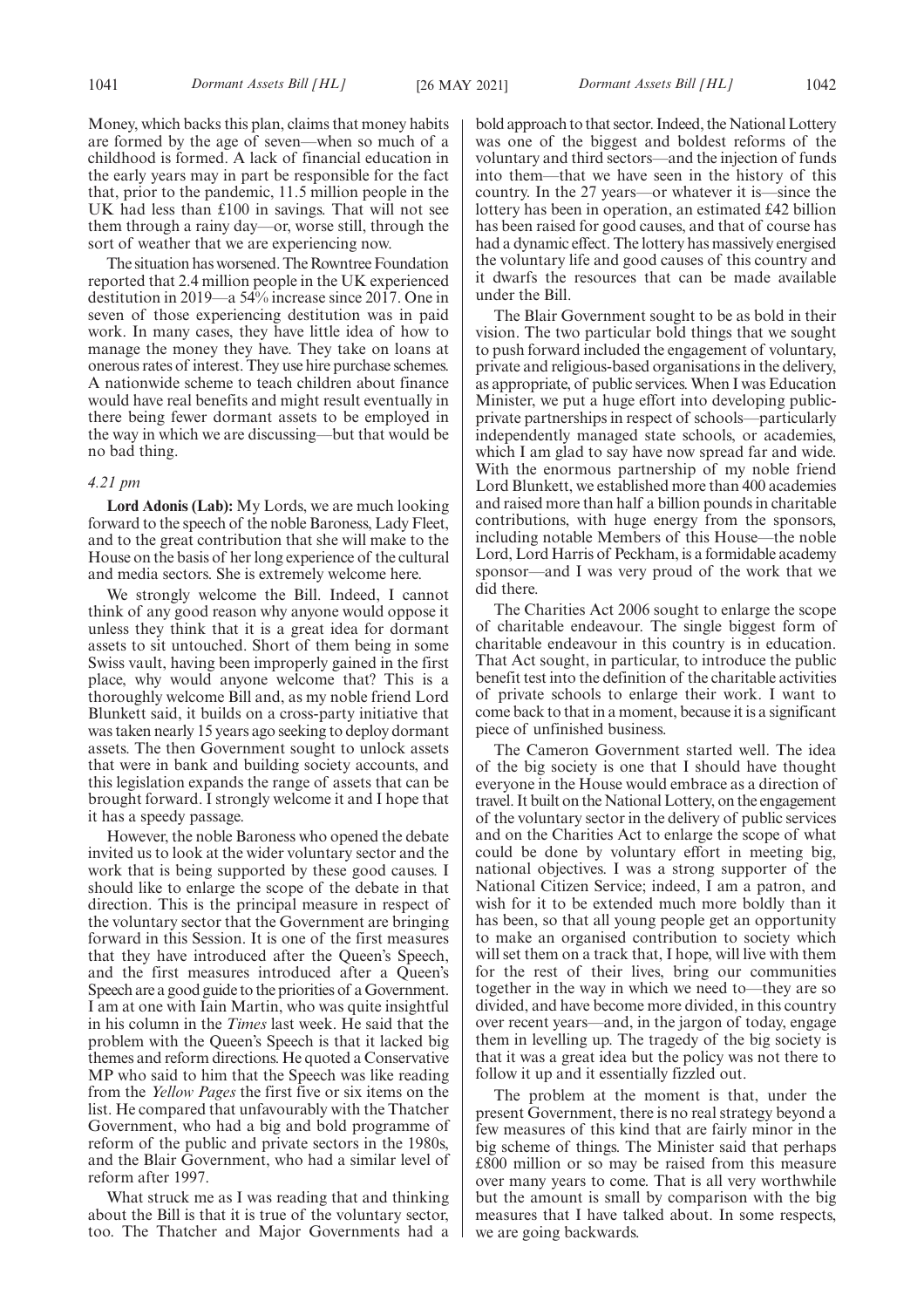#### [LORD ADONIS]

Of particular concern to me is that the area of charitable endeavour in which we are going backwards is education. An attempt was made by the Charities Act 2006, which was long overdue, to focus the huge charitable assets invested in the education sector on the provision of genuinely charitable activity—by which I mean engaging in poorer communities and giving poorer students opportunities that they do not have. Unfortunately, that big policy emphasis has moved backwards in the past 15 years because of the rigid determination of private schools—which are of course charities, most of whose assets were given in the form of charitable donations, mostly for the education of the poor and underprivileged—and the failure to ensure that those assets are properly applied. That is a constant problem at the heart of our charitable sector, which we were seeking to get at in the 2006 Act.

That policy, by legal action on the part of the private schools, was reversed. Then, under the present Government—including through the appointment of a former Leader of this House as chairman of the Charity Commission; an unusually political act—the policy was actually put into reverse. The obligations that we had sought to impose on those private schools have now been entirely lifted. The private schools sector, which is substantially charitable, is now more focused on simply delivering education for the very rich and privileged in our society than it has probably ever been in the history of this country.

The British Sociological Association, in a paper published last month which is hugely important in order to understand what is happening to the charities sector in this country, estimates that £1 billion a year—I repeat, £1 billion—is spent on fee relief for less-advantaged children attending private schools. These are charitable institutions to start with, and command about £1 trillion-worth of assets between them. But according to the study of 142 schools by the association, 97% of the £1 billion is spent on subsidies to essentially middle-class families who can afford substantial fees; only 3% goes on the relief of fees in their totality, or up to a level of 75%, for families who have very low means. So what starts off as a hugely privileged sector, even in the work that it does that is supposed to be charitable—in relieving fees and giving access to these charitable assets—is not meeting those objectives.

While I welcome the Bill and think that what it does in its own small way is worth while, and while I welcome the laudable objectives for the charitable and voluntary sectors which have been played out in noble Lords' speeches throughout the debate, we are being deeply complacent if we think that we are moving broadly in the right direction on these issues. We are moving backwards not forwards when it comes to the expansion and engagement of the charitable and voluntary sectors in the life of the country. It is a big part of the problem we have in levelling up across different parts of the country and different parts of the community. The Government need a much bolder and more coherent policy if we are to meet these big social objectives.

#### *4.32 pm*

**Baroness Fleet (Con) (Maiden Speech):** My Lords, I am grateful to follow the noble Lord, Lord Adonis, who spoke so passionately, and for the opportunity to make my maiden speech. I begin in the traditional way by thanking the doorkeepers and the staff who have guided me more than once up and down the different corridors and made me feel so welcome. Black Rod, the Clerk of the Parliaments and officials here have all helped me to begin to understand how this place works. I also thank the Prime Minister for nominating me; my supporting Peers, my noble friends Lord Black of Brentwood and Lady Morgan of Cotes; and my mentors, my noble friends Lady Chisholm of Owlpen and Lady Sanderson of Welton.

I trust noble Lords will indulge me for a moment before I return to the business in hand. I would like to pay tribute to my ancestor Sir John Bowring. Although he left school at the age of 13, he became a protégé of Jeremy Bentham and was later elected MP for Bolton and, thanks to the patronage of Lord Palmerston, was appointed governor of Hong Kong. Sir John was well known for his progressive views on free trade, his ambition that the United Kingdom should have a decimal currency and his remarkable knowledge of languages. He spoke 12 fluently and understood 12 more. He also had an unfashionable enthusiasm for women's participation in politics.

I hope that Sir John would have approved of my elevation to this House and perhaps also of my decision to take up a trade, for journalism is indeed a trade. Inspired by the formidable Clare Hollingworth, I headed for southern Africa, arriving shortly before the Soweto riots, and later I went to southern Sudan when it was on the brink of famine and civil war. As editor of the London *Evening Standard*, I too adopted unfashionable causes. In 2003, the newspaper backed London's bid to host the 2012 Olympics and Paralympics. The view then was that Paris was bound to win and that even if we won we would not be able to build the facilities on time. Another unfashionable cause the *Evening Standard* supported was the wild-card Conservative candidate who wanted to become Mayor of London. The rest is history.

Music and music education now fills much of my life. During the pandemic, music has been a source of great joy and comfort to many. This last year has indeed been devastating, but the work of my noble friend Lord Mendoza as commissioner for cultural recovery and renewal has played a vital role in giving hope and funds to music and the arts. Teachers have valiantly persevered, maintaining music tuition wherever possible, often online. They recognise the important role that music plays in a child's education, boosting mental health and self-esteem and improving cognitive ability to raise attainment in maths and English. Students from low-income families who take part in musical and creative activities are three times more likely to get a degree and a job. I live in hope that there will be renewed government support for music education, following the recent publication of the Department for Education's *Model Music Curriculum*. I played a part as chair of the expert panel and believe that the document is an important step in helping our teachers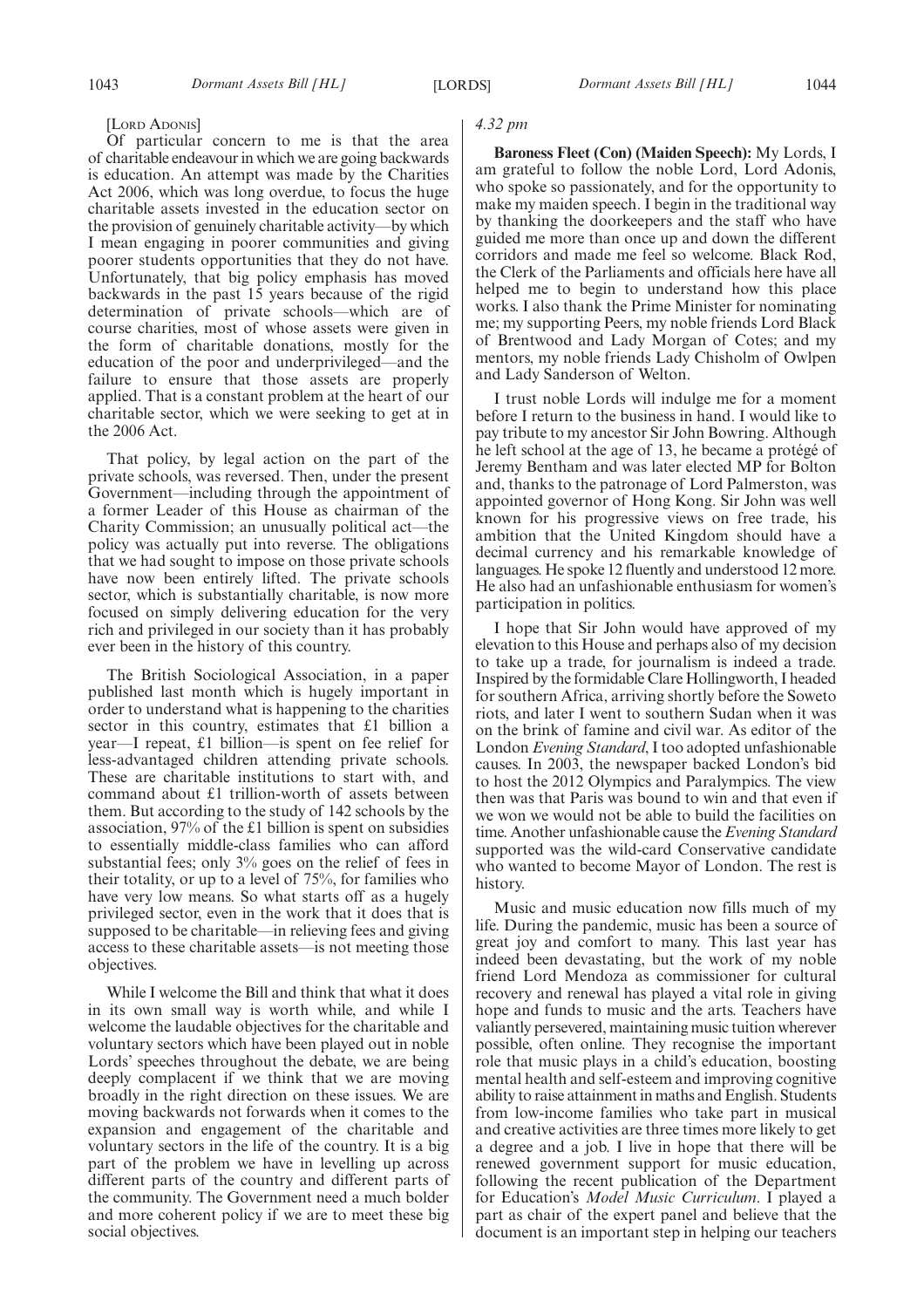to ensure that every child can access high-quality music education. Concert halls and village halls across the country are ready to take up the challenge of being part of the national rebirth through music and the arts. Like all those for whom culture and the arts are so important, I take this opportunity to urge the Government to negotiate speedily amendments to the visa restrictions and work permits for the EU for all our musicians, actors and artists. They are critical to the livelihoods of tens of thousands of wonderful people and vital to global Britain.

I also take this opportunity to give my full support to the Government's proposal further to extend the dormant assets scheme in the Bill. I congratulate the Minister on the success so far. It is a remarkable achievement. I am very proud to have been very involved with the voluntary sector, so I look forward to an active role in the debate. Expanding this scheme is crucial to maintaining its impact and to contributing to the levelling-up agenda. Additional funds would make a real difference to so many communities and to the cultural economy. Is this not the moment to level up music education and ensure that children from all backgrounds and all regions can benefit from the power of music?

I am immensely grateful to all those who have welcomed me today, and I look forward to the rest of the speeches in this debate and the many debates to come.

### *4.38 pm*

**Lord Vaizey of Didcot (Con):** My Lords, since I was introduced to your Lordships' House in September I have been given many opportunities, but I did not realise that I would have the wonderful opportunity to follow my noble friend Lady Fleet and to sing her virtues, although after her maiden speech I feel I should now praise her in 24 different languages on the basis of her distinguished ancestor.

As my noble friend indicated, and as the noble Lord, Lord Adonis, pointed out, she has an immensely distinguished career both in the media and in the arts. She was deputy editor of the *Daily Telegraph* and the *Daily Mail* before becoming a campaigning editor of the *Evening Standard* and helping to secure two great adornments to this country: the London Olympics and our current Prime Minister. When I dabbled in freelance journalism, I occasionally sat at her feet writing the odd editorial under her instruction, but she and I worked most closely together when I was lucky enough to be Minister for Culture when she was taking up prominent roles in the arts, as chair of Arts Council London for almost 10 years and as a senior adviser to the then London mayor, now the Prime Minister. She set up the London Music Fund, which was originally called the mayor's music fund, but it should really have been called the Wadley music fund. It has delivered more than 500 music scholarships for young musicians in London. Her latest work on the music curriculum has also been incredibly important. I wholeheartedly second what she said about how important music education is for young people, not just to give them a love for and appreciation of music but to give them some of the skills and qualities one needs to succeed in wider life.

My noble friend served as a distinguished board member of the Yehudi Menuhin School and is now on the council of the Royal College of Music, chaired by my noble friend Lord Black of Brentwood. I can say only, as I have said before in this House, that it is a wonderful privilege to serve here with so many experienced and distinguished people, but to have my noble friend join our ranks and bring her expertise in culture is a particular pleasure to me.

I turn to the substance of the Bill. I am grateful to the noble Lord, Lord Blunkett, for reminding the House of the important role played by the noble Lord, Lord Field of Birkenhead—mainly on a personal basis, as I have known him all my life as a close family friend. It is a great testament to the success of the scheme that it has been broadly uncontroversial, very much welcomed and has channelled many hundreds of millions of pounds to good causes. I echo the noble Lord, Lord Adonis: it is hard to think of any reason to oppose the Bill, although there may be opportunities to improve some of its detail. Nobody can oppose the need to extend the remit of the dormant assets scheme to insurance and pension products and potentially to unlock a further £2 billion for good causes.

I take on board the remarks of the noble Baroness, Lady Barker: it would be interesting to know what one could learn from how the dormant assets scheme has been working in the past decade or so and how effectively the money has been used. Partly on a financial basis, I should be intrigued to know—I may be going a bit off piste here—whether we can learn anything about what type of financial assets are unclaimed and why. I think this will become rarer as we move into a digital age. Noble Lords have mentioned the digital dashboard. As more and more of us manage our finances online, there will be no need to write to our insurers to tell them that our address has changed, because our digital address should, broadly speaking, remain the same.

I was also musing, because I am obviously thinking ahead to my speech on public service broadcasting in tomorrow's debate, that some of the great causes that the dormant assets scheme has supported so far are exactly the kind of programme that the BBC should be making, so I think we can elide the dormant assets scheme with the future of the BBC.

I want to use this opportunity to raise one specific point that has been a hobby-horse of mine for several years, and I think I may have played a tiny role in nudging things along. As I do not tell need to tell your Lordships, because you all know what I am about to say, I am talking about the National Fund, which is on everyone's lips. The National Fund was started by a man called Gaspard Farrer in 1928. He was a member of the distinguished Farrer family, the solicitors, but he was a partner at Barings Bank, and he gave half a million pounds to the National Fund, intending it to pay off the national debt. That half a million pounds attracted a few other public subscriptions, and it was then promptly forgotten about, although I think it was managed for years by Barings Bank, which probably claimed useful fees from it. It was actually managed extremely well, because in 2019, before the stock market boom, it was worth £519 million.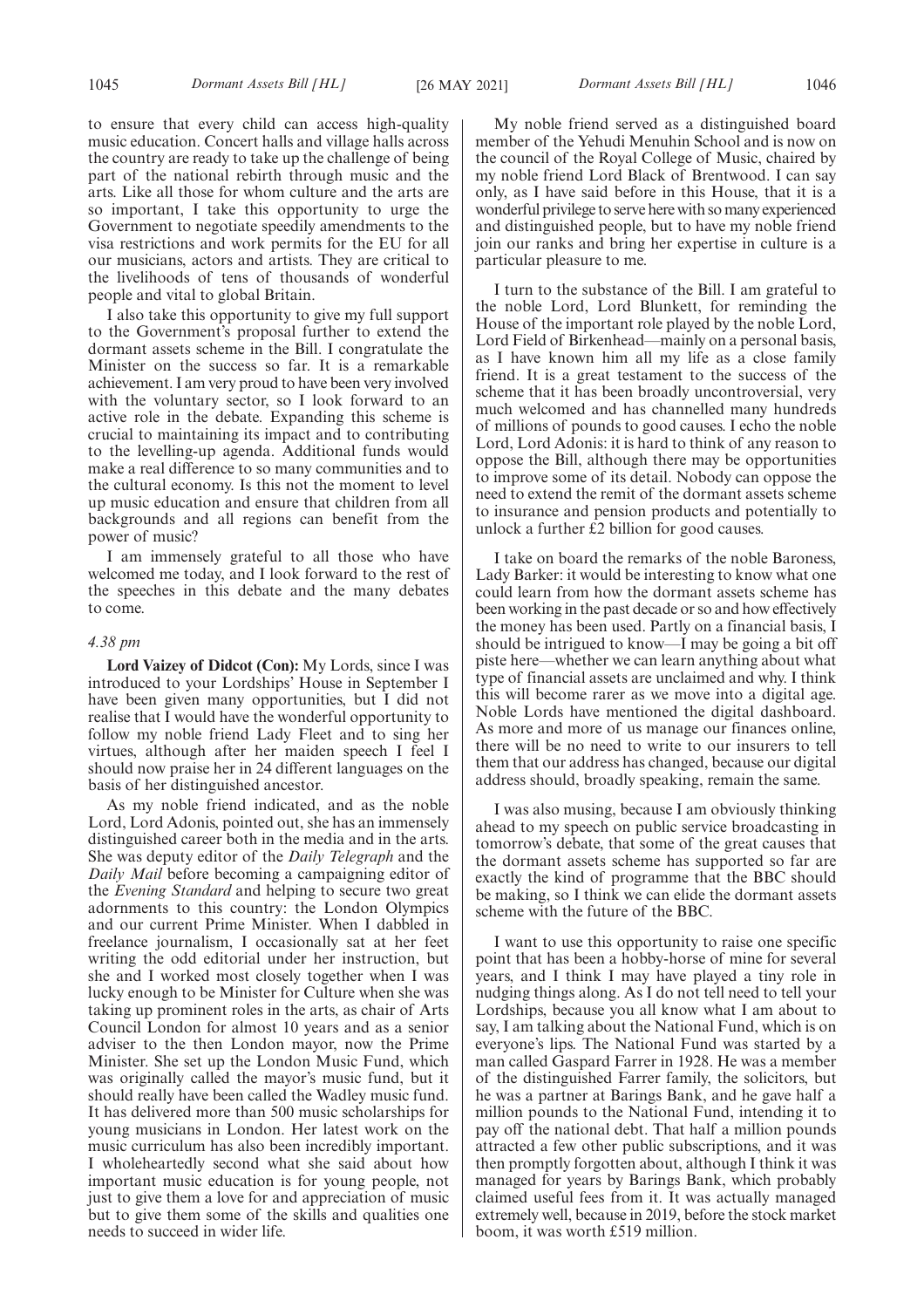[LORD VAIZEY OF DIDCOT]

We have had one dormant assets Bill in the past decade which has unlocked about £700 million or £800 million. We now have a Dormant Assets Bill which might unlock £2 billion, but we do not have a National Fund Bill, which at one stroke could unlock £519 million, which I know that my noble friend Lady Fleet and I would deploy very effectively to support the arts and music.

What on earth are the Government going to do about the National Fund? At the moment, its future is the subject of a modern-day Dickens novel as it grinds slowly through the courts. I lobbied the Attorney-General, he forgot about it. I lobbied him again, he forgot about it. He finally went to court. At a court hearing at the end of last year, the High Court judge decided that the National Fund could potentially be wound up and its funds deployed to causes other than the national debt. He concluded that because the National Fund represents 0.03% of the national debt, despite the excellent management of Barings and others, it was highly unlikely to achieve its purpose of paying off the national debt, which I think is now £2 trillion. It has even been spotted by the Prime Minister's former private secretary, Danny Kruger, now a distinguished Member of Parliament, who in a recent report on community service asked why we cannot deploy the National Fund.

I am afraid that I have slightly hijacked the debate on the Dormant Assets Bill to once again bring the National Fund to the Government's attention. I know that there is no more able and effective Minister than my noble friend on the Front Bench this afternoon to grab this issue, run with it and bring forward appropriate government amendments in Committee to unlock the National Fund and, at a stroke, double the assets available to good causes.

**The Deputy Speaker (Baroness Watkins of Tavistock) (CB):** My Lords, I am aware that, due to the reduced capacity of the Chamber, many people were not here earlier, when the normal rules for the current situation were read out. I remind Members in the Chamber that all Members are expected to respect social distancing, as everybody is doing, but also to wear face coverings while in the Chamber, except when standing to speak unless, of course, they are medically exempt.

#### *4.46 pm*

**Baroness Bowles of Berkhamsted (LD) [V]:** My Lords, it is a great pleasure to welcome the noble Baroness, Lady Fleet. She is singing the right tune in everything that she said about the value of music education. I also pay tribute to how she has practised what she just preached to us.

I welcome this Bill as a follow-on to the Dormant Bank and Building Society Accounts Act, and I am aware that it is welcomed by the industry responsible for the assets, as well as the charitable bodies that hope to put the funds to good use. Participation by industry is voluntary, but it is still expected to be significant, more than doubling the volume of the funds released by the original scheme.

The two main aspects to the Bill are enlargement of scope to include dormant insurance, pension, investment, securities and client account assets and to make the approach to distributing the assets more flexible. A contemporaneous matter is that as from 30 March, Reclaim Fund Ltd has transferred its shareholding from Angel Square Investments—formerly the Co-operative Banking Group—to HM Treasury.

The new dormant assets each have their own clause, but the general principle seems to have been to include at this stage only assets that already have contractual mechanisms that can determine a cash reference value or, as in the case of a collective investment, have an established formula for valuing compensation at a subsequent date. That strategy makes sense in terms of managing liability. I was concerned whether seven years was the right length of time for deeming an asset dormant with regard to pension and insurance-type assets, but, on balance, perhaps I can see the benefit of bringing forward the point at which greater attempts are made to reconnect people with their assets. In theory, that should make it less likely that, for example, the notifier on a death certificate has moved, which is one way of tracing connected people.

Regarding the assets that are not included, the Bill includes the ability to expand to further asset classes. That creates an incentive for industry to develop new contractual terms relating to dormancy and "gone away" in these other kinds of investments so that, ultimately, if that was pursued to the extreme, it could apply to everything. What safeguard is there to make sure that there is not a perverse incentive to change future contractual terms to the detriment of asset owners in general?

One matter that does not appear in the Bill is that directors are free of fiduciary duty in respect of decisions to transfer dormant assets. It may be more complicated for some assets than for cash deposits if there are other, possibly unforeseen, consequential effects—for example, of reducing assets under management. Perhaps the Minister can say something about why there is nothing specific other than with regard to the cash liability.

I have an interest around how risk is determined and managed by the authorised reclaim fund. The Explanatory Notes make it clear, as in the 2008 Act, that reclaim funds are responsible for managing reserves to meet customer reclaims. Presently, 40% of the dormant assets received by Reclaim Fund Ltd are reserved for potential reclaim, which is based on actuarial calculations and recommendations from the FCA. Reclaims actually run at a much lower percentage. According to the 2020 accounts, the dormant assets received were some £89 million, £36 million was reserved for reclaims, and actual reclaims were just shy of £13 million. It is more representative to look at the cumulative figures for reclaims, as obviously they relate to a spread of years. The 2020 accounts show a cumulative liability provision of nearly £474 million against total reclaims since inception of just over £105 million, which is for 10 years of operation.

This low level of reclaim was attributed in the response to the consultation as due to the due diligence in trying to unify assets with their owners. It makes me wonder whether the calculations around that 40% rate should be revisited, at least for the bank and building society assets where there is a track record, presumably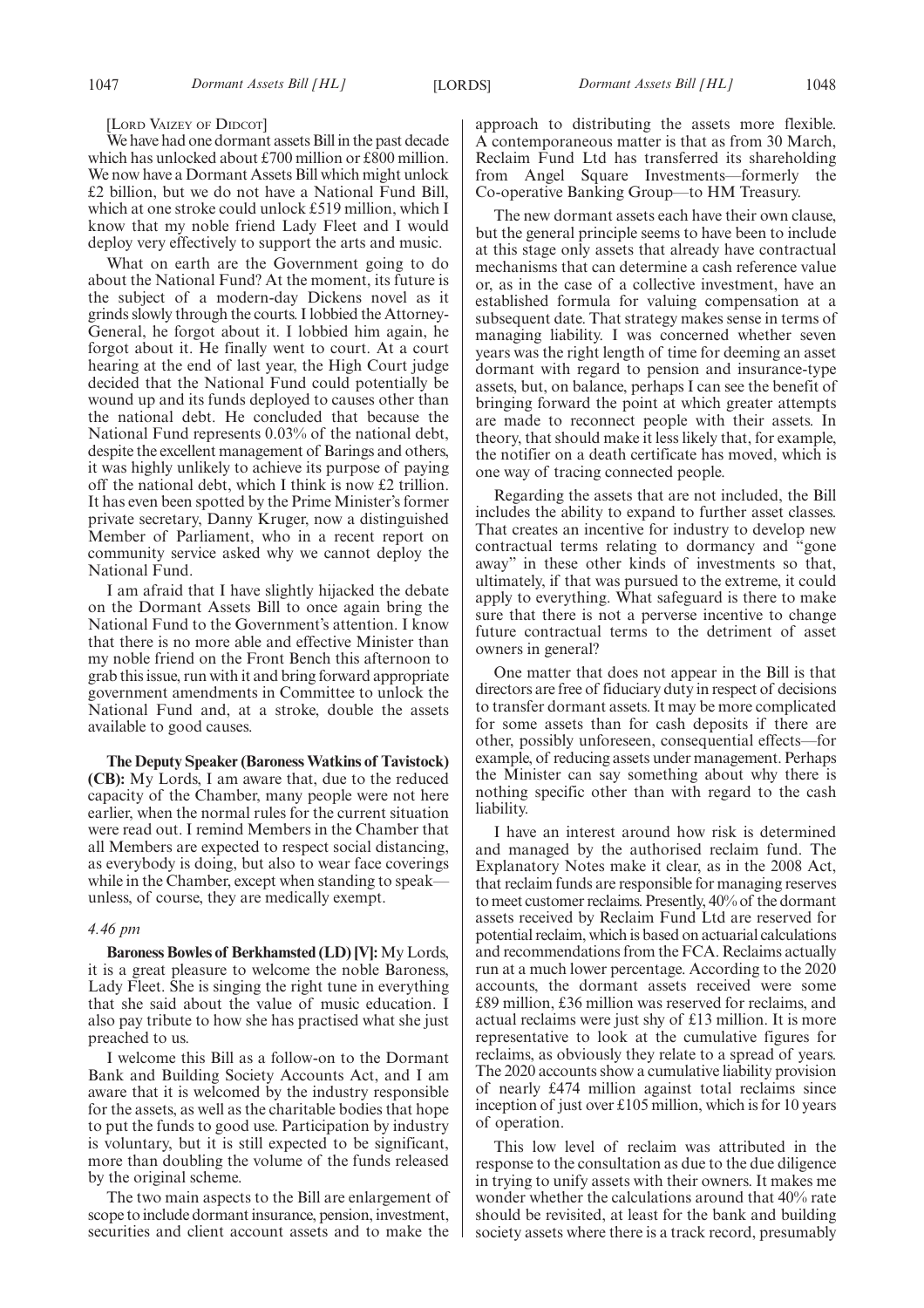not just of the reclaims but of the ages and other data surrounding who has reclaimed. I acknowledge that for the new assets the same reclaim rates may not apply, but I am curious to know how the reunification rates are fed into the retention calculations and how far additional prudence was previously built in—for example by the FCA in order to protect the financial services compensation fund.

I would also like to ask what the attitude is of the Treasury towards the current level of prudence, given the provisions of Clause 27 and the new Treasury ability to provide a loan in the event that a reclaim fund is unable to meet its liabilities. I am not suggesting there should be a gung-ho approach, but with the government loan facility, a future stream of dormant assets and no financial services compensation protection to consider, does that also point to lower provisioning and higher release of funds for good works? Even if half of the 40% retention rate is released, it is a lot more money.

Also on this point, although under Schedule 2 to the 2008 Act there is no profit distribution to the shareholders of an authorised reclaim fund that could distort retention incentives, there is a cost to managing the retained assets as well as, if you like, a charitable lost opportunity cost.

I cited just now some 2020 figures. In fact, in 2020 the amount of £89 million of dormant assets represented a remarkably low year for dormant assets received—the lowest since 2013, when it was £87 million. The intervening years averaged £121 million, although I note that the Minister said that a rather lower £42 million steady state is expected. The year 2020 followed a somewhat bumper year of £147 million in 2019. I am wondering where these projections and steady state numbers come from. I can accept, and maybe it is the case, that projections show more digital banking is likely to keep people better attached to their money but, so far, none of the expectations, whether of the reclaim amount or the general level of the fund, seems to follow the projections.

A related question with regard to pensions and projections is: what effect does the Minister think the pensions dashboard will have in terms of reducing the number of accounts that go dormant because of loss of address? When would it be expected for that effect to kick in?

On the distribution of assets, I accept that a more flexible approach has benefits. However, even with consultation—and I think it should probably be in the Bill—surely the underlying strategic objective should be within the legislation. Ten years on from the 2008 Act, the definition could usefully be widened, but I am concerned about repealing Section 18 of the 2008 Act and leaving no structure. Focusing on a few areas, as the 2008 Act did, should potentially enable a gamechanging investment that has a multiplier effect, which is an idea worth hanging on to even if realised partly in a different form. There are proposals around, as the noble Lord, Lord Blunkett, mentioned, relating to a community wealth fund, and that might be one such vehicle. Like him, I would be interested to hear about any thinking that the Government have done on the community wealth fund idea and how better to gain multiplier effects.

#### *4.57 pm*

**The Earl of Devon (CB) [V]:** My Lords, it is a pleasure to follow the noble Baroness, Lady Bowles, and, before her, the excellent maiden speech of the noble Baroness, Lady Fleet, who is warmly welcome, particularly for her wisdom and support for music and the arts.

It is a rare treat to contribute to such a positive debate on a piece of legislation that finds widespread support across the House and the country. The dormant assets scheme has clearly been a success, as confirmed by the Dormant Assets Commission some years ago, permitting the distribution of hundreds of millions of pounds towards good causes in the categories of youth projects, financial inclusion and social investment. I understand that the expansion of the scheme to include insurance and pension products will allow potential access to over £2 billion of further dormant funds, so it is a great shot in the arm for the scheme and those good causes. I see that it meets the approval of the Association of British Insurers and that the financial industry more generally is supportive, too.

I note my membership of the All-Party Parliamentary Group for Social Enterprise. Dormant assets have played an invaluable role in the development of social enterprises over the past 10 years, and the sector is keen to ensure that they continue to do so. Social enterprises are critical to the levelling-up agenda; they ensure investment in people and projects across the United Kingdom and are often located in our most deprived communities, creating considerable employment and routes out of poverty. Since 2010, many millions in dormant assets have been invested this way, supporting more than 1,500 organisations, 82% of which are outside London.

The demand for social investment remains strong, particularly given the impact of the pandemic on our most fragile and vulnerable communities. Over the coming months, the social enterprise APPG will be conducting an inquiry, which I am honoured to be chairing, to assess the performance of the sector during the pandemic.

Over 5,000 new community interest companies have been registered since March 2020. Of particular importance to these institutions is access to long-term financing, which is exactly the support that the dormant assets scheme can provide. That is why this legislation is so important and why it is key that the Government consider the role of social enterprise in the context of the dormant assets scheme. To that end, can the Minister please confirm what level of engagement has taken place with the social enterprise sector in developing this updated legislation?

Given the importance of dormant assets to the funding of social enterprise, can the Minister confirm that their use for its development will not be diluted by this legislation? In particular, what assurances can the Minister give that social enterprises will remain a primary beneficiary of the use of dormant assets?

It is of particular concern that, under Clause 29, the Government propose to move the power to change the use of dormant assets from primary to secondary legislation. I know that the Government have committed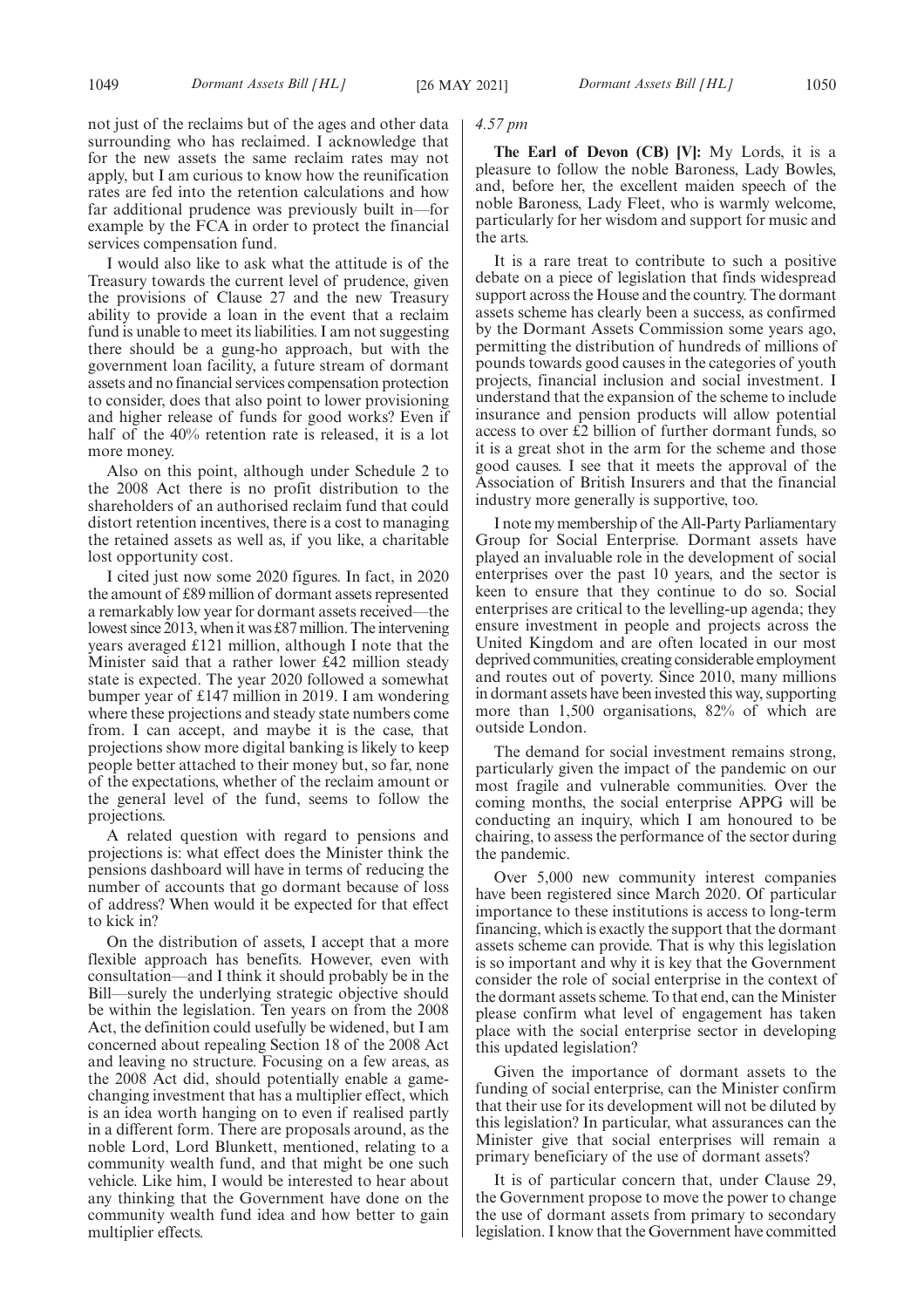#### [THE EARL OF DEVON]

to consult with the National Lottery Community Fund and hold a public consultation, but this is very different from requiring a change via primary legislation and, thus, debate in this House.

There also appears to be no obligation to consult specifically with the social enterprise sector, which is concerned that it may lose this crucial source of funding without consultation or the ability to voice its concerns. I ask the Minister to do what she can when she responds to put this very important sector's mind at rest.

#### *5.01 pm*

**Lord Bates (Con):** My Lords, it is a great privilege to speak in this debate. I very much welcome the Bill and support its Second Reading today. It is a great privilege to hear the maiden speech of my noble friend Lady Fleet; she brings incredible experience to bear on this important issue. I look forward to her future contributions in Committee.

I draw the attention of the House to my non-executive and non-financial charitable interests as listed in the register. I pay tribute to my noble friend Lady Barran for introducing the Bill and for her willingness to meet with us and officials beforehand to consider its contents and answer our questions. That courtesy was very much appreciated and extremely useful.

As has been said, the Bill has support on all sides of the House, and, after the past few Sessions, we need to see more of this type of legislation. It arrives here in excellent shape, building on the proven success of the 2008 Act. I wish all Bills were like it. Of course, that is to be expected when it is prepared by my noble friend Lady Barran, given her experience in the charitable sector and finance, and John Glen, who is simply a brilliant Economic Secretary to the Treasury. Given that preparation, I hope that the Bill can move quickly along its parliamentary journey so that people can be reunited with their forgotten assets.

I note that *The Dormant Assets Scheme: A Blueprint for Expansion*, a report that the industry champions presented, mentions the difficulty of tracking down the owners of these assets. I am sure that that is an issue, but if they thought that the owners of the assets owed money to them—banks, building societies and insurance companies—they might have a better success rate in tracking them down. This is a difficult issue, and we very much welcome the Bill.

When we have a Bill that is so universally welcomed and so clearly good-news legislation, one of the problems is that Second Reading speeches tend to range a little more widely than the Bill itself, and I tend to follow that theme. I will make four points about how the use of these proceeds could be improved. First, we need to remember that the Queen's Speech that introduced the Bill had an overarching theme: levelling up. While the Covid pandemic has hit all communities, it has hit the poorest and most marginalised most. Few would deny that because of the pandemic, the challenge of levelling up has become much harder and far greater resources will therefore be required in order to recover.

My second point is that if left-behind communities in Britain have suffered disproportionately, it is the children and young people in those communities who have suffered most. I want to pay tribute to children and young people in this country. They sometimes get a raw deal and a bad press. They have been wrongly described as a "snowflake generation", but they have shown discipline and resolve throughout this crisis in following the guidance and making sacrifices—more than most—despite being statistically at least risk from the virus. When our children and young people have made such a sacrifice and such a contribution to beating this pandemic, it behoves us to do all we can to level up for them.

Thirdly, we should devote our efforts to increasing the rate of return on these assets to honour the sacrifice of the former owners. I have two suggestions in this regard. The first is that we use the assets not so much as a fund per se but as a catalyst to generate further funds, perhaps through match-funding of projects. The second is that we give people who have been reunited with their dormant assets the option of donating them to the scheme for good causes.

Before people suggest that this would not be taken up, I should remind the House—not that noble Lords need reminding, but I will mention it—that the British people are among the most generous on the planet. The Charities Aid Foundation reported that in the first six months of the pandemic, donations to charities in the UK increased from £4.6 billion to £5.4 billion, a quite extraordinary £800 million increase compared with the same period during the previous year. In passing, I should say that this statistic slightly scuppers the justification for reducing the overseas aid commitment from 0.7% to 0.5% because of the economic crisis. The British taxpayers have demonstrated through their actions that they wanted to be more generous to good causes and those in need in hard times, not less.

Fourthly, volunteering is the greatest dormant asset in the United Kingdom. There have been two notable occasions in the past 10 years when we have called upon people to volunteer. The first was for the London 2012 Olympic and Paralympic Games, when over a quarter of a million people volunteered for 70,000 roles, a response that almost caused the system to collapse. The Games-makers of London 2012 did indeed make the Games. The second time the call went out for volunteers was for 250,000 people to support the NHS during this crisis; 750,000 signed up.

On 28 February this year, the *Sun* newspaper, which has been running an excellent campaign, "Jabs Army" the noble Baroness, Lady Fleet, is probably wishing she had thought of that as a headline for a campaign reported that almost 12 million people had volunteered during the pandemic and that a third, 4.6 million, had done so for the first time. Jill Rutter, who led the Talk/together research, was quoted in its piece:

"With 4.6 million people volunteering for the first time and keen to do so again, there is massive potential to harness this positive legacy. You can achieve a lot with four million people helping out. We know that volunteering helps people feel more connected to their community and offers a chance to meet new people from different backgrounds too—so this surge in volunteering could help to build closer and more connected communities as we come out of lockdown."

I say amen to that.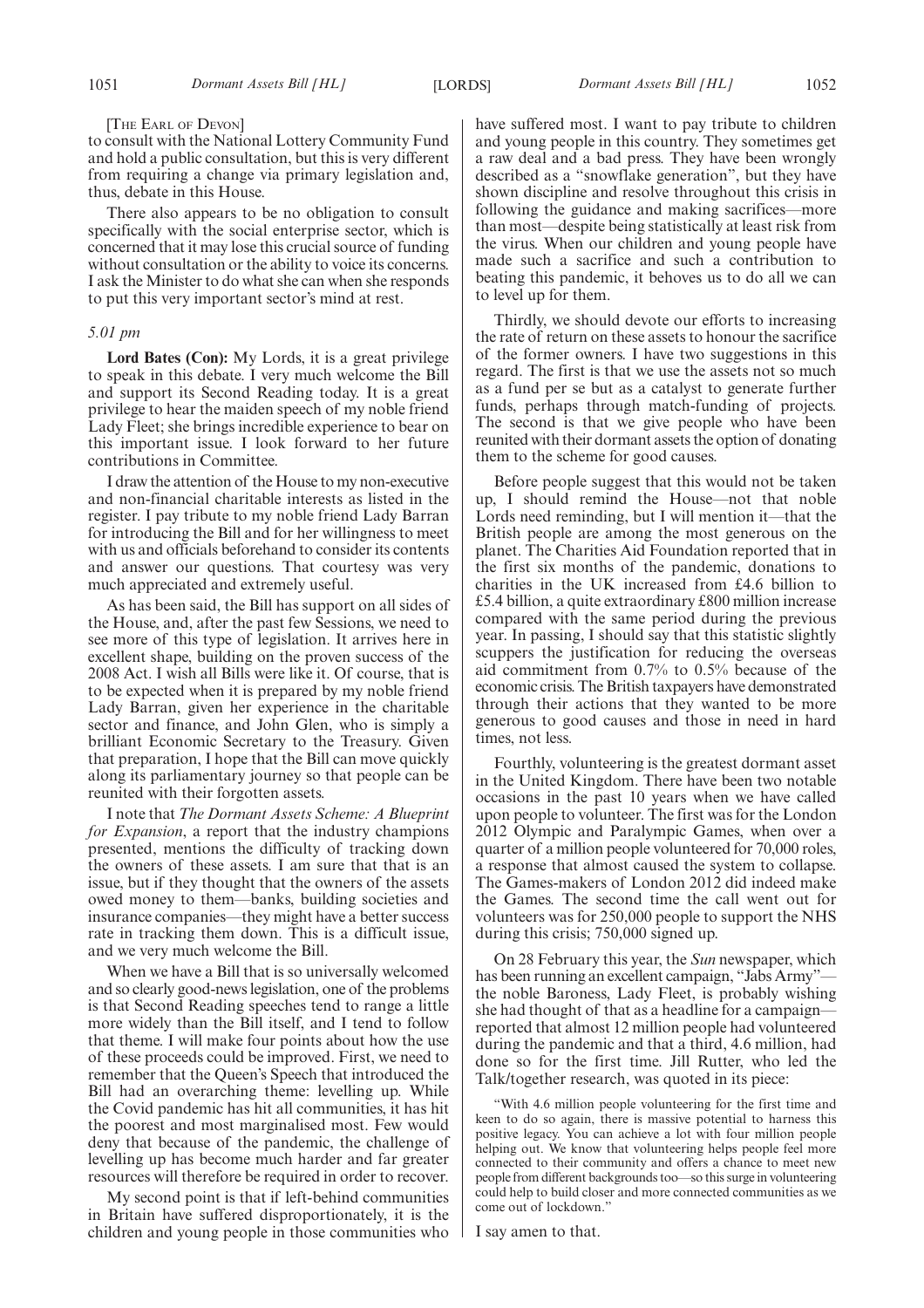My final point is that, having been born and educated in the north-east of England, and having worked and represented left-behind communities there, I have seen that some of the most successful groups in transforming the life chances of our young people have been faith groups, churches, sports clubs and uniformed youth groups such as the Sea Cadets, Scouts, Brownies and Guides. We do not hear a great deal from them because they are too busy getting on with their work, and perhaps they do not have vast comms resources to do that, but there are almost 500,000 Scouts in the UK and 120,000 adults who volunteer with them. Brownies and Girl Guides account for a further 240,000.

Just as we must be careful that government funds do not crowd out private capital in our markets and economy, we should ensure that government schemes do not crowd out charitable initiatives and volunteering in our communities. We must maintain open spaces for our communities, to encourage people to volunteer and invest their time and money. This is not just because it tends to yield better returns but because—to paraphrase Shakespeare—it is twice blest: it blesses both the giver and the receiver alike.

This is an excellent Bill whose impact can be strengthened still further by focusing on levelling up in left-behind communities; having a bias towards children and young people, who have sacrificed so much; adding an opportunity for owners reunited with dormant assets to donate them to the scheme; and, most of all, having a programme to celebrate our outstanding volunteers, who care about their communities and seek only the opportunity to serve them. They are the engines of social capital and we cannot let such an incredible human asset remain dormant any longer.

#### *5.10 pm*

**Baroness Noakes (Con):** My Lords, it is a pleasure to follow my noble friend Lord Bates, because it gives me an opportunity to wish him a very happy 60th birthday.

If my noble friend Lady Fleet will forgive me, I am going to stick with the guidance in the *Companion* that my noble friend Lord Vaizey's congratulations to her were made on behalf of the whole House. I have noticed recently that noble Lords seem to have forgotten that this is the way we used to do things.

This is a Bill that the whole House can celebrate. It harms no one and will do much good. When the Dormant Bank and Building Society Accounts Act 2008 was considered in your Lordships' House, I led for the Opposition. We fully supported the Bill's principles, but our main critique was that its scope was too restricted, covering only bank and building society accounts. It was known then that there were other significant dormant asset classes, and we wanted to include them. Despite the welcome addition of extra assets with this Bill, the same basic criticism applies.

I particularly single out dormant accounts held with National Savings & Investments. Some 14 or 15 years ago it was estimated that around £1 billion was sitting in dormant National Savings accounts. If that was the correct figure then, it must be very much higher now. Can my noble friend the Minister say how much is now held in dormant National Savings accounts?

The Treasury's position has been that the money has already been used, in its words, for public benefit—but that is a weaselly formulation. The Treasury borrowed money from you and me and used it to finance public expenditure, some of which will have been of dubious public benefit. If people forget about their savings—which is easy to do, especially for things such as premium bonds and prizes, and certainly before the advent of online accounts and apps—the Government get to keep that money in perpetuity. I believe that the right destination is the good causes supported by the dormant assets scheme.

The Bill includes a power in Clause 19 to widen the scope of the dormant assets scheme, and I welcome that. The Labour Government rejected our modest request for that power in 2008. Will my noble friend the Minister say when the Government next plan to review further dormant assets? It seems to me that the Bill ought to provide for this, to ensure that we can maximise the assets within the scope of the Bill.

As has been pointed out, the asset classes in this Bill are more complex than those to which the 2008 Act applied. That is likely to mean that there will be more disputes about the value an owner will receive if an asset is reclaimed. It is not clear to me that all the assets now coming within the scheme will be covered by the Financial Ombudsman Service. Can my noble friend say how disputes about amounts due to asset owners will be dealt with?

The main issue I want to raise today concerns the structure of the scheme and whether it is unduly restricting the amounts released for good causes. The 2008 Act envisaged that there would be several reclaim funds, all independent of government. In the event, the Government had to rely on the Co-operative Bank to set up the company known as Reclaim Fund Ltd, or the scheme might not even have got off the ground.

After another eight years or so, the Office for National Statistics decided that Reclaim Fund Ltd had to be classified to the public sector, and it is now an NDPB. Since then, the Treasury, as we heard earlier, has become the legal owner of the company and it is now going to be the only officially recognised reclaim fund. Since it is now clear that the body handling the dormant assets is a public sector one, it is not clear to me that the fiction of a separate legal entity needs to be maintained. My question to the Minister is why they are keeping this separate legal entity. The importance of this question lies in the way in which huge sums of money accumulate in Reclaim Fund Ltd and are not transferred for distribution to good causes—my comments echo those of the noble Baroness, Lady Bowles of Berkhamsted. Some £1.4 billion has been transferred from banks and building societies since the scheme got going, but only £800 million has been released for good causes. As we heard from the noble Baroness, Lady Bowles, the difference mainly lies in the reserves that the company maintains against the legal obligation to repay when owners come forward. At the end of 2020, that reserve amounted to £475 million.

In the context of private sector reclaim bodies, it was obviously right that the reclaim reserves were set with prudence. That is how, initially under the supervision of the Financial Services Authority and more recently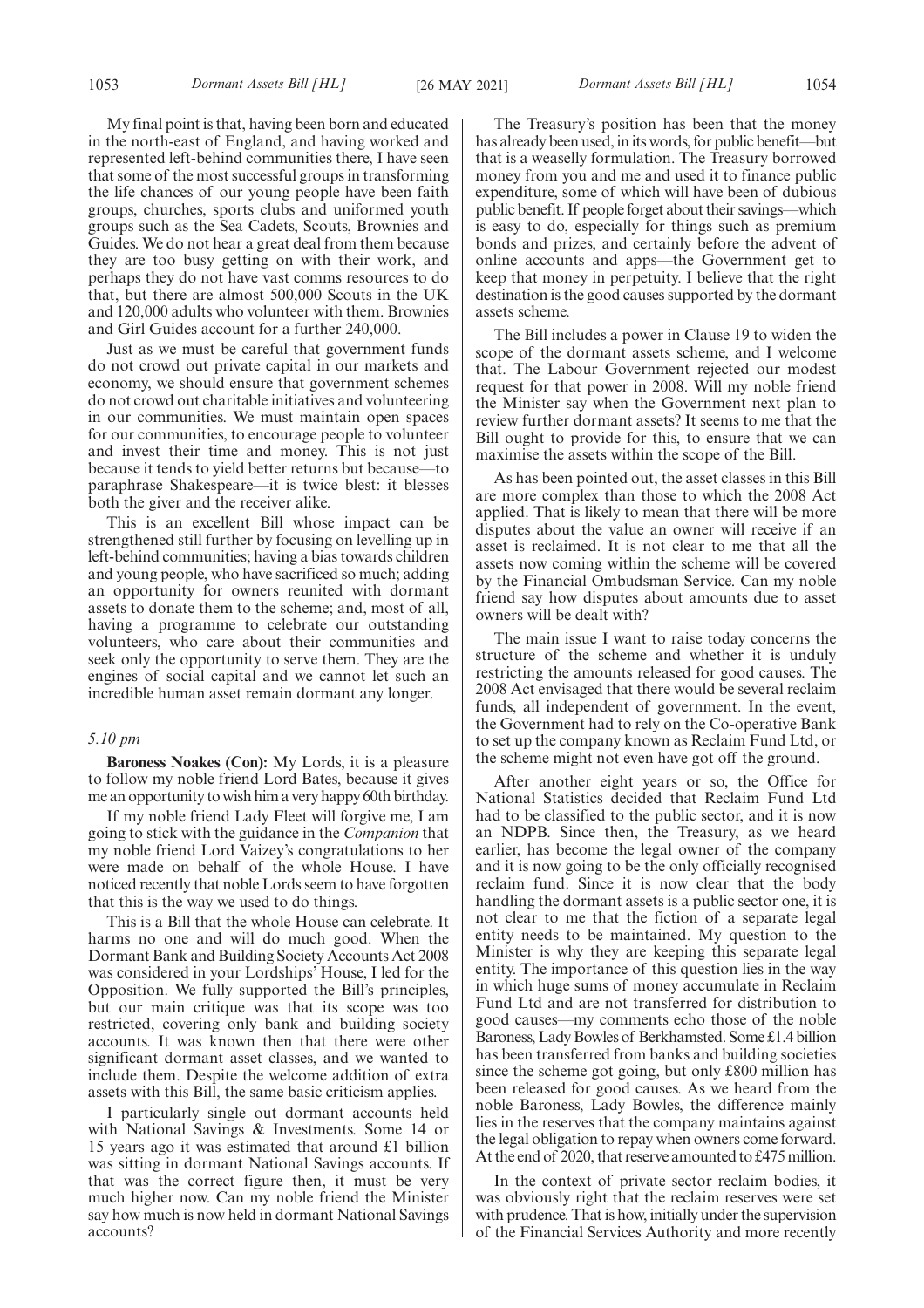#### [BARONESS NOAKES]

of the Financial Conduct Authority, highly conservative reserving policies were determined. Despite the fact that only around 7% of the £1.4 billion has been reclaimed to date, for every £1 that is transferred to the reclaim fund, only about 60p gets transferred for good causes—40% gets held back. And due to very conservative investment policies within Reclaim Fund Ltd, the amount earned on those reserves is very small. This is highly inefficient.

If we were starting again, I am not sure that a limited liability company would be the vehicle of choice, given that it is now in the public sector, although obviously some kind of organisation is needed to gather the money in and distribute it. The public sector does not need conservative reserving policies. If the Minister says that, legally, restructuring is off the table, the same result could be achieved if the Treasury issued a formal guarantee to meet any shortfall in the company. In practical terms, now that the Treasury owns Reclaim Fund Ltd, it already stands behind it under normal public sector principles. The sums that could be released are huge. Nearly £500 million is already sitting there and another £800 million is likely to be reserved and could therefore be released under this expanded dormant assets scheme.

While I am on the subject of Reclaim Fund Ltd, will the Government now switch from using private sector auditors to using the Comptroller and Auditor-General, like they do for most other public sector bodies? I believe that several areas of Reclaim Fund Ltd's operations would benefit from a value-for-money audit from the NAO. It would be the right thing to do now that the company is in the public sector, and it requires only an order under Section 25 of the Government Resources and Accounts Act 2000.

Lastly, I welcome the removal of restrictions on how the released moneys can be spent. The 2008 Act reflected the priorities of the then Labour Government. It was short-sighted to restrict it in that way, and I support the replacement of those restrictions, as proposed in the Bill.

#### *5.19 pm*

**Baroness Lister of Burtersett (Lab):** My Lords, like others, I welcome the Bill and I will focus my remarks on how the funds it will release will be invested. However, first, even if it is not in the traditions of the House, I congratulate the noble Baroness, Lady Fleet, on her maiden speech.

Colleagues may know that I have long been an advocate for a more inclusive society, one that enables those who are most marginalised to thrive, regardless of their race or ethnicity, gender, social class, generation, disability or the place where they live. With at least £880 million of dormant funding being made available, and possibly much more, the question that the Government now have to answer is how to use this funding so as to have the largest impact on the most marginalised people and places, so that the benefits are felt right across the country.

Research and work undertaken in this House testify to the importance of strong communities in responding to the pandemic. As the Biden Administration has recognised, strengthening the social infrastructure is as important as, if not more important than, the physical infrastructure, if we are to build back better, as the Government say that they want to do. Such social investment is also crucial to the Government's levelling-up agenda, mentioned by the noble Baroness, Lady Fleet, and the noble Lord, Lord Bates. The Legatum Institute, among others, has made the point that, in its words, levelling-up cannot just be about bridges and trains. Just as social infrastructure—the places to meet and the local institutions that bring people together—is a key pillar of community resilience, so too does it underpin much socially beneficial activity that goes on within our communities every day. It is, in essence, the foundation upon which people can thrive.

The All-Party Group for "Left-Behind" Neighbourhoods., of which I am a member—though I dislike "left-behind", as it can be taken to imply that these neighbourhoods are somehow too slow to keep up, rather than being held back by processes of social and economic marginalisation—has identified 225 places which suffer from both the worst levels of economic deprivation and a severe lack of social infrastructure. Recent research found that just over a quarter of residents in these neighbourhoods are going on to higher education, compared with over 40% nationally and over 30% in those areas that are similarly economically deprived but benefit from a foundation of social infrastructure. This suggests that barriers to educational advancement are greater where social and community support networks are weak.

As my noble friend Lord Blunkett mentioned, much of this is because social infrastructure is vital to developing our social capital, the network of trusted social connections that can play such an important role in improving job prospects and enabling people to pursue their aspirations, as well as improving economic performance and productivity. In a recent letter to the Prime Minister on the proposed levelling-up White Paper, the Public Services Committee emphasised the importance of expenditure on social infrastructure such as childcare services, libraries, youth and community centres, and higher education institutions. Here I echo the point made by the noble Lord, Lord Bates, about children and young people. They have been the main victims of austerity. The facilities available to them have been heavily weakened.

One proposal that is key to building a strong social infrastructure in marginalised neighbourhoods is a community wealth fund, already mentioned by several noble Lords, as proposed by the Local Trust and supported by the Community Wealth Fund Alliance. I am grateful to the trust for its help with this speech. This fund would use a portion of dormant assets funding to invest in the social infrastructure of our most deprived communities over a long-term period. Using learning from previous place-based schemes such as the New Deal for Communities and the Single Regeneration Budget, and charity schemes such as Big Local, would help to ensure that there is a lasting legacy of change in the most deprived neighbourhoods across England.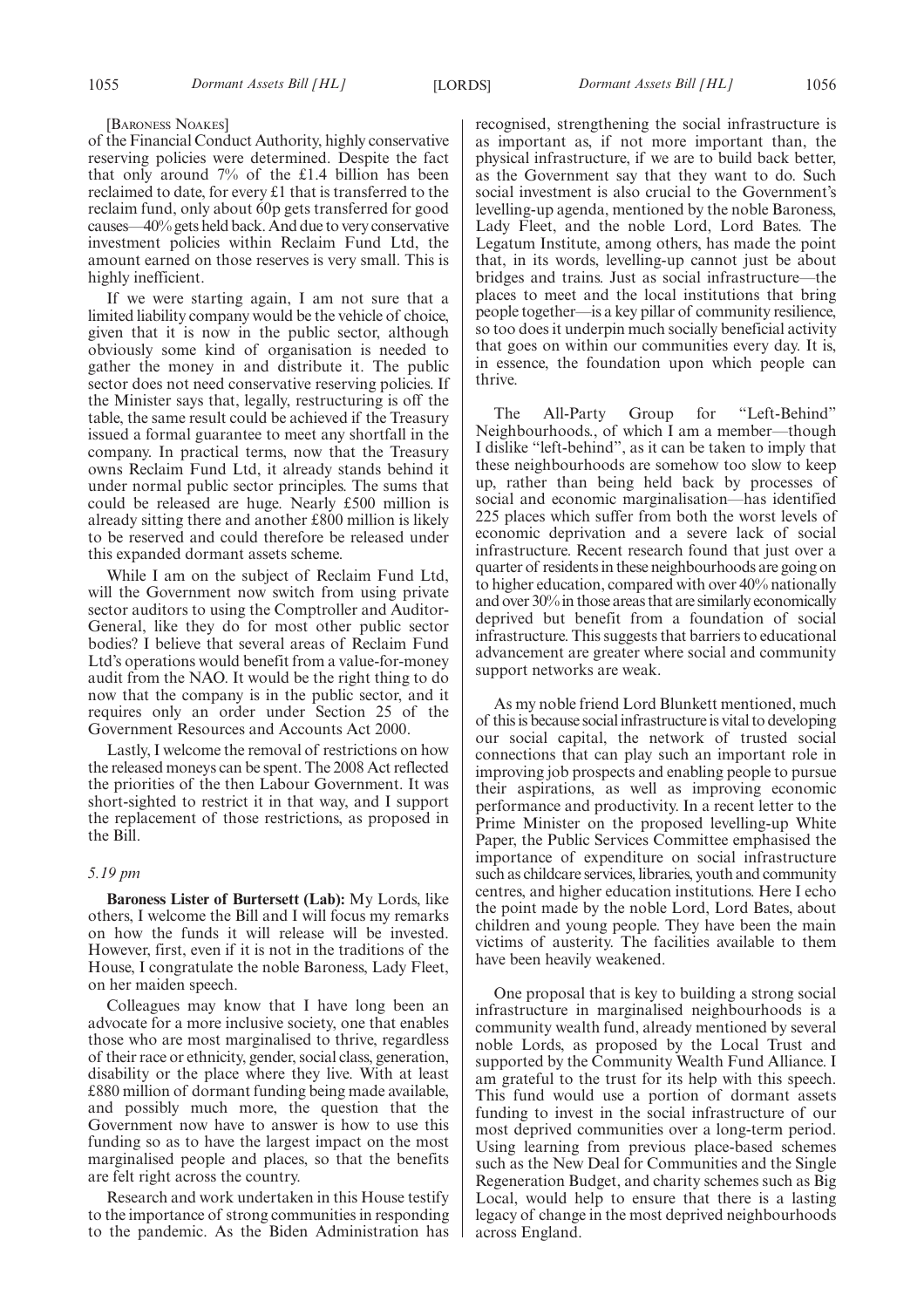Importantly, it would ensure that local residents were actively involved in the development of that social infrastructure, with support where necessary, as a key principle of the proposed fund is

"community-based decision-making".

Again, the Public Services Committee has consistently emphasised the importance of genuine consultation in the development of public services. It suggests that

"the pandemic has shown that designing public services without consulting the people who use them embeds fundamental weaknesses such as inequalities of access … Involving user voice in service design increases the resilience of those services … Co-production can embed service delivery innovations of the kind that have developed since the pandemic began".

In its letter to the Prime Minister, the committee stated:

"The Government should set out in its 'Levelling Up' White Paper how local people in areas receiving 'levelling up' investment will be consulted on how that money is spent. It should involve civil society organisations in the design, delivery and evaluation of 'levelling up' funds. It should work with the local voluntary sector to consult marginalised groups on how 'levelling up' money should be spent in their areas."

The same principle should apply to the money released from dormant assets.

I am aware that the Government intend to set the mechanisms for distribution of dormant assets funding via secondary legislation and to consult on what this secondary legislation contains. While I have some reservations about reliance on secondary legislation, I welcome the commitment to consultation. Building a better society cannot be a top-down exercise but must involve a public conversation with those who live in that society and, in particular, its most marginalised members, such as those located in these so-called "left-behind neighbourhoods".

Will the Minister give a commitment that the consultation will include specific reference to the possibility of a community wealth fund as one of the possible recipients of funding? Given the importance of the consultation process, I would be grateful if she could provide some clarity on the detail. In particular, the Bill currently stipulates that the Secretary of State must consult only with

"the Big Lottery Fund, and … such other persons (if any) as the Secretary of State thinks appropriate."

It is difficult to believe there would not be "any" other appropriate people to consult. Could she give us some idea of who these appropriate people might be? She did mention public consultation in her opening speech, and that was very promising, but could she confirm that it will include public consultation with interested civil society and local community organisations?

Would she also consider adding a duty to consult when powers granted under Clause 29 are deployed in future, as called for by NCVO and others? And what is the proposed timeline for consulting on funding purposes once the Bill has Royal Assent? In addition, when does she foresee funding from the expanded scheme being distributed to new causes?

In conclusion, the Bill offers a golden opportunity to provide resources to the most marginalised neighbourhoods to enable them to start to build back better through the development of social infrastructure in line with their own priorities, through the vehicle of a community wealth fund. I hope and trust the Government will not squander that opportunity.

#### *5.27 pm*

**Lord Taylor of Holbeach (Con):** My Lords, I am pleased to have the opportunity to speak in this Second Reading of a Bill that has such widespread support for its purpose. My interests are listed in the register. In common with most noble Lords, I retain an active community involvement, but I believe that at a personal level I am unlikely to be the beneficial owner of dormant assets. If, at some stage, gambling winnings were included, there would still in my case be no chance, I fear.

I approve of the custom whereby people wishing to participate in the passage of a Bill speak on Second Reading. I was drawn to get involved because the Library briefing made me realise that this was a very worthwhile piece of legislation. Not for the first time, I thank our Library—for laying out the Bill's nature and its origin in building on the Acts of 2008. I am grateful for the contribution of the noble Lord, Lord Blunkett, who reminded us of the origins of the 2008 Acts, and the role of our noble colleague, the noble Lord, Lord Field of Birkenhead. The brief that the Library produced contained much of the department's clearly expressed Explanatory Memorandum produced for the Delegated Powers and Regulatory Reform Committee.

Compared with many other pieces of legislation that have come before us, this one is particularly free of contention. It does what most Ministers would love to have the opportunity to do: not change the practice of the law or even reinforce it by change, but build on the success of an already existing dormant assets scheme—a scheme that has been described well in documents and by my noble friend the Minister in her introduction and other noble Lords in this debate.

The Explanatory Memorandum repeats that the primary purpose at the heart of the scheme is to reunite customers with their property, but it does this by building on joint action between government, the private sector and civil society, whose collaboration and shared objectives are at the heart of the scheme. As the Minister told us, by expanding and broadening the Bill and the measures flowing from it, a further £1.7 billion could be brought into the scheme, with social and environmental causes across the UK receiving around £880 million.

Like other noble Lords, I therefore do not find it surprising to have received a number of submissions from groups generally welcoming the Bill, even though they differ in their specific interests. The Association of British Insurers makes a very good point: when moving house, many pension holders do not inform providers of their change of address. It points out, as previous speakers have done, that the pensions dashboard exists to mediate this situation but is unlikely to have an immediate effect. It suggests that a step change in reconnection might be achieved through the use of government data. It might be less controversial if conveyancing and rental agreements came with a prompt list of things that parties should do at the time. It would be interesting to hear the Minister's comments on the ways in which we might be able to map people's movements more accurately.

The Government have already consulted widely on the pattern of legislation that commits to consultation. It will be a target for amendments to the Bill, I am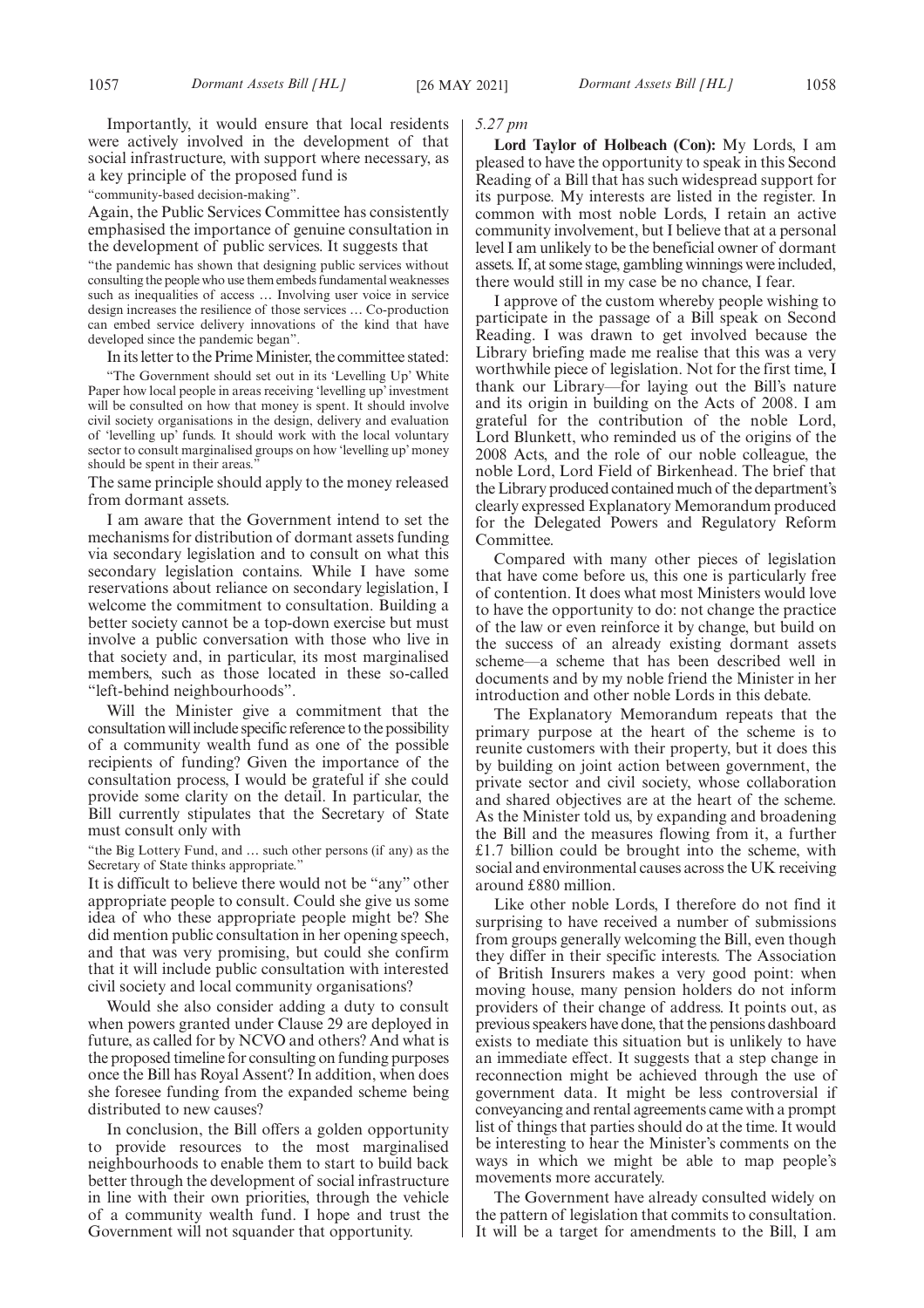[LORD TAYLOR OF HOLBEACH]

sure, because most Bills get demands for amendments on consultation. However, there has been a commitment from the Minister to a consultancy process. The National Council for Voluntary Organisations promotes the idea that powers in Clause 29 should bear a legal duty to consult, but we already have the commitment to consult. I would be interested to hear whether my noble friend the Minister feels that this is justified.

Along with other organisations, including the Local Trust, the NCVO supports the idea of a community wealth fund, which has its own alliance of supporters. Again, it would be useful to know my noble friend the Minister's thoughts on this point.

I cannot buy the suggestion of Social Enterprise UK in its view on distribution that the funds may become, as it calls it, a slush fund for government projects or schemes. This flies in the face of the creation of the RFL, which is a single-claim fund and will, through the Bill, be reconstituted as a nondepartmental public body kept separate from the Treasury, with surplus funds going—as now—to the National Lottery Community Fund.

As this Bill looks to the future, the review by the Dormant Assets Commission pointed the way to an expansion of UK-domiciled financial products to be included in the scheme. The advantage is that the Bill provides for an expansion by secondary legislation in Parliament on an affirmative procedure. That is the right way, ensuring that the co-operation that I mentioned before between government, the private sector and civil society is continued.

I have enjoyed the speeches of a more general nature from the noble Lord, Lord Adonis, who is not in his place at the moment, and my noble friend Lord Bates, both looking at a wider view. I agree with them, and indeed the noble Baroness, Lady Lister, that the modern, young generation has done itself credit. I have grandchildren of school age and I know how calm they have been in difficult circumstances and how diligently they have sought to maintain their education through a difficult time. We should be proud of that generation and the way that they have handled the crisis that has come on us.

All in all, I am delighted to have been able to speak in this Second Reading. I was delighted to hear from the noble Baroness who spoke here for the first time—I will not name her because I have been implored not to do so—and I am sure that she will make very valuable contributions to this House. All the contributions that we have heard so far give me reason to look forward to the further consideration of this Bill.

I am a builder of a brighter Britain with small bricks. The noble Lord, Lord Adonis, wanted to build a very big building. This Bill may be a small brick but walls are built with bricks—and we can argue about the colour of the wall. The Bill is worth supporting and I am pleased to be able to do so today.

#### *5.37 pm*

**Lord Hodgson of Astley Abbotts (Con):** My Lords, it is always a pleasure to follow my noble friend Lord Taylor of Holbeach. I have a long-standing interest in the charity and voluntary sector. I have written a number of reports for the Government on it, so a Bill that proposes to provide just short of another £900 million for the sector obviously has my support, as it does from everybody else around the Chamber.

Before I come to my remarks, may I ask my noble friend, when she comes to wind up, just to pick up a point made by the noble Lord, Lord Adonis? I think he said that this was the only charity piece of legislation planned for this Session. I have a certain proprietorial interest in a Law Commission Bill on charity law which picks up a number of the recommendations in one of my reports. I think—I hope—that she will be able to say that it is in the programme and that, therefore, that point from him is not correct. I look forward to hearing her comments on that.

I have two areas which I wish to probe and on which I hope that my noble friend can reassure me and the rest of the House, both now and in Committee. The first flows from my chairmanship of the Secondary Legislation Scrutiny Committee. The committee has noticed increasing use of skeleton legislation, where you get a broad idea of the direction of travel but the detail—what it really means to people on the ground—is left for secondary legislation from regulations. With great deference to my noble friend Lord Taylor as an ex-Chief Whip, let us be honest: secondary legislation has virtually no effective scrutiny at all—affirmative or negative or whatever. The nuclear nature of the scrutiny means that no party will press the button to blow the thing up. You cannot amend it, so you are left with a situation where you really have to—as my children would say—suck it up. We need to bear that in mind as we consider the provisions of this very worthwhile Bill.

The Bill starts with good will. We all think that it is wonderful. We all know that my noble friend will do her stuff and that the Opposition have good intentions, but we are making primary legislation. This will be on the statute book for years, and who knows what comes after us? We need to make sure that sufficient checks and balances are built into some of the provisions to ensure that less worthy people than currently populate our Front Benches are controlled in the way they may wish to use the proceeds from the Bill.

I am concerned about Clause 19, under which the Secretary of State can extend the scope of the dormant assets scheme both by regulation and by amending the provisions of the 2008 Act. I know that I will get knocked about by my noble friend Lady Noakes, who thinks that we are not being brave enough, but we need to be prepared to look at and examine the dangers of adding categories of assets that might change not only the shape of the scheme but the processes under which it operates, the way that it is managed and the impact it has. That is the point that the noble Baroness, Lady Barker, made in her comments. We need to probe all these things in Committee, not because we want to stop the Bill, but because we want to make sure it remains true to the purposes we are discussing.

My second area of concern is Clause 29, on the distribution of money and the way it can be controlled by regulation, which the noble Earl, Lord Devon, referred to. When all present are gone there can be a danger of the slush fund that my noble friend Lord Taylor referred to, and which is referred to in the briefing sent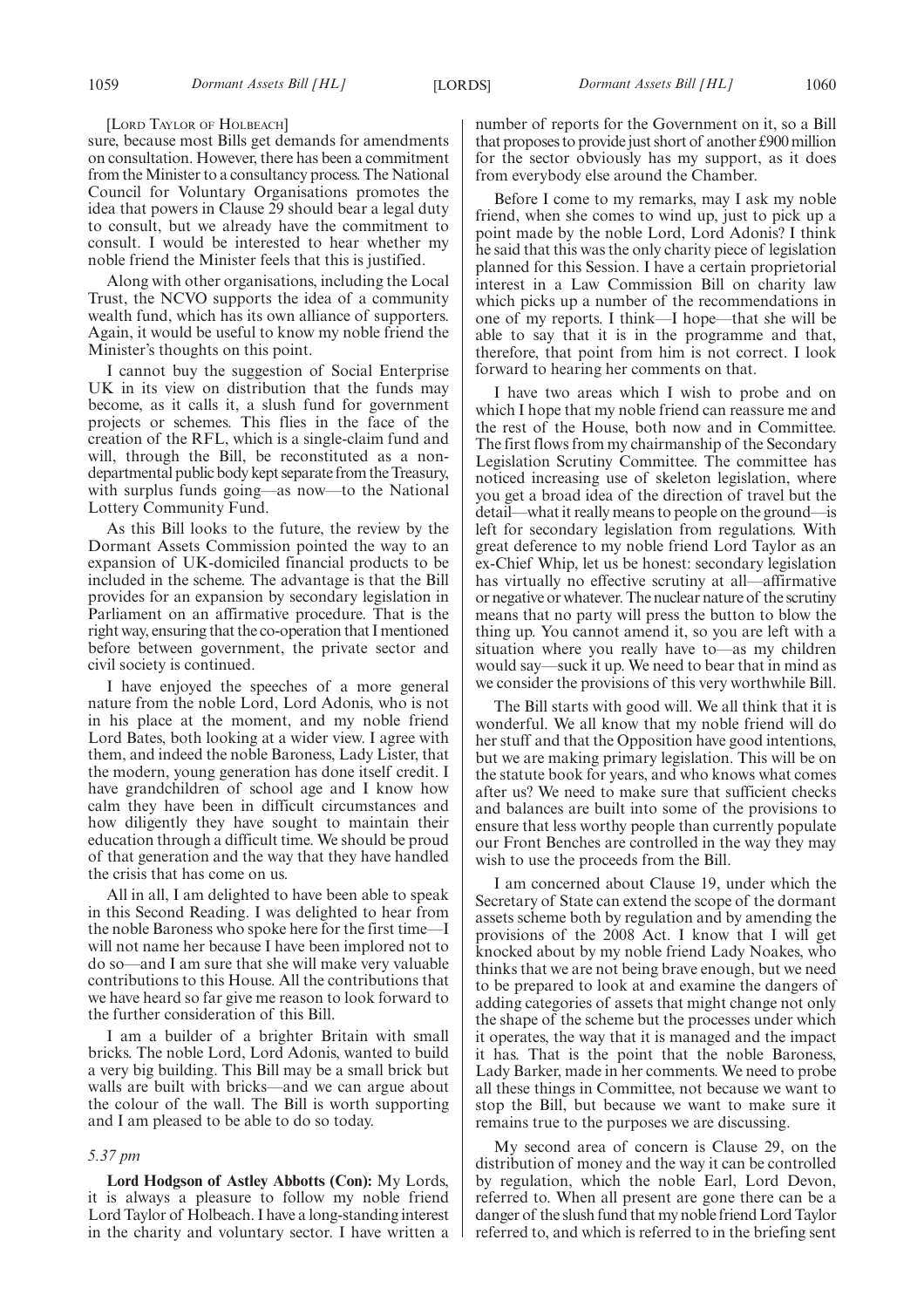to us all, because when it is convenient and expedient Governments find ways to say, "We can wriggle our way around this." Regulations do not provide enough protection from that, unless we find ways to buttress them in some form or another. My noble friend the Minister will be aware of the principle of additionality: that funds should not be made available merely to replace other funding. I cannot clearly see any provisions in the Bill that ensure that the additionality principle cannot be infringed so that the Government cannot say, "Let's take a bit out of this and the dormant asset boys will fill the gap."

That is my first area of concern. My second is whether the Bill's purposes, as laid out in the 2008 Act, are still sufficiently focused on and relevant to the urgent needs of the social conditions prevailing today. Since 2008 we have had the financial crash and the pandemic, and, in the background as we sit here, the inexorable wave of the fourth industrial revolution of artificial intelligence and robotics is sweeping through our society, with all the changes it will make to the way our society lives, operates and collaborates.

I had the privilege of chairing your Lordships' Select Committee on Citizenship and Civic Engagement. I am pleased to say that a number of its members are participating this afternoon: the noble Lord, Lord Blunkett, the noble Baronesses, Lady Barker and Lady Lister, and my noble friend Lady Eaton, who is to speak. The group of us are not cut from the same political cloth by any manner of means, but we produced a unanimous report. Sadly, there has been pretty limited follow-up on its recommendations to date.

Our evidence sessions and, indeed, our trips around the country, brought home starkly how very unevenly social capital is distributed across the country. The noble Baroness, Lady Lister, may not like the title "'Left Behind' Neighbourhoods"—I am a member of the APPG too—but it does carry with it a clear nomenclature of what we are trying to achieve. As we visited these areas, and met people, it was clear that it was not just about money. Money was, of course, important, but it was also about structure. The lack of knowledge and experience and, even more importantly, a lack of self-confidence and self-belief, meant that practical help was needed, often very locally based, along the lines mentioned by my noble friend Lady Wheatcroft. That is a precondition of the long and often painful process of rebuilding local social capital. Like many other noble Lords, I argue that this is an essential plank in the levelling-up process on which the Government are placing such emphasis. I am not yet sure that the Bill, as presently drafted, has enough focus on the deployment of patient, long-term capital to enable the provision of the practical experience and help need to provide remedies for these deep-seated structural challenges.

My final question is about the expanded asset list. I have served as a director of a number of listed companies and the unclaimed dividend register is the most awful administrative pain. I am not clear how private companies, public companies and private shareholders who do not have dividends due to them but have disappeared now fit into the scheme. I have read through the proposals for these unclaimed assets and the expansion of asset management companies. Nominee names may be one way that they could be attracted, but a lot of the people who have held shares for a long time still have them in their own name. They are registered with the company and they remain there. I would like to hear whether companies are joining the scheme, are encouraged to join it, are being told about it, are being told how they can provide or meet the provisions of it, or how they can delegate someone to do that on their behalf. Perhaps my noble friend will devote a word or two to that when she comes to wind up.

I conclude by saying that this Bill has absolutely worthy objectives and it has my support. Without wishing to delay the Bill or destroy its objectives, there are one or two areas where, in Committee, we just need to probe, explain and perhaps, from time to time, tighten it up.

## *5.47 pm*

**Lord Triesman (Lab) [V]:** My Lords, it is a real pleasure to follow the noble Lord, Lord Hodgson of Astley Abbotts, not least because I feel at one with a number of the sentiments that he expressed. I thank the Minister for introducing a very good Bill with such clarity. I also send my good wishes to the noble Lord, Lord Field of Birkenhead, and hope that he recovers from his illness speedily. It may not be convention, but since London generally gets a very bad press and I am an unrepentant Londoner, I welcome the noble Baroness, Lady Fleet, and anybody who has edited the London *Evening Standard*.

This is a welcome extension, through the Bill, to what has been a very good and useful scheme. The original concept was strong and very careful in what it set out to do. The safeguards for those who, for one reason or another, had left funds dormant, avoided them facing unnecessary mistakes and that has given great confidence to the processes which have been in existence. Confidence increased because everyone in 2008 could understand and applaud the objectives which were set out: the funding of social investment, of youth schemes and of helping people up the first rungs of the financial ladder. The variations of practice in Scotland, Wales and Northern Ireland are, in their way, testimonials to the varied thinking of devolved inspiration that has also added confidence in what we might now do as a result of this Bill. The somewhat broader schemes that they have demonstrated that there was no threat in extending a good idea. I am convinced that the extension will work equally in England.

The concept will reach further into areas of need through access to and use of a wider pool of dormant funds. They will obviously be subject to the same safeguards, although, like the noble Lord, Lord Hodgson, I think the Government should be very careful and could be unwise to change confidence in this bit of the bedrock by, as they put it, laying a new order to vary the restrictions. As we have all observed, orders are typically not subject to the same scrutiny as, for example, this primary legislation, and the changes may be thought to provide wriggle room which we would not intend.

Of course, new circumstances may occur—Covid is demonstrating this on a daily basis—but the restrictions should not become potentially so elastic that they distort the intention of the Bill. Confidence and consent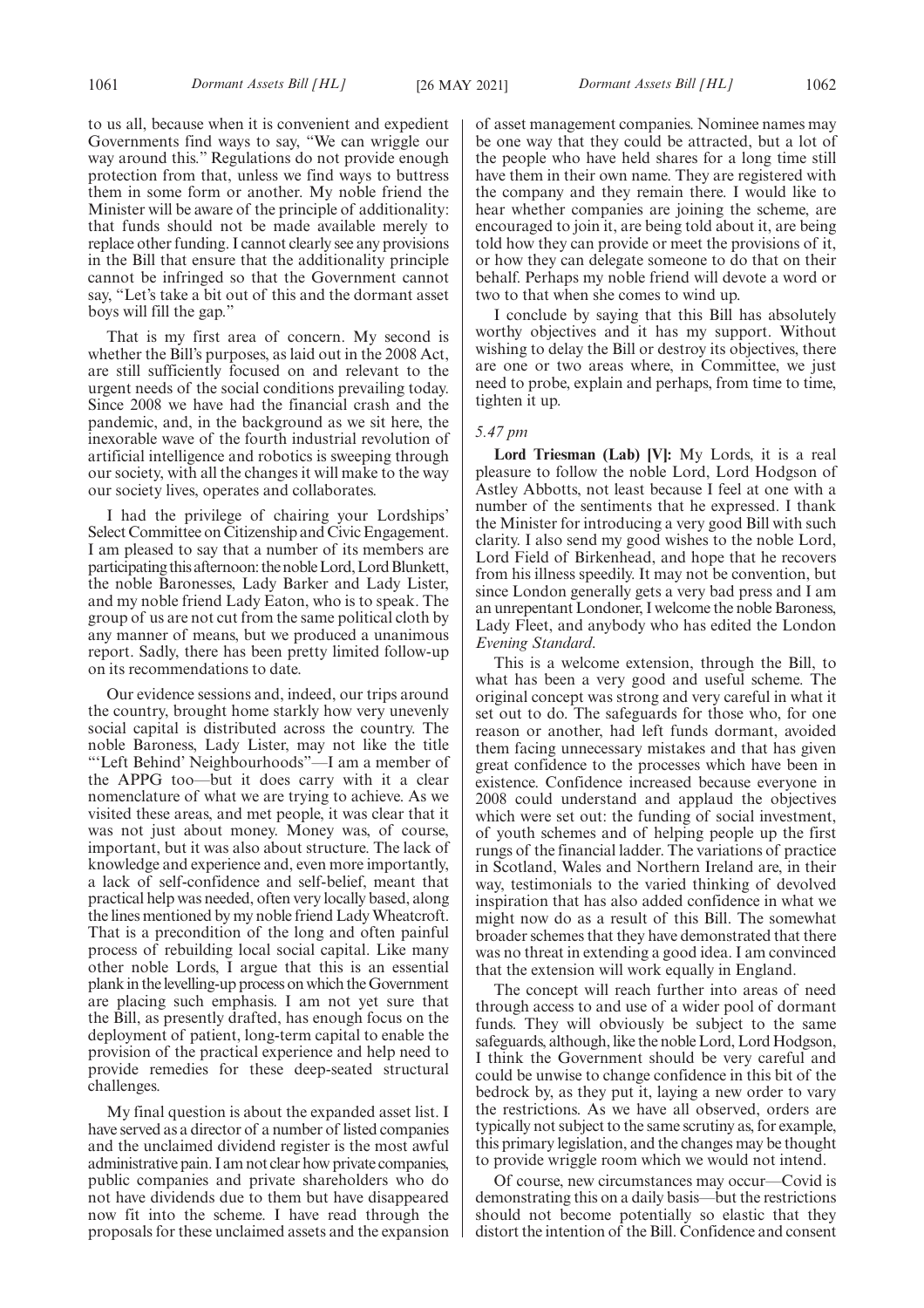#### [LORD TRIESMAN]

are built around the good sense and cultural appeal of the existing restrictions. Perhaps the Minister could provide some real-life illustrations of the variations that the Bill when enacted would permit and how they would be identified in future.

None the less, I start by welcoming the sequence of prioritising restrictions on funds. The first of course is the restitution of the funds to their owners if they can be identified; and restitution if the owners of assets reappear. I also welcome the exclusively voluntary involvement of the financial industry players. The Explanatory Notes set out the sums that have been released by the scheme, and they are reasonable, but not decisively significant.

My main reason for wanting to see more deployed is that, in any vibrant and modern economy, or in an economy which sometimes can struggle to modernise for all its members, in the face of the greatest need the last thing you want is significant pools of dormant assets. While it is obviously prudent to hold something in reserve for inclement times, idle resources never motor growth and change. That is something we understand broadly in the economy. In general, even assets thought of as being in safe reserve, often in the form of savings, are in fact actively deployed. They may be deployed with great caution and little risk appetite, but the institutions that deploy our savings are actively, if modestly, putting money to work. Idle money helps neither its owners nor anyone else. Unlocking nearly £900 million is a very prudent step, even if it has been the case that relatively small amounts have been given in any one year, but it will be a much more significant step if the sum is larger.

I wonder whether I might suggest two concrete ways, wholly in the spirit of the legislation but possibly requiring modest amendment, through which this could be achieved. I would welcome the Minister's observations and at least an undertaking that they could be considered. I first draw your Lordships' attention to my entries in the register, as they bear on some of what I want to say. It follows from the view of my noble friend Lord Blunkett that we are looking for base-up change. For several years, I had the privilege of chairing an organisation developing new social housing for housing associations, which, post 2008, had unusual difficulties in raising new capital for building.

Post 2008, housing was an unpopular and probably oversized asset class in the experience of financial institutions. They had caught a cold from a lot of it, and they did not want to do so again. It was also unpopular for short-term investors. Indeed, there is still a mismatch between their preferred exit timetables and the intrinsic long-term nature of returns in social housing. The cornerstone in the investment of the funds was the quite remarkable financial organisation Big Society Capital, to which I was introduced by the equally remarkable Sir Ronald Cohen. They shared our aspiration for incremental provision rather than simply the replacement of an existing source of money. It was new money for new provision, and therefore very unlikely to be done in the normal markets with the quoted REITs—it needed a new approach.

Big Society Capital, which was largely created to invest dormant funds in incremental social intervention, with some funds from other sources, had exactly the impact you would hope for in a cornerstone investment. It encouraged other investors and in my view was even more dynamic than simple philanthropy, however welcome; it did a great deal more. It potentiated greater private investment in social housing. The scale of social issues will inevitably demand more than £900 million, large as that amount in general will be thought—although maybe not in this day and age. This must mean encouraging impact investors to come hand in hand with organisations such as Big Society Capital, for example. The cornerstone that it provided led to over £172 million of additional social housing—new housing. It rehoused 1,431 families, and 40% of our projects were in 20% of the most deprived areas.

I will give one example from Tottenham, the area I come from. In Tottenham, a class in what is usually a well-run, well-organised school at the beginning of the year will have 30 students in it—not more, not fewer—and you will find by the end of the year that three-quarters of them have gone to another school. As you travel across Tottenham by bus, with every bus stop you can calculate that, roughly speaking, half a year will be knocked off your life expectancy. Many of the issues around schools and health are to do with the really impoverished housing, with people not having settled or firm places to live.

The impact of course means that the impact on people with pressing needs is not met. However, it is also not just the impact on them but the impact on investors, and on their willingness to impact invest over long periods. Some outstanding organisations, such as Philanthropy Impact, without doubt build together charitable giving with the private capital concept of an element of long-term return at very modest levels, rather like bonds. The value created can be reinvested to do still more; even if on occasions a very modest dividend is paid, it encourages more investment.

Impact has to be evidenced, and we found with Big Society Capital that it demanded that—and it was quite right that it did so. We had to measure outcomes. What we did had to be demonstrable: not marking our own homework but showing that you do what you say you will do—a point that the noble Baroness, Lady Barker, made very well. We got an organisation, The Good Economy, to measure, manage and report on the social impact of investments in affordable housing. One of the impacts that we set for ourselves and which was measured by The Good Economy was the formation of tenants' associations so that people in the houses would be authors of their own futures—in short, building from the base up.

That impact inspires investment, including matching investment, or increases the scale of investment. So I wonder, in the context of this legislation, whether it can consider how partnership between the deployment of dormant assets and impact-led philanthropy could be encouraged? This may need some careful choreography around charity law, but the attraction could be a major inflow of funds for socially critical projects.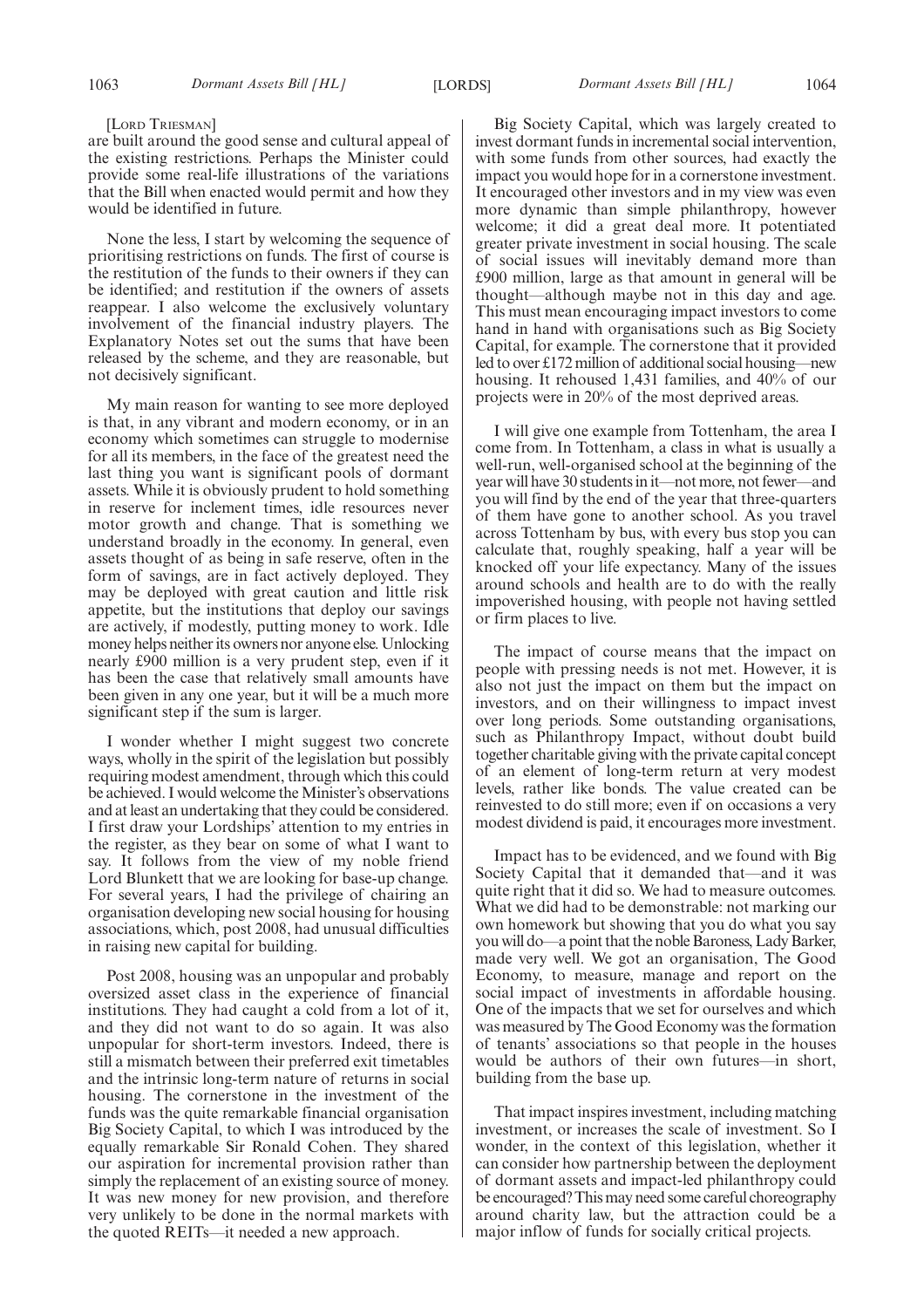Aside from supporting the noble Baroness, Lady Noakes, in her excellent points on National Savings dormant assets, my other proposal concerns the investment demanded of high-net-worth individuals who are seeking the right to remain in this country. Broadly, these incoming funds are sent in the direction of holdings in bonds. That is a very reliable method of logging in funds, and of course these funds are used by the nation for a variety of purposes. However, it lacks the dynamism that is plainly needed for incremental provision in the most challenging social needs, where it is needed the most.

It could be a strong addition to the Bill if a formal mechanism could be introduced with the following characteristics. First, it would permit incoming sums from those seeking the right to remain, who have a requirement to invest in the United Kingdom, if this could be added to the pool created by the dormant assets. Secondly, the Government could guarantee a level of return at an appropriate duration matching a specified government-issue bond, and therefore at no disadvantage to the person coming in and making the investment. Thirdly, in the event that the Government achieve this outcome through a bond itself, it should be a hypothecated bond stating the special purpose for which the bond is issued, so it would be used for the purposes that the Bill wishes to see matured and advanced.

I know that the Treasury does not like hypothecated bonds—but then, the Treasury always feels it knows best, and perhaps on this occasion it does not. If it did, social housing would not be the unresolved, stillgrowing problem that we see. The Treasury has always failed to resolve these kinds of problems over the decades. If it understood them better, it would see that businesses can grasp how to do these things better and in far more timely ways. A big-society capital methodology has a huge amount to commend it: more focus; more direct social value. It may make this branch of immigration more transparent and attractive, both to the host population and to wealthy immigrants. It is hard to disrespect people contributing to reducing homelessness or keeping kids on the right side of the law. Let us try to build on the opportunity the Bill provides to achieve those social outcomes.

#### *6.02 pm*

**Baroness Eaton (Con) [V]:** My Lords, it is a pleasure to follow the noble Lord, Lord Triesman. I welcome the Bill and the Government's commitment to expanding the dormant assets scheme. Bringing the purposes for which this funding can be distributed in line with those of Scotland, Wales and Northern Ireland is to be welcomed, and I commend the Minister for all the work she has done on the Bill. It represents a vital part of our bold and ambitious agenda to level up the country over the coming years.

I wish to speak briefly today about how I believe the Bill can best be put to use to support some of the most left-behind places in England. The long-term nature of dormant assets funding means that it is well-suited to bold objectives, and one such objective should be to create stronger, more resilient communities through a strengthening of our social infrastructure. This would be an investment in the places for people to meet and the locally rooted organisations that bring vibrancy to our communities. It is essential to create a strong and thriving society. We all know how important local football clubs, scout groups, youth centres, faith groups and knitting circles are to our sense of well-being and our community life. However, these things are not just nice to have; they are fundamental to the strength, resilience and prosperity of our communities.

As a nation, we have a history of uniting in times of great adversity, but our communities require the foundations strong enough to allow us to do so. We saw this during the early outbreak of the Covid-19 pandemic, with many communities across the country coming together to keep each other safe through little more than good will and neighbourliness. Research from the Third Sector Research Centre investigating how grass-roots community groups responded to the pandemic found that having strong social infrastructure was vital to a comprehensive response to the crisis. It allowed these groups not only to ensure that no one fell through the cracks of service provision, but to plan for a future beyond Covid-19.

Comparatively, those areas that lack strong social infrastructure struggle to respond as comprehensively. The APPG for "Left Behind" Neighbourhoods, of which I am a member, advocates on behalf of the 225 areas across England that suffer from significant economic deprivation as well as severely lacking social infrastructure. These areas saw just one-third of the number of mutual aid groups springing up in the first few months of the pandemic compared with the English average, and half compared with areas that are similarly economically disadvantaged and deprived but that benefit from strong foundations of social infrastructure. Similarly, these left-behind neighbourhoods got half the charitable grant funding per head, compared with other deprived neighbourhoods.

It is clear that residents in these areas had to struggle much harder in the early weeks of the pandemic to receive the same basic support as elsewhere. This suggests that community resilience and the ability to respond to crises relies not on economic factors alone but on the strengths of the local networks and organisations that tie us together. If we are to level up opportunity and prosperity across the country, we need to focus some attention on strengthening these networks. Without improving social infrastructure in left-behind neighbourhoods, the brilliant work being done by this Government to improve skills, access to jobs, transport and healthcare will simply not reach those places that need it most. Opportunities will continue to be missed in places where the social fabric is most frayed.

As we have heard from several noble Lords today, the funding set out in this Bill represents our greatest opportunity to address this. One proposal we have heard about this afternoon, supported by a number of colleagues across both Houses, is for a community wealth fund. This would create a permanent endowment capable of fortifying the foundations of our communities, directly improving their social infrastructure and building social capital, while providing the long-term support to enable these areas to make better use of other opportunities being brought forward by this Government.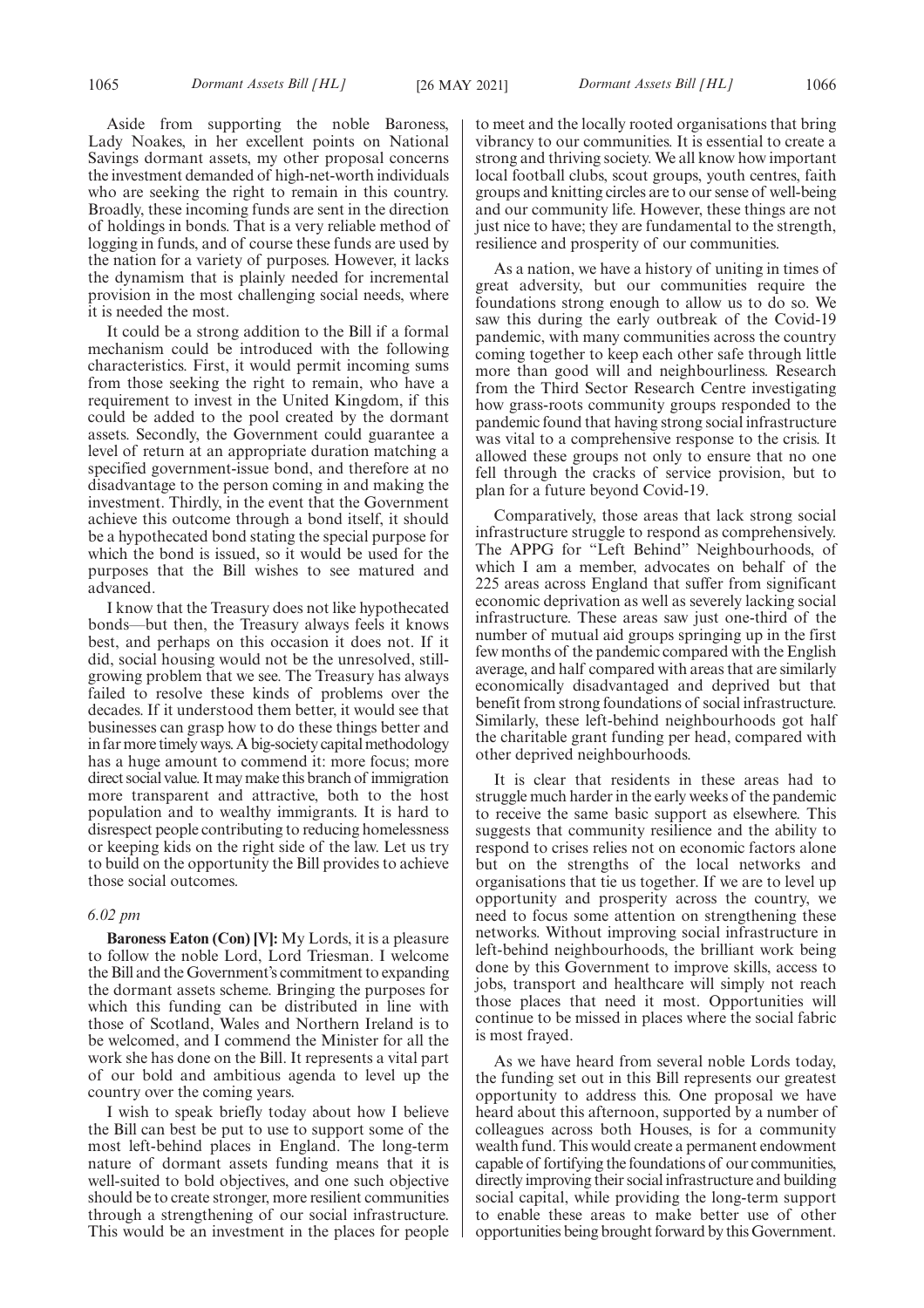#### [BARONESS EATON]

I hope my noble friend considers taking the creation of the community wealth fund forward and I look forward to hearing her response.

#### *6.07 pm*

**Baroness Bennett of Manor Castle (GP):** My Lords, it is a pleasure to join many others in welcoming a fellow former newspaper editor to your Lordships' House. I am sure that the noble Baroness, Lady Fleet, will be a great addition to our ranks and I particularly welcome her comments about encouraging the creative industries and, I hope, creative education. I hope that she has considerable influence on the government Front Bench of both your Lordships' House and the other place. She arrives on the day that we heard the dreadful news that the University of Sheffield plans to close its world-leading, world-renowned archaeology department. I hope that she also picks up advocacy of archaeology as a subject that explores and helps us to understand the creativity of the past, which can inform our lives in the present.

We have had an interesting and wide-ranging debate, but I have to pick up a point made by the noble Lord, Lord Bates, and echo his praise for the volunteers who contribute so much to so many of our communities. However, I am afraid that I do not share his confidence in the capacity of volunteers to pick up more and more responsibilities, when we have an increasing pension age and the pressures of low wages, high rents, long working hours and reduced government services, which leave many with increased care responsibilities within their families and among their friends. From libraries to lunch clubs, volunteers have been asked to do more and more.

I find myself today in the unusual situation of welcoming a government Bill and entirely agreeing with the Minister's introduction. Proposed here we have a sensible use for money parked in obscure places doing nothing. We are talking about potentially a further £880 million for social and environmental initiatives. We are building on an existing scheme that has provided more than £745 million for charities and social enterprises in the past decade. That is £75 million a year. It sounds nice when you say it like that, but I would like to put that figure in the context of the financial sector, of which we are drawing on a very small part here.

The amount of money lost in corporate tax revenue because of money placed in tax havens is estimated to be between \$500 billion and \$600 billion a year. It is estimated that lost tax revenues from high net worth individuals are about \$200 billion a year around the globe. The Minister spoke about money languishing and sitting around doing nothing. That is what that money is doing in tax havens—not being used to fund the real economy or to circulate in the kind of communities we are looking to enrich. For full clarity, those figures come from a September 2019 article called "Tackling Tax Havens" by Nicholas Shaxson in *Finance & Development*, a journal published by the IMF. What we are talking about here is not so much peanuts as the crumbs of peanuts. The warmth with which this Bill has been greeted in your Lordships' House is a measure of the public hunger even for crumbs.

Looking at the detail of the Bill, I will focus particularly on Clause 29, as does the briefing that I am sure many noble Lords received from the National Council for Voluntary Organisations. As many noble Lords have said—I cannot list them all, but they include the noble Baroness, Lady Barker, and the noble Lord, Lord Hodgson of Astley Abbotts—it focuses on the way in which we are once again in the Henry VIII territory of Governments being able simply to readjust the direction and change what is happening with very little reference to any kind of democratic structure.

Clause 29 contains a legal duty to consult. I suggest and I would very much like to talk to other noble Lords who might like to join me in this—that there should be a legal duty to see this money directed towards the most disadvantaged areas of the country, as measured by objective, agreed and academically accepted means and criteria, not something dreamed up by the Government. This is one of the ways in which the European Union was always much more democratic than the UK, in that money explicitly allocated to disadvantaged communities actually had to go to disadvantaged communities, using objective and agreed criteria.

The noble Lord, Lord Taylor of Holbeach, said one campaign group had expressed concern that there was a danger of this becoming a slush fund. I can only agree with that campaign group and thank the noble Lord for highlighting this, because it reflects the concerns in many quarters. What we have seen with other funds originated by the Government are essentially pork barrels dropped by helicopter into chosen places.

The noble Baroness, Lady Lister of Burtersett, focused on the idea of a community wealth fund. She explored that at considerable length, so I will not go to the length I was planning to. I note that 400 community groups have backed that idea. As the noble Baroness stressed, what is really crucial is local decision-making and how these funds are allocated and used. We have the most centralised polity in western Europe. Far too much power and resources are concentrated here in Westminster. We need to transfer the power, resources and decision-making out into communities.

In my final short section, I feel like I probably need to declare my position as a vice-president of the Local Government Association. In her introduction, the Minister said that they were making sure that this could not be used as a substitute for central government funding. I would like to see that as a theory, but I would say that there is absolutely no alternative but that this money will be used in that way, given the level of austerity over the past decade. From 2010 to 2020, we have seen a reduction in funding to local government of £16 billion. I contrast that with the kind of total figures that we are talking about through this Bill. Local councils have lost 60p in the pound of money from Westminster to spend on local services.

What we are seeking to do with the money from these funds is to put a plaster on a gaping wound of deprivation and destruction of community services. None the less, this is a small positive. But if we really want to tackle the issues that affect so many communities on these islands and really want to spread prosperity around our land, what we actually need to do, to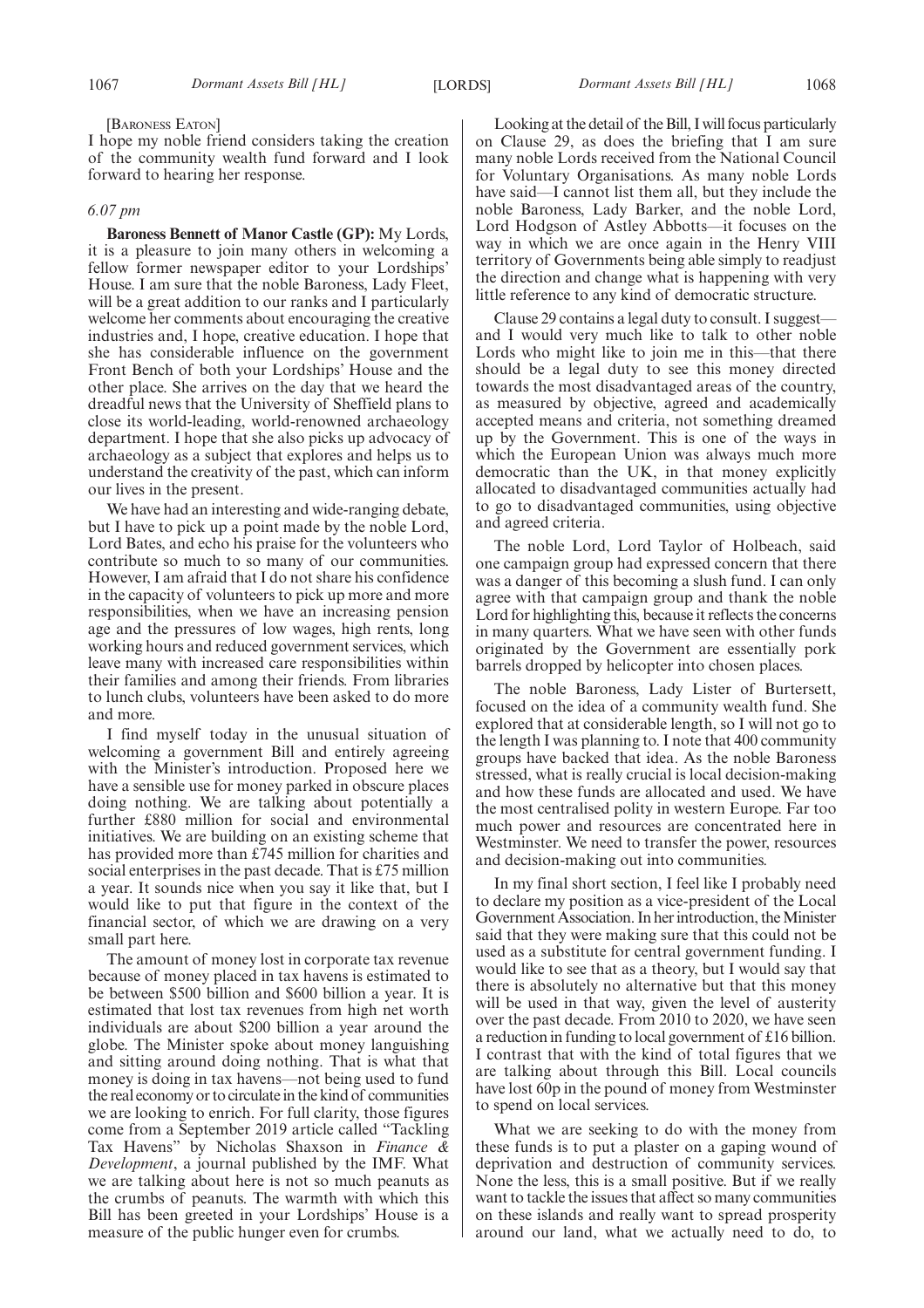circle back to where I started, is to ensure that rich individuals and multinational companies pay their taxes. That requires a Government who want to make rich individuals and multinational companies pay their taxes.

#### *6.15 pm*

**Lord Patten (Con):** Lots of barbs are sometimes chucked at the House of Lords from different directions, sometimes quite rightly, but there seems to be a consensus among most people when they say that at least it is a House of experts and that they should listen to the experts thrashing out these difficult issues. This debate this afternoon has shown absolutely that this Chamber is a Chamber of experts, with one exception, which is me in this particular area. No one can be more expert than my noble friend Lady Barran, and it is worth remembering just how expert the Minister is in this world of the voluntary sector and of charitable organisations, not from some grandstanding chairing of this or that charity but for setting one up and taking 12 years or more to build up SafeLives, a notable charity devoted to dissemination of more information about domestic violence and harassment. She was there at the workface, recruiting people and trying to scratch around and find money. We are very lucky to have her to lead us in this debate.

I welcome this Bill, which of course builds on a considerable consensus that has developed since the then Labour Administration back in 2008, much encouraged by my noble friend under the political skin, the noble Lord, Lord Field of Birkenhead—one of my parliamentary heroes, although not one of my political heroes. He did so much to get this going, as was said by the noble Lord, Lord Blunkett, who is not in his place. It is always good to see a consensus when it is there.

I have four issues that I would quickly like to raise. First, I greatly approve of the new flexible approach which this legislation wants to introduce to extend the areas where new dormant assets may lie—and may be undiscovered still—using secondary legislation, particularly in England, rather than waiting another 13 years for changes to be made, as we have had to since 2008. None the less, the pressure not to do something and not to shelve, to wait until we have a good selection of things to bring the new secondary legislation into play, must be resisted. One way in which to do that is to publish annually through some Ministerial Statement to both Houses the progress made in identifying new targets in shorthand for this secondary legislation to be applied to.

Secondly—this is not something that I have raised with the Minister before; it just came to me, as things sometimes do—I would like to see all online selfinvestment platforms included in this Bill. These sometimes hold very substantial amounts of client moneys and levy pretty chunky fees on them. I am told that, during the recent lockdown, the sector saw far more people investing in these platforms than before. I do not know whether they are covered or not—I will not start making a Committee stage speech—and this particular point could well be covered in Clauses 12 and 13, as they deal with client moneys. However, I would like my noble friend, perhaps today or at a later stage, to deal with a straightforward policy point: is it the policy of Her Majesty's Government to embrace investment platforms and drag them into this legislation?

Thirdly, has my noble friend or her officials come across any notable reluctance on the part of potential new entrants to get involved? Of course, we cannot name and shame because dealing with dormant assets is a voluntary process, and we value the co-operation there has been in these voluntary schemes. However, I wonder whether more can be done to involve active consideration of dormant assets, using the framework of ESG—environmental, social and governance practices of all sorts—in the financial services world and its institutions. In other words, consideration of what we will do about dormant assets this year should be an automatic part not of box-ticking but of the checklist of good ESG policies.

Fourthly and lastly, I hope that, in this territory and the others, when money is realised and distributed by the different bodies, smaller, newer and sometimes innovative outfits will not be overlooked, provided they have strong governance.

It is good to see in the Bill all the provisions that have been set out as part of a full legislative process. It is also good to see this Chamber getting progressively fuller week by week; that is very heartening. We will see more debates with more people able to be here in—to use the Whips' Office's phrase—their physical presence, rather than the deathly presence of Zoom, with due respect to the people who cannot get here.

I suppose that we are now edging, little by little, towards a new normality, whatever that turns out to be. However, I know that at least one noble Lord has said that he does not think the new normal will turn into total normality until the Bishops' Bar is no longer a dormant asset but is brought back into full use.

#### *6.22 pm*

**Lord Davies of Brixton (Lab):** My Lords, first, I welcome the maiden speech of the noble Baroness, Lady Fleet. I made my maiden speech in what is more like a school language lab than the Chamber, so it must have been particularly intimidating for her. She made a point to which I will return.

My noble friend Lord Adonis set me a challenge to oppose the Bill in principle. Of course, I do not: why should these dormant assets hang around unused or, worse, potentially fall into private hands? However, I do wish to raise two issues—I fall short of calling them concerns. First is the issue of where this money comes from; I feel that insufficient attention has been given to this. I feel some queasiness about the source of it: why have we constructed this system whereby ordinary people end up losing contact with unfeasible amounts of money?

It is all too easy to blame the individuals. One speaker referred to people's failure to "manage their money effectively". I question a system that ends up with this sort of result. There is something particularly odd about a system whereby we end up having to use dormant assets to solve the problem of dormant assets, when it might be better not to create the problem in the first place.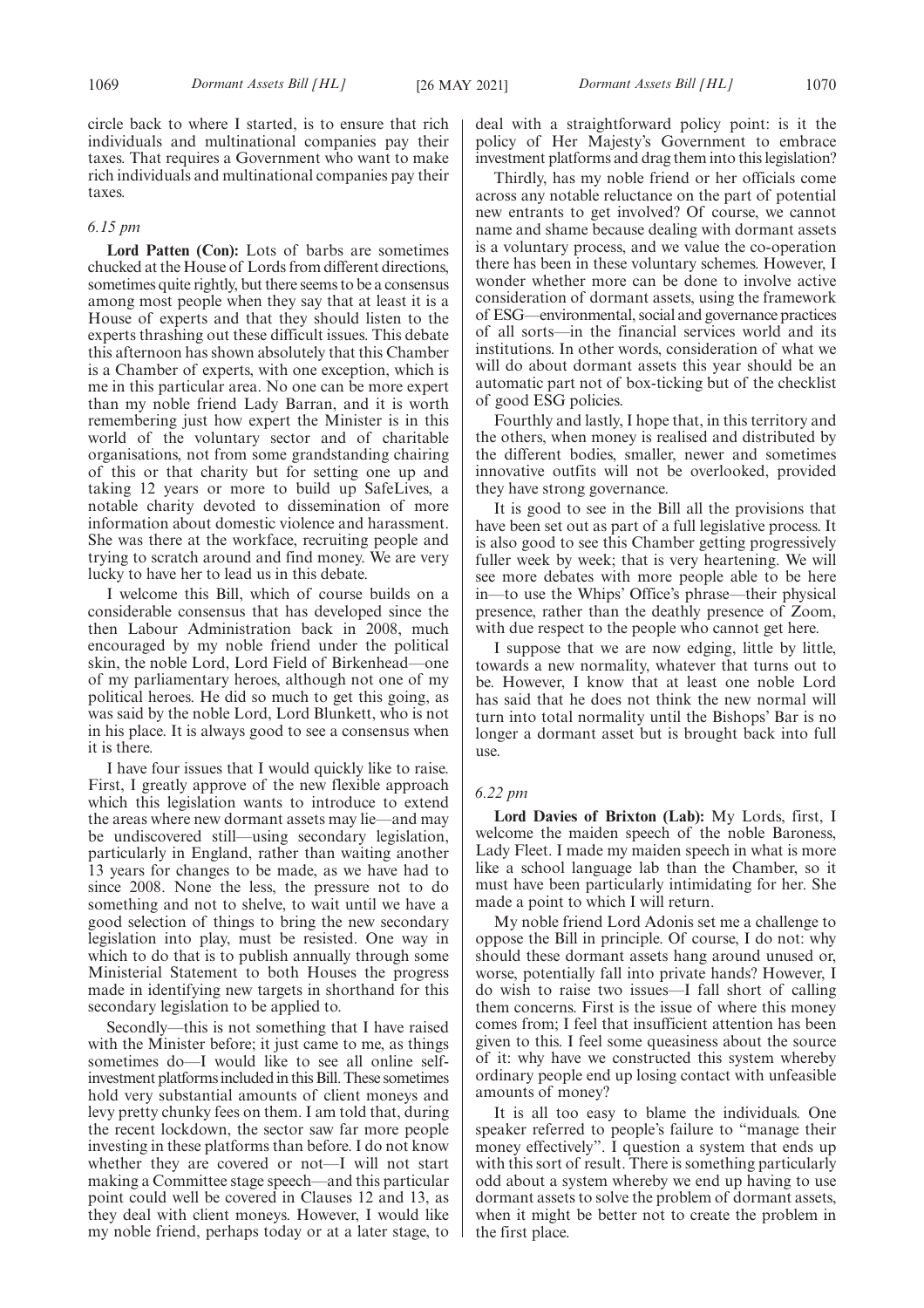[LORD DAVIES OF BRIXTON]

I am particularly interested in the provisions of the Bill on pension scheme assets, which we will return to in Committee. I think the Government have got this just about right, at least at the initial stage. The provisions are particularly limited, and I think that is right. Pension scheme money is there to provide pensions, and that should remain the focus. A number of references have been made to the potential impact of the pensions dashboard, which is currently under construction. The initial focus of the dashboard will be to put people in touch with their money; the problem here is money needing to be put in touch with individuals. It will happen in due course, but not particularly soon.

I have expressed my unease about the source of the money. I also have concerns about its destination. I have a problem because, as a proponent of high levels of public provision, I find it very difficult to see examples of where charities should take the leading role. There will always be room for charitable action on the part of individuals and organisations, but regarding the issues raised in this debate for which the money should be used, my question is: why are we not doing it anyway? Why do we have to rely on dormant assets to achieve these public goods? Would it not be better just to achieve them anyway? Strengthening the social structure, which a number of speakers have referred to, is certainly worth doing, but it is worth doing in any event—public action should take the lead.

It is very easy to agree in principle with the aim of always having additionality, but it is perhaps more difficult to agree what things count as additionality and what the public sector should be doing in any event. For example, under the current regime we have financial inclusion and youth employment. The state certainly has an important role in the latter; financial inclusion is slightly different, to the extent that it is not part of the normal curriculum of schools and further education. Perhaps this is an area where the finance industry as a whole should be doing more.

Of course, the Bill raises the possibility of new objectives for the use of dormant assets. I hope the Minister can provide us with more information about what possibilities have been floated—this can probably be done in Committee.

There is also the issue of how the money should be used. The noble Baroness, Lady Fleet, mentioned music education in her maiden speech. I am sure we can all agree that the education we provide in this area should be strengthened but, as a past leader of the Inner London Education Authority, I must say that, back in the day, we took it for granted that this would be done by the local authority. Unfortunately, this has fallen by the wayside, so maybe we do have to rely on the dormant assets. But to me this is most regrettable. My noble friend Lord Triesman gave another example, social housing, which I wonder why the state is not providing, as I would expect it to.

Finally, regarding the use of the term "social capital", I have been involved over the years in making grants to voluntary organisations for worthwhile objectives, and the problem you always encounter is that the capital expenditure is always a lot more exciting than the routine running expenditure. I want some assurance from the Government that in establishing whatever structure they have for the use of this money, sufficient attention is given to running costs as well as capital funding. Where you have a capital fund, there is this ease of making capital grants, but providing the running costs is always much harder work. Can the Government respond on that issue?

#### *6.30 pm*

**Lord Bellingham (Con):** My Lords, it is a pleasure to follow the noble Lord, Lord Davies, and it was a particular pleasure to hear the quite superb maiden speech of my noble friend Lady Fleet, which was well worth waiting for. I congratulate the Minister on how she presented the arguments and made the case that, although the Dormant Bank and Building Society Accounts Act 2008, which I strongly supported in my role as an Opposition spokesman at the time, unlocked very substantial assets—so far about £750 million—and has been more successful than expected, now is the time to extend the scheme. I support the consultation process that took place and its recommendations, and the Government's extending the scheme to those other asset classes.

Obviously the potential is huge, and the figure of about £800 million has been mentioned. However, I was looking at some work by Bruce Cane of Monimine, an organisation which tries to reunite individuals with their unclaimed assets. It pointed out that the UK's insurance and long-term savings industry manages investments of £1.9 trillion. I then looked at the FCA's thematic review of 2017, which pointed out that up to 10% of customers in the life and pensions market have gone away, meaning that all contact with them has been lost. That is an incredible number, and 10% of £1.9 trillion comes to about £200 billion. Even if that figure is fanciful, at 1% that figure goes up to £2 billion, compared with the £750 million that it has been suggested this could raise, so we are talking about a very large amount of money indeed.

It is obviously very important that this is channelled in the right way, and that the Reclaim Fund works effectively. I am troubled to some extent that there are a lot of people out there who have gone away and are not claiming their money; other noble Lords have raised that point. I certainly expect extra efforts to be made to find them. As my noble friend Lord Vaizey pointed out, perhaps there will be more scope for tracking them down as we move into the digital world. I do not know, but one certainly is left thinking that the banks would be going after them if they were overdrawn. That reminds me of a story of a Norfolk farmer who got calls from his bank manager—in the days when we had bank managers managing local banks—about his £2,000 overdraft every day for a number of weeks. On about the sixth occasion, the farmer asked the bank manager to tell him the exact state of his account on 1 May last year. The manager said that it was £2,000 in credit, and the farmer said, "Well, did I ring you every five minutes?" When the boot is on the other foot, the bank will go after people, but there is a lot of money out there and it is quite right that a significant amount of it will now be captured by this new scheme and by the Bill, which we hope will become an Act of Parliament.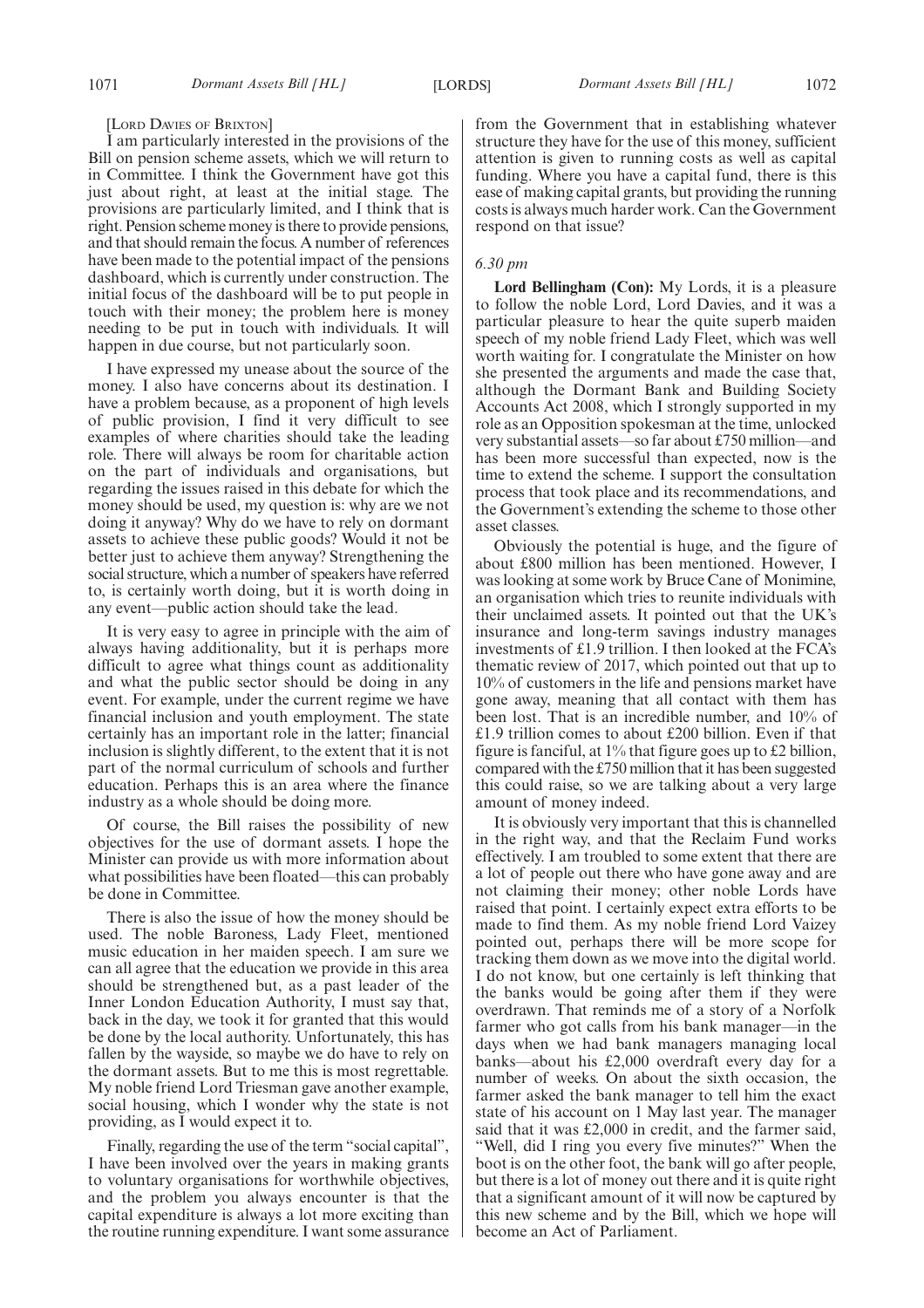Maybe the Minister can respond to my concern that the Reclaim Fund must keep the vast majority of its money in cash. I understand that when it was set up in 2008, interest rates were 4.5% and there would have been a lot more money accumulated during the course of a year, but now, when you practically have to pay banks to keep money there, why can the funds not be invested in bonds or government-backed instruments of some kind, and bring in a reasonable income? Even it were a very conservative blue-chip portfolio with 80% invested in tracker funds, you would still bring in a very substantial income indeed, and there would still be enough money in the fund to pay out quickly to people who came forward to reclaim those assets.

I would also like to ask the Minister about the fund only being able to hold cash. It cannot hold assets such as shares and bonds; they have to be liquidated. I am slightly troubled by the example of somebody who goes away and does not come back for many years but then comes back to try and reclaim their share portfolio which they are entitled to do—which would then be in cash. Would it not make sense to keep some of these assets—shares and bonds—in the original format? It is obviously more difficult with products such as insurance products. That would be welcomed by the small number of people—we gather it is only about 5%—who come back to reclaim those assets.

The Minister was very eloquent in explaining how the funds are dispensed, and she spoke warmly of the main bodies doing this. This is a point echoed by the noble Lord, Lord Triesman, who spoke in support of Big Society Capital and the Youth Futures Foundation. Other noble Lords have touched on the work done by these organisations that come under the banner of the National Lottery. I do not doubt that many of them have been doing a really good job but, as a former constituency MP dealing with a lot of small charities and organisations, I can tell the House that trying to access lottery funds is often incredibly bureaucratic. It is intimidating for small charities; it is sometimes a labour of love to achieve what you set out to.

This may not be a popular point, but the Minister could take it away and have a look at it: this could be an opportunity to reset the dial and set up a completely new organisation, because many of these charities have suffered horrendously during the Covid outbreak. Many of them are on their knees; many are small, innovative charities of exactly the sort my noble friend Lord Patten was talking about a moment ago—tiny charities operating below the radar screen, many of which are going to go out of business unless they get urgent help. Can we not use this opportunity to set up a new organisation separate from the lottery and have in place a form of governance to leverage the new guidelines that have been put in place, in terms of the organisations and causes that can be helped? A number of noble Lords have mentioned to me that it would be a good idea to do this, although during the debate other noble Lords have spoken highly of existing arrangements.

The other point I would like the Minister to examine is whether the Bill could be extended on a voluntary basis to the Crown dependencies. Obviously you have the Isle of Man, Jersey, Guernsey and all the major offshore banking centres. It would perhaps be a step too far to take it to overseas territories—places such as the Cayman Islands, the Turks and Caicos Islands or Bermuda but these competencies are devolved to the Crown dependencies. On the other hand, by a voluntary initiative, I would have thought there would be quite a lot of appetite within them to enter a scheme that could benefit a lot of more vulnerable people. It would be done on a completely voluntary basis and would not in any way compromise their integrity as banking centres. Maybe the Minister could take that away as well and have a look at it in her closing remarks.

This is a phenomenal opportunity for the charitable sector, and I hope we can look forward to the UK being an absolute world leader and setting an example to many other countries.

### *6.39 pm*

**Lord Bhatia (Non-Afl) [V]:** My Lords, the UK dormant assets scheme was established by the Dormant Bank and Building Society Accounts Act, and is administered by Reclaim Fund Ltd. The scheme was originally predicted to bring in almost £400 million, but contributions to date have exceeded this by 250%. Over the last decade, more than £745 million has been released for social and environmental initiatives across the UK. The scheme allows responsible businesses to have a positive impact on society in their environmental contributions. The Government have forced systematic change. Expanding the scheme is crucial to maintaining its potential impact in the UK by supporting industries to reunite people with their forgotten assets.

The Bill will deliver the Government's commitment to enable additional types of dormant assets from the insurance and pensions, investment, wealth management, and securities sectors to be transferred into the scheme. This has the potential to make around £889 million available across the UK as it recovers from Covid-19.

I would like to praise the speeches of the noble Lords, Lord Adonis and Lord Blunkett, who covered the core of the Bill. I too ask the Minister: what will be the cost of administering the scheme, and which Minister will be responsible? Also, should these funds be transferred to a new charity, which could distribute them and be monitored by the Charity Commission?

#### *6.41 pm*

**Lord Polak (Con):** My Lords, I congratulate my noble friend Lady Fleet on her terrific maiden speech. It reminded me of my school days in Liverpool, at King David High School, where music was key. We had 500 pupils and four orchestras; in fact, when a new pupil arrived and they were not holding a violin case, we knew that they were a pianist.

I also congratulate my noble friend the Minister on her introduction of the Bill this afternoon and refer the House to my interests as set out in the register. I will focus my brief remarks on the benefits that the Bill can bring. Like other noble Lords, I am grateful to the organisations that have sent in information. I commend them all on the work they undertake to keep noble Lords updated and informed.

Like the noble Lord, Lord Blunkett, and the noble Baroness, Lady Wheatcroft, I was particularly struck by the material I received from KickStart Money—a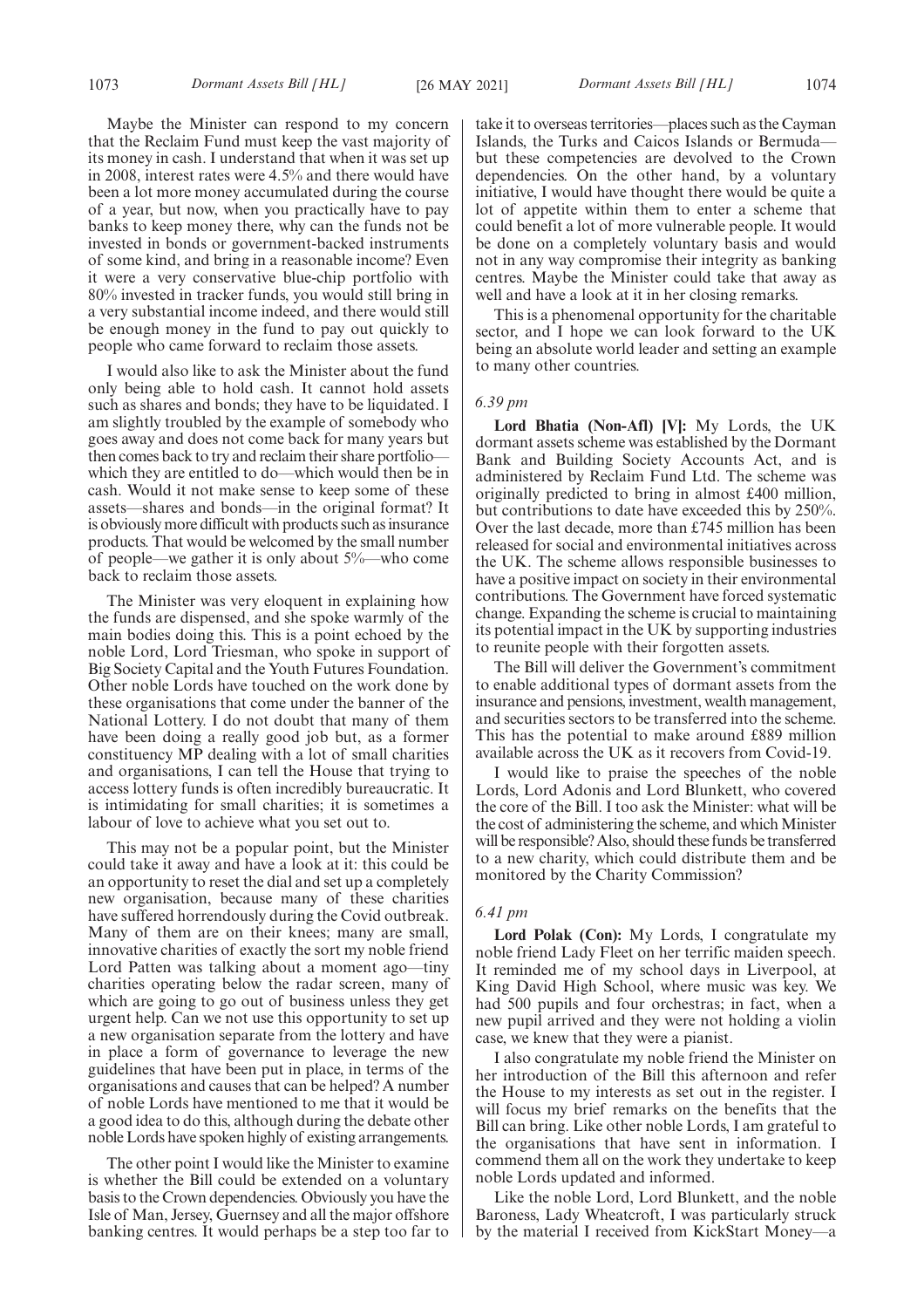#### [LORD POLAK]

coalition of savings and investment firms with an important mission that I fully support. The goal is simple and clear: to ensure that every primary school-age child leaves school at the age of 11 having received a high-quality and effective financial education. The coalition of supporters of KickStart Money was brought together by the Investing and Saving Alliance in response to research which found that habits and attitudes towards money can be formed in children as young as seven, thus making education at a young age vital to their future financial capability.

Just a few weeks ago, KickStart Money was fortunate to have had a meeting with the right honourable Gavin Williamson MP, the Secretary of State for Education, to discuss how financial education at primary school level helps to form positive attitudes towards money and establish important saving habits for future life. KickStart Money also won the Good Money Award last December, at the 2020 Better Society Awards, for its work in championing early-intervention financial education and funding vital money management lessons for almost 19,000 primary-aged children, delivered by MyBnk.

The Bill, which the Government have brought forward, is to be welcomed and provides an exciting opportunity to educate young people. The Bill will rightly expand the dormant assets scheme across the financial sector to make, as we have heard, potentially just under £900 million available for good causes—and clearly there must be more. What better cause could there be than using some of the funds to ensure that all primary school children receive that high-quality and effective financial education? It seems to me that the lost assets of those who have not managed their money effectively should be used to ensure that the next generation builds strong money-management skills and positive saving habits. In fact, I suggest that it is deeply appropriate.

As a result of the economic impact, more than one in four UK adults has low financial resilience. That comes from the FCA's Financial Lives survey of February 2021. It also seems that the pandemic has had an impact on the younger generation, where six in 10 young people are saying that Covid-19 has made them more anxious about money issues. Research by the Money and Pensions Service has shown that money habits are formed at the age of seven, as I said, and evaluation of KickStart Money's financial education programmes has shown how money management lessons can close the gap in financial capability, levelling up the playing field between those who receive some form of financial education at home and those who do not.

I hope that my noble friend the Minister will agree that this type of education is vital and will find a way to ensure that the opportunity is not missed to use the assets of financial mismanagement to create a society where young people can be given tools and skills at an early stage to prevent people falling into debt or financial vulnerability by focusing these dormant assets to ensure that primary schoolchildren develop a positive money mindset as early as possible.

#### *6.46 pm*

**Baroness Sater (Con) [V]:** My Lords, it gives me great pleasure to follow my noble friend Lord Polak. I thank my noble friend the Minister for bringing forward this Bill, which will enhance and continue to support so many good causes. I pay tribute to her and her colleagues at the Department for Digital, Culture, Media and Sport for all the work they are doing to support the charity sector, particularly in these challenging times. I also add my welcome to my noble friend Lady Fleet and congratulate her on her excellent maiden speech.

We know that, in addition to the unprecedented £750 million package of support specifically for charities, a further £150 million from dormant bank and building society accounts has already been unlocked to help charities, social enterprises and individuals in vulnerable financial circumstances during the coronavirus outbreak. Expanding the scheme through the Bill means that even more people will reconnect with their assets. At the same time, it will provide more money for good causes, helping us to build back stronger in the years to come—a clear win-win.

The dormant assets scheme, established in 2008 and administered by the Reclaim Fund, has distributed assets from bank and building society accounts to good causes, while ensuring that sufficient funds are retained to meet any future claims on them. It has been a great success to date, and has unlocked and contributed more than £800 million for social and environmental causes in the UK. It operates, as we know, on three main principles, which remain unchanged in this expansion: reunification, full restoration and voluntary participation.

We are told that expanding the scheme through this Bill has the potential to unlock a further £880 million over the coming years through enabling additional types of dormant assets, including investments, insurance and pensions. This proposed expansion has also gone through a lengthy consultation, with each of these new types of assets having their own appropriately tailored definition of dormancy. Importantly, the Bill enables the social and environmental focus of the English allocation of the funds to be set through secondary legislation, in line with the model used in the devolved Administrations, which allows the scheme to consult on, and in turn be flexible to, the changing environmental and social needs in England into the future.

I welcome the additional measures in the Bill, which include making reference to the requirement for firms participating in the scheme to make attempts to reunite assets with their owners. It also makes necessary changes to reflect the Reclaim Fund's recent establishment as a non-departmental public body of Her Majesty's Treasury.

I am pleased to see through the consultation that there is consensus that tracing, verification and reunification —TVR—should continue to be a cornerstone of the scheme. We know that the evidence demonstrates that TVR has improved over time under the existing scheme. However, I would be grateful to hear more from my noble friend the Minister about the plans to enhance it even further. While we recognise the value of delivering funds to good causes, it is also crucial that more people are reunited with their assets.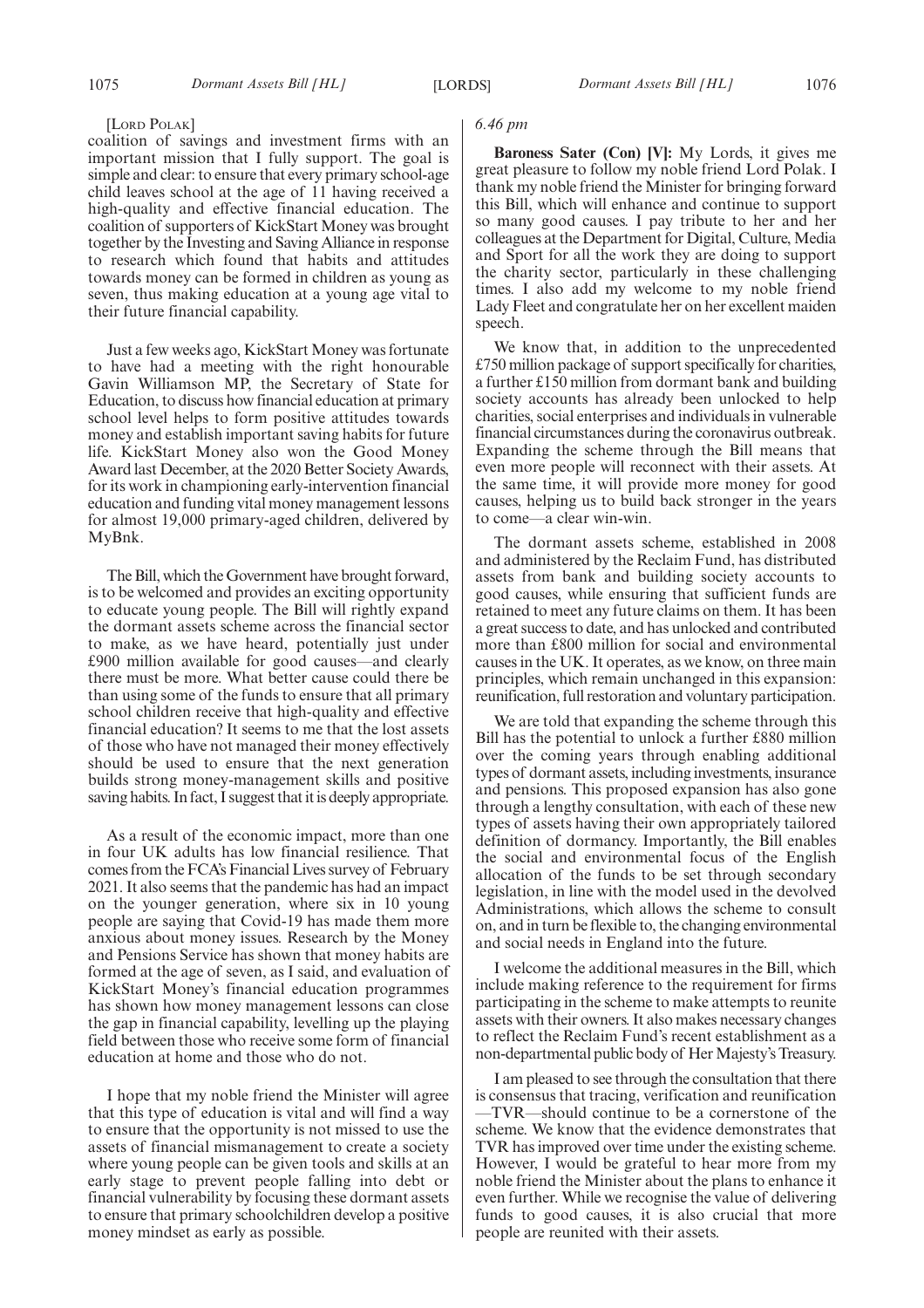We know there is much more to be done to help individuals and good causes across the country, particularly as we recover from the pandemic. This funding is already changing lives for the better, and expanding it further will help more vulnerable people to benefit. Instead of gathering dust, this money, if it cannot be reunited with its rightful owner in the first instance, is, among other good causes, being invested to help our young people into employment and to tackle problem debt. I support the Bill and I hope it obtains a very swift and successful passage through this Parliament.

#### *6.50 pm*

**Baroness Kramer (LD):**My Lords, one of the wonderful things about this House is that there is always a way to say what you want and stay within the rules. So I thank the noble Lord, Lord Vaizey, not currently in his place, for welcoming, on behalf of the whole House, the noble Baroness, Lady Fleet, on the occasion of her maiden speech. She joins quite a cabal of noble Lords all across this House who are very focused on the issue of music education; I hope that her addition will help them take that issue over the transom, as it were, and make sure that we get a secure basis for funding music education in the future—though, like some others, I think that it should be less a charity issue and more a fundamental issue of funding from central and local government.

I also thank the noble Baroness, Lady Barran, who was kind enough to provide a briefing to those of us with an interest. It was a thorough and very open briefing, and we on these Benches very much appreciated that opportunity. As she said in her opening comments on that briefing, this is a technical bill. Usually, when I hear those words, I am immediately suspicious—we have just dealt with a Financial Services Bill described as "technical" and it was anything but—but, in this case, I accept that that is an accurate description of the Bill. As the noble Lord, Lord Hodgson, said, it has worthy objectives that none of us could possibly object to, and I have heard no fundamental objection in any of the speeches in this House.

We all understand that there are principles that were established in the original dormant assets Act, and we understand that the intention is that those will remain consistent in this new Bill. The most important of these is almost certainly that reclaim is an absolute priority—the rights of the gone-away are in no way trammelled—but there has to be positive action to try to relink people to their lost assets.

I take some objection to the comments of the noble Lord, Lord Polak, though he is not the only person who said that if people cannot manage their money, let us at least do something useful with it. In the incredibly complex financial world that we deal with, and one that has changed in so many ways—just look at the whole pensions environment—it is not surprising to me that people have lost track of assets that should rightfully be theirs. There needs to be real pressure on the industry to make sure it does a much better job in reconnecting them. As the noble Lord, Lord Bates, said, were the shoe on the other foot, it would be hunting people down to pay their various obligations.

I found it interesting that, in the briefing we had from the AIB, the insurance lobby group, there was a plea for access to government data where that is possible without trammelling privacy regulations, and to make that an easier process. Now, with the addition of new assets, this is becoming more and more important, as well as, frankly, more and more of a challenge. It is also a principle that participation in the scheme by asset holders is entirely voluntary, and it seems to me that that is upheld.

The noble Baroness, Lady Barran, also talked in her briefing about the importance of the additionality principle. I will say a little more on this later, but I am somewhat in the camp of the noble Lords, Lord Hodgson and Lord Davies of Brixton, in asking: what is additionality? It is a rather fuzzy concept, and one of which I think we have to be aware and wary. My noble friend Lady Barker pointed out that during the Covid crisis—Covid became an excuse for many things—that principle was openly breached. I do not think that any of us in the House today want to see that become an underlying pattern. We all know through common sense what additionality is, and let us hope that, by the time the Bill leaves this House, we end up feeling that it is well embedded in this new legislation.

On the expansion of the scheme to new classes of assets, we heard a number of suggestions for additional new classes of assets that have not been dealt with in the Bill. Yet others were cautious about taking the scheme too far, particularly where there is no easy way in which to crystallise the value of the asset and where there is no established principle within the current industry on how gone-away owners will be dealt with and how the value of their assets, if they come to reclaim them, will be set. That will be important, and I hope that we can press the Minister on it a bit, because the Bill essentially gives power to the Minister to make those future decisions; it no longer brings them in front of Parliament. It will be critical that we understand what the principles are that would lead to expansion. I am not saying that it should be an anti-expansion measure; it is just important to understand before we sign off on the Bill exactly how that process will happen and what the underlying principles will be.

I should say on behalf of my party that my noble friend Lord Foster of Bath, who was unable to speak today, will, in Committee, raise the issue of whether unclaimed winnings and dormant betting accounts would be appropriate assets to bring into the pool. The Dormant Assets Commission in 2017 promised that it would look again at that issue in three years' time—and here we are, four years later. It would be worthwhile.

Almost nobody raised the issue of the Reclaim Fund Ltd entity. It is now, as we know, a non-departmental public body, and that is right; a public interest element should be embedded in whatever organisation handles the reclaim process. But we are also giving powers to the Government to replace that body with additional bodies. As far as I can see, there is little constraint on what the character of that new player might be. Forgive me for being an old cynic, but look, for example, at recent legislation on what happens in bankruptcy. I have watched financial institutions manoeuvring to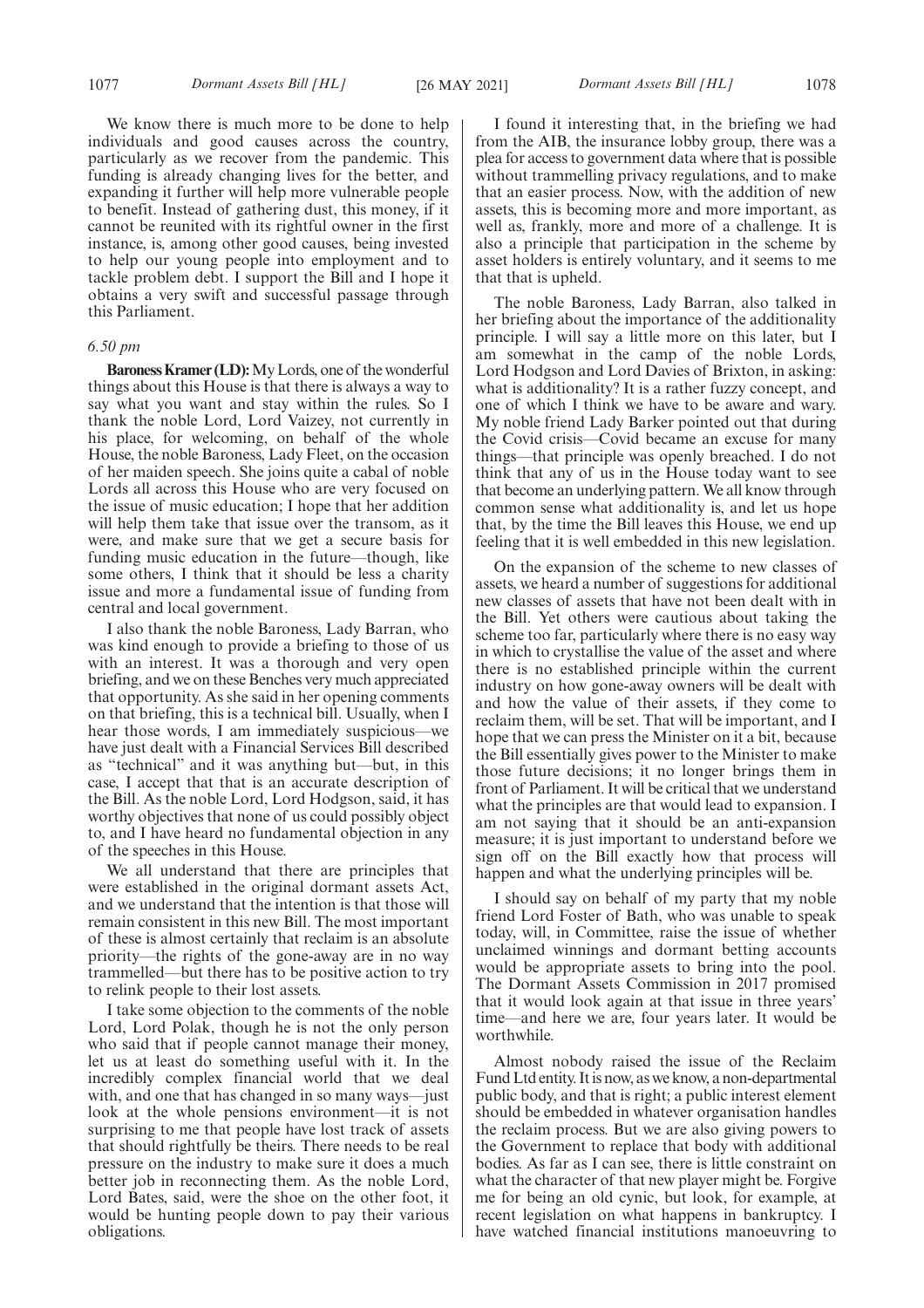#### [BARONESS KRAMER]

put themselves into positions where they can maximise commissions and fees that offer a whole variety of opportunities. I am cynical enough to think that, if we do not have some sort of standards or criteria for a group behaving as a reclaim fund, we could certainly see entities coming forward that would find ways in which to exploit the opportunity of managing this.

We must understand better why the current retention rate is so high—the noble Baroness, Lady Noakes, was eloquent on this issue and my noble friend Lady Bowles spoke to it—particularly as the Government stand behind a reclaim fund. A simple guarantee would serve, and that might release a great deal more money. It all becomes much more complex as we go into a more diverse set of assets, and we need much better understanding.

That leads me to the point originally made by my noble friend Lady Bowles and others in this House: the entity is rather opaque. We do not understand quite how it is functioning and making its various decisions. We do not understand the level of efficiency. The noble Baroness, Lady Noakes, said that there should be value for money. Perhaps a private audit firm is the wrong way in which to look at this; we need something with a shape that is much more in the public interest. I very much hope that the Government will explore that.

I shall draw my comments to a close by considering the distribution of funds—an issue that has occupied most of the discussion in this House. I have no intention of repeating the wide range of proposals for ways in which the money should be distributed, but a lot was said about social capital, the need for money for longterm patients, local input and control, and music education. The noble Lord, Lord Vaizey, I think, talked about the BBC as a possible recipient. There was reference to the community wealth fund proposals that we have all received. There are many different ways in which this could go as the distribution of funds is expanded.

I want to pick up a point made by the noble Lord, Lord Triesman. He said that the existing distribution has sitting behind it confidence and consent. That principle must extend into any changes to the way in which the assets are distributed.

I also want to pick up the point made in detail by the noble Baroness, Lady Lister, and many others. The Minister described the consultation process promised in this Bill as a public consultation, whereas that is not what the Bill says. The Bill says that

"the Secretary of State must consult … the Big Lottery Fund, and"—

as the noble Baroness, Lady Lister, said—

"such other persons (if any) as the Secretary of State thinks appropriate.

I do not think that will survive Committee stage, quite frankly. There is too much opportunity for this to become a game of favourites, and we cannot let that happen. That principle of confidence and consent seems absolutely fundamental to all of this.

I welcome this Bill. It has many useful purposes. I accept that it is a technical Bill. We will support it but, again, we will do so in principle. I can see areas that will be explored in Committee. I am delighted that those areas have been identified by speakers on several different Benches across this House, because the fundamental concept of the first dormant assets Bill was cross-party, and I believe that this Bill very much needs that characteristic too.

#### *7.01 pm*

**Lord Bassam of Brighton (Lab) [V]:** My Lords, first, I start by drawing the House's attention to my interests as set out in the register. I work as a director for the charity Business in the Community. I am also a trustee on a number of charitable boards that may potentially benefit from funds disbursed from dormant accounts.

Secondly, I thank the Minister for the way in which she introduced the Bill: with care and not a little passion. We truly have a Minister who understands the value of the NGO and charitable sector and draws richly from her own personal experience.

Next, I congratulate the noble Baroness, Lady Fleet, on her maiden speech, which reminded us all of the rich experience that Members bring to this House—in the particular case of the noble Baroness, her championing of the arts with passion and enthusiasm. I must say I liked her call for levelling up in musical education. It only made me wish that my younger, tuneless self had been musically levelled up.

Before I turn to the detail of the Bill, I think that this an opportunity to give our thanks to the thousands of charities and community groups across the country for their amazing work during the Covid pandemic. Much of this has been done in the face of severe financial constraints—as the noble Lord, Lord Bellingham, made clear—and in the face of unprecedented public health restrictions. They have persevered and found creative ways to continue running vital services and supporting local communities. We should express our gratitude to those involved, just as we have saluted the heroic efforts of the National Health Service and our key workers.

As we have heard, the dormant assets scheme was established under the last Labour Government in a moment of cross-party support. Recognition of the crucial role played by civil society and the importance of properly supporting those organisations that do so much to help people and communities across the UK is at its root. We are proud that, to date, hundreds of millions of pounds have been unlocked and passed to good causes. For some charities, extra funding has given a greater sense of financial security, providing greater freedom to focus on service delivery. For others, it has meant expansion either in reach or in the range of services provided.

When designing the original scheme and the list of assets included in it, reunification was a key consideration. If somebody has a rightful claim to assets that become dormant, of course every effort should be made to ensure that the money returns to its rightful owner. If that is not possible, there is a clear moral justification for putting it to good use elsewhere. It may be a simple principle, but we welcome that it remains untouched in this Bill.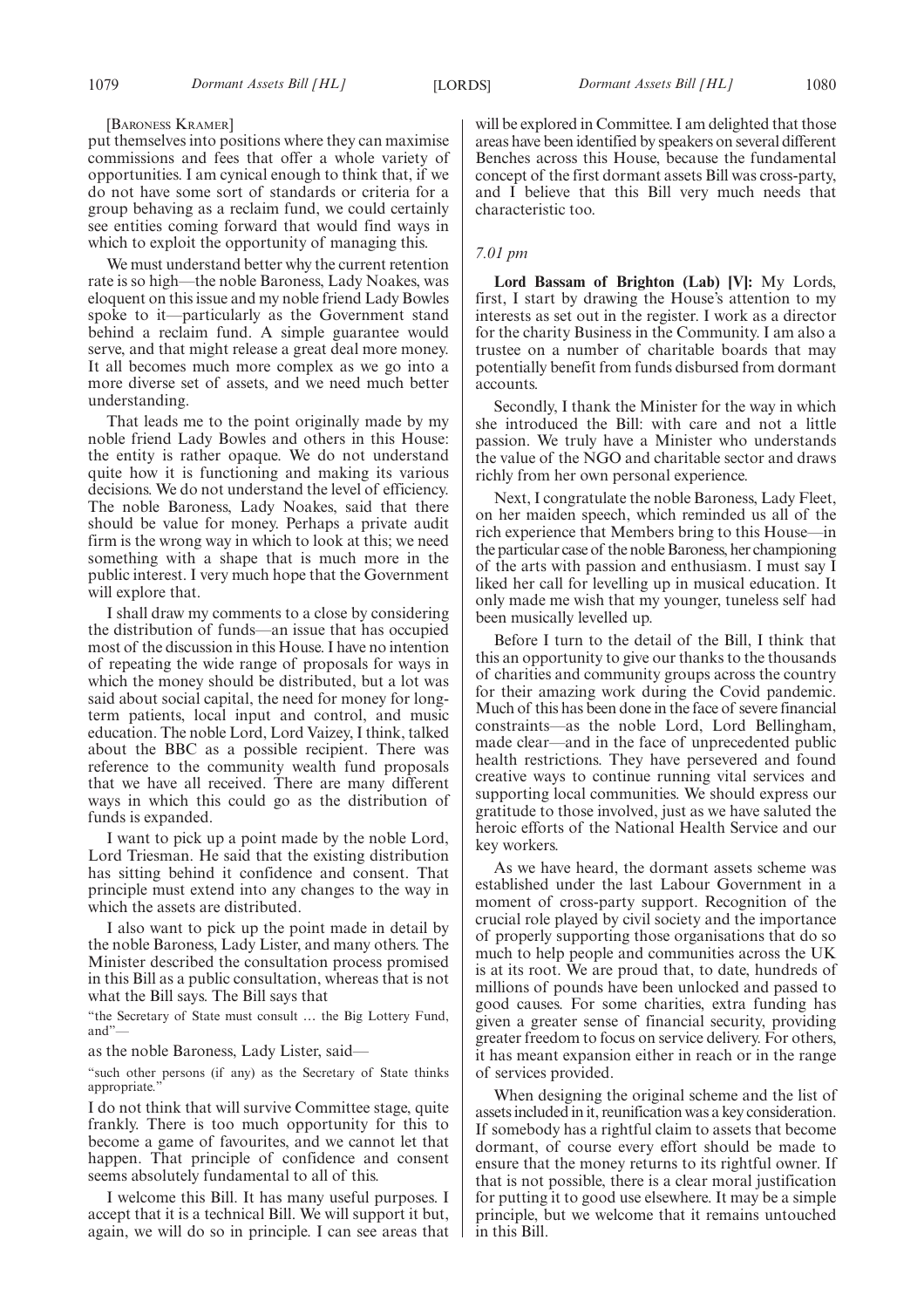On a slightly different note, I was taken by the comments on reunification and reserve rates made by the noble Baronesses, Lady Bowles, Lady Noakes and Lady Kramer. This suggested overprovision, and I ask whether the Minister can explain why.

While we welcome the introduction of the Bill, can the Minister shed any light on its timing? The postimplementation review of the 2008 Act was published in 2014, and the Dormant Assets Commission published its recommendations in early 2017. While we appreciate the need to consult widely and consider civil society finance in the broader political and economic context, we have had to travel an extraordinarily long road to find ourselves here today. Why? Is it, for example, because departmental resource has been focused on other matters, such as preparing for Brexit, perhaps?

It is an interesting time to discuss funding for good causes. Despite some support from the Government, whether through grants or the furlough scheme, the past 14 months have been incredibly tough for the charitable sector, as I said earlier. For many, coronavirus support grants were slow to arrive and insufficient to allow business to continue as usual. While the economy may be gradually reopening, it is important for a degree of government support to remain in place until the charity sector's ecosystem is fully rebooted.

We must be thankful that, despite the challenges of the past year, fundraising has not ground to a complete halt. Many charities have been creative in hosting virtual events or promoting individual sporting challenges, in the absence of occasions such as the London Marathon. Nevertheless, money has been tight and, despite the characteristic generosity of the British public, with so many people furloughed or losing their jobs as a result of Covid-19, charity income has taken a big hit, just as many organisations have experienced a surge in demand.

On the Labour side, we very much support the Government's intention to unlock further funds through the measures in this legislation, but we must consider the Bill in context, as I have outlined. Earlier this year, for example, the Chancellor unveiled spending plans reminiscent of the coalition Government's austerity years. With this in mind, can the Government assure us that the new money derived from the dormant assets listed in the Bill will be in addition to other forms of public support for charities, rather than being used as a rationale to scale back other initiatives?

While we support the thrust of the legislation, can the Minister provide a rationale for the decision to exclude some of the asset classes recommended for inclusion by previous consultations and industry champions? On pensions, for example, the justification seems to be that we need time to take stock of the introduction of pensions dashboards. How long does the Minister believe is needed to assess the changing pensions landscape? If conditions are favourable, is this an area where the Government may wish to utilise the powers in Clause 19?

The dormant assets eligible for this scheme are generally financial products. What consideration are the Government giving to including other asset types? Does the Minister see, for example, a case for including the proceeds from government land disposals? Similarly, is there scope to pass some of the proceeds of crime confiscated under other legislation to community groups, in recognition of the harm that crime has on the area in which it is committed? I am particularly interested to hear the Minister's response to the bid from the noble Lord, Lord Vaizey, to bring the National Fund into scope and, similarly, to the case made by the noble Baroness, Lady Noakes, for NS&I unclaimed assets and, by the noble Lord, Lord Hodgson, for unclaimed dividends.

These questions lead us to a more fundamental debate: should funds continue to be disbursed by the National Lottery Community Fund, as they have been since the inception of the scheme? Is it time, as others have suggested, to look at alternative models? The Minister is no doubt aware of proposals drawn up by civil society organisations for what they call a community wealth fund, which invests in left-behind areas. A number of Peers, notably the noble Baronesses, Lady Lister and Lady Eaton, refer to the proposition, as did others across the House. What is the Minister's response to that, given that it is consistent with the Government's stated aim of levelling up, which the Minister drew attention to in her opening speech?

During the passage of the Bill, we intend to probe the operation of Clause 27 to gain a better understanding of what oversight the Treasury and Parliament have of Reclaim Funds Ltd's finances and operations. We will also seek to amend proposed new Section 18A, which is inserted into the 2008 Act by Clause 29. The consultation requirements included in the draft appear inadequate and we would therefore welcome the opportunity to discuss this with the Minister and her officials in due course. The case for a broader consultation was well made by my noble friend Lady Lister.

As I said at the outset, we welcome this Bill as it builds on the scheme which Labour launched back in 2008. We think there are some missed opportunities in this new, additional proposal. We hope the Government will recognise this, and we commit to probing the opportunities the Bill could unlock and to constructive engagement throughout the Bill's passage through both Houses. As the noble Lord, Lord Hodgson, observed, we, as the Opposition, have good intentions in examining the Bill, not least because the Bill has good intentions behind it. We will be its critical but supportive friend, seeking to improve its content and impact.

#### *7.11 pm*

**Baroness Barran (Con):** My Lords, with the leave of the House, I thank all noble Lords for their valuable contributions today. The debate has indeed been very wide-ranging, and your Lordships have set me a difficult challenge in trying to cover your points in the time allowed. If I may, I will therefore follow up with a letter to noble Lords after this debate.

I join other noble Lords in congratulating my noble friend Lady Fleet on her excellent maiden speech; I look forward to listening to her speak many times in future. I also echo the best wishes expressed by the noble Lord, Lord Blunkett, to the noble Lord, Lord Field, and wish him well. I congratulate the noble Baroness, Lady Bennett, on starting a new trend of supporting, agreeing with and welcoming government legislation.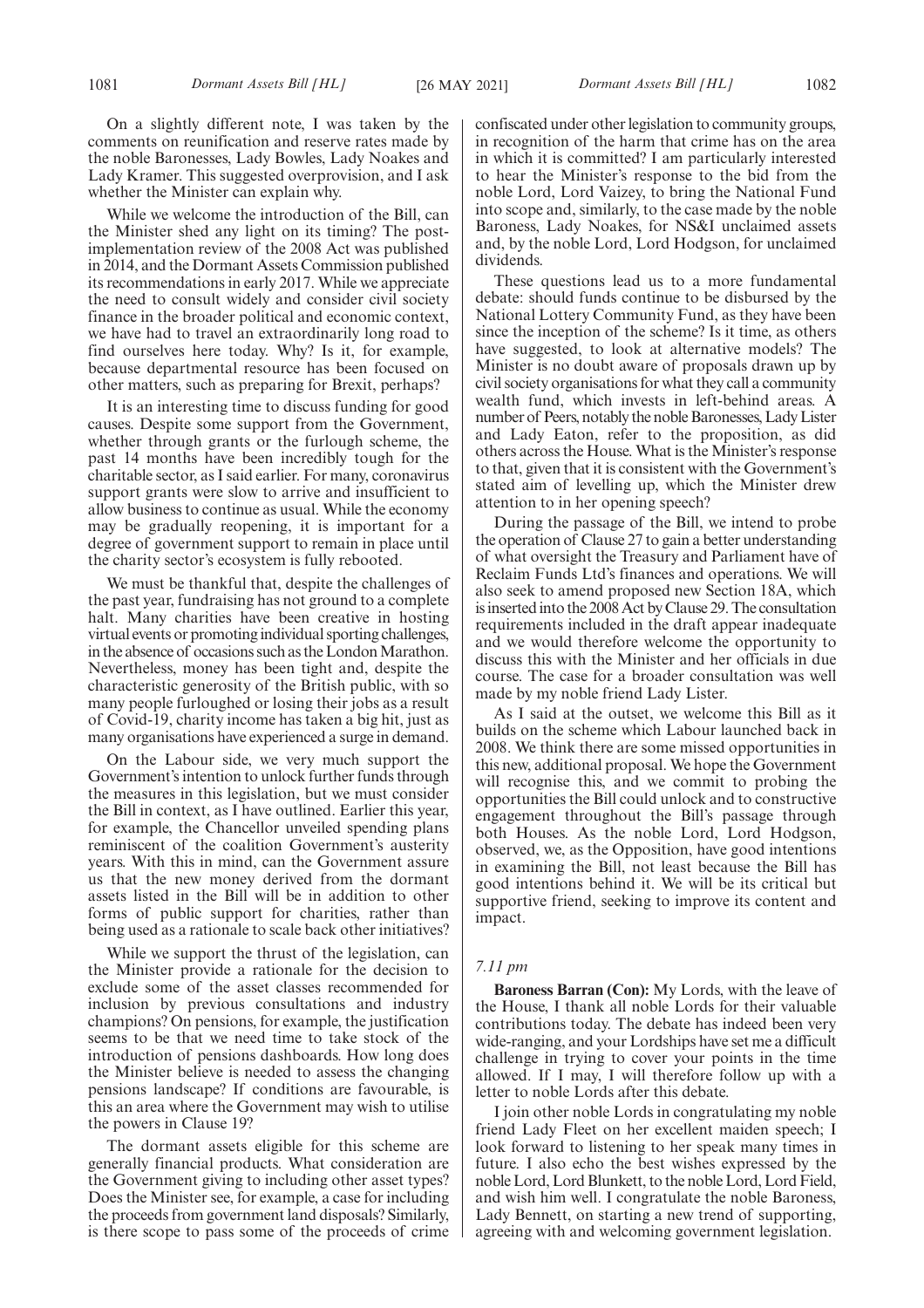[BARONESS BARRAN]

I shall touch on some of the broader points that went beyond the direct scope of the Bill. The noble Lord, Lord Adonis, challenged the Government on their ambition in relation to levelling up. The Queen's Speech had a very strong theme of levelling up going through it. I highlight in particular the changes we have already made to the social value legislation and the potential it gives for social enterprises, charities and SMEs more broadly to benefit from £49 billion of government commissioning.

My noble friend Lord Vaizey managed to combine Dickens, the BBC and the National Fund in an incredible bit of knitting. As he is aware, the National Fund is currently subject to court proceedings, so there is no more that I can do to release it, but perhaps when we get there it will be a combination of "Sleeping Beauty" and *Hard Times*, if that is not too bad a combination.

Finally, and importantly, I thank my noble friend Lord Bates for stressing the incredible generosity of the British people over the past year in donating to charities and in volunteering for the NHS responder scheme to help with the vaccination rollout. I am sure that we will shortly see an incredible outpouring when volunteering options for the Commonwealth Games open in a couple of weeks.

The first area of discussion by your Lordships related to the size of the assets that will be released; that was raised by the noble Lord, Lord Blunkett, and several other noble Lords. To reiterate, industry valuations show that expansion has the potential to make £1.7 billion available to transfer to Reclaim Fund Ltd, which is based on an estimated £3.7 billion of dormant assets in the new asset classes that will be included in the Bill. The industry believes that, with enhanced tracing and verification efforts, £2 billion could be reunited with its rightful owners. The noble Baroness, Lady Wheatcroft, talked about whether we could do more, as did other noble Lords. This represents an important step forward. Obviously, in the regulations we propose to make further expansion of the scheme more flexible and, when that happens, the money will of course increase.

I listened intently to the noble Lord, Lord Triesman, talking about social housing and was writing down all the good things that Big Society Capital had done—but of course that was exactly where he was going with his comments. However, it is also important to recognise the multiplier effect that some of these specialist distribution organisations have had and the additional funds that they have brought into areas such as social housing, where the market is now I think over £800 million. I absolutely agree with him about the potential for both impact investment and impact philanthropy.

My noble friend Lord Bellingham also talked about the greater potential both to reunite people with their assets and to release money for good causes. I reiterate the point that the Bill includes the principles not just of reuniting but of full restitution.

The noble Lord, Lord Blunkett, and my noble friends Lady Sater and Lord Taylor of Holbeach asked about increased efforts in relation to tracing, verification and reunification. The requirement to make efforts to trace, verify and reunite the owner with their asset before transfer is set out in the agency agreements between current participants and the authorised reclaim fund, and that will be mirrored in future. However, the Bill strengthens that position by ensuring that the reclaim fund can accept transfers from a participant only if it has made satisfactory contractual or other arrangements with it.

A newspaper—not my noble friend Lady Fleet's former employer but another—has a supplement called *How to Spend It*, and here we come to the "How to spend it" section of the debate. It is absolutely right that we should bring this focus if we are to expand the scheme and review where those funds can be spent. We have had such a rich and knowledgeable debate, and I thank in particular my noble friend Lord Bates, the noble Baroness, Lady Lister of Burtersett, the noble Earl, Lord Devon, and my noble friend Lady Eaton for their contributions here. During the consultation on expanding the scheme, we received multiple calls to change the current restrictions. There was some concern from a number of your Lordships about the restrictions in Section 18 coming to an end and there being a gap before the new restrictions would apply. That is not correct; they will apply until a new order has been made.

There was a lot of discussion about the additionality principle. This is set out in paragraph 9 of Schedule 3 to the 2008 Act and remains unchanged. There was perhaps a misunderstanding on the part of the noble Baroness, Lady Barker, reiterated by the noble Baroness, Lady Kramer, in suggesting that there had been a breach of that principle in the last year. There was absolutely no breach. I am not quite sure where that idea comes from, but it is not correct. The additional £150 million that was given to the dormant asset distribution organisations came from dormant assets themselves. Their mission was absolutely as set out in the legislation. There was no government interference whatever.

The noble Earl, Lord Devon, commented on the valuable role played by social enterprises. I share his support for that sector, with which I engage very regularly. The Act does not currently specify social enterprises as particular beneficiaries of the funds; rather, they will often deliver in the social and environmental areas which are the funds' focus. Since that broad area of focus will stay unchanged—the restrictions may change beneath it—we would very much expect them to continue to be part of the ecosystem.

There were a number of questions about the consultation, particularly from the noble Baroness, Lady Lister. The position was made clear in the press pack, which noble Lords may be forgiven for not having read. It is absolutely in the public domain that we have committed to a full public consultation with all the groups that the noble Baroness talked about. Regarding the comments made by the noble Baroness, Lady Bennett, it is important to remember that dormant asset funding is entirely dependent on industry participants who voluntarily transfer into the scheme, as well as the general public's trust in it. It is therefore very important that we listen to those groups as well as the others that were cited.

The noble Lord, Lord Davies of Brixton, asked about capital versus revenue funding. To clarify, it is up to the distribution organisations to decide what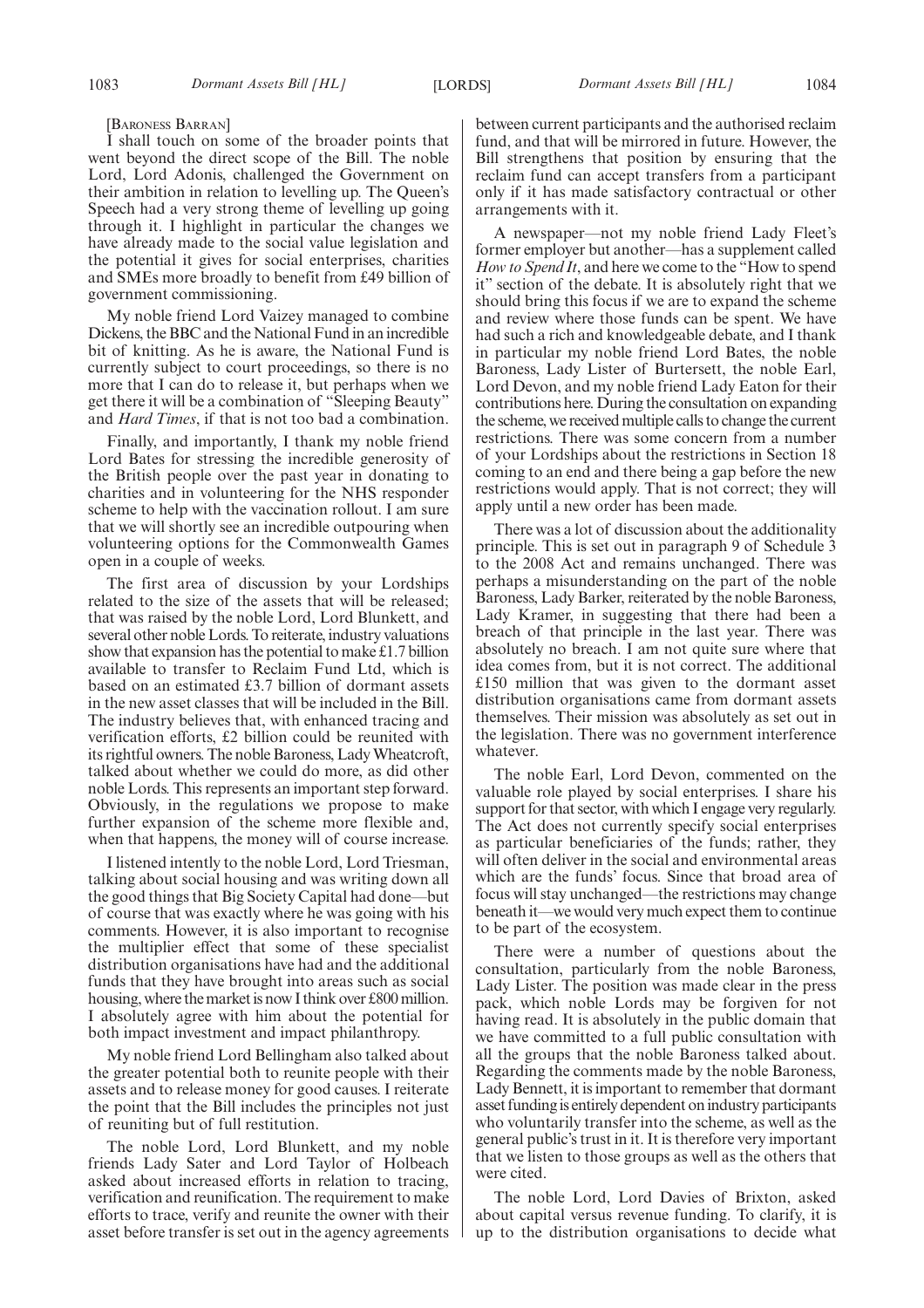I turn to the expansion of the scheme. My noble friend Lord Patten asked about industry participation and support for the scheme. There has been very strong interest from industry in participating in the expanded scheme. It has, in the nicest possible way, been nudging us along very politely and it backs the swift progression of the Bill. We are continuing to work closely with the dormant assets expansion board, as well as the Reclaim Fund, trade bodies and regulators, as we prepare to operationalise the expanded scheme.

There were a number of specific questions about additional types of assets, including online investment platforms, raised by my noble friend. I will respond in writing to these, including on the proceeds of crime, raised by the noble Lord, Lord Bassam, and gambling proceeds, raised by the noble Baroness, Lady Kramer.

The noble Baroness, Lady Bowles of Berkhamsted, the noble Lord, Lord Davies of Brixton, and others asked about the relationship between the scheme and the pensions dashboard. The consultation cited ongoing changes in the pensions landscape, including the introduction of the dashboard, as needing "time to fully develop". Many responses asserted that the dashboards would interact positively with the scheme. Both initiatives have the primary aim of reuniting owners with their assets, and the dashboards will make it even more likely that only genuinely dormant pension products that will not be reclaimed will be transferred to the scheme.

The noble Baroness, Lady Bowles, also asked about safeguards against perverse incentives. Legislation may indeed incentivise firms to change their terms in order to participate, but the Bill tightly prescribes the circumstances in which an asset is eligible, including dormancy definitions and reclaim values. If the terms of an asset align with these, it is obviously appropriate for it to be in scope.

My noble friend Lady Noakes asked about dormant national savings accounts. She may be aware that money invested in National Savings and Investment products is passed directly to the Exchequer and used to fund public services, which means that any unclaimed balances are already being used for public benefit. There is also the My Lost Account scheme, which seeks to reunite customers with their money and premium bond winnings. In the past 20 years, £840 million has been reunited in that way.

My noble friend Lord Hodgson of Astley Abbotts asked about the inclusion of shares and dividends. The Government have been engaging with the sector on plans to include them since 2018. More recently, share registrars have joined forces to think about how they will work with companies to operationalise the scheme, which includes thinking about what kind of register would be needed to ensure full restitution.

I turn to the Reclaim Fund and focus on the reserves policy, raised by my noble friend Lady Noakes, the noble Baroness, Lady Bowles, and the noble Lord, Lord Bassam. I absolutely share your Lordships' wish to see more money distributed. As your Lordships are aware, the Reclaim Fund is legally obliged to retain a portion of the funds that it receives to repay owners. That portion has been declining over time: initially, 60% of assets were reserved, but that has now reduced to 40%. In relation to the point of the noble Baroness, Lady Bowles, that explains the bumper year in 2019, when there was a large release of assets because of a reduction in the reserving policy, which allowed the establishment of Fair4All Finance and the Youth Futures Foundation.

We expect the approach to reserves to evolve over time. It remains the responsibility of the Reclaim Fund to set the reserves at the right level. My noble friend Lady Noakes asked about whether the guarantee from the Treasury affects this. There is a balance to be struck here, but the principle of additionality and separation of the assets means that the current structure is sound.

I turn to the issues of secondary legislation raised by my noble friend Lord Hodgson and the noble Baronesses, Lady Barker, Lady Kramer and Lady Bennett. We have kept the provisions and the number of delegated powers in the Bill to a minimum and have only included those powers that are necessary for a successful operation of an expanded scheme. Where it is possible and practical, we have implemented future changes in the Bill. However, in a way, the answer to the question from the noble Lord, Lord Bassam, about timing and why it has taken such a long time to get to this point lies in the need for secondary legislation to make this more flexible. It has been about five years since the industry started to encourage us to expand the asset classe,s and obviously through the consultation recently, we heard the calls for more flexibility in deployment of those assets. The secondary legislation will give us that flexibility.

I have appreciated enormously the tone of a generous but critical friend in this debate and I look forward very much to working with your Lordships as we pass this important piece of legislation. I am also able to put my noble friend Lord Hodgson out of his suspense as I look forward to introducing the Charities Bill. With that, I beg to move.

*Bill read a second time and committed to a Grand Committee.*

## **Charities Bill [HL]** *First Reading*

*7.32 pm*

*A Bill to amend the Charities Act 2011 and the Universities and College Estates Act 1925; and for connected purposes.*

*The Bill was introduced by Baroness Barran, read a first time and ordered to be printed.*